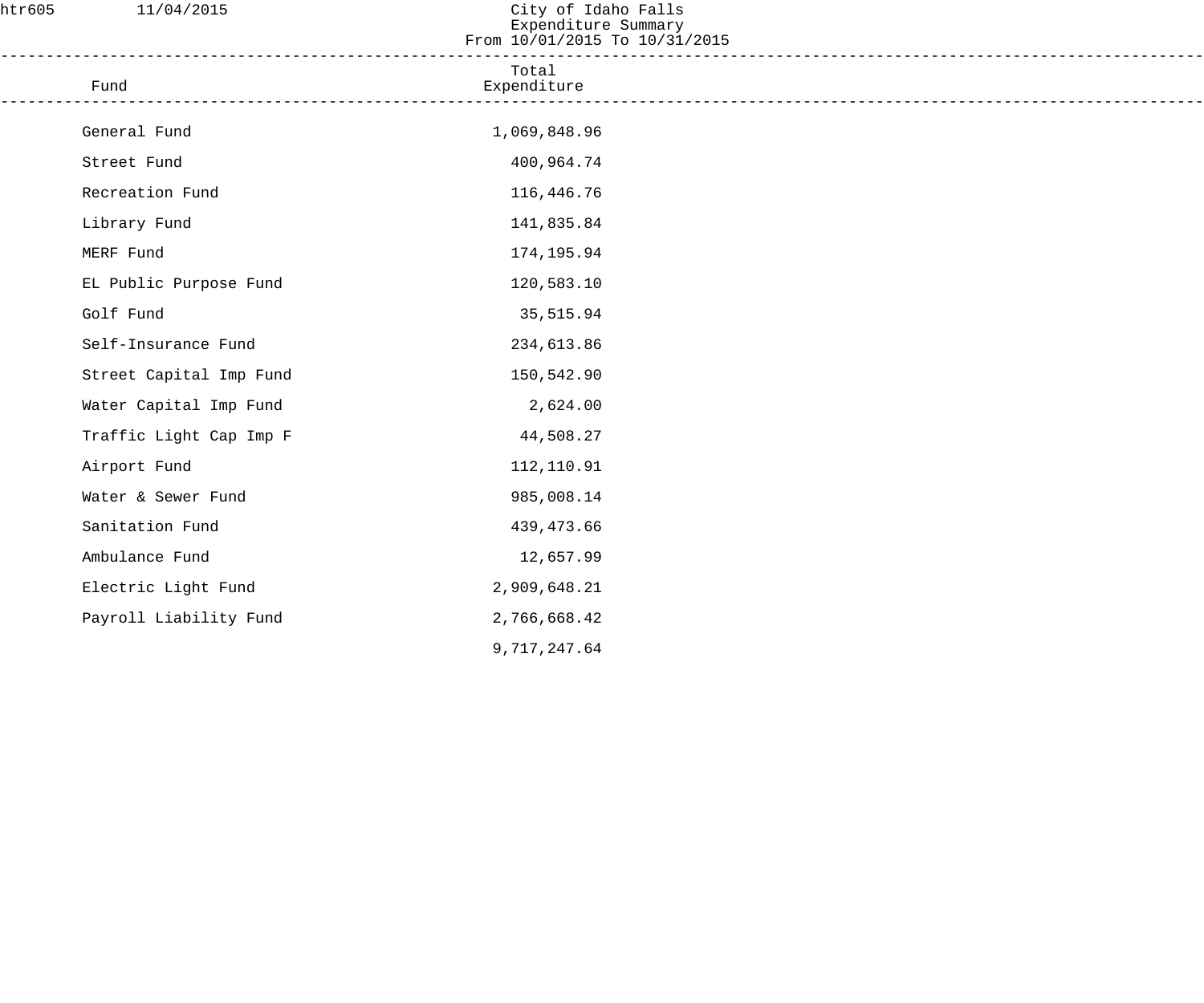#### Htr603 11/04/15 City Of Idaho Falls Page 1 OPERATING EXPENSES PAID From 10/01/2015 To 10/31/2015

| Check<br>Number | Vendor<br>Name                                                                        |           |                         |     |                  |
|-----------------|---------------------------------------------------------------------------------------|-----------|-------------------------|-----|------------------|
|                 |                                                                                       |           |                         |     |                  |
| 0039314         | IDAHO FALLS (UTILITY), CITY OF 61,602.72 BOOK 97 SEPTEMBER, 2015 001 Non Departmental |           |                         |     |                  |
| 0039314         | IDAHO FALLS (UTILITY), CITY OF 16.12                                                  |           | BOOK 97 SEPTEMBER, 2015 |     | 001 Parks        |
| 0039314         | IDAHO FALLS (UTILITY), CITY OF 638.76                                                 |           | BOOK 97 SEPTEMBER, 2015 |     | 001 Cemeteries   |
| 0039314         | IDAHO FALLS (UTILITY), CITY OF                                                        | 3,300.34  | BOOK 97 SEPTEMBER, 2015 |     | 010 Streets      |
| 0039314         | IDAHO FALLS (UTILITY), CITY OF                                                        | 9,758.79  | BOOK 97 SEPTEMBER, 2015 |     | 060 Airport      |
| 0039314         | IDAHO FALLS (UTILITY), CITY OF 360.30                                                 |           | BOOK 97 SEPTEMBER, 2015 |     | 061 Water        |
| 0039314         | IDAHO FALLS (UTILITY), CITY OF 157,231.23                                             |           | BOOK 97 SEPTEMBER, 2015 |     | 061 Water        |
| 0039314         | IDAHO FALLS (UTILITY), CITY OF                                                        | 473.20    | BOOK 97 SEPTEMBER, 2015 |     | 061 Sewer        |
| 0039314         | IDAHO FALLS (UTILITY), CITY OF                                                        | 22,789.40 | BOOK 97 SEPTEMBER, 2015 |     | 061 Sewer        |
| 0039314         | IDAHO FALLS (UTILITY), CITY OF                                                        | 386.59    | BOOK 97 SEPTEMBER, 2015 |     | 061 Sewer        |
| 0039314         | IDAHO FALLS (UTILITY), CITY OF                                                        | 8,124.42  | BOOK 97 SEPTEMBER, 2015 |     | 061 Sewer        |
| 0039314         | IDAHO FALLS (UTILITY), CITY OF                                                        | 915.99    | BOOK 97 SEPTEMBER, 2015 |     | 064 Electric     |
| 0039314         | IDAHO FALLS (UTILITY), CITY OF                                                        | 1,311.83  | BOOK 97 SEPTEMBER, 2015 |     | 064 Electric     |
| 0039314         | IDAHO FALLS (UTILITY), CITY OF                                                        | 449.94    | BOOK 97 SEPTEMBER, 2015 |     | 062 Sanitation   |
| 0039314         | IDAHO FALLS (UTILITY), CITY OF                                                        | 7,456.80  | BOOK 97 SEPTEMBER, 2015 |     | 011 Recreation   |
| 0039314         | IDAHO FALLS (UTILITY), CITY OF                                                        | 4,118.40  | BOOK 97 SEPTEMBER, 2015 |     | 012 Library      |
| 0039314         | IDAHO FALLS (UTILITY), CITY OF                                                        | 405.73    | BOOK 97 SEPTEMBER, 2015 |     | 018 Golf Courses |
| 0039314         | IDAHO FALLS (UTILITY), CITY OF                                                        | 1,072.46  | BOOK 97 SEPTEMBER, 2015 |     | 018 Golf Courses |
| 0039314         | IDAHO FALLS (UTILITY), CITY OF                                                        | 2,130.64  | BOOK 97 SEPTEMBER, 2015 | 018 | Golf Courses     |
| 0039314         | IDAHO FALLS (UTILITY), CITY OF                                                        | 891.80    | BOOK 97 SEPTEMBER, 2015 | 018 | Golf Courses     |
| 0039314         | IDAHO FALLS (UTILITY), CITY OF                                                        | 1,947.65  | BOOK 97 SEPTEMBER, 2015 | 018 | Golf Courses     |
| 0039315         | IDAHO FALLS CITY/PETTY CASH                                                           | 1,935.85  | REIMBURSE PETTY CASH    | 001 |                  |
| 0039316         | JOSEPH NILSSON                                                                        | 493.00    | J NILSSON + 1 ADVANCE   | 001 |                  |
| 0039317         | SHERRY GLICK                                                                          | 239.00    | S GLICK + 1 ADVANCE     | 001 |                  |
| 0039318         | JEREMY GALBREAITH                                                                     | 384.00    | GALBREAITH + 2 ADVANCE  | 001 |                  |
| 0039319         | SCOTT KILLIAN                                                                         | 428.00    | S KILLIAN + 3 ADVANCE   | 001 |                  |
|                 |                                                                                       |           |                         |     |                  |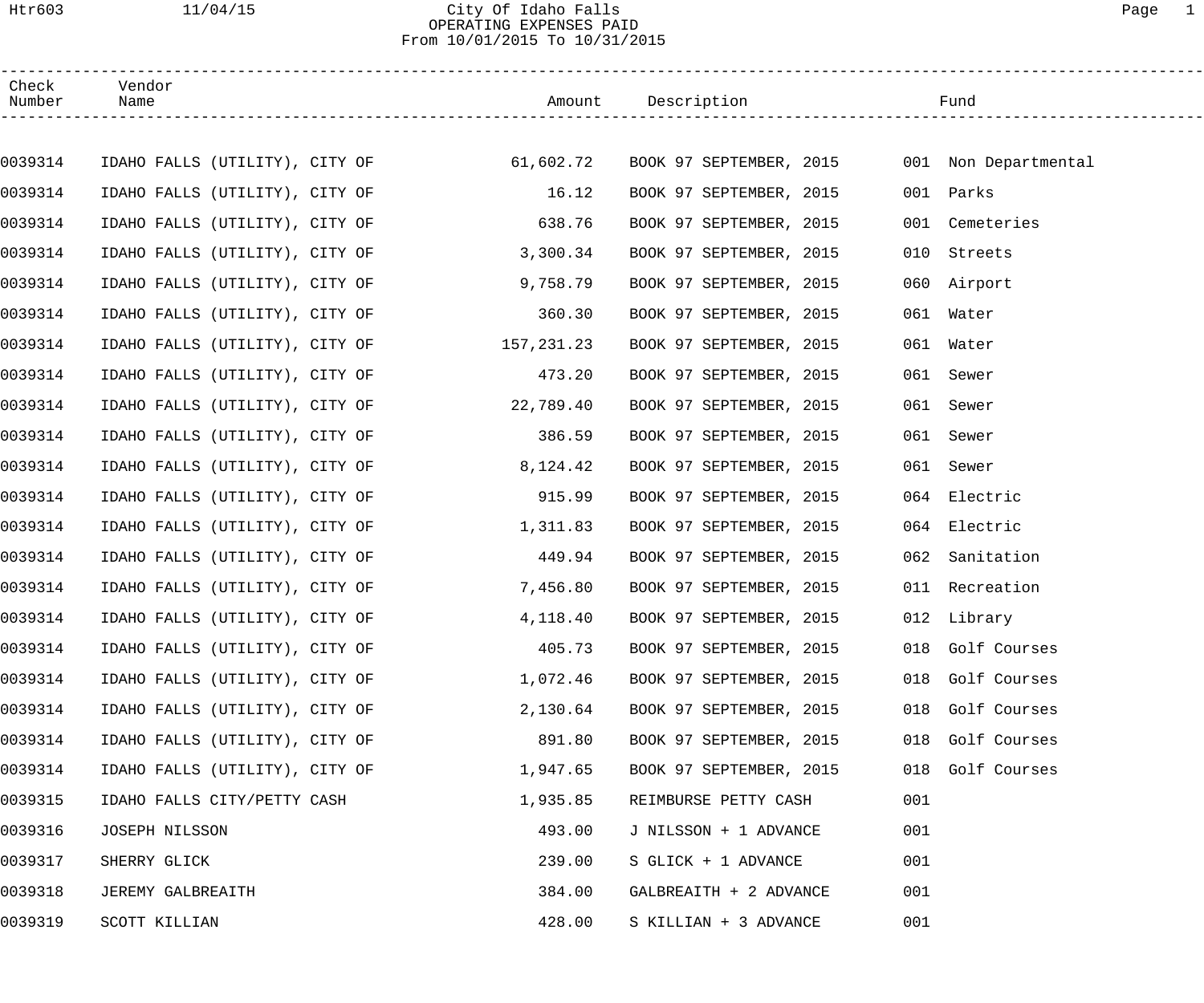# From 10/01/2015 To 10/31/2015

| Check<br>Number | Vendor<br>Name                |           | Amount Description                 | Fund                 |  |
|-----------------|-------------------------------|-----------|------------------------------------|----------------------|--|
|                 |                               |           |                                    |                      |  |
| 0039320         | DAVID NELSON                  | 158.64    | D NELSON+1 REIMBURSEMENT           | 001                  |  |
| 0039321         | PAUL RADFORD                  | 420.00    | P RADFORD ADVANCE                  | 001                  |  |
| 0039322         | DANA BRIGGS                   | 205.24    | D BRIGGS ADVANCE                   | 001                  |  |
| 0039323         | JED LEWIS                     | 1,268.00  | J LEWIS + 1 ADVANCE                | 001                  |  |
| 0039324         | INTERMOUNTAIN POWER SUPT ASSN | 1,250.00  | WATERS + 4 REGISTRATION            | 001                  |  |
| 0039325         | COLBY SCHOLES                 | 354.55    | C SCHOLES ADVANCE                  | 001                  |  |
| 0039326         | DARREN RHOADES                | 504.04    | D RHOADES ADVANCE                  | 001                  |  |
| 0039327         | GREG WEITZEL                  | 153.22    | G WEITZEL REIMBURSEMENT            | 001                  |  |
| 0039328         | HOWARD SCHWICHT               | 400.00    | H SCHWICHT ADVANCE                 | 001                  |  |
| 0039329         | NATHANIEL MCKINNEY            | 244.09    | MCKINNEY+1 REIMBURSEMENT           | 001                  |  |
| 0039330         | IDAHO RECREATION & PARK ASSN  | 410.00    | CAMPBELL + 1 REGISTRATION          | 001                  |  |
| 0039331         | TJ ROWE                       | 68.00     | T ROWE ADVANCE                     | 001                  |  |
| 0039332         | QUARTER-CIRCLE-O RANCH, INC.  | 20,325.74 | UTILITY EASEMENT-RENEWAL           | 064 Electric         |  |
| 0039333         | CENTURYLINK                   | 802.44    | LD/INTERNET/CONFERENCING           | 001                  |  |
| 0039334         | TRAVIS PRAIRIE                | 1,015.41  | T PRAIRIE REIMBURSEMENT            | 001                  |  |
| 0039335         | IDAHO INDUSTRIAL COMMISSION   |           | 3,481.32 BILL #2003081105 ADJUSTED | 019 Self-Insurance   |  |
| 0039336         | WELLS FARGO BANK              | 61.00     | WELLS FARGO CC 09/2015             | 001                  |  |
| 0039336         | WELLS FARGO BANK              | 199.00    | WELLS FARGO CC 09/2015             | 001 Mayor            |  |
| 0039336         | WELLS FARGO BANK              | 15.00     | WELLS FARGO CC 09/2015             | 001 Non Departmental |  |
| 0039336         | WELLS FARGO BANK              | 14,441.69 | WELLS FARGO CC 09/2015             | 001                  |  |
| 0039337         | RIVERSIDE HOSPITALITY, LLC    | 840.00    | HAMPTON + 2 LODGING                | 001                  |  |
| 0039338         | ROBERT WRIGHT                 | 11.98     | WRIGHT + 4 REIMBURSEMENT           | 001                  |  |
| 0039339         | RON O'CONNOR                  | 1,500.00  | R O'CONNOR + 1 ADVANCE             | 001                  |  |
| 0039340         | MARK MCBRIDE                  | 2,141.00  | M MCBRIDE ADVANCE                  | 001                  |  |
| 0039341         | GARY OLSON                    | 751.00    | G OLSON ADVANCE                    | 001                  |  |
| 0039342         | MATT EVANS                    | 1,079.00  | M EVANS ADVANCE                    | 001                  |  |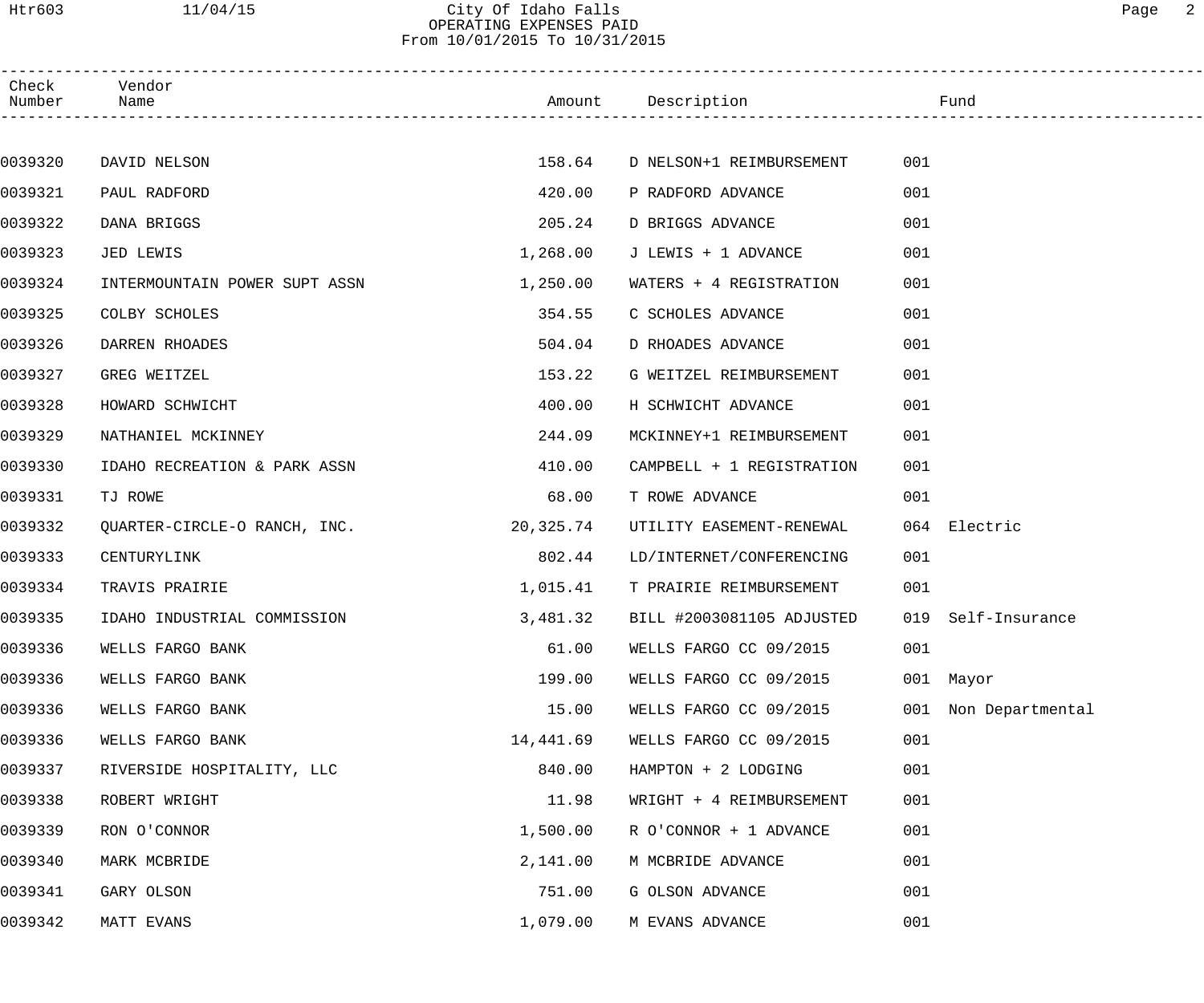Htr603 11/04/15 City Of Idaho Falls Page 3

OPERATING EXPENSES PAID From 10/01/2015 To 10/31/2015

| Check<br>Number | Vendor<br>Name                            |            | Amount Description        | Fund |  |
|-----------------|-------------------------------------------|------------|---------------------------|------|--|
|                 |                                           |            |                           |      |  |
| 0039343         | LINCOLN BEARD                             |            | 1,484.00 L BEARD ADVANCE  | 001  |  |
| 0039344         | <b>JASON COOPER</b>                       | 1,138.00   | J COOPER ADVANCE          | 001  |  |
| 0039345         | REBECCA CASPER                            | 292.34     | R CASPER REIMBURSEMENT    | 001  |  |
| 0039346         | IDAHO FALLS CITY/PETTY CASH               | 1,510.22   | REIMBURSE PETTY CASH      | 001  |  |
| 0039347         | UAMPS                                     | 106,249.87 | UAMPS POWER BILL 08/2015  | 064  |  |
| 0039348         | AMERICAN FUNDS SERVICE COMPANY            | 325.00     | 457 CONTRIBUTIONS         | 080  |  |
| 0039349         | VARIABLE ANNUITY LIFE                     | 12,275.38  | 457 CONTRIBUTIONS         | 080  |  |
| 0039349         | VARIABLE ANNUITY LIFE                     | 790.00     | 457 ROTH CONTRIBUTIONS    | 080  |  |
| 0039350         | IDAHO FALLS CITY-PAYROLL                  | 133,257.66 | FEDERAL WITHHOLDING       | 080  |  |
| 0039350         | IDAHO FALLS CITY-PAYROLL                  | 74,325.46  | FICA WITHHOLDING          | 080  |  |
| 0039350         | IDAHO FALLS CITY-PAYROLL                  | 74,325.46  | FICA W/H CITY SHARE       | 080  |  |
| 0039350         | IDAHO FALLS CITY-PAYROLL                  | 22,556.10  | MEDICAL WITHHOLDING       | 080  |  |
| 0039350         | IDAHO FALLS CITY-PAYROLL                  | 22,556.10  | MEDICAL W/H CITY SHARE    | 080  |  |
| 0039351         | IDAHO STATE TAX COMMISSION                | 59,940.00  | STATE TAX WITHHELD        | 080  |  |
| 0039352         | IDAHO FALLS CITY-PAYROLL                  | 48,606.15  | WORKERS' COMPENSATION     | 080  |  |
| 0039353         | AMERICAN INSURANCE SERVICE                | 2,341.95   | FSA CONTRIBUTIONS         | 080  |  |
| 0039353         | AMERICAN INSURANCE SERVICE                | 140.00     | FSA MONTHLY FEE           | 080  |  |
| 0039354         | DATAPATH FINANCIAL SERVICES, INC 2,649.61 |            | HSA EMPLOYEE CONTRIBUTION | 080  |  |
| 0039355         | IDAHO FALLS CITY-PAYROLL                  | 114,614.54 | PERS EMPLOYEE SHARE       | 080  |  |
| 0039355         | IDAHO FALLS CITY-PAYROLL                  | 196,544.01 | PERS CITY SHARE           | 080  |  |
| 0039355         | IDAHO FALLS CITY-PAYROLL                  | 81,215.54  | PERS 401K/FIRE DEF 401K   | 080  |  |
| 0039355         | IDAHO FALLS CITY-PAYROLL                  | 3,251.91   | PERS CONTRIB PERSI LOAN   | 080  |  |
| 0039356         | SCENIC FALLS FEDERAL CREDIT               | 56,337.83  | CREDIT UNION DEDUCTIONS   | 080  |  |
| 0039356         | SCENIC FALLS FEDERAL CREDIT               | 290.00     | MEA DUES                  | 080  |  |
| 0039357         | UNITED WAY OF IDAHO FALLS                 | 172.00     | UNITED WAY EMPLOYEE CONTR | 080  |  |
| 0039358         | IDAHO FALLS CITY-PAYROLL                  | 2,677.16   | POLICE VEHICLE BENEFIT    | 080  |  |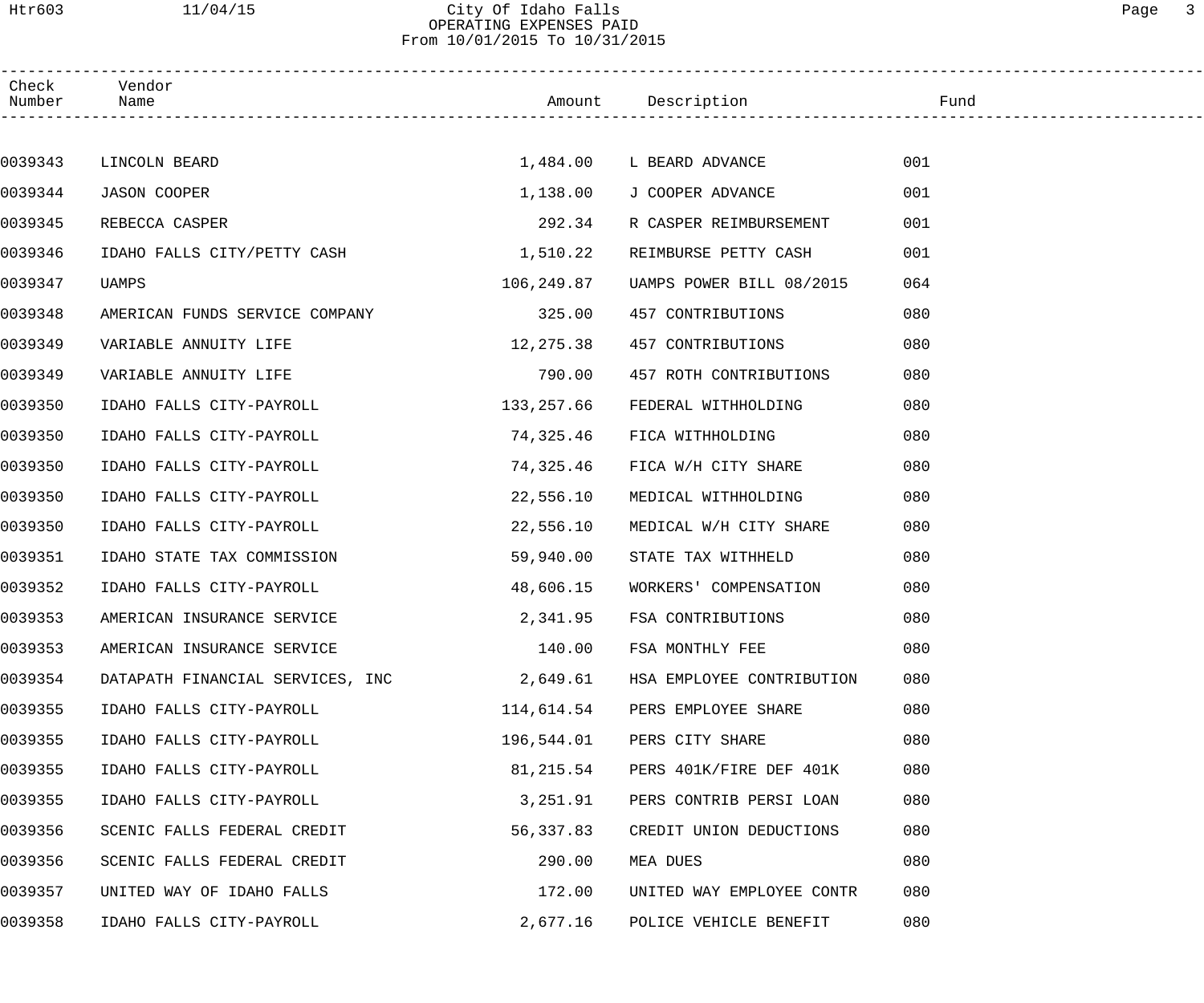Htr603 11/04/15 City Of Idaho Falls Page 4 OPERATING EXPENSES PAID

From 10/01/2015 To 10/31/2015

| Check<br>Number | Vendor<br>Name                                               |            | Amount Description Fund   |            |
|-----------------|--------------------------------------------------------------|------------|---------------------------|------------|
|                 |                                                              |            |                           |            |
| 0039359         | IDAHO STATE TAX COMMISSION 17,521.20 IDAHO SALES AND USE TAX |            |                           | 001        |
| 0039360         | HRA VEBA TRUST                                               | 28,305.34  | VEBA CONTRIB KEN HUNTER   | 080        |
| 0039361         | REBECCA CASPER                                               | 1,043.20   | CASPER AIRLINE REIMBURSE  | 001        |
| 0039362         | TRAVIS PRAIRIE                                               | 990.06     | T PRAIRIE REIMBURSEMENT   | 001        |
| 0039363         | LORI STANGER                                                 | 842.00     | L STANGER ADVANCE         | 001        |
| 0039364         | GREG WEITZEL                                                 | 511.00     | G WEITZEL ADVANCE         | 001        |
| 0039365         | PJ HOLM                                                      | 511.00     | P HOLM ADVANCE            | 001        |
| 0039366         | BRENT MARTIN                                                 | 462.00     | <b>B MARTIN ADVANCE</b>   | 001        |
| 0039367         | TIM REINKE                                                   | 403.00     | T REINKE ADVANCE          | 001        |
| 0039368         | RONNIE CAMPBELL                                              | 362.00     | R CAMPBELL ADVANCE        | 001        |
| 0039369         | COLBY SCHOLES                                                | 1,063.26   | C SCHOLES ADVANCE         | 001        |
| 0039370         | DAVE WATERS                                                  | 3,102.00   | D WATERS + 3 ADVANCE      | 001        |
| 0039371         | BRAD CRAMER                                                  | 465.20     | CRAMER AIRLINE REIMBURSE  | 001        |
| 0039372         | REBECCA CASPER                                               | 15.00      | R CASPER REIMBURSEMENT    | 001        |
| 0039373         | MARK SPRAKTES                                                | 14.49      | M SPRAKTES REIMBURSEMENT  | 001        |
| 0039374         | LINE CONSTRUCTION BENEFIT FUND                               | 39, 150.00 | ELECTRIC HEALTH INSURANCE | 080        |
| 0039375         | LINE CONSTRUCTION BENEFIT FUND                               | 5,760.00   | IBEW EMP HRA CONTRIBUTION | 080        |
| 0039376         | IDAHO FALLS CITY/PETTY CASH                                  | 1,523.26   | REIMBURSE PETTY CASH      | 001        |
| 0039377         | ED MAROHN                                                    | 935.88     | E MAROHN REIMBURSEMENT    | 001        |
| 0039378         | HEIDI CARLSON                                                | 236.00     | H CARLSON ADVANCE         | 001        |
| 0039379         | STEVE HUNT                                                   | 87.81      | S HUNT REIMBURSEMENT      | 001        |
| 0039380         | PROF. LAW ENFORCEMENT TRAINING                               | 1,400.00   | TRAINING-PERSONNEL        | 001 Police |
| 0039381         | MELANIE MARSH                                                | 353.14     | M MARSH REIMBURSEMENT     | 001        |
| 0039382         | IDAHO WATER USERS ASSOC, INC.                                | 410.00     | RICHARDS + 1 REGISTRATION | 001        |
| 0039383         | IDAHO FALLS CITY/PETTY CASH                                  | 1,532.57   | REIMBURSE PETTY CASH      | 001        |
| 0039384         | CENTURYLINK                                                  | 1,539.58   | T1 LINES(3)/DID CHGS (2)  | 001        |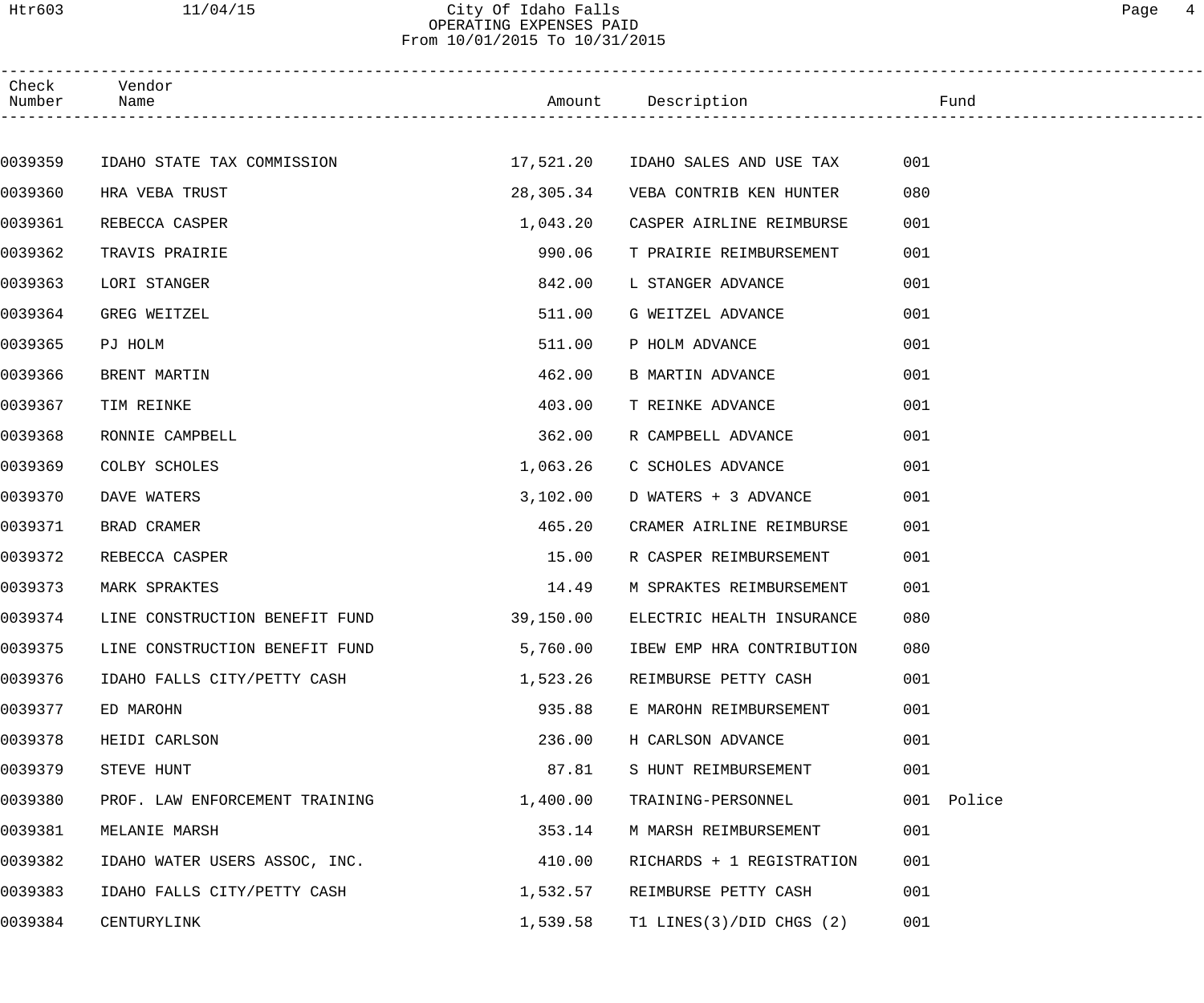Htr603 11/04/15 City Of Idaho Falls Page 5 OPERATING EXPENSES PAID

From 10/01/2015 To 10/31/2015

| Check<br>Number | Vendor<br>Name                   |              | Amount Description        | Fund |
|-----------------|----------------------------------|--------------|---------------------------|------|
|                 |                                  |              |                           |      |
| 0039385         | RANDY FIFE                       | 2,558.75     | R FIFE REIMBURSEMENT      | 001  |
| 0039386         | COLBY SCHOLES                    | 350.55       | C SCHOLES ADVANCE         | 001  |
| 0039387         | BRAD CRAMER                      | 1,625.00     | B CRAMER ADVANCE          | 001  |
| 0039388         | WID RITCHIE                      | 351.00       | W RITCHIE ADVANCE         | 001  |
| 0039389         | JOSH ROOS                        | 1,078.00     | J ROOS ADVANCE            | 001  |
| 0039390         | JEREMY GALBREAITH                | 11.14        | GALBREAITH +2 REIMBURSE   | 001  |
| 0039391         | SCOTT GRIMMETT                   | 1,800.00     | S GRIMMETT + 4 ADVANCE    | 001  |
| 0039392         | INT'L ASSN/ARSON INVESTIGATORS   | 1,000.00     | GRIMMETT + 4 REGISTRATION | 001  |
| 0039393         | BONNEVILLE POWER ADMIN.-IF       | 1,894,872.00 | BPA POWER BILL 09/2015    | 064  |
| 0039394         | BONNEVILLE POWER ADMIN.-IF       | 183,550.00   | BPA TRANS BILL 09/2015    | 064  |
| 0039395         | IDAHO FALLS CITY-PAYROLL         | 133,563.18   | FEDERAL WITHHOLDING       | 080  |
| 0039395         | IDAHO FALLS CITY-PAYROLL         | 72,888.50    | FICA WITHHOLDING          | 080  |
| 0039395         | IDAHO FALLS CITY-PAYROLL         | 72,888.50    | FICA W/H - CITY SHARE     | 080  |
| 0039395         | IDAHO FALLS CITY-PAYROLL         | 21,721.61    | MEDICAL WITHHOLDING       | 080  |
| 0039395         | IDAHO FALLS CITY-PAYROLL         | 21,721.61    | MEDICAL W/H - CITY SHARE  | 080  |
| 0039396         | IDAHO STATE TAX COMMISSION       | 60,484.00    | STATE TAX WITHHELD        | 080  |
| 0039397         | AMERICAN FUNDS SERVICE COMPANY   | 325.00       | 457 CONTRIBUTIONS         | 080  |
| 0039398         | VARIABLE ANNUITY LIFE            | 12,275.38    | 457 CONTRIBUTIONS         | 080  |
| 0039398         | VARIABLE ANNUITY LIFE            | 790.00       | 457 ROTH CONTRIBUTIONS    | 080  |
| 0039399         | AMERICAN INSURANCE SERVICE       | 2,341.95     | FSA CONTRIBUTIONS         | 080  |
| 0039400         | DATAPATH FINANCIAL SERVICES, INC | 2,649.61     | HSA EMPLOYEE CONTRIBUTION | 080  |
| 0039400         | DATAPATH FINANCIAL SERVICES, INC | 66,750.00    | HSA EMPLOYER CONTRIBUTION | 080  |
| 0039401         | IDAHO FALLS CITY-PAYROLL         | 46,325.88    | WORKERS' COMPENSATION     | 080  |
| 0039402         | SCENIC FALLS FEDERAL CREDIT      | 56,385.33    | CREDIT UNION DEDUCTIONS   | 080  |
| 0039403         | IDAHO FALLS CITY-PAYROLL         | 111,225.25   | PERS EMPLOYEE SHARE       | 080  |
| 0039403         | IDAHO FALLS CITY-PAYROLL         | 189,775.22   | PERS CITY SHARE           | 080  |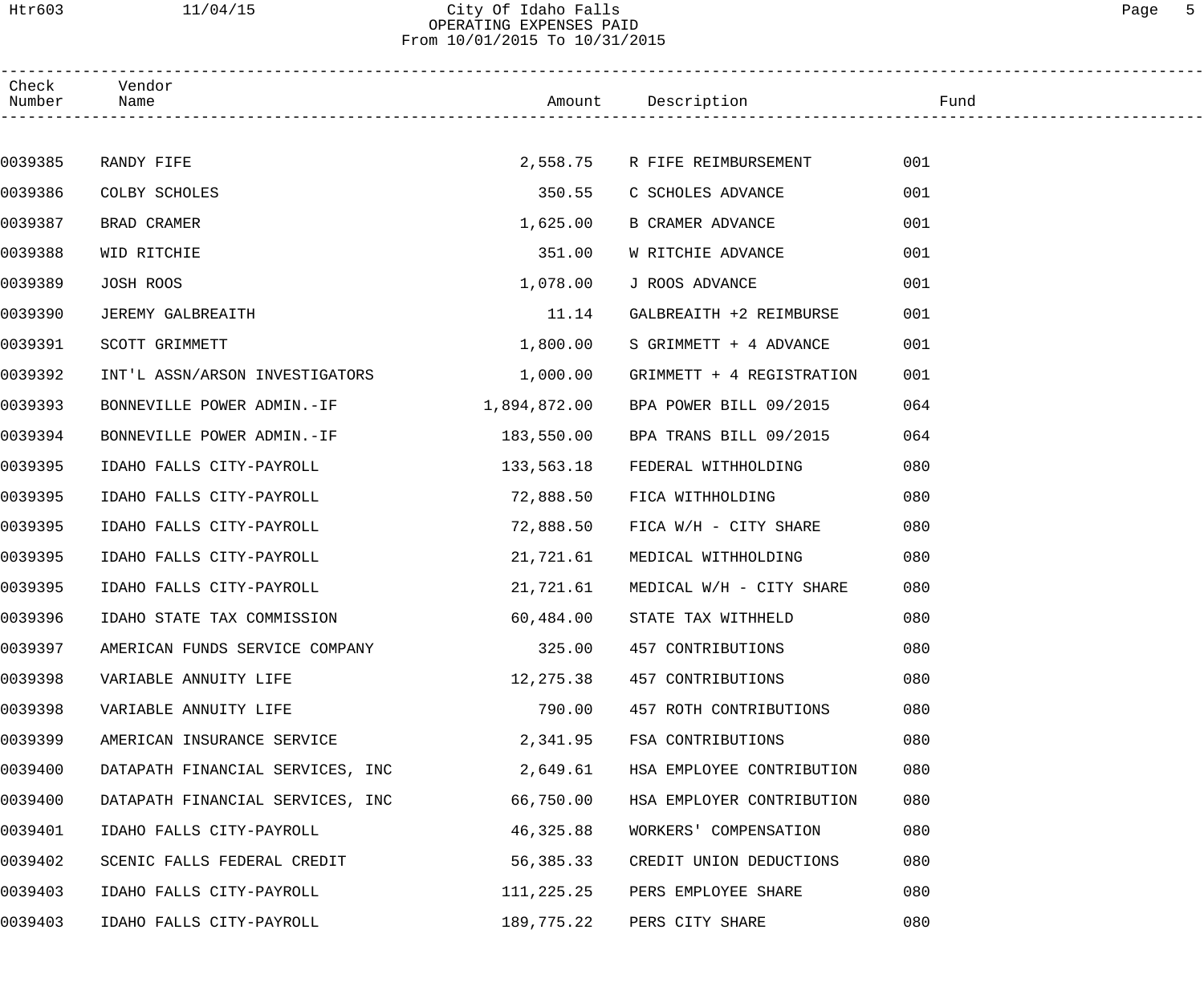## Htr603 11/04/15 City Of Idaho Falls Page 6 OPERATING EXPENSES PAID From 10/01/2015 To 10/31/2015

| Number Name | Check Vendor                |            |                                   |     |
|-------------|-----------------------------|------------|-----------------------------------|-----|
|             |                             |            |                                   |     |
| 0039403     | IDAHO FALLS CITY-PAYROLL    |            | 62,719.86 PERS 401K/FIRE DEF 401K | 080 |
| 0039403     | IDAHO FALLS CITY-PAYROLL    | 3,251.91   | PERS CONTRIB PERSI LOAN           | 080 |
| 0039404     | UNITED WAY OF IDAHO FALLS   | 172.50     | UNITED WAY EMP CONTRIB            | 080 |
| 0039405     | IDAHO FALLS CITY/PETTY CASH | 1,716.20   | REIMBURSE PETTY CASH              | 001 |
| 0039406     | CHRIS FREDERICKSEN          | 202.00     | C FREDERICKSEN ADVANCE            | 001 |
| 0039407     | TJ ROWE                     | 79.00      | T ROWE REIMBURSEMENT              | 001 |
| 0039408     | REBECCA CASPER              | 131.00     | R CASPER REIMBURSEMENT            | 001 |
| 0039409     | PAMELA SUMMERS              | 104.00     | DEFAULT JUDGMENT                  | 001 |
| 0039410     | BLUE CROSS OF IDAHO         | 805,055.89 | EMP/CITY HEALTH INSURANCE         | 080 |
| 0039411     | LIFEMAP ASSURANCE COMPANY   | 2,829.14   | SUPPLEMENTAL LIFE INS             | 080 |
| 0039412     | LIFEMAP ASSURANCE COMPANY   | 10,808.21  | EMPLOYEE LIFE INSURANCE           | 080 |
| 0039413     | IBEW LOCAL NO. 57           | 3, 213. 23 | ELECTRIC LIGHT UNION DUES         | 080 |
| 0039414     | INT'L ASSN OF FIREFIGHTERS  | 6,676.00   | FIREFIGHTERS UNION DUES           | 080 |
| 0039415     | IDAHO FALLS FOP LODGE #6    | 2,430.00   | POLICE UNION DUES                 | 080 |
| 0039416     | WNEBCO                      | 2.60       | RLR LIFE INS ACTIVE EMP           | 080 |
| 0039417     | COLONIAL LIFE & ACCIDENT    | 16.00      | EMP DEDUCT ACCIDENT INS           | 080 |
| 0039418     | AFLAC                       | 11,957.64  | SECTION 125 DEDUCTIBLE            | 080 |
| 0039418     | AFLAC                       | 1,545.22   | SHORT TERM DISABILITY             | 080 |
| 0039419     | TODD FARLEY                 | 659.00     | T FARLEY + 1 ADVANCE              | 001 |
| 0039420     | <b>JACKIE FLOWERS</b>       | 1,163.77   | J FLOWERS REIMBURSEMENT           | 001 |
| 0039421     | MATT EVANS                  | 10.02      | M EVANS REIMBURSEMENT             | 001 |
| 0039422     | IDAHO FALLS CITY/PETTY CASH | 1,591.83   | REIMBURSE PETTY CASH              | 001 |
| 0039423     | MIKE MCCARTHY               | 30.00      | MCCARTHY+1 REIMBURSEMENT          | 001 |
| 0039424     | MATT WHITELOCK              | 296.57     | M WHITELOCK REIMBURSEMENT         | 001 |
| 0039425     | IDAHO NCPERS GROUP LIFE INS | 1,472.00   | PERS LIFE INS DEDUCTION           | 080 |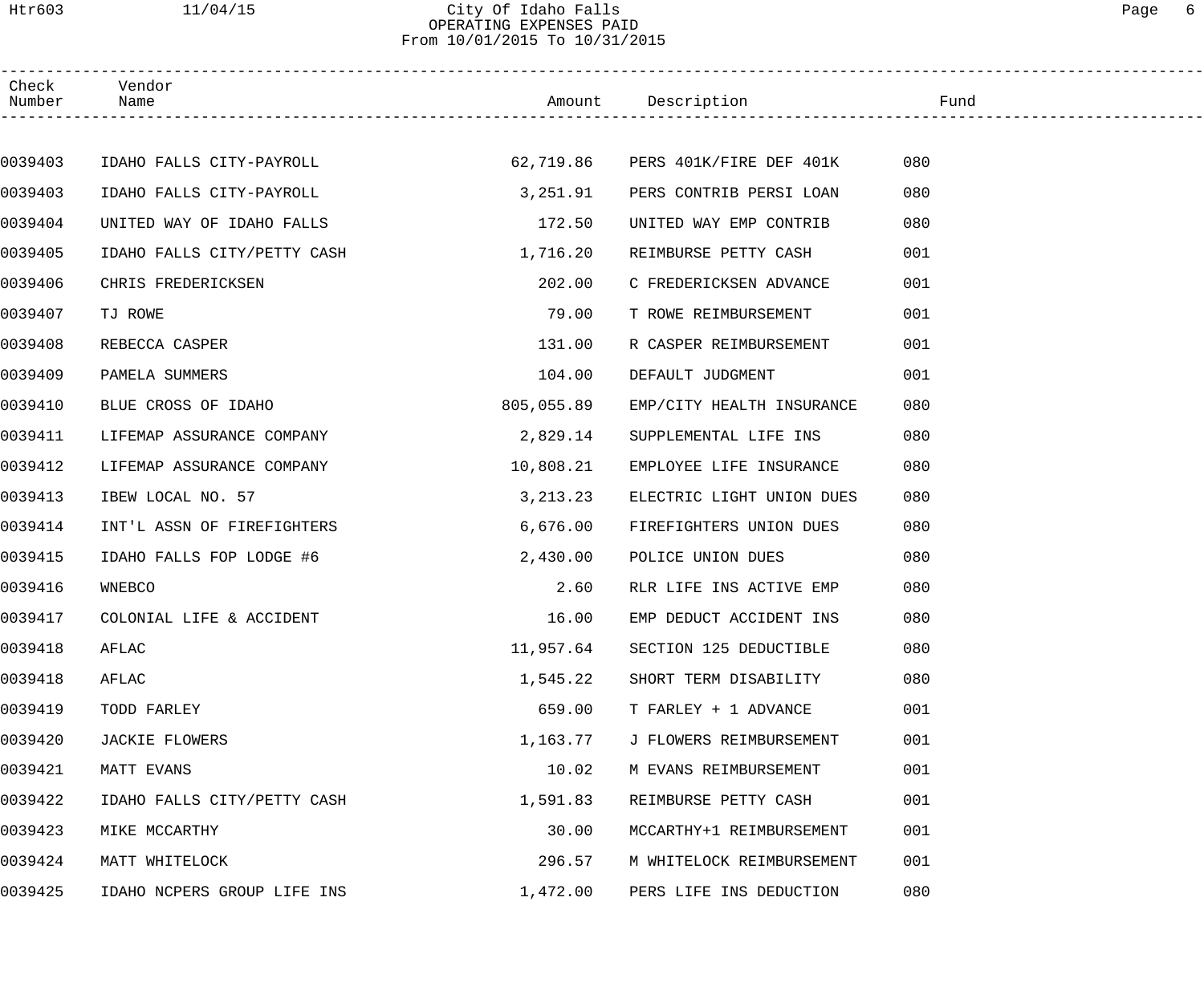#### City Of Idaho Falls Summary of Operating Expenses By Fund From 10/01/2015 To 10/31/2015 ------------------------------------------------------------------------------------------------------------------------------------

| $\mathbf{1}$ | General Fund           | 148,536.79   |
|--------------|------------------------|--------------|
| 10           | Street Fund            | 3,300.34     |
| 11           | Recreation Fund        | 7,456.80     |
| 12           | Library Fund           | 4,118.40     |
| 18           | Golf Fund              | 6,448.28     |
| 19           | Self-Insurance Fund    | 3,481.32     |
| 60           | Airport Fund           | 9,758.79     |
| 61           | Water & Sewer Fund     | 189, 365. 14 |
| 62           | Sanitation Fund        | 449.94       |
| 64           | Electric Light Fund    | 2,207,225.43 |
| 80           | Payroll Liability Fund | 2,766,668.42 |
|              |                        | 5,346,809.65 |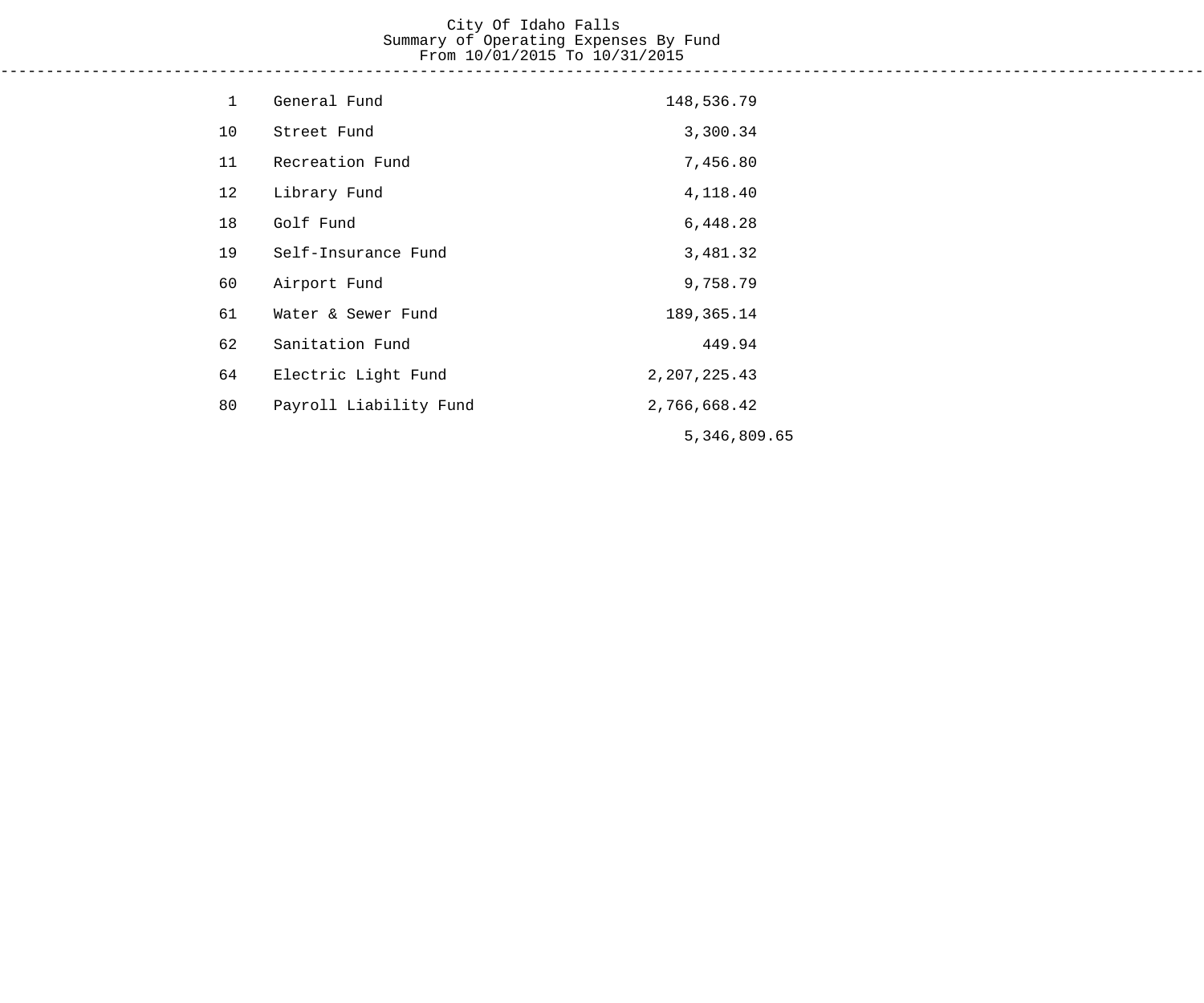## Htr606 11/04/15 City Of Idaho Falls Page 1 ELECTRONIC FUND TRANSFERS From 10/01/2015 To 10/31/2015

| Check<br>Number | Vendor<br>Name                 |           | Amount Description                               | Fund           |  |
|-----------------|--------------------------------|-----------|--------------------------------------------------|----------------|--|
|                 |                                |           |                                                  |                |  |
| 0013316         | ACTION COLLECTION SERVICE, INC | 21.98     | COLLECTION / 8-31-15 015 Elect Light Public Purp |                |  |
| 0013316         | ACTION COLLECTION SERVICE, INC | 7,605.54  | COLLECTION / 8-31-15                             | 001 Treasurer  |  |
| 0013317         | BECKER ARENA PRODUCTS, INC.    | 59,492.50 | PARKS & RECREATION MISC.                         | 011 Recreation |  |
| 0013318         | C.H. SPENCER AND COMPANY       | 500.44    | WASTE WATER TREATMENT                            | 061 Sewer      |  |
| 0013319         | CAPITAL INDUSTRIES, INC.       | 19,560.00 | FABRICATION MATERIAL/NEW                         | 062 Sanitation |  |
| 0013320         | DAVEY TREE SURGERY COMPANY     | 23,266.14 | CONSTRUCTION JOB/CONTRACT                        | 064 Electric   |  |
| 0013321         | DAVIES AQUA-CHEM SUPPLY CO.    | 2,972.52  | GASES / TREATMENTS                               | 011 Recreation |  |
| 0013322         | FIRST RESPONDERS               | 8.00      | PROFESSIONAL/PERSONAL SRV                        | 001 Police     |  |
| 0013322         | FIRST RESPONDERS               | 63.00     | PROFESSIONAL/PERSONAL SRV                        | 001 Police     |  |
| 0013322         | FIRST RESPONDERS               | 65.00     | PROFESSIONAL/PERSONAL SRV                        | 001 Police     |  |
| 0013322         | FIRST RESPONDERS               | 46.00     | PROFESSIONAL/PERSONAL SRV                        | 001 Police     |  |
| 0013322         | FIRST RESPONDERS               | 28.00     | PROFESSIONAL/PERSONAL SRV                        | 001 Police     |  |
| 0013322         | FIRST RESPONDERS               | 30.00     | PROFESSIONAL/PERSONAL SRV                        | 001 Police     |  |
| 0013322         | FIRST RESPONDERS               | 3.50      | PROFESSIONAL/PERSONAL SRV                        | 001 Police     |  |
| 0013322         | FIRST RESPONDERS               | 8.00      | PROFESSIONAL/PERSONAL SRV                        | 001 Police     |  |
| 0013322         | FIRST RESPONDERS               | 86.76     | CLOTHING & APPAREL                               | 001 Police     |  |
| 0013322         | FIRST RESPONDERS               | 18.00     | PROFESSIONAL/PERSONAL SRV                        | 001 Police     |  |
| 0013322         | FIRST RESPONDERS               | 255.25    | CLOTHING & APPAREL                               | 001 Police     |  |
| 0013322         | FIRST RESPONDERS               | 485.00    | PROFESSIONAL/PERSONAL SRV                        | 001 Police     |  |
| 0013322         | FIRST RESPONDERS               | 104.00    | CLOTHING & APPAREL                               | 001 Police     |  |
| 0013322         | FIRST RESPONDERS               | 260.00    | PROFESSIONAL/PERSONAL SRV                        | 001 Police     |  |
| 0013322         | FIRST RESPONDERS               | 156.00    | CLOTHING & APPAREL                               | 001 Police     |  |
| 0013322         | FIRST RESPONDERS               | 260.00    | PROFESSIONAL/PERSONAL SRV                        | 001 Police     |  |
| 0013322         | FIRST RESPONDERS               | 217.50    | PROFESSIONAL/PERSONAL SRV                        | 001 Police     |  |
| 0013323         | H-K CONTRACTORS, INC.          | 12,339.66 | ROAD/HWY MATERIAL ASPHALT                        | 010 Streets    |  |
| 0013323         | H-K CONTRACTORS, INC.          | 155.84    | ROAD/HWY MATERIAL ASPHALT                        | 010 Streets    |  |
|                 |                                |           |                                                  |                |  |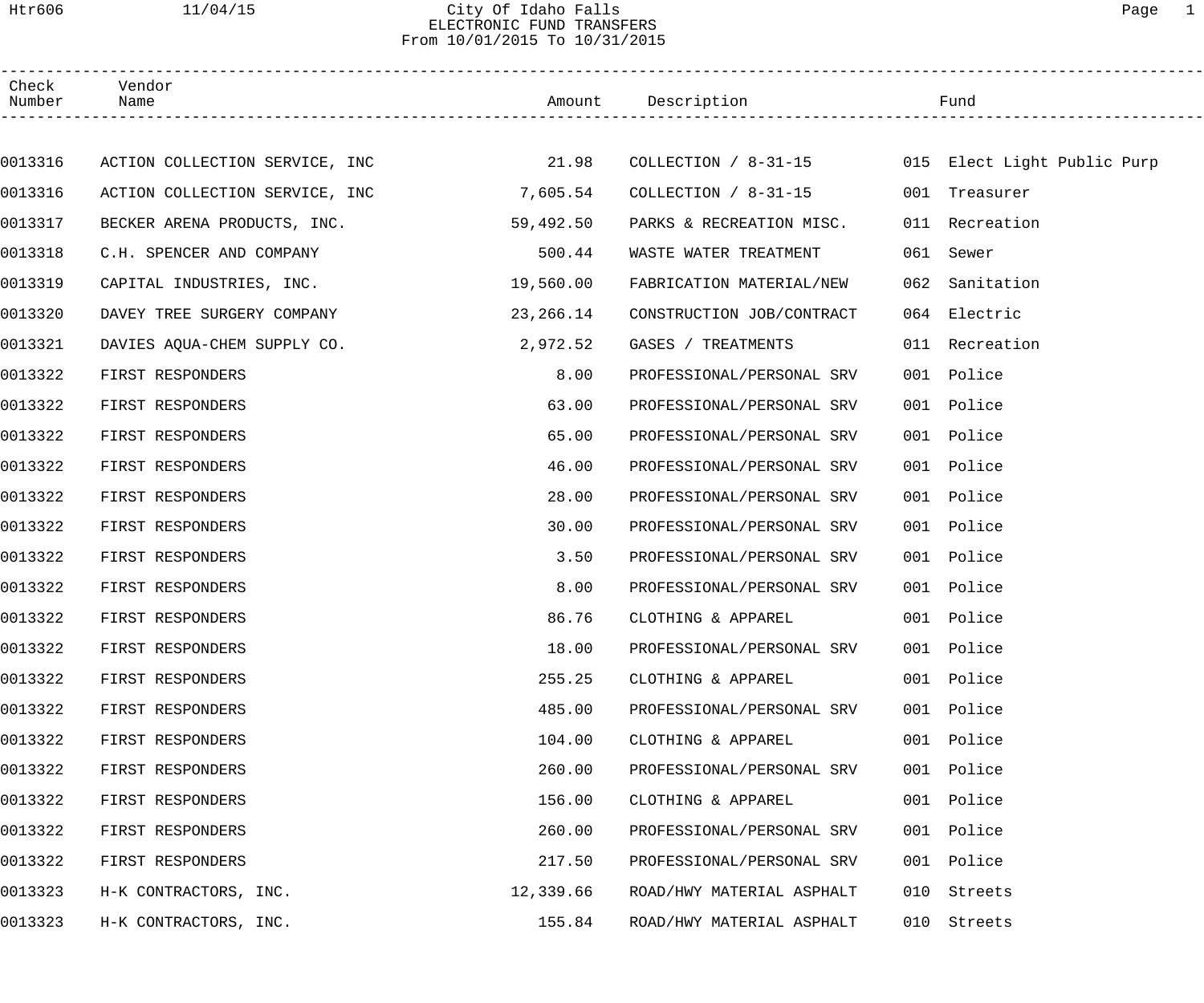#### Htr606 11/04/15 City Of Idaho Falls Page 2 ELECTRONIC FUND TRANSFERS From 10/01/2015 To 10/31/2015

| Check<br>Number | Vendor<br>Name                 |           | Amount Description        |     | Fund                         |
|-----------------|--------------------------------|-----------|---------------------------|-----|------------------------------|
|                 |                                |           |                           |     |                              |
| 0013323         | H-K CONTRACTORS, INC.          | 894.11    | ROAD/HWY MATERIAL ASPHALT |     | 010 Streets                  |
| 0013324         | HADDON'S FENCING, INC.         | 795.00    | FENCING                   |     | 064 Electric                 |
| 0013325         | HARVEY, DAVE                   | 300.00    | CONTRACTED OFFICIALS      |     | 011 Recreation               |
| 0013326         | INTERMOUNTAIN CLAIMS, INC.     | 9,727.90  | ACCT RFND 9/21/15-9/30/15 | 019 | Self-Insurance               |
| 0013326         | INTERMOUNTAIN CLAIMS, INC.     | 24,420.31 | ACCT RFND 10/1/15-10/4/15 | 019 | Self-Insurance               |
| 0013327         | JACK'S TIRE & OIL, INC.        | 10.00     | VEHICLE AND EQUIP. MAINT. |     | 001 General Services         |
| 0013328         | K/M SERVICE COMPANY            | 875.00    | CONSTRUCTION JOB/CONTRACT |     | 064 Electric                 |
| 0013328         | K/M SERVICE COMPANY            | 2,791.80  | CONSTRUCTION JOB/CONTRACT |     | 001 Parks                    |
| 0013328         | K/M SERVICE COMPANY            | 1,814.00  | CONSTRUCTION JOB/CONTRACT |     | 064 Electric                 |
| 0013329         | KONE, INC.                     | 4,477.00  | SERVICES/MISCELLANEOUS    |     | 064 Electric                 |
| 0013330         | L.A. FABRICATING, LLC          | 21,840.00 | CONSTRUCTION JOB/CONTRACT |     | 010 Streets                  |
| 0013331         | LEXIS NEXIS/MATTHEW BENDER     | 70.08     | AUDIOVISUAL/PUBLICATION   |     | 012 Library                  |
| 0013332         | ONE CALL LOCATORS, LTD         | 6, 257.24 | SERVICES/MISCELLANEOUS    |     | 064 Electric                 |
| 0013332         | ONE CALL LOCATORS, LTD         | 278.63    | SERVICES/MISCELLANEOUS    |     | 064 Electric                 |
| 0013333         | OPTICAL ILLUSIONS              | 227.75    | OPTICAL EQUIP & SUPPLIES  |     | 001 Police                   |
| 0013333         | OPTICAL ILLUSIONS              | 150.00    | OPTICAL EQUIP & SUPPLIES  |     | 001 Public Works Engineering |
| 0013333         | OPTICAL ILLUSIONS              | 207.75    | OPTICAL EQUIP & SUPPLIES  |     | 064 Electric                 |
| 0013333         | OPTICAL ILLUSIONS              | 266.65    | OPTICAL EQUIP & SUPPLIES  |     | 064 Electric                 |
| 0013333         | OPTICAL ILLUSIONS              | 361.75    | OPTICAL EQUIP & SUPPLIES  |     | 061 Sewer                    |
| 0013333         | OPTICAL ILLUSIONS              | 296.50    | OPTICAL EQUIP & SUPPLIES  |     | 064 Electric                 |
| 0013333         | OPTICAL ILLUSIONS              | 327.70    | OPTICAL EQUIP & SUPPLIES  |     | 001 Parks                    |
| 0013334         | P&L PRO SOUND & COMMUNICATIONS | 450.00    | SERVICES/MISCELLANEOUS    |     | 011 Recreation               |
| 0013335         | REINKE, TIM                    | 112.47    | REIMBURSEMENTS            |     | 018 Golf Courses             |
| 0013336         | ROCKY MOUNTAIN TURF & IND.     | 40.52     | EQ REPAIR AND MAINT       | 001 |                              |
| 0013336         | ROCKY MOUNTAIN TURF & IND.     | 61.68     | EQ REPAIR AND MAINT       |     | 001 General Services         |
| 0013336         | ROCKY MOUNTAIN TURF & IND.     | 16.20     | FREIGHT                   |     | 001 General Services         |
|                 |                                |           |                           |     |                              |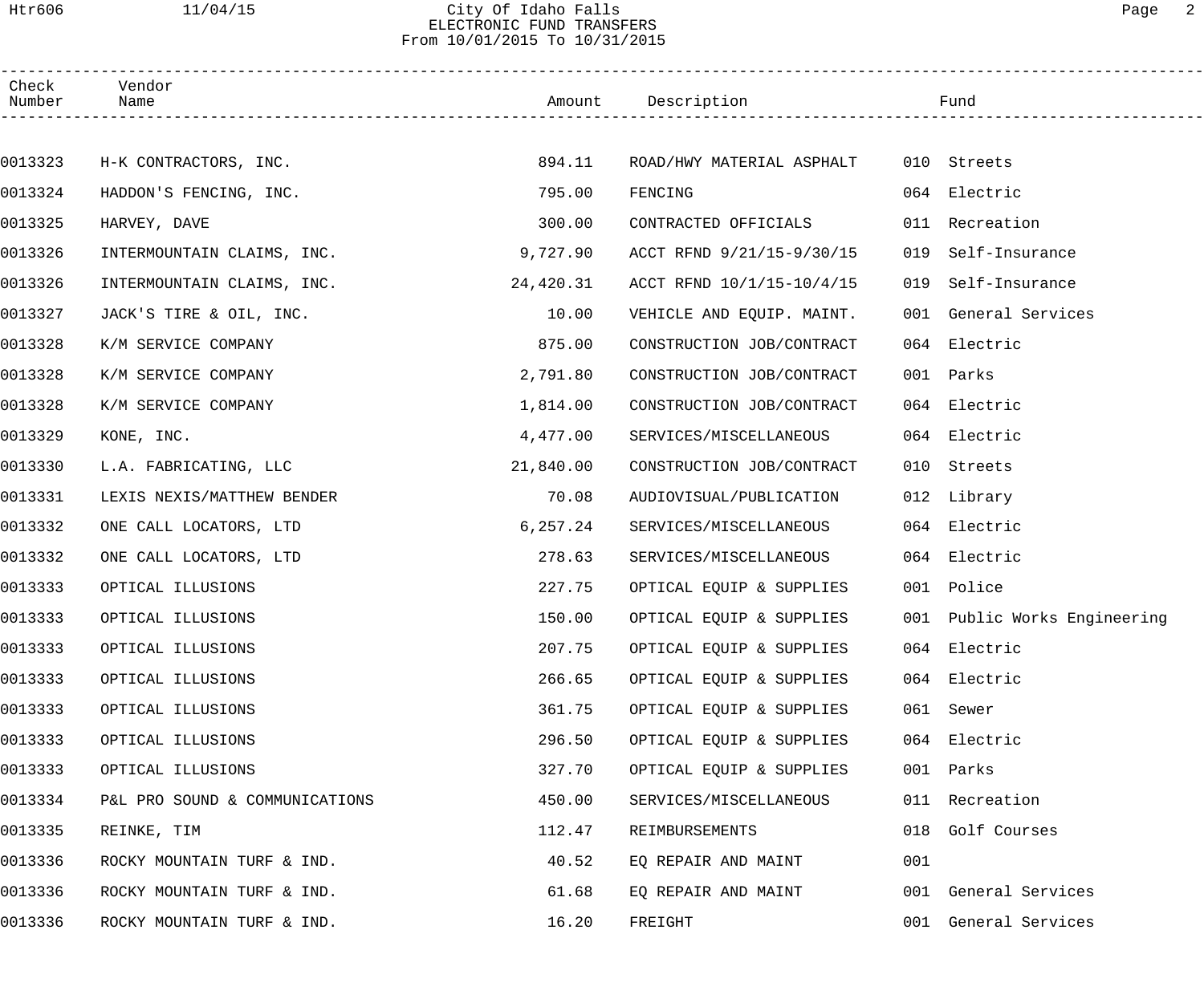### Htr606 11/04/15 City Of Idaho Falls Page 3 ELECTRONIC FUND TRANSFERS From 10/01/2015 To 10/31/2015

| Check<br>Number | Vendor<br>Name                         |          |                                          |     |                          |
|-----------------|----------------------------------------|----------|------------------------------------------|-----|--------------------------|
|                 |                                        |          |                                          |     |                          |
| 0013336         | ROCKY MOUNTAIN TURF & IND. 1,553.43    |          | EQ REPAIR AND MAINT 001 General Services |     |                          |
| 0013336         | ROCKY MOUNTAIN TURF & IND.             | 20.01    | EQ REPAIR AND MAINT                      |     | 001 General Services     |
| 0013337         | SHOPKO, LLC                            | 164.13   | OPTICAL EQUIP & SUPPLIES                 |     | 061 Sewer                |
| 0013338         | SIXEL CONSULTING GROUP, INC. 10,682.38 |          | PROFESSIONAL/PERSONAL SRV                |     | 060 Airport              |
| 0013338         | SIXEL CONSULTING GROUP, INC.           | 4,167.00 | PROFESSIONAL/PERSONAL SRV                |     | 060 Airport              |
| 0013339         | SPECIALTY CONSTRUCTION SUPPLY LLC      | 768.00   | PARKS & RECREATION MISC.                 |     | 001 Parks                |
| 0013340         | SYRINGA NETWORKS, LLC                  | 350.00   | NETWORK EQUIPMENT                        |     | 012 Library              |
| 0013340         | SYRINGA NETWORKS, LLC                  | 450.00   | INSTALL CIRCUIT                          | 001 |                          |
| 0013341         | T AND T LAWN SERVICES, LLC             | 550.00   | SERVICES/MISCELLANEOUS                   |     | 012 Library              |
| 0013341         | T AND T LAWN SERVICES, LLC             | 534.39   | SERVICES/MISCELLANEOUS                   |     | 012 Library              |
| 0013342         | TETON COMMUNICATIONS, INC.             | 1,463.21 | POLICE EQUIP & SUPPLIES                  |     | 014 Merf                 |
| 0013342         | TETON COMMUNICATIONS, INC.             | 5,917.31 | POLICE EQUIP & SUPPLIES                  |     | 014 Merf                 |
| 0013342         | TETON COMMUNICATIONS, INC.             | 4,994.90 | POLICE EQUIP & SUPPLIES                  |     | 014 Merf                 |
| 0013342         | TETON COMMUNICATIONS, INC.             | 4,889.26 | POLICE EQUIP & SUPPLIES                  |     | 014 Merf                 |
| 0013342         | TETON COMMUNICATIONS, INC.             | 5,002.30 | POLICE EQUIP & SUPPLIES                  |     | 014 Merf                 |
| 0013342         | TETON COMMUNICATIONS, INC.             | 4,633.00 | POLICE EQUIP & SUPPLIES                  |     | 014 Merf                 |
| 0013342         | TETON COMMUNICATIONS, INC.             | 5,299.75 | POLICE EQUIP & SUPPLIES                  |     | 014 Merf                 |
| 0013343         | THATCHER COMPANY                       | 3,438.33 | GASES / TREATMENTS                       |     | 061 Sewer                |
| 0013344         | TMC CONTRACTORS                        | 1,411.00 | RENTAL                                   | 010 | Streets                  |
| 0013345         | TOP HAT, INC.                          | 4,056.44 | ACCIDENT REPAIRS, FLEET                  |     | 001 General Services     |
| 0013346         | VALCOM (VLCM)                          | 718.98   | COMPUTERS, DP/WORD PROC.                 |     | 001 General Services     |
| 0013346         | VALCOM (VLCM)                          | 941.91   | COMPUTERS, DP/WORD PROC.                 | 061 | Sewer                    |
| 0013346         | VALCOM (VLCM)                          | 470.88   | COMPUTERS, DP/WORD PROC.                 | 061 | Sewer                    |
| 0013346         | VALCOM (VLCM)                          | 999.00   | PHOTOGRAPHIC EQ/SUPPLIES                 | 061 | Sewer                    |
| 0013346         | VALCOM (VLCM)                          | 537.96   | COMPUTERS, DP/WORD PROC.                 | 061 | Sewer                    |
| 0013347         | WEST COAST PAPER SOLUTIONS             | 95.40    | PAPER                                    | 001 | Public Works Engineering |
|                 |                                        |          |                                          |     |                          |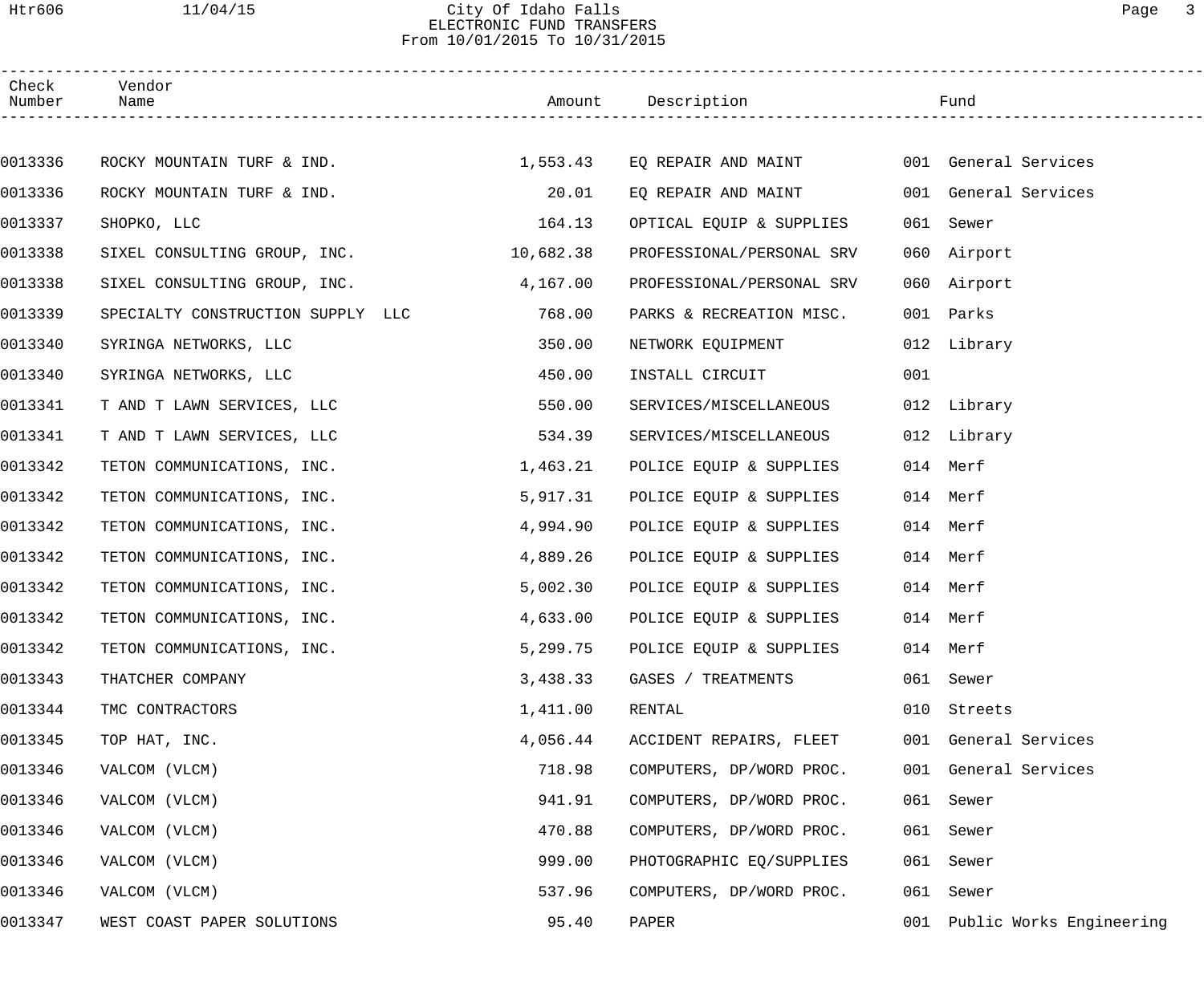## Htr606 11/04/15 City Of Idaho Falls Page 4 ELECTRONIC FUND TRANSFERS From 10/01/2015 To 10/31/2015

| Check<br>Number | Vendor<br>Name                 |            | Amount Description        |     | Fund                         |  |
|-----------------|--------------------------------|------------|---------------------------|-----|------------------------------|--|
|                 |                                |            |                           |     |                              |  |
| 0013348         | WORK WEARHOUSE                 | 94.55      | CLOTHING & APPAREL        |     | 064 Electric                 |  |
| 0013348         | WORK WEARHOUSE                 | 116.95     | CLOTHING & APPAREL        |     | 064 Electric                 |  |
| 0013349         | 3H CONSTRUCTION, LLC           | 22,587.44  | CONSTRUCTION JOB/CONTRACT | 010 | Streets                      |  |
| 0013349         | 3H CONSTRUCTION, LLC           | 157,687.08 | CONSTRUCTION JOB/CONTRACT | 061 | Water                        |  |
| 0013349         | 3H CONSTRUCTION, LLC           | 2,662.85   | CONSTRUCTION JOB/CONTRACT | 061 | Sewer                        |  |
| 0013350         | BONNEVILLE BLUEPRINT SUPPLY    | 35,715.00  | ENGINEERING EQ/SUPPLIES   |     | 001 Public Works Engineering |  |
| 0013350         | BONNEVILLE BLUEPRINT SUPPLY    | 375.00     | MAINTENANCE CONTRACT-EQ   |     | 001 Planning & Building      |  |
| 0013350         | BONNEVILLE BLUEPRINT SUPPLY    | 375.00     | MAINTENANCE CONTRACT-EQ   | 001 | Public Works Engineering     |  |
| 0013351         | BUG COMPANY, THE               | 22.75      | FEED/BEDDING (ANIMALS)    | 001 | Parks                        |  |
| 0013351         | BUG COMPANY, THE               | 31.37      | FREIGHT                   | 001 | Parks                        |  |
| 0013351         | BUG COMPANY, THE               | 22.75      | FEED/BEDDING (ANIMALS)    | 001 | Parks                        |  |
| 0013351         | BUG COMPANY, THE               | 31.37      | FREIGHT                   | 001 | Parks                        |  |
| 0013352         | CONRAD & BISCHOFF, INC.        | 142.59     | FUEL AND ADDITIVES        | 001 | General Services             |  |
| 0013352         | CONRAD & BISCHOFF, INC.        | 19,376.07  | FUEL AND ADDITIVES        | 001 |                              |  |
| 0013352         | CONRAD & BISCHOFF, INC.        | 16,640.00  | FUEL AND ADDITIVES        | 001 |                              |  |
| 0013352         | CONRAD & BISCHOFF, INC.        | 2,080.00   | FUEL AND ADDITIVES        | 001 |                              |  |
| 0013353         | ELECTRICAL EQUIPMENT CO., INC. | 2,518.05   | WATER DEPARTMENT          |     | 061 Water                    |  |
| 0013354         | FALLS PRINTING COMPANY, LLC    | 800.40     | PRINTING                  |     | 061 Water                    |  |
| 0013354         | FALLS PRINTING COMPANY, LLC    | 800.40     | PRINTING                  |     | 064 Electric                 |  |
| 0013355         | FIRE SERVICES OF IDAHO, INC.   | 403.95     | PARKS & RECREATION MISC.  |     | 001 Parks                    |  |
| 0013356         | H-K CONTRACTORS, INC.          | 29,895.09  | RENTAL                    |     | 010 Streets                  |  |
| 0013356         | H-K CONTRACTORS, INC.          | 361.14     | ROAD/HWY MATERIAL ASPHALT |     | 010 Streets                  |  |
| 0013356         | H-K CONTRACTORS, INC.          | 801.20     | ROAD/HWY MATERIAL ASPHALT | 010 | Streets                      |  |
| 0013356         | H-K CONTRACTORS, INC.          | 1,057.94   | ROAD/HWY MATERIAL ASPHALT |     | 010 Streets                  |  |
| 0013357         | JACK'S TIRE & OIL, INC.        | 19.78      | VEHICLE AND EQUIP. MAINT. |     | 001 General Services         |  |
| 0013357         | JACK'S TIRE & OIL, INC.        | 20.00      | VEHICLE AND EQUIP. MAINT. |     | 001 General Services         |  |
|                 |                                |            |                           |     |                              |  |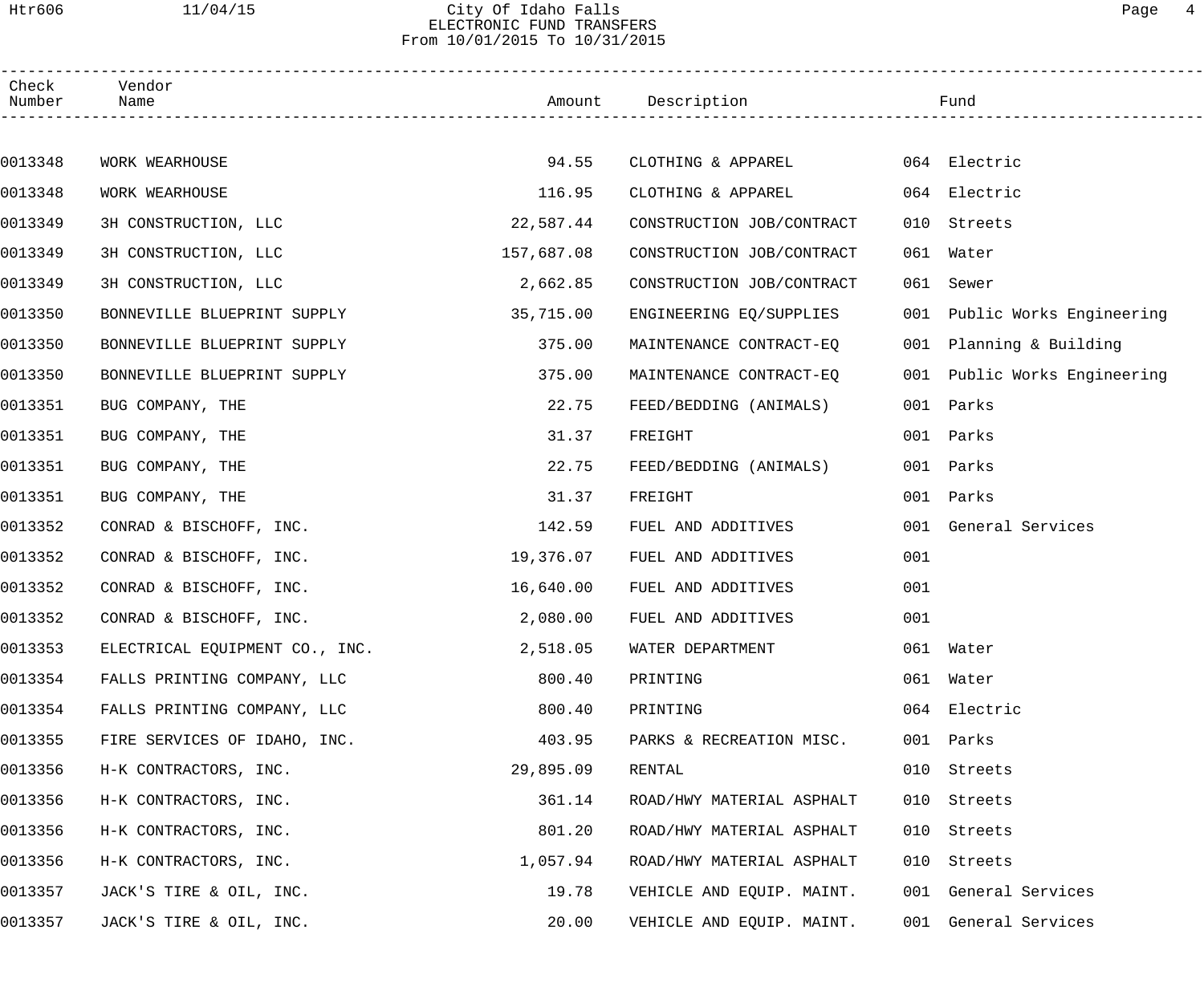## Htr606 11/04/15 City Of Idaho Falls Page 5 ELECTRONIC FUND TRANSFERS From 10/01/2015 To 10/31/2015

| Check<br>Number | Vendor<br>Name                    |           | Amount Description        |     | Fund                 |
|-----------------|-----------------------------------|-----------|---------------------------|-----|----------------------|
|                 |                                   |           |                           |     |                      |
| 0013358         | MINERT & ASSOCIATES, INC          | 65.00     | DRUG SCREEN / SEPT 2015   |     | 001 Non Departmental |
| 0013358         | MINERT & ASSOCIATES, INC          | 200.00    | DRUG SCREEN / SEPT 2015   | 061 | Sewer                |
| 0013358         | MINERT & ASSOCIATES, INC          | 80.00     | DRUG SCREEN / SEPT 2015   | 062 | Sanitation           |
| 0013358         | MINERT & ASSOCIATES, INC          | 40.00     | DRUG SCREEN / SEPT 2015   |     | 061 Water            |
| 0013358         | MINERT & ASSOCIATES, INC          | 65.00     | DRUG SCREEN / SEPT 2015   |     | 001 Fire             |
| 0013358         | MINERT & ASSOCIATES, INC          | 105.00    | DRUG SCREEN / SEPT 2015   |     | 064 Electric         |
| 0013359         | ROBERTSON SUPPLY, INC.            | 10.00     | FREIGHT                   |     | 001 General Services |
| 0013360         | ROCKY MOUNTAIN TURF & IND.        | 1,234.95  | EQ REPAIR AND MAINT       |     | 001 General Services |
| 0013360         | ROCKY MOUNTAIN TURF & IND.        | 63.46     | FREIGHT                   |     | 001 General Services |
| 0013360         | ROCKY MOUNTAIN TURF & IND.        | 12.63     | EQ REPAIR AND MAINT       |     | 001 General Services |
| 0013360         | ROCKY MOUNTAIN TURF & IND.        | 37.84     | FREIGHT                   |     | 001 General Services |
| 0013360         | ROCKY MOUNTAIN TURF & IND.        | 12.58     | EQ REPAIR AND MAINT       |     | 001 General Services |
| 0013360         | ROCKY MOUNTAIN TURF & IND.        | 29.84     | FREIGHT                   |     | 001 General Services |
| 0013360         | ROCKY MOUNTAIN TURF & IND.        | 77.72     | EQ REPAIR AND MAINT       |     | 001 General Services |
| 0013360         | ROCKY MOUNTAIN TURF & IND.        | 13.51     | FREIGHT                   |     | 001 General Services |
| 0013361         | SCORESBY ADWORKS                  | 2,429.00  | PROMOTION ITEMS           |     | 064 Electric         |
| 0013361         | SCORESBY ADWORKS                  | 3,419.74  | PROMOTION ITEMS           |     | 064 Electric         |
| 0013362         | SPECIALTY CONSTRUCTION SUPPLY LLC | 24,979.68 | PUBLIC WORKS DIV. MISC.   |     | 010 Streets          |
| 0013362         | SPECIALTY CONSTRUCTION SUPPLY LLC | 49,910.00 | PUBLIC WORKS DIV. MISC.   | 010 | Streets              |
| 0013363         | SYRINGA NETWORKS, LLC             | 450.00    | ETHERNET/INTERNET-OCT2015 | 001 |                      |
| 0013364         | TMC CONTRACTORS                   | 15,134.89 | CONSTRUCTION JOB/CONTRACT |     | 061 Sewer            |
| 0013364         | TMC CONTRACTORS                   | 731.47    | CONSTRUCTION JOB/CONTRACT |     | 061 Sewer            |
| 0013364         | TMC CONTRACTORS                   | 7,451.49  | CONSTRUCTION JOB/CONTRACT | 061 | Sewer                |
| 0013365         | TOP HAT, INC.                     | 2,867.90  | AUTO BODIES & ACCESSORIES |     | 001 Police           |
| 0013366         | CARLSON'S CUSTOM CONCRETE, INC    | 1,547.50  | CONCRETE                  | 010 | Streets              |
| 0013367         | CONRAD & BISCHOFF, INC.           | 16,631.90 | FUEL AND ADDITIVES        | 001 |                      |
|                 |                                   |           |                           |     |                      |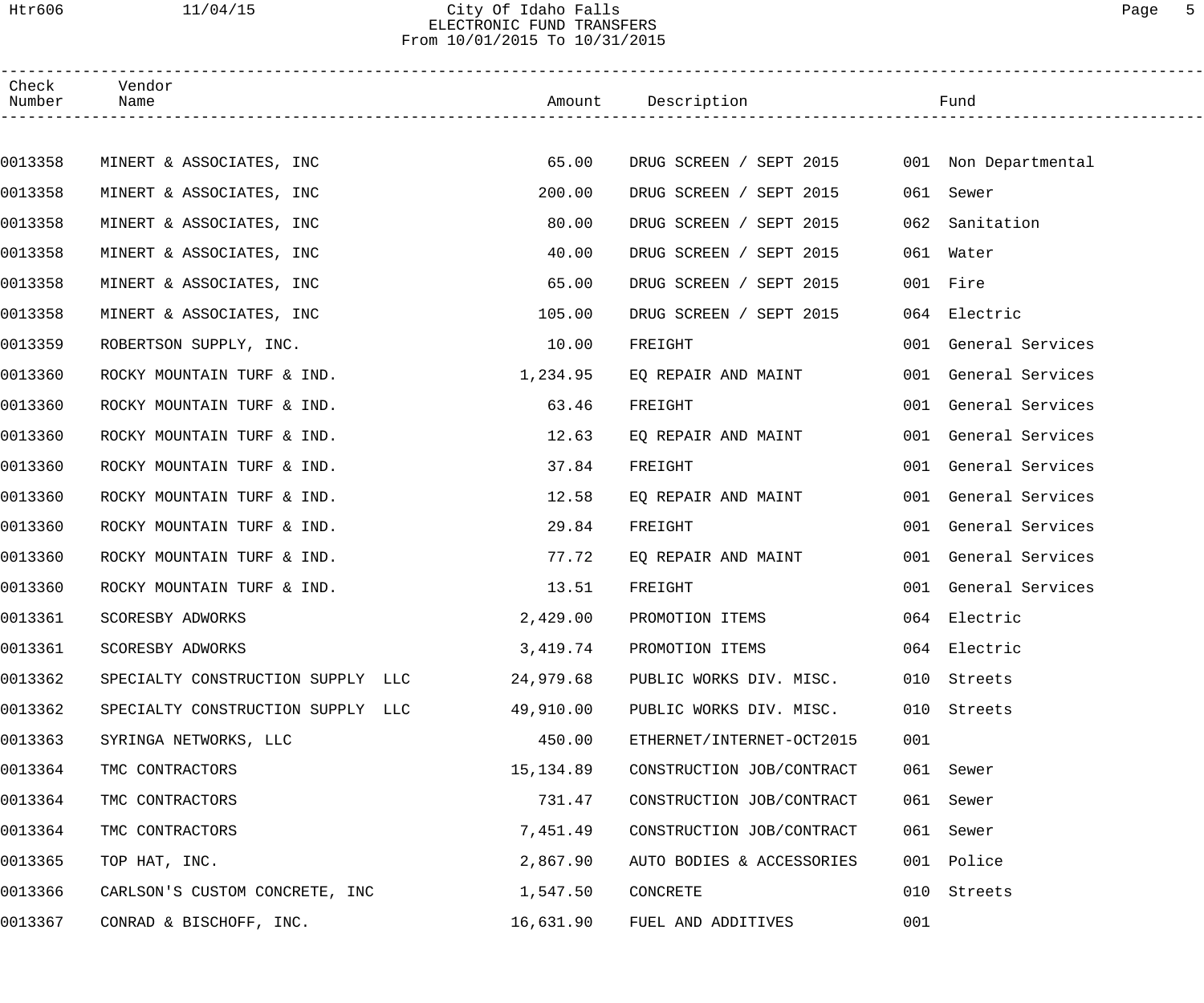## Htr606 11/04/15 City Of Idaho Falls Page 6 ELECTRONIC FUND TRANSFERS From 10/01/2015 To 10/31/2015

| Check<br>Number | Vendor<br>Name                     |          | Amount Description           |     | Fund                 |
|-----------------|------------------------------------|----------|------------------------------|-----|----------------------|
|                 |                                    |          |                              |     |                      |
| 0013367         | CONRAD & BISCHOFF, INC.            |          | 17,184.00 FUEL AND ADDITIVES | 001 |                      |
| 0013367         | CONRAD & BISCHOFF, INC.            | 321.63   | FUEL AND ADDITIVES           |     | 001 General Services |
| 0013368         | D & S ELECTRICAL SUPPLY CO         | 19.87    | ELECTRICAL EQUIP/SUPPLIES    |     | 001 General Services |
| 0013368         | D & S ELECTRICAL SUPPLY CO         | 8.86     | ELECTRICAL EQUIP/SUPPLIES    |     | 001 General Services |
| 0013368         | D & S ELECTRICAL SUPPLY CO         | 126.01   | ELECTRICAL EQUIP/SUPPLIES    |     | 001 General Services |
| 0013368         | D & S ELECTRICAL SUPPLY CO         | 2.70     | ELECTRICAL EQUIP/SUPPLIES    |     | 001 General Services |
| 0013368         | D & S ELECTRICAL SUPPLY CO         | 225.89   | ELECTRICAL EQUIP/SUPPLIES    |     | 001 General Services |
| 0013368         | D & S ELECTRICAL SUPPLY CO         | 16.00    | ELECTRICAL EQUIP/SUPPLIES    |     | 001 General Services |
| 0013368         | D & S ELECTRICAL SUPPLY CO         | 8.00     | ELECTRICAL EQUIP/SUPPLIES    |     | 001 General Services |
| 0013369         | DIG LINE, INC.                     | 606.97   | SERVICES/MISCELLANEOUS       | 061 | Sewer                |
| 0013369         | DIG LINE, INC.                     | 606.97   | SERVICES/MISCELLANEOUS       |     | 064 Electric         |
| 0013370         | EBSCO PUBLISHING                   | 2.66     | AUDIOVISUAL/PUBLICATION      |     | 012 Library          |
| 0013371         | ELECTRICAL WHOLESALE SUPPLY CO     | 455.89   | ELECTRICAL EQUIP/SUPPLIES    |     | 001 General Services |
| 0013371         | ELECTRICAL WHOLESALE SUPPLY CO     | 212.27   | ELECTRICAL EQUIP/SUPPLIES    |     | 001 General Services |
| 0013372         | FALLS PRINTING COMPANY, LLC        | 126.95   | PRINTING                     |     | 061 Water            |
| 0013372         | FALLS PRINTING COMPANY, LLC        | 126.95   | PRINTING                     |     | 064 Electric         |
| 0013373         | H-K CONTRACTORS, INC.              | 686.31   | ROAD/HWY MATERIAL ASPHALT    |     | 010 Streets          |
| 0013373         | H-K CONTRACTORS, INC.              | 989.50   | ROAD/HWY MATERIAL ASPHALT    | 010 | Streets              |
| 0013373         | H-K CONTRACTORS, INC.              | 504.99   | ROAD/HWY MATERIAL ASPHALT    | 010 | Streets              |
| 0013373         | H-K CONTRACTORS, INC.              | 4,820.27 | CONSTRUCTION JOB/CONTRACT    | 010 | Streets              |
| 0013374         | K/M SERVICE COMPANY                | 4,680.00 | CONSTRUCTION JOB/CONTRACT    | 064 | Electric             |
| 0013374         | K/M SERVICE COMPANY                | 1,012.50 | CONSTRUCTION JOB/CONTRACT    | 064 | Electric             |
| 0013374         | K/M SERVICE COMPANY                | 5,925.00 | CONSTRUCTION JOB/CONTRACT    |     | 064 Electric         |
| 0013375         | LASER XPRESS                       | 35.00    | TONER CARTRIDGE HL2220 TN    |     | 001 Fire             |
| 0013376         | MISKIN'S PROFESSIONAL CLEANING LLC | 3,517.00 | PROFESSIONAL/PERSONAL SRV    | 064 | Electric             |
| 0013377         | ROBERTSON SUPPLY, INC.             | 62.60    | PLUMBING EQUIP/SUPPLIES      |     | 001 General Services |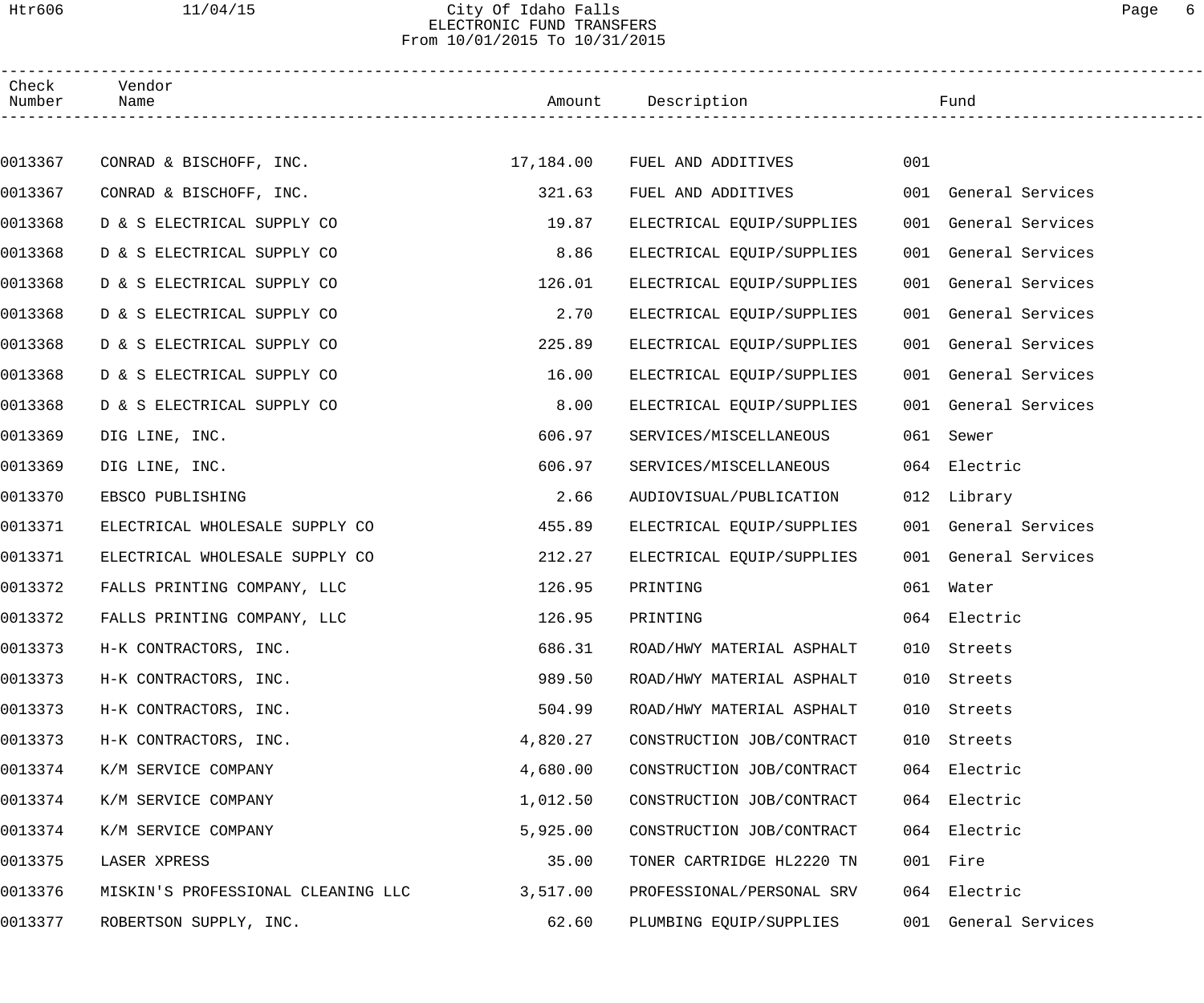#### Htr606 11/04/15 City Of Idaho Falls Page 7 ELECTRONIC FUND TRANSFERS From 10/01/2015 To 10/31/2015

| Check<br>Number | Vendor<br>Name                |          | Amount Description        |     | Fund                 |
|-----------------|-------------------------------|----------|---------------------------|-----|----------------------|
|                 |                               |          |                           |     |                      |
| 0013377         | ROBERTSON SUPPLY, INC.        | 11.58    | PLUMBING EQUIP/SUPPLIES   |     | 001 General Services |
| 0013377         | ROBERTSON SUPPLY, INC.        | 14.28    | PLUMBING EQUIP/SUPPLIES   |     | 001 General Services |
| 0013377         | ROBERTSON SUPPLY, INC.        | 151.07   | PLUMBING EQUIP/SUPPLIES   |     | 001 General Services |
| 0013377         | ROBERTSON SUPPLY, INC.        | 9.45     | PLUMBING EQUIP/SUPPLIES   |     | 001 General Services |
| 0013378         | ROSE SHOP, THE                | 52.51    | MISCELLANEOUS PRODUCTS    |     | 001 Parks            |
| 0013379         | SHADOW TRACKERS INVESTIGATIVE | 1,050.00 | PROFESSIONAL/PERSONAL SRV |     | 001 Non Departmental |
| 0013380         | SNAKE RIVER RAPID WASH        | 880.41   | VEHICLE AND EQUIP. MAINT. |     | 001 General Services |
| 0013381         | TETON COMMUNICATIONS, INC.    | 216.00   | SEWER DEPARTMENT          |     | 061 Sewer            |
| 0013382         | THATCHER COMPANY              | 6,540.00 | GASES / TREATMENTS        |     | 061 Sewer            |
| 0013383         | TIGHT LINE MEDIA, LLC         | 932.50   | AUDIOVISUAL/PUBLICATION   |     | 064 Electric         |
| 0013383         | TIGHT LINE MEDIA, LLC         | 932.50   | AUDIOVISUAL/PUBLICATION   |     | 064 Electric         |
| 0013384         | VALCOM (VLCM)                 | 618.76   | NETWORK EQUIPMENT         |     | 001 Data Processing  |
| 0013384         | VALCOM (VLCM)                 | 220.85   | COMPUTERS, DP/WORD PROC.  |     | 001 General Services |
| 0013384         | VALCOM (VLCM)                 | 1,141.00 | RADIO & COMMUNICATION     |     | 001 Finance          |
| 0013384         | VALCOM (VLCM)                 | 650.25   | COMPUTERS, DP/WORD PROC.  |     | 001 Public Works     |
| 0013385         | WEST COAST PAPER SOLUTIONS    | 84.30    | PAPER                     |     | 001 Parks            |
| 0013385         | WEST COAST PAPER SOLUTIONS    | 3,200.00 | PAPER                     |     | 001 Treasurer        |
| 0013385         | WEST COAST PAPER SOLUTIONS    | 128.00   | PAPER                     | 001 | General Services     |
| 0013385         | WEST COAST PAPER SOLUTIONS    | 64.00    | PAPER                     | 001 | General Services     |
| 0013385         | WEST COAST PAPER SOLUTIONS    | 1,111.50 | PAPER                     | 001 | Planning & Building  |
| 0013385         | WEST COAST PAPER SOLUTIONS    | 576.00   | PAPER                     | 001 | Planning & Building  |
| 0013385         | WEST COAST PAPER SOLUTIONS    | 384.00   | PAPER                     | 001 | Human Resources      |
| 0013385         | WEST COAST PAPER SOLUTIONS    | 1,600.00 | PAPER                     | 001 | Police               |
| 0013385         | WEST COAST PAPER SOLUTIONS    | 640.00   | PAPER                     | 001 | Parks                |
| 0013385         | WEST COAST PAPER SOLUTIONS    | 160.00   | PAPER                     | 001 | Parks                |
| 0013385         | WEST COAST PAPER SOLUTIONS    | 192.00   | PAPER                     | 001 | Cemeteries           |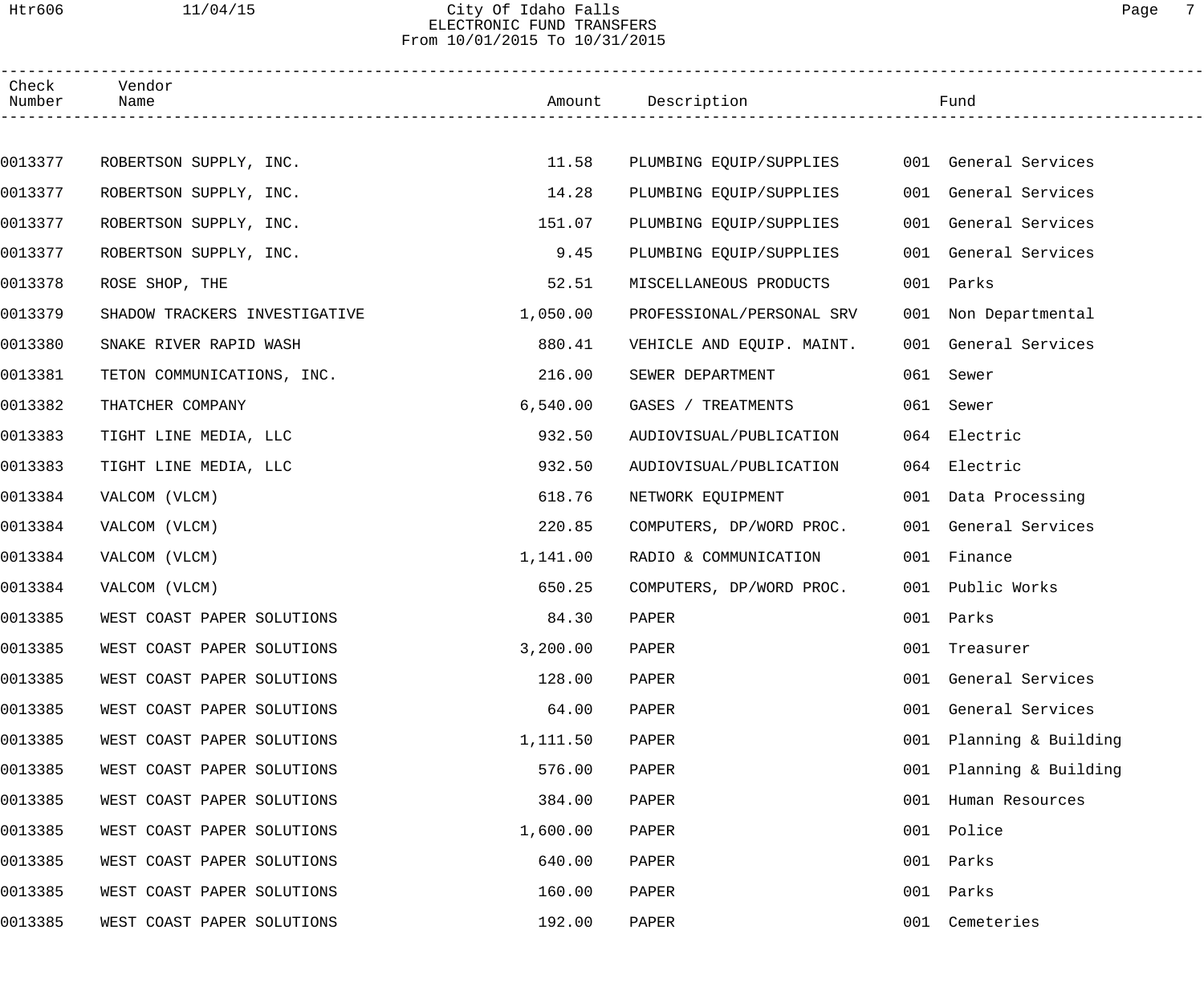Htr606 11/04/15 City Of Idaho Falls Page 8 ELECTRONIC FUND TRANSFERS

From 10/01/2015 To 10/31/2015

| Check<br>Number | Vendor<br>Name                 |          | Amount Description       |     | Fund                         |  |
|-----------------|--------------------------------|----------|--------------------------|-----|------------------------------|--|
|                 |                                |          |                          |     |                              |  |
| 0013385         | WEST COAST PAPER SOLUTIONS     | 1,111.50 | PAPER                    |     | 001 Public Works Engineering |  |
| 0013385         | WEST COAST PAPER SOLUTIONS     | 128.00   | PAPER                    | 010 | Streets                      |  |
| 0013385         | WEST COAST PAPER SOLUTIONS     | 384.00   | PAPER                    | 011 | Recreation                   |  |
| 0013385         | WEST COAST PAPER SOLUTIONS     | 800.00   | PAPER                    |     | 012 Library                  |  |
| 0013385         | WEST COAST PAPER SOLUTIONS     | 64.00    | PAPER                    | 018 | Golf Courses                 |  |
| 0013385         | WEST COAST PAPER SOLUTIONS     | 64.00    | PAPER                    | 018 | Golf Courses                 |  |
| 0013385         | WEST COAST PAPER SOLUTIONS     | 64.00    | PAPER                    | 018 | Golf Courses                 |  |
| 0013385         | WEST COAST PAPER SOLUTIONS     | 96.00    | PAPER                    | 060 | Airport                      |  |
| 0013385         | WEST COAST PAPER SOLUTIONS     | 256.00   | PAPER                    | 061 | Water                        |  |
| 0013385         | WEST COAST PAPER SOLUTIONS     | 160.00   | PAPER                    | 061 | Sewer                        |  |
| 0013385         | WEST COAST PAPER SOLUTIONS     | 128.00   | PAPER                    | 062 | Sanitation                   |  |
| 0013385         | WEST COAST PAPER SOLUTIONS     | 1,600.00 | PAPER                    | 064 | Electric                     |  |
| 0013385         | WEST COAST PAPER SOLUTIONS     | 320.00   | PAPER                    | 001 | General Services             |  |
| 0013385         | WEST COAST PAPER SOLUTIONS     | 416.00   | PAPER                    | 001 | General Services             |  |
| 0013385         | WEST COAST PAPER SOLUTIONS     | 64.00    | PAPER                    | 001 | General Services             |  |
| 0013386         | WHEELER ELECTRIC, INC.         | 650.00   | ELEC/IF POWER            |     | 064 Electric                 |  |
| 0013387         | ACTION COLLECTION SERVICE, INC | 58.62    | COLLECTION / SEPT 2015   |     | 015 Elect Light Public Purp  |  |
| 0013388         | ALIAH DVM, RHONDA              | 92.00    | VET CONSULTING/TREATMENT |     | 001 Parks                    |  |
| 0013388         | ALIAH DVM, RHONDA              | 3,300.00 | VET CONSULTING/TREATMENT | 001 | Parks                        |  |
| 0013389         | B'S PORTABLE TOILETS           | 60.00    | SERVICES/MISCELLANEOUS   | 018 | Golf Courses                 |  |
| 0013389         | B'S PORTABLE TOILETS           | 120.00   | SERVICES/MISCELLANEOUS   | 018 | Golf Courses                 |  |
| 0013390         | BONNEVILLE BLUEPRINT SUPPLY    | 39.20    | ELEC/IF POWER            | 064 | Electric                     |  |
| 0013390         | BONNEVILLE BLUEPRINT SUPPLY    | 65.00    | ELEC/IF POWER            | 064 | Electric                     |  |
| 0013390         | BONNEVILLE BLUEPRINT SUPPLY    | 24.50    | ELEC/IF POWER            | 064 | Electric                     |  |
| 0013391         | CDW GOVERNMENT, INC.           | 807.63   | COMPUTERS, DP/WORD PROC. | 001 | Planning & Building          |  |
| 0013391         | CDW GOVERNMENT, INC.           | 82.23    | COMPUTERS, DP/WORD PROC. | 001 | Planning & Building          |  |
|                 |                                |          |                          |     |                              |  |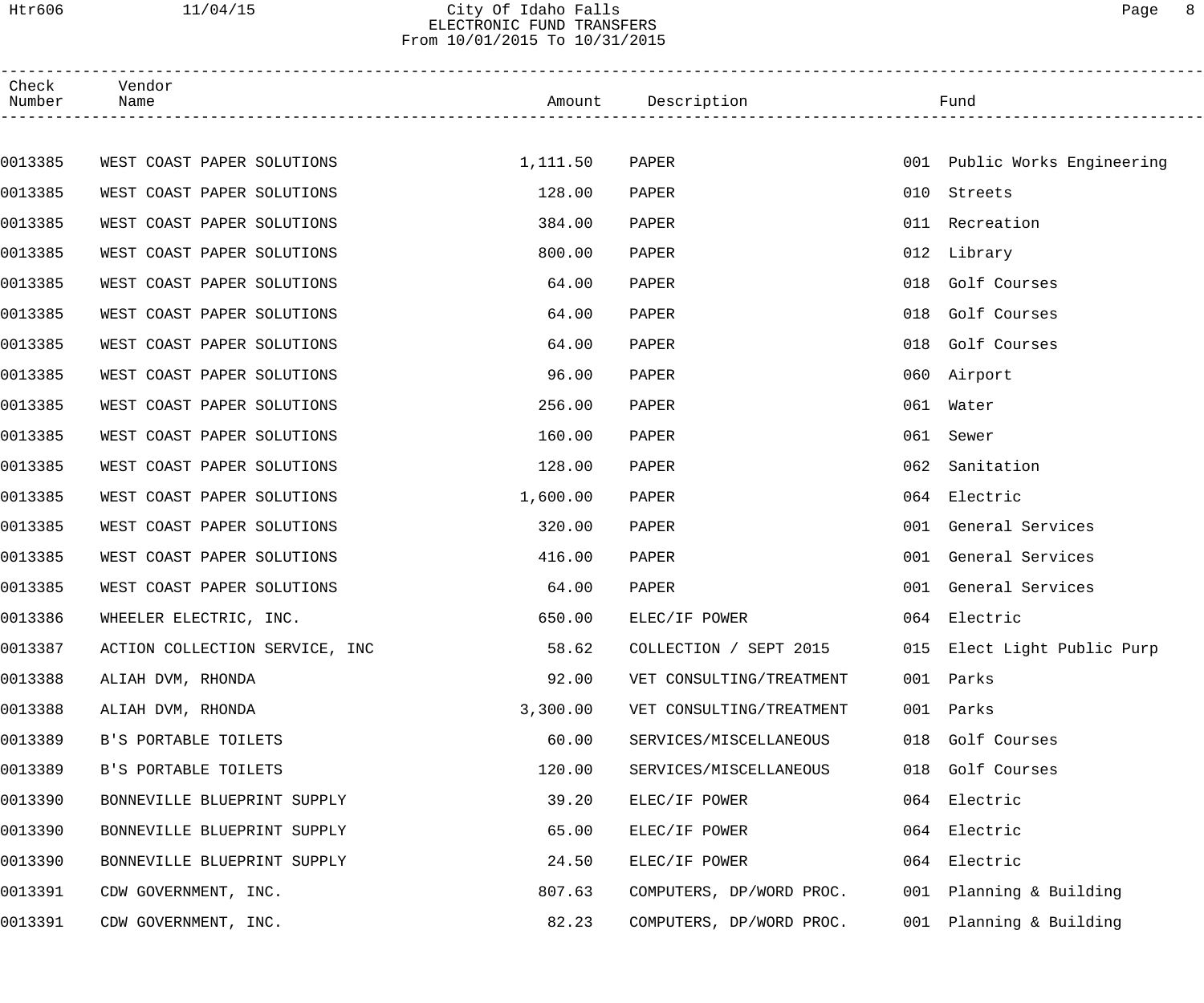## Htr606 11/04/15 City Of Idaho Falls Page 9 ELECTRONIC FUND TRANSFERS From 10/01/2015 To 10/31/2015

------------------------------------------------------------------------------------------------------------------------------------

| Check<br>Number | Vendor<br>Name                 | Amount       | Description                     |     | Fund                 |
|-----------------|--------------------------------|--------------|---------------------------------|-----|----------------------|
|                 |                                |              |                                 |     |                      |
| 0013392         | CONRAD & BISCHOFF, INC.        | 11,751.85    | FUEL AND ADDITIVES              | 001 |                      |
| 0013392         | CONRAD & BISCHOFF, INC.        | 5,160.40     | FUEL AND ADDITIVES              | 001 |                      |
| 0013392         | CONRAD & BISCHOFF, INC.        | 632.50       | FUEL AND ADDITIVES              | 001 |                      |
| 0013393         | D & S ELECTRICAL SUPPLY CO     | 21.63        | ELECTRICAL EQUIP/SUPPLIES       |     | 001 General Services |
| 0013393         | D & S ELECTRICAL SUPPLY CO     | 10.62        | ELECTRICAL EQUIP/SUPPLIES       |     | 001 General Services |
| 0013393         | D & S ELECTRICAL SUPPLY CO     | 22.49        | ELECTRICAL EQUIP/SUPPLIES       |     | 001 General Services |
| 0013393         | D & S ELECTRICAL SUPPLY CO     | 2.80         | ELECTRICAL EQUIP/SUPPLIES       |     | 001 General Services |
| 0013393         | D & S ELECTRICAL SUPPLY CO     | 22.49        | ELECTRICAL EQUIP/SUPPLIES       |     | 001 General Services |
| 0013393         | D & S ELECTRICAL SUPPLY CO     | 317.12       | ELECTRICAL EQUIP/SUPPLIES       |     | 001 General Services |
| 0013393         | D & S ELECTRICAL SUPPLY CO     | 166.49       | ELECTRICAL EQUIP/SUPPLIES       |     | 001 General Services |
| 0013394         | ELECTRICAL WHOLESALE SUPPLY CO | 217.00       | ELECTRICAL EQUIP/SUPPLIES       |     | 001 General Services |
| 0013394         | ELECTRICAL WHOLESALE SUPPLY CO | 7.69         | ELECTRICAL EQUIP/SUPPLIES       |     | 001 General Services |
| 0013394         | ELECTRICAL WHOLESALE SUPPLY CO | 6.49         | ELECTRICAL EQUIP/SUPPLIES       |     | 001 General Services |
| 0013394         | ELECTRICAL WHOLESALE SUPPLY CO | 20.30        | ELECTRICAL EQUIP/SUPPLIES       |     | 001 General Services |
| 0013394         | ELECTRICAL WHOLESALE SUPPLY CO | 294.96       | ELECTRICAL EQUIP/SUPPLIES       |     | 001 General Services |
| 0013394         | ELECTRICAL WHOLESALE SUPPLY CO | 3.24         | ELECTRICAL EQUIP/SUPPLIES       |     | 001 General Services |
| 0013394         | ELECTRICAL WHOLESALE SUPPLY CO |              | 33.85 ELECTRICAL EQUIP/SUPPLIES |     | 001 General Services |
| 0013394         | ELECTRICAL WHOLESALE SUPPLY CO | 52.65        | ELECTRICAL EQUIP/SUPPLIES       |     | 001 General Services |
| 0013395         | ELSTER SOLUTIONS, LLC          | 37,903.00    | MAINTENANCE CONTRACT-EQ         |     | 064 Electric         |
| 0013396         | FREIGHTLINER OF IDAHO          | 160,514.00   | EQUIPMENT-LRG & TURF            | 062 | Sanitation           |
| 0013396         | FREIGHTLINER OF IDAHO          | $22,000.00-$ | TRADE-IN EQUIP/SURPLUS          | 062 | Sanitation           |
| 0013397         | INTERMOUNTAIN CLAIMS, INC.     | 15,573.33    | ACCT RFND10/5/15-10/18/15       | 019 | Self-Insurance       |
| 0013398         | INTERMOUNTAIN LOCK & SECURITY  | 189.20       | DEADBOLT LOCKS                  | 001 | General Services     |
| 0013399         | JACK'S TIRE & OIL, INC.        | 2,884.00     | EQ REPAIR AND MAINT             | 001 |                      |
| 0013399         | JACK'S TIRE & OIL, INC.        | 12,525.48    | EQ REPAIR AND MAINT             | 001 |                      |
| 0013400         | K/M SERVICE COMPANY            | 500.00       | CONSTRUCTION JOB/CONTRACT       |     | 064 Electric         |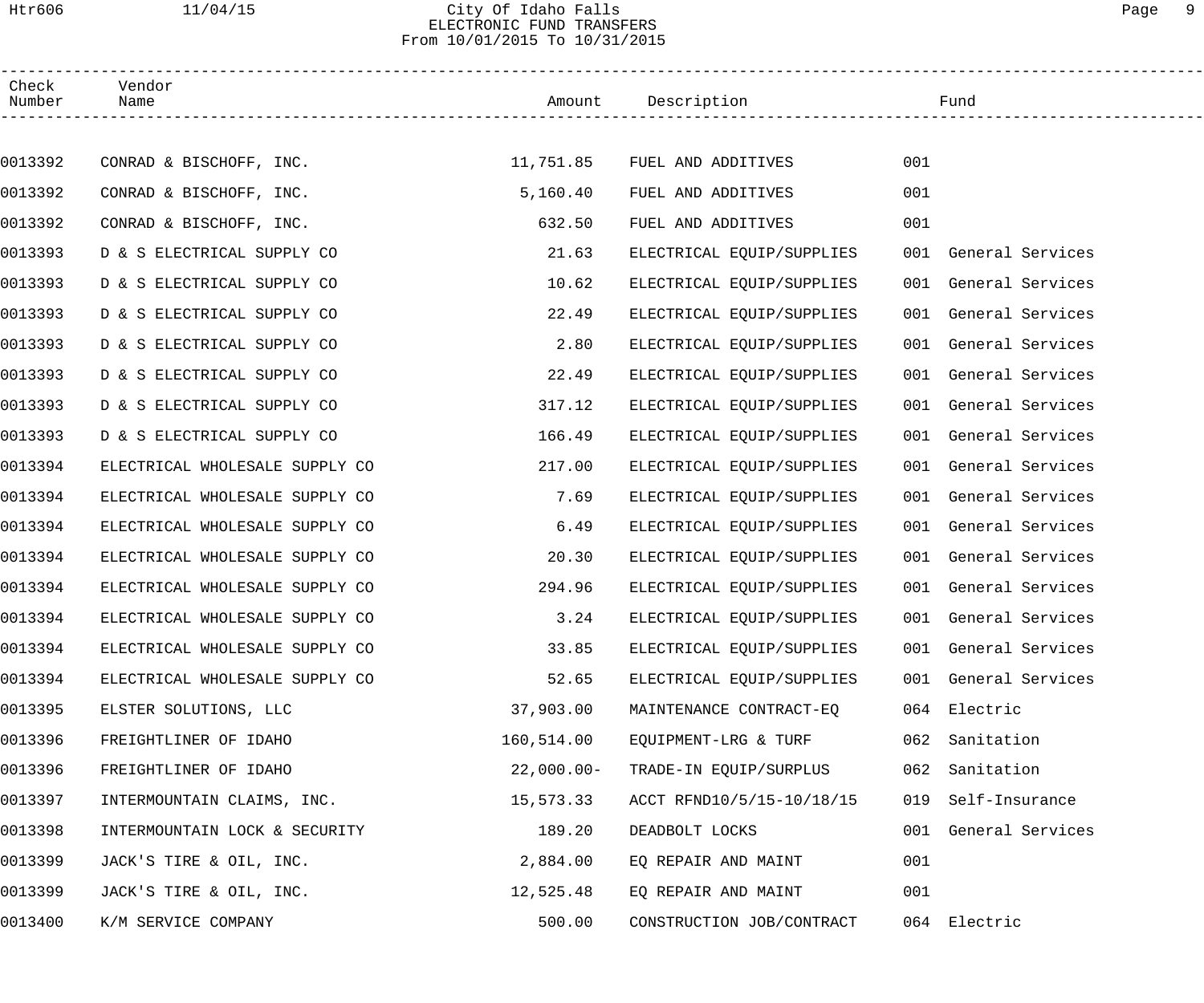## Htr606 11/04/15 City Of Idaho Falls Page 10 ELECTRONIC FUND TRANSFERS From 10/01/2015 To 10/31/2015

| Check<br>Number | Vendor<br>Name              |            | Amount Description        |     | Fund                 |  |
|-----------------|-----------------------------|------------|---------------------------|-----|----------------------|--|
|                 |                             |            |                           |     |                      |  |
| 0013400         | K/M SERVICE COMPANY         | 190.00     | CONSTRUCTION JOB/CONTRACT |     | 064 Electric         |  |
| 0013400         | K/M SERVICE COMPANY         | 500.00     | CONSTRUCTION JOB/CONTRACT |     | 064 Electric         |  |
| 0013401         | KENYON REFRIGERATION, LLC   | 909.00     | SERVICES/MISCELLANEOUS    | 011 | Recreation           |  |
| 0013402         | PHONCOM, INC.               | 308.75     | FAX/ALARM AT THE ZOO      |     | 001 Parks            |  |
| 0013402         | PHONCOM, INC.               | 97.50      | EMERGENCY PHN/AIRPT TOWER |     | 001 Parks            |  |
| 0013403         | ROBERTSON SUPPLY, INC.      | 188.31     | PLUMBING EQUIP/SUPPLIES   |     | 001 General Services |  |
| 0013403         | ROBERTSON SUPPLY, INC.      | $100.00 -$ | PLUMBING EQUIP/SUPPLIES   |     | 001 General Services |  |
| 0013403         | ROBERTSON SUPPLY, INC.      | 7.11       | PLUMBING EQUIP/SUPPLIES   |     | 001 General Services |  |
| 0013404         | ROCKY MOUNTAIN TURF & IND.  | 198.11     | EQ REPAIR AND MAINT       |     | 001 General Services |  |
| 0013404         | ROCKY MOUNTAIN TURF & IND.  | 40.39      | FREIGHT                   |     | 001 General Services |  |
| 0013405         | SMITH ROOFING & SIDING, LLC | 27,377.10  | CONSTRUCTION JOB/CONTRACT |     | 064 Electric         |  |
| 0013406         | TETON COMMUNICATIONS, INC.  | 10.00      | POLICE EQUIP & SUPPLIES   |     | 001 Police           |  |
| 0013406         | TETON COMMUNICATIONS, INC.  | 21.88      | POLICE EQUIP & SUPPLIES   |     | 001 Police           |  |
| 0013406         | TETON COMMUNICATIONS, INC.  | 10.00      | POLICE EQUIP & SUPPLIES   |     | 001 Police           |  |
| 0013406         | TETON COMMUNICATIONS, INC.  | 117.00     | POLICE EQUIP & SUPPLIES   |     | 001 Police           |  |
| 0013406         | TETON COMMUNICATIONS, INC.  | 39.00      | POLICE EQUIP & SUPPLIES   |     | 001 Police           |  |
| 0013406         | TETON COMMUNICATIONS, INC.  | 155.00     | POLICE EQUIP & SUPPLIES   |     | 001 Police           |  |
| 0013406         | TETON COMMUNICATIONS, INC.  | 10.00      | POLICE EQUIP & SUPPLIES   |     | 001 Police           |  |
| 0013406         | TETON COMMUNICATIONS, INC.  | 85.50      | POLICE EQUIP & SUPPLIES   |     | 001 Police           |  |
| 0013407         | THATCHER COMPANY            | 4,348.71   | GASES / TREATMENTS        |     | 061 Sewer            |  |
| 0013408         | TRACTOR SALES & AUTO, INC.  | 27.31      | 82030997 W/SHIELD WASHER  |     | 001 General Services |  |
| 0013409         | WALKER AND ASSOCIATES, INC. | 4,052.00   | NETWORK EQUIPMENT         |     | 001 Data Processing  |  |
| 0013410         | 3H CONSTRUCTION, LLC        | 26,519.25  | CONSTRUCTION JOB/CONTRACT |     | 010 Streets          |  |
| 0013410         | 3H CONSTRUCTION, LLC        | 82,186.41  | CONSTRUCTION JOB/CONTRACT |     | 061 Water            |  |
| 0013410         | 3H CONSTRUCTION, LLC        | 689.21     | CONSTRUCTION JOB/CONTRACT |     | 061 Sewer            |  |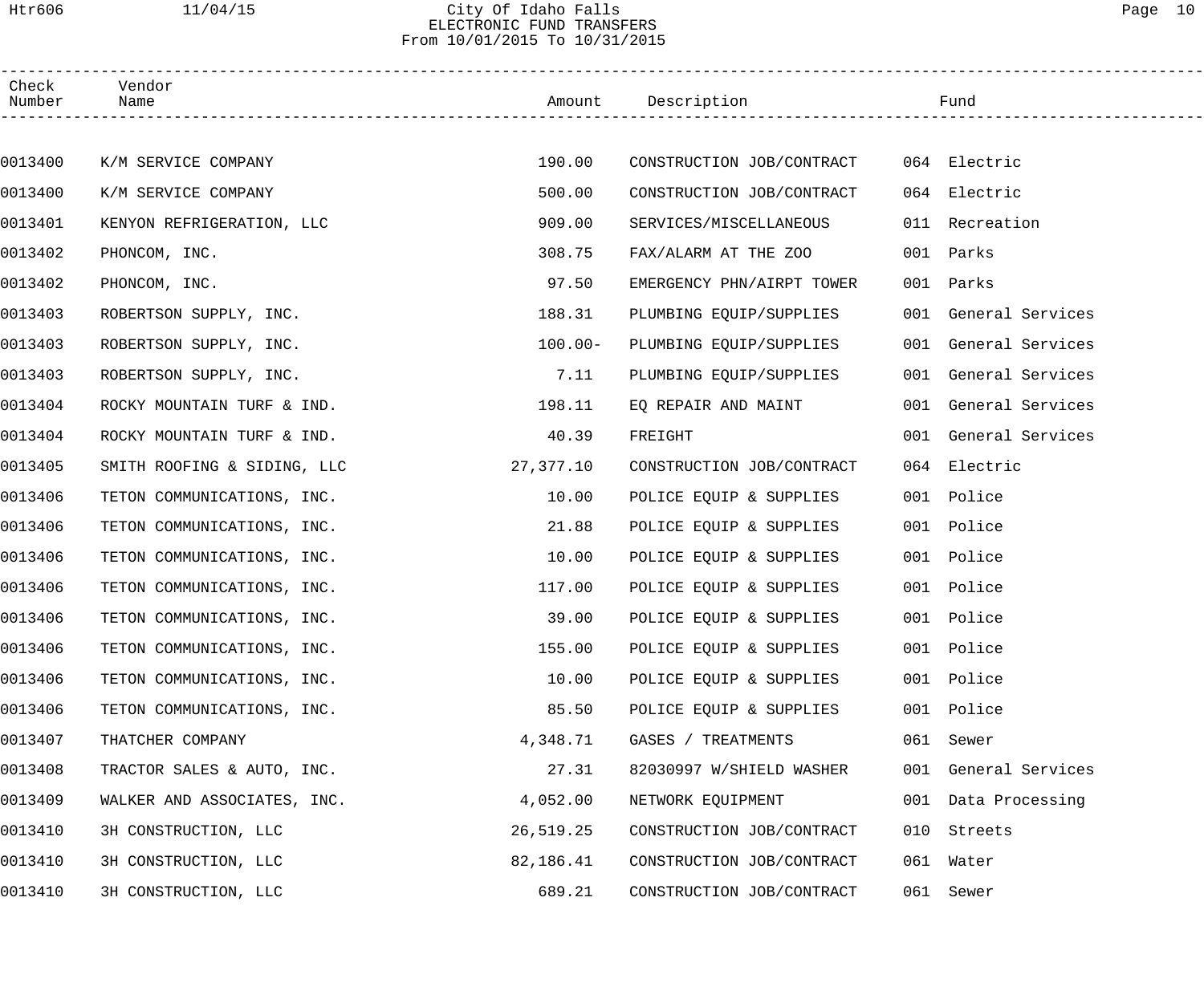## City Of Idaho Falls Summary of Electronic Transfers by Fund From 10/01/2015 To 10/31/2015 ------------------------------------------------------------------------------------------------------------------------------------

| $\mathbf{1}$ | General Fund           | 195,238.57   |
|--------------|------------------------|--------------|
| 10           | Street Fund            | 201,428.92   |
| 11           | Recreation Fund        | 64,508.02    |
| 12           | Library Fund           | 2,307.13     |
| 14           | MERF Fund              | 32, 199. 73  |
| 15           | EL Public Purpose Fund | 80.60        |
| 18           | Golf Fund              | 484.47       |
| 19           | Self-Insurance Fund    | 49,721.54    |
| 60           | Airport Fund           | 14,945.38    |
| 61           | Water & Sewer Fund     | 289,770.88   |
| 62           | Sanitation Fund        | 158,282.00   |
| 64           | Electric Light Fund    | 132,081.77   |
|              |                        | 1,141,049.01 |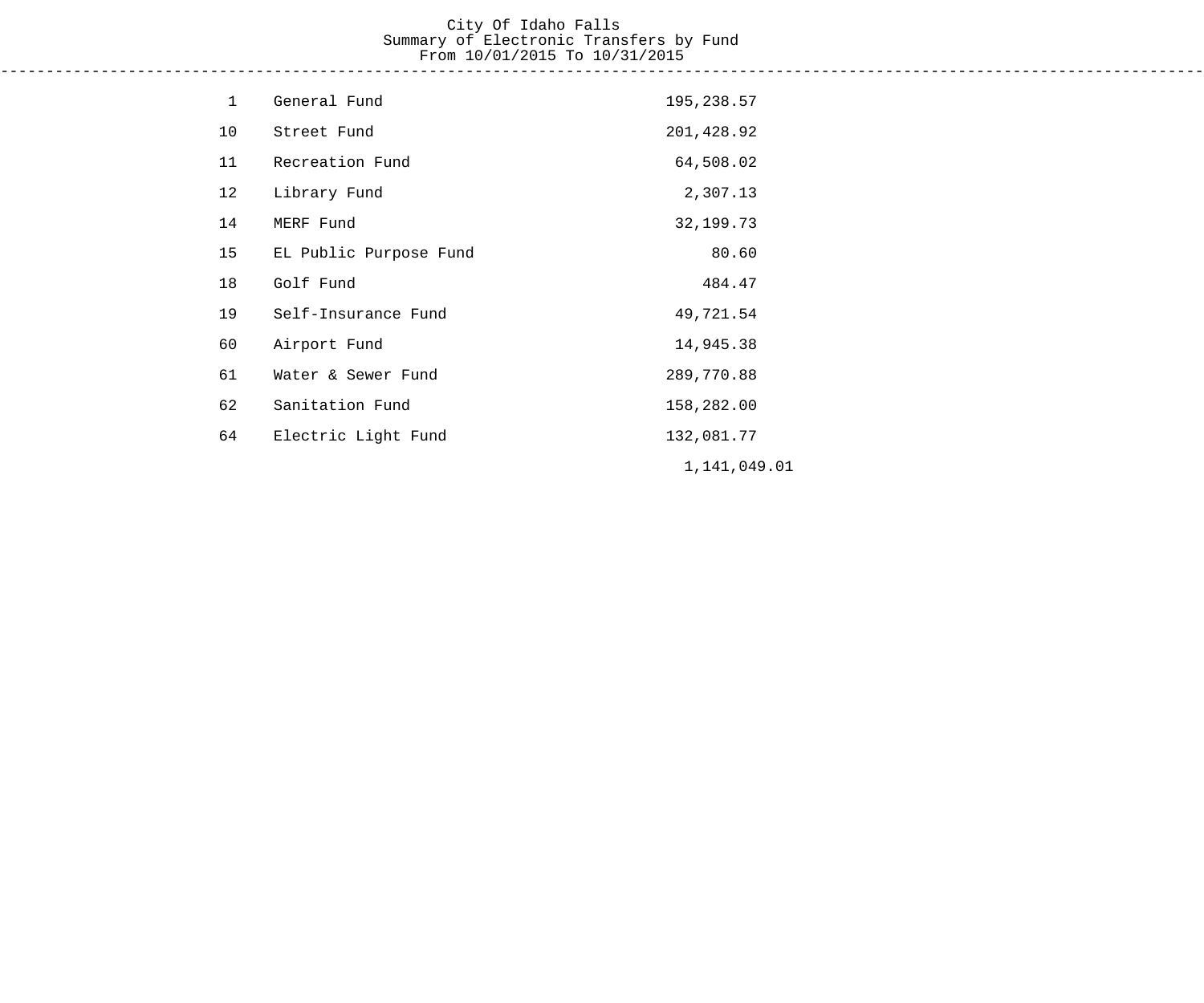| Check Vendor<br>Number Name                                                                             |          | Amount Description                                                                                                                                                                                     |     |                                                                                                                                                                           |
|---------------------------------------------------------------------------------------------------------|----------|--------------------------------------------------------------------------------------------------------------------------------------------------------------------------------------------------------|-----|---------------------------------------------------------------------------------------------------------------------------------------------------------------------------|
| 0196300 A-AERIAL SERVICE COMPANY 67.14 HARDWARE MISCELLANEOUS 064 Electric                              |          |                                                                                                                                                                                                        |     |                                                                                                                                                                           |
| 0196301 ACUSHNET COMPANY                                                                                |          | 175.75 INVENTORY AS NEEDED BY SAND CREEK GOLF C 018 Golf Courses                                                                                                                                       |     |                                                                                                                                                                           |
| 0196302 ADRIAN EAMES                                                                                    |          | 228.00 CURB & GUTTER/ A EAMES                                                                                                                                                                          |     | 010 Streets                                                                                                                                                               |
| 0196303 ADVANCED CONCRETE SOLUTIONS                                                                     |          | 5,980.00 AIRPORT MAINTENANCE                                                                                                                                                                           |     | 060 Airport                                                                                                                                                               |
| 0196304 AIRGAS USA, LLC                                                                                 | 534.44   | 214.10 WELDING SUPPLIES AND GAS AS REQUESTED BY 001 General Services<br>236.25 WELDING SUPPLIES AS REQUIRED BY SANITATI 062 Sanitation<br>84.09 PURCHASE OF OXYGEN SUPPLIES FOR CITY AMB 063 Ambulance |     |                                                                                                                                                                           |
| 0196305 AIRLINE MEDIA PRODUCTIONS INC. 303.95 SUBSCRIPTIONS                                             | 395.00   | 91.05 SUBSCRIPTIONS                                                                                                                                                                                    |     | 011 Recreation<br>011 Recreation                                                                                                                                          |
| 0196306 ALAN OR JULIANNE WILLIAMS                                                                       |          | 130.00  14-313659 / REFUND                                                                                                                                                                             | 063 |                                                                                                                                                                           |
| 0196307 ALSCO (AMERICAN LINEN DIV) 158.45 LAUNDRY/CLOTHING REPAIRS FOR IDAHO FALLS 001 General Services | 279.55   | 49.50 LAUNDRY SERVICE FOR SEWER DEPARTMENT 061 Sewer<br>71.60 LAUNDRY SERVICE FOR SEWER DEPARTMENT 061 Sewer                                                                                           |     |                                                                                                                                                                           |
| 0196308 AMAZON.COM CREDIT-LIBRARY 1921.14 PURCHASE OF MATERIALS FOR THE I.F. PUBLI 012 Library          |          |                                                                                                                                                                                                        |     |                                                                                                                                                                           |
| 0196309 AMERICAN PUBLIC WORKS ASSOC.                                                                    | 1,280.00 | 160.00 MEMBERSHIPS<br>160.00 MEMBERSHIPS<br>160.00 MEMBERSHIPS<br>160.00 MEMBERSHIPS<br>160.00 MEMBERSHIPS<br>160.00 MEMBERSHIPS<br>160.00 MEMBERSHIPS<br>160.00 MEMBERSHIPS                           |     | 001 General Services<br>001 General Services<br>001 General Services<br>001 Public Works<br>001 Public Works Engineering<br>010 Streets<br>062 Sanitation<br>064 Electric |
| 0196310 AMERICAN REGISTRY INTERNET NUMBERS 100.00 ANNUAL MAINT /AS NUMBER                               |          |                                                                                                                                                                                                        |     | 001 Data Processing                                                                                                                                                       |
| 0196311 AMERIGAS PROPANE                                                                                |          | 11.45 PURCHASE PROPANE -- FOR USE BY STREET DE 010 Streets                                                                                                                                             |     |                                                                                                                                                                           |
| 0196312 AMMON VETERINARY HOSPITAL                                                                       |          | 1,185.00 SPAY AND NEUTER SERVICES FOR THE ANIMAL 001 Police                                                                                                                                            |     |                                                                                                                                                                           |
| 0196313 ANNA L LANCASTER                                                                                |          | 20.00 15-2823 / REFUND                                                                                                                                                                                 | 063 |                                                                                                                                                                           |
| 0196314 ART MUSEUM OF EASTERN IDAHO                                                                     |          | 860.00 REIMBURSEMENTS                                                                                                                                                                                  |     | 018 Golf Courses                                                                                                                                                          |
| 0196315 ASPHALT MAINTENANCE, INC.                                                                       |          | 31,063.72 ROAD/HWY MATERIAL ASPHALT                                                                                                                                                                    |     | 010 Streets                                                                                                                                                               |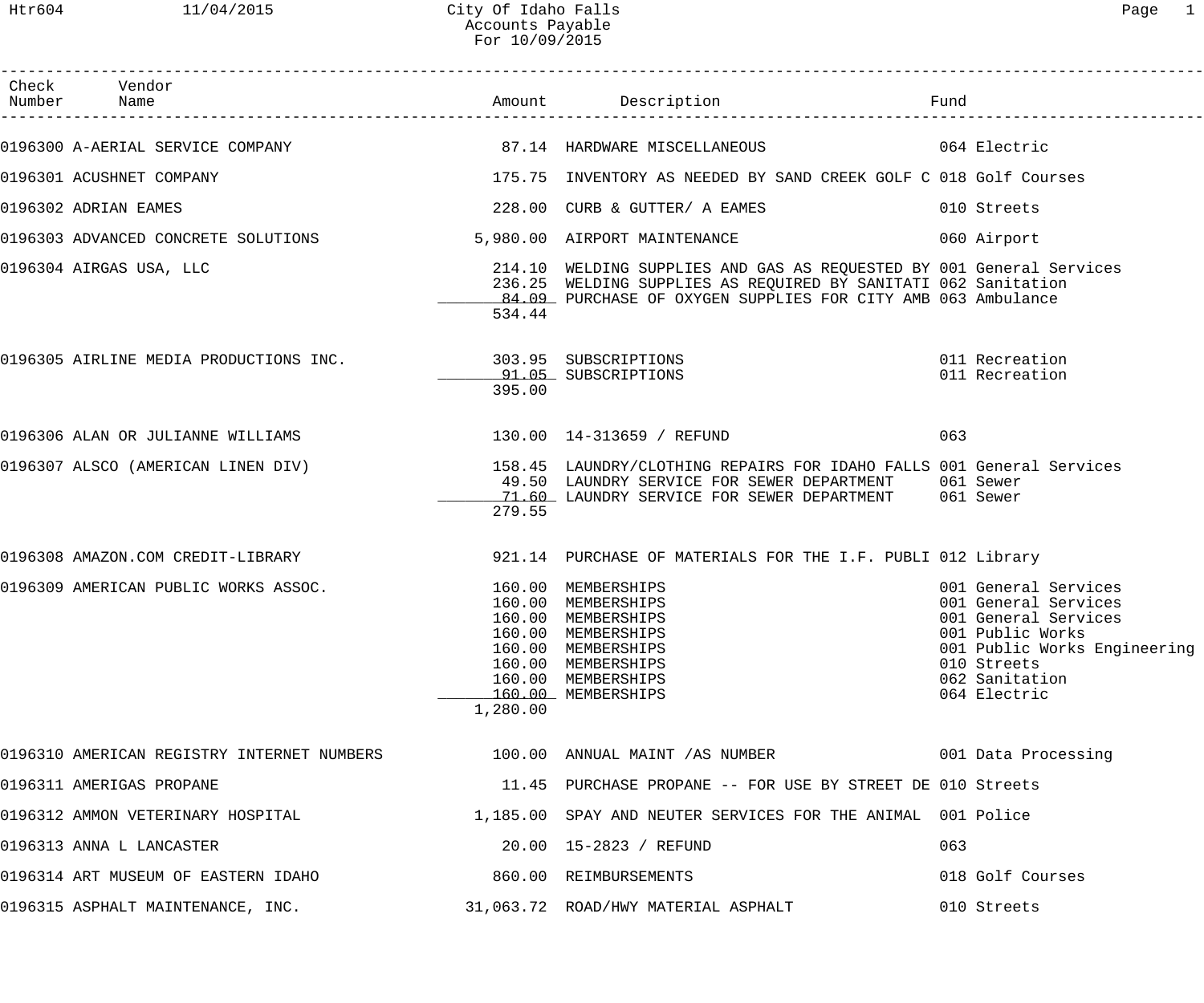Htr604 11/04/2015 City Of Idaho Falls Page 2 Accounts Payable For 10/09/2015

| ⊖מ⊿ |  |
|-----|--|
|     |  |

| Check Vendor<br>Number Name                                             |                               |                                                                                                                                                                                                                                                                                                             |                                                            |
|-------------------------------------------------------------------------|-------------------------------|-------------------------------------------------------------------------------------------------------------------------------------------------------------------------------------------------------------------------------------------------------------------------------------------------------------|------------------------------------------------------------|
|                                                                         |                               |                                                                                                                                                                                                                                                                                                             |                                                            |
| 0196316 AT&T MOBILITY                                                   |                               | 26.59 BILLING 8/24/15-9/23/15                                                                                                                                                                                                                                                                               | 001 Finance                                                |
| 0196317 AVIATION SECURITY CLEARINGHOUSE 3,000.00 SECURITY THREAT ASSESS |                               |                                                                                                                                                                                                                                                                                                             | 060 Airport                                                |
| 0196318 BAIRD, JEFF                                                     |                               | 220.00 CONTRACTED OFFICIALS                                                                                                                                                                                                                                                                                 | 011 Recreation                                             |
| 0196319 BARR, BRANDON                                                   |                               | 220.00 CONTRACTED OFFICIALS                                                                                                                                                                                                                                                                                 | 011 Recreation                                             |
| 0196320 BESERIS, TIM                                                    |                               | 360.00 CONTRACTED OFFICIALS                                                                                                                                                                                                                                                                                 | 011 Recreation                                             |
| 0196321 BRADY INDUSTRIES LLC                                            | 90.11                         | 42.00 CUSTODIAL SUPPLIES/EQUIP 064 Electric<br>48.11 CUSTODIAL SUPPLIES/EQUIP 064 Electric                                                                                                                                                                                                                  |                                                            |
|                                                                         | 190.00                        | 0196322 BROADWAY VETERINARY CLINIC <b>105.00</b> SPAY AND NEUTER SERVICES FOR THE ANIMAL 001 Police<br>85.00 SPAY AND NEUTER SERVICES FOR THE ANIMAL 001 Police                                                                                                                                             |                                                            |
|                                                                         |                               | 0196323 BURNS CONCRETE, INC. THE SALE RESERVED AS REQUESTED BY WATER 061 Water                                                                                                                                                                                                                              |                                                            |
| 0196324 CAL RANCH STORES                                                |                               | 217.57 HARDWARE MISCELLANEOUS 6001 Parks                                                                                                                                                                                                                                                                    |                                                            |
|                                                                         |                               | 0196325 CALLAWAY GOLF SALES COMPANY 377.52 INVENTORY AS NEEDED BY SAND CREEK GOLF C 018 Golf Courses                                                                                                                                                                                                        |                                                            |
| 0196326 CEDAR RIDGE ANIMAL HOSPITAL                                     | 365.00                        | 105.00 SPAY AND NEUTER SERVICES FOR THE ANIMAL 001 Police<br>20.00 SPAY AND NEUTER SERVICES FOR THE ANIMAL 001 Police<br>20.00 SPAY AND NEUTER SERVICES FOR THE ANIMAL 001 Police<br>105.00 SPAY AND NEUTER SERVICES FOR THE ANIMAL 001 Police<br>115.00 SPAY AND NEUTER SERVICES FOR THE ANIMAL 001 Police |                                                            |
| 0196327 CLUB INCORPORATED                                               | 1,473.40                      | 811.22 REIMBURSEMENTS<br>662.18 REIMBURSEMENTS                                                                                                                                                                                                                                                              | 001 Planning & Building<br>001 Planning & Building         |
| 0196328 CODALE ELECTRIC SUPPLY, INC.                                    | 2,732.40 HARDWARE<br>4,012.51 | 432.00 HARDWARE<br>345.00 TOOLS, HAND POWER/NONPOWER<br>181.74 HARDWARE MISCELLANEOUS<br>321.37 TOOLS, HAND POWER/NONPOWER                                                                                                                                                                                  | 064<br>064<br>064 Electric<br>064 Electric<br>064 Electric |
| 0196329 CRW SYSTEMS, INC.                                               |                               | 5,000.00 COMPUTERS, DP/WORD PROC.                                                                                                                                                                                                                                                                           | 001 Planning & Building                                    |
| 0196330 CWS SOLUTION/MACKAY MITCHELL                                    | 7,776.10 PRINTING             |                                                                                                                                                                                                                                                                                                             | 001 Treasurer                                              |
|                                                                         |                               |                                                                                                                                                                                                                                                                                                             |                                                            |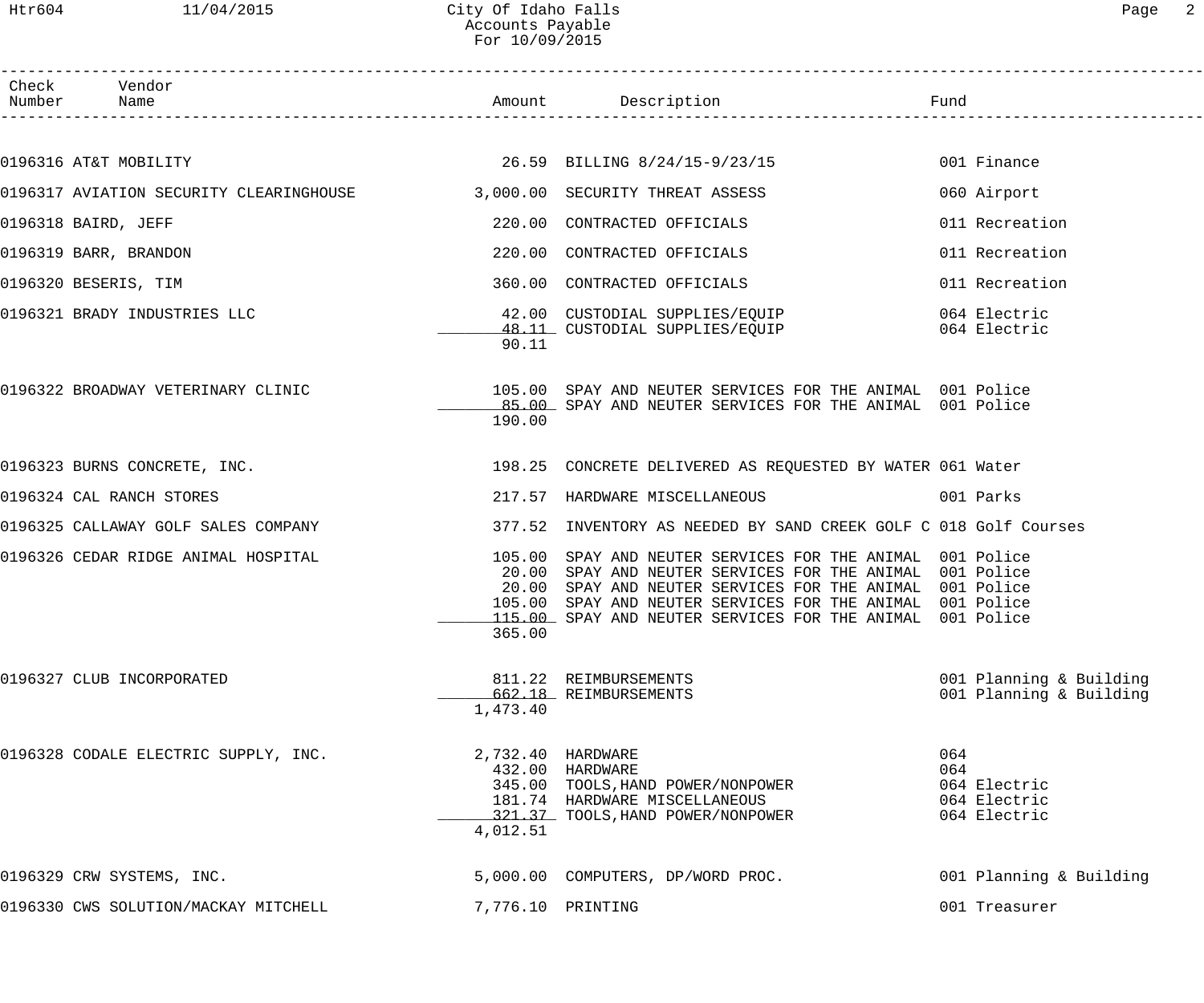## Htr604 11/04/2015 City Of Idaho Falls 2007 City Of Idaho Falls Accounts Payable For 10/09/2015

| Check Vendor<br>Number Name            |            | Amount Description                                                                                                                                                                                                                                     | Fund |                                                                                                                 |
|----------------------------------------|------------|--------------------------------------------------------------------------------------------------------------------------------------------------------------------------------------------------------------------------------------------------------|------|-----------------------------------------------------------------------------------------------------------------|
|                                        |            |                                                                                                                                                                                                                                                        |      |                                                                                                                 |
|                                        |            |                                                                                                                                                                                                                                                        |      | 061 Sewer                                                                                                       |
| 0196332 DELCO WESTERN                  |            | 2,066.34 WASTE WATER TREATMENT                                                                                                                                                                                                                         |      | 061 Sewer                                                                                                       |
| 0196333 DELL COMPUTER CORPORATION, DBA | 11,882.49  | 137.58 COMPUTERS, DP/WORD PROC.<br>7,607.70 COMPUTERS, DP/WORD PROC.<br>4.137.31 COMPUTERS, DP/WORD PROC.<br>4,137.21 COMPUTERS, DP/WORD PROC.                                                                                                         |      | 001 Public Works Engineering<br>001 Public Works Engineering<br>012 Library                                     |
| 0196334 DENNINGS SHOWKASE              |            | 1,060.00 APPLIANCE PROG/ANDERSON                                                                                                                                                                                                                       |      | 015 Elect Light Public Purp                                                                                     |
| 0196335 DEPATCO, INC.                  | 176,230.61 | 35,129.16 CONSTRUCTION JOB/CONTRACT<br>141,101.45 CONSTRUCTION JOB/CONTRACT                                                                                                                                                                            |      | 001 Planning & Building<br>042 Street Capital Imp                                                               |
| 0196336 DIAMOND TRAFFIC PRODUCTS       | 3,089.97   | 21.97 FREIGHT<br>3,068.00 TRAFFIC CONTROL                                                                                                                                                                                                              |      | 001 Public Works Engineering<br>001 Public Works Engineering                                                    |
| 0196337 DONALDSON, RAY                 |            | 220.00 CONTRACTED OFFICIALS                                                                                                                                                                                                                            |      | 011 Recreation                                                                                                  |
| 0196338 EASTERN IDAHO PARTNERSHIP      |            | 4,883.79 SAUSA-INTERNET CRIMES2016                                                                                                                                                                                                                     |      | 001 Non Departmental                                                                                            |
| 0196339 EASTSIDE PET CLINIC            |            | 992.60 SPAY AND NEUTER SERVICES FOR THE ANIMAL 001 Police                                                                                                                                                                                              |      |                                                                                                                 |
| 0196340 EIGHTH DISTRICT ELECTRICAL     |            | 2,400.00 INSURANCE                                                                                                                                                                                                                                     |      | 064 Electric                                                                                                    |
| 0196341 ENERGY LABORATORIES, INC.      | 242.00     | 222.00 LABORATORY ANALYSIS AT WASTEWATER TREATM 061 Sewer<br>20.00 LABORATORY ANALYSIS AT WASTEWATER TREATM 061 Sewer                                                                                                                                  |      |                                                                                                                 |
| 0196342 ESRI/ENVIROMENTAL SYS RESEARCH |            | 3,000.00 MAINTENANCE CONTRACT-EQ                                                                                                                                                                                                                       |      | 001 Planning & Building                                                                                         |
| 0196343 FALLS PLUMBING SUPPLY, INC.    | 4,053.90   | 3,177.84 TOOLS, HAND POWER/NONPOWER<br>343.11 EQUIPMENT-LRG & TURF<br>27.31 IRRIGATION EQUIP/SUPPLIES<br>41.68 FITTINGS-GALVANIZED-IRR<br>.81 FITTING-PVC-IRRIGATION<br>75.46 VALVES-BRASS-IRR<br>42.80 SERVICE LINE MATERIAL<br>344.89 GALV. FITTINGS |      | 001 General Services<br>001 Parks<br>001 Parks<br>061 Water<br>061 Water<br>061 Water<br>061 Water<br>061 Water |
|                                        |            |                                                                                                                                                                                                                                                        |      |                                                                                                                 |

0196344 FALLS WATER COMPANY 75.45 WATER SERVICE FOR FIRE STATION #2 001 Fire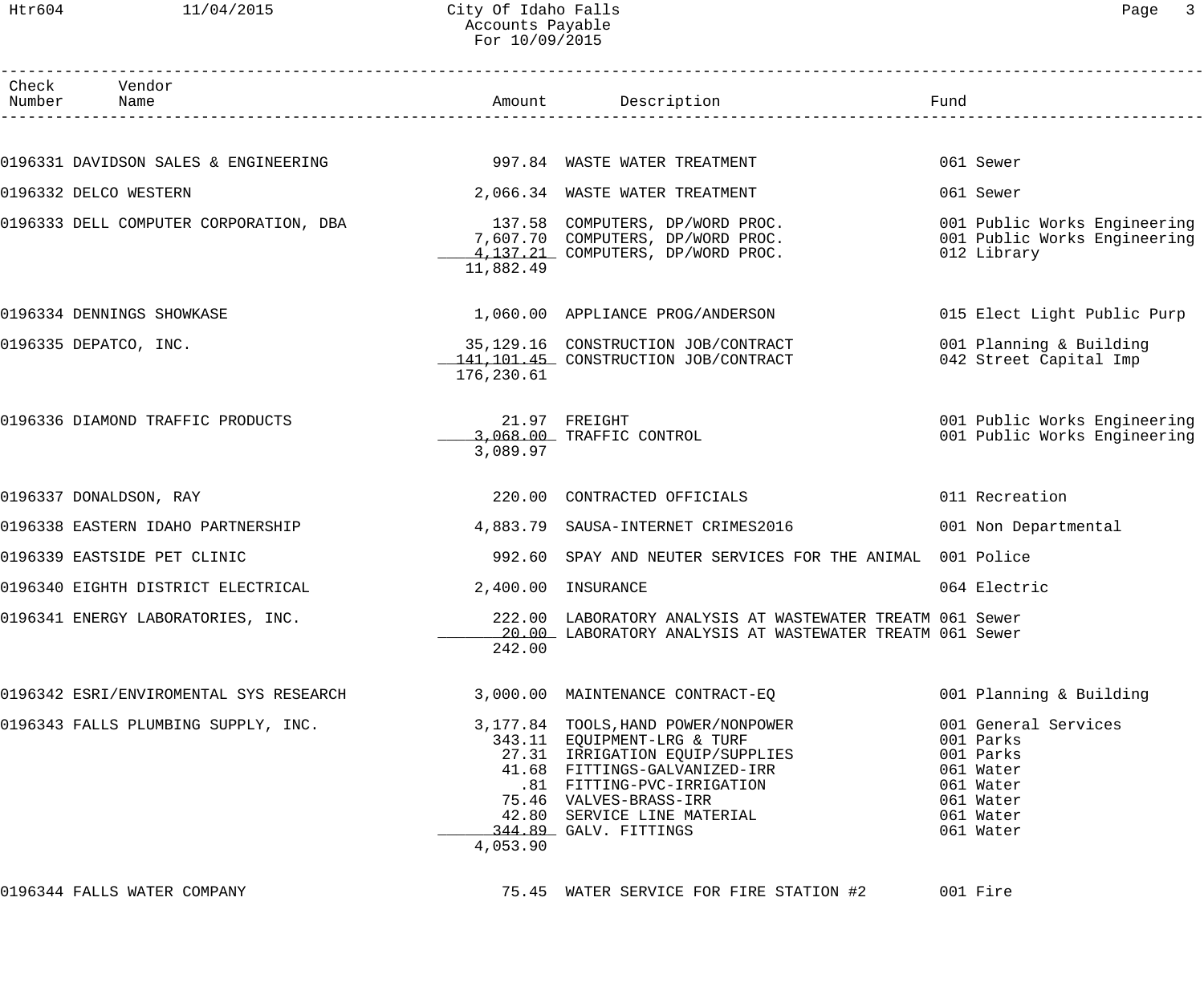| Check Vendor                                          |                                                                                                                                                     |                                                                                                                                                                                                                                                                                                                                                                                                                                                                                                                                                                                                                                                                                                                                                                                                                                                                                                                                                                                                                                                                                                                                                                                                                                                                                                                                                                                                                                                                                            |                         |
|-------------------------------------------------------|-----------------------------------------------------------------------------------------------------------------------------------------------------|--------------------------------------------------------------------------------------------------------------------------------------------------------------------------------------------------------------------------------------------------------------------------------------------------------------------------------------------------------------------------------------------------------------------------------------------------------------------------------------------------------------------------------------------------------------------------------------------------------------------------------------------------------------------------------------------------------------------------------------------------------------------------------------------------------------------------------------------------------------------------------------------------------------------------------------------------------------------------------------------------------------------------------------------------------------------------------------------------------------------------------------------------------------------------------------------------------------------------------------------------------------------------------------------------------------------------------------------------------------------------------------------------------------------------------------------------------------------------------------------|-------------------------|
| 0196345 FARRER, TOM                                   |                                                                                                                                                     | 40.00 CONTRACTED OFFICIALS 6011 Recreation                                                                                                                                                                                                                                                                                                                                                                                                                                                                                                                                                                                                                                                                                                                                                                                                                                                                                                                                                                                                                                                                                                                                                                                                                                                                                                                                                                                                                                                 |                         |
|                                                       | 844.43                                                                                                                                              | 0196346 FERGUSON ENTERPRISES, INC. 36.38 MISCELLANEOUS PLUMBING SUPPLIES FOR BLDG 001 General Services<br>793.65 MISCELLANEOUS PLUMBING SUPPLIES FOR BLDG 001 General Services<br>14.40 MISCELLANEOUS PLUMBING SUPPLIES FOR BLDG 001 General Services                                                                                                                                                                                                                                                                                                                                                                                                                                                                                                                                                                                                                                                                                                                                                                                                                                                                                                                                                                                                                                                                                                                                                                                                                                      |                         |
|                                                       |                                                                                                                                                     | 0196347 FISHER SCIENTIFIC COMPANY 14.70 LABORATORY EQUIP/MATERIAL 661 Sewer                                                                                                                                                                                                                                                                                                                                                                                                                                                                                                                                                                                                                                                                                                                                                                                                                                                                                                                                                                                                                                                                                                                                                                                                                                                                                                                                                                                                                |                         |
|                                                       |                                                                                                                                                     | 0196348 FISHER'S TECHNOLOGY 2,642.00 COMPUTERS, DP/WORD PROC. 064 Electric                                                                                                                                                                                                                                                                                                                                                                                                                                                                                                                                                                                                                                                                                                                                                                                                                                                                                                                                                                                                                                                                                                                                                                                                                                                                                                                                                                                                                 |                         |
| 0196349 FLEETPRIDE, INC.                              | 675.75                                                                                                                                              | 615.21 EQ REPAIR AND MAINT<br>60.54 PARTS AS REQUESTED BY CITY OF IDAHO FALL 001 General Services                                                                                                                                                                                                                                                                                                                                                                                                                                                                                                                                                                                                                                                                                                                                                                                                                                                                                                                                                                                                                                                                                                                                                                                                                                                                                                                                                                                          | 001                     |
| 0196350 FLEXKRETE TECHNOLOGIES 1,620.00 CONCRETE      |                                                                                                                                                     |                                                                                                                                                                                                                                                                                                                                                                                                                                                                                                                                                                                                                                                                                                                                                                                                                                                                                                                                                                                                                                                                                                                                                                                                                                                                                                                                                                                                                                                                                            | 010 Streets             |
| 0196351 FRED MEYER-ID                                 | 766.58 FOOD                                                                                                                                         |                                                                                                                                                                                                                                                                                                                                                                                                                                                                                                                                                                                                                                                                                                                                                                                                                                                                                                                                                                                                                                                                                                                                                                                                                                                                                                                                                                                                                                                                                            | 001 Planning & Building |
| 0196352 FREDERICK SCHROEDER 221.65 14-404700 / REFUND |                                                                                                                                                     |                                                                                                                                                                                                                                                                                                                                                                                                                                                                                                                                                                                                                                                                                                                                                                                                                                                                                                                                                                                                                                                                                                                                                                                                                                                                                                                                                                                                                                                                                            | 063                     |
| 0196353 FUMIKO LIEDTKE                                |                                                                                                                                                     | 84.28  15-118171 / REFUND                                                                                                                                                                                                                                                                                                                                                                                                                                                                                                                                                                                                                                                                                                                                                                                                                                                                                                                                                                                                                                                                                                                                                                                                                                                                                                                                                                                                                                                                  | 063                     |
|                                                       | 77.84<br>38.92<br>46.48<br>23.24<br>32.38<br>68.22<br>45.73<br>69.72<br>47.23<br>97.46<br>80.96<br>100.46<br>260.13<br>318.66<br>182.18<br>2,682.43 | 0196354 GALE/CENGAGE LEARNING, INC. 154.44 PURCHASE OF MATERIALS FOR THE I.F. PUBLI 012 Library<br>48.73 PURCHASE OF MATERIALS FOR THE I.F. PUBLI 012 Library<br>96.71 PURCHASE OF MATERIALS FOR THE I.F. PUBLI 012 Library<br>68.22 PURCHASE OF MATERIALS FOR THE I.F. PUBLI 012 Library<br>47.23 PURCHASE OF MATERIALS FOR THE I.F. PUBLI 012 Library<br>146.19 PURCHASE OF MATERIALS FOR THE I.F. PUBLI 012 Library<br>49.48 PURCHASE OF MATERIALS FOR THE I.F. PUBLI 012 Library<br>212.17 PURCHASE OF MATERIALS FOR THE I.F. PUBLI 012 Library<br>PURCHASE OF MATERIALS FOR THE I.F. PUBLI 012 Library<br>PURCHASE OF MATERIALS FOR THE I.F. PUBLI 012 Library<br>PURCHASE OF MATERIALS FOR THE I.F. PUBLI 012 Library<br>PURCHASE OF MATERIALS FOR THE I.F. PUBLI 012 Library<br>PURCHASE OF MATERIALS FOR THE I.F. PUBLI 012 Library<br>PURCHASE OF MATERIALS FOR THE I.F. PUBLI 012 Library<br>PURCHASE OF MATERIALS FOR THE I.F. PUBLI 012 Library<br>PURCHASE OF MATERIALS FOR THE I.F. PUBLI 012 Library<br>PURCHASE OF MATERIALS FOR THE I.F. PUBLI 012 Library<br>PURCHASE OF MATERIALS FOR THE I.F. PUBLI 012 Library<br>PURCHASE OF MATERIALS FOR THE I.F. PUBLI 012 Library<br>PURCHASE OF MATERIALS FOR THE I.F. PUBLI 012 Library<br>PURCHASE OF MATERIALS FOR THE I.F. PUBLI 012 Library<br>PURCHASE OF MATERIALS FOR THE I.F. PUBLI 012 Library<br>PURCHASE OF MATERIALS FOR THE I.F. PUBLI 012 Library<br>369.65 PURCHASE OF MATERIALS FOR THE I.F. PUBLI 012 Library |                         |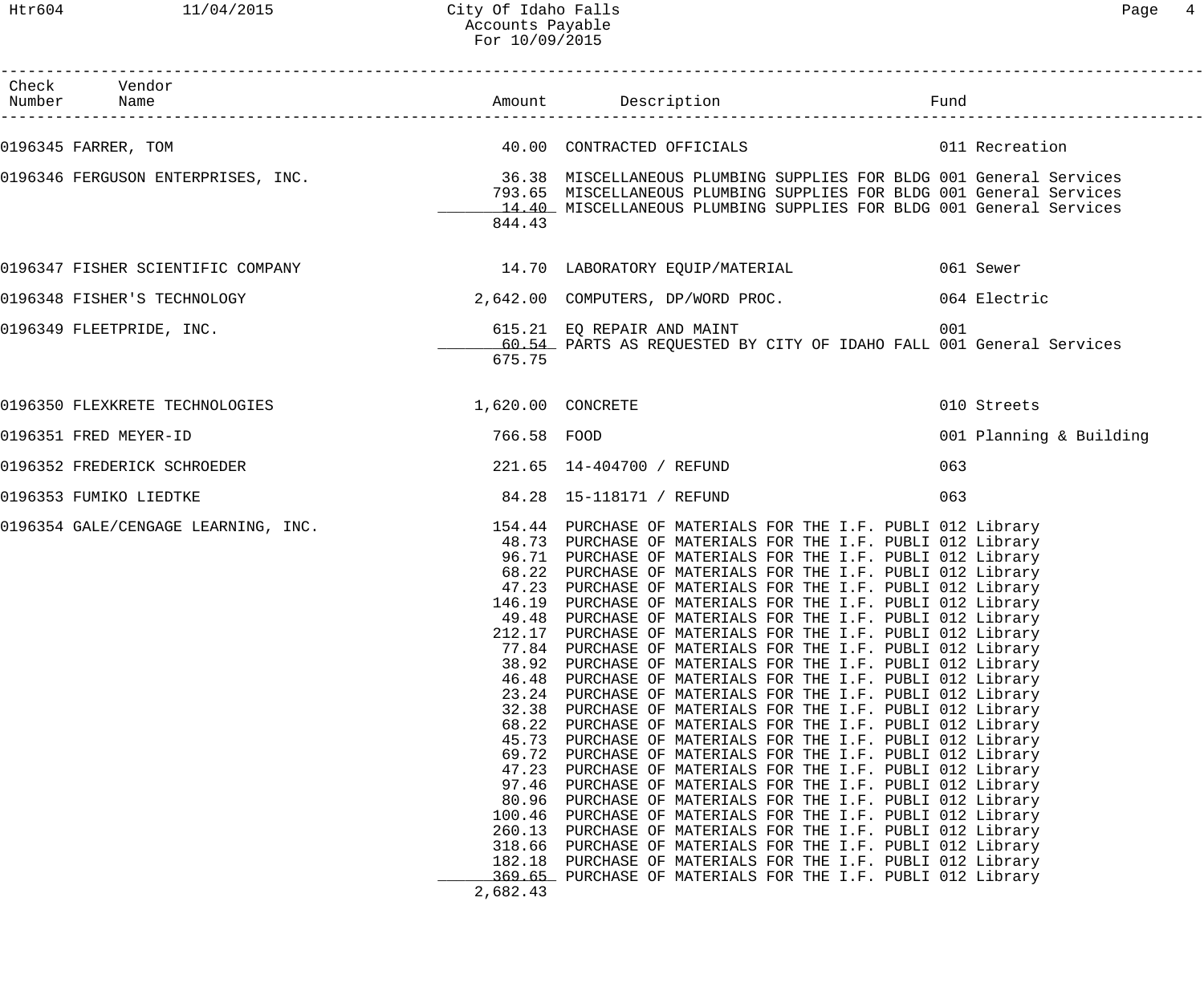#### Htr604 11/04/2015 City Of Idaho Falls Page 5 Accounts Payable For 10/09/2015

|               | Check Vendor<br>Number Name                                           |                           | Amount Description Description and Fund                                                                   |                                                   |
|---------------|-----------------------------------------------------------------------|---------------------------|-----------------------------------------------------------------------------------------------------------|---------------------------------------------------|
|               | 0196355 GENERAL PACIFIC, INC.                                         | 230.00 METERS<br>2,758.89 | 518.39 SAFETY EQUIPMENT<br>2,010.50 HARDWARE                                                              | 064 Electric<br>064<br>064 Electric               |
|               | 0196356 GETTY IMAGES, INC.                                            |                           | 715.00 MEMBERSHIPS                                                                                        | 001 Parks                                         |
|               | 0196357 GRAHAM, JOHN                                                  |                           | 41.61 REIMBURSEMENTS                                                                                      | 018 Golf Courses                                  |
|               | 0196358 HAYNES, AMBER                                                 | 2,600.00                  | $1,300.00$ ELEC/IF POWER<br>$1,300.00$ ELEC/IF POWER                                                      | 064 Electric<br>064 Electric                      |
|               | 0196359 HD SUPPLY POWER SOLUTIONS                                     |                           | 38,562.00 TRANSFORMERS                                                                                    | 064                                               |
|               | 0196360 HEWLETT PACKARD COMPANY                                       | 5,765.18                  | 1,921.66 COMPUTERS, DP/WORD PROC.<br>2,882.64 COMPUTERS, DP/WORD PROC.<br>960.88 COMPUTERS, DP/WORD PROC. | 001 General Services<br>061 Sewer<br>064 Electric |
|               |                                                                       |                           | 0196361 HILL'S PET NUTRITION SALES, INC 73.05 SHIPPING CHARGES FOR DONATED ANIMAL FOOD 001 Police         |                                                   |
|               | 0196362 HOLDEN, KIDWELL, HAHN & CRAPO $2,842.00$ WATER RIGHTS MATTERS |                           |                                                                                                           | 061 Water                                         |
|               | 0196363 HOMER, RANDY                                                  |                           | 280.00 CONTRACTED OFFICIALS                                                                               | 011 Recreation                                    |
|               | 0196364 HRA VEBA TRUST                                                |                           | 3,600.00 INSURANCE                                                                                        | 064 Electric                                      |
|               | 0196365 HUNT DESIGN                                                   | 3,562.50                  | 722.50 CONSTRUCTION JOB/CONTRACT<br>2,840.00 PROFESSIONAL/PERSONAL SRV                                    | 001 Parks<br>001 Non Departmental                 |
|               | 0196366 HUNZEKER, HEATHER                                             |                           | 120.00 CONTRACTED OFFICIALS                                                                               | 011 Recreation                                    |
|               | 0196367 HUNZEKER, STEPHEN                                             |                           | 400.00 CONTRACTED OFFICIALS                                                                               | 011 Recreation                                    |
| 0196368 ICRMP |                                                                       |                           | 312, 238.50 1/2 ANNL CONT 10/15-9/16                                                                      | 001                                               |
|               | 0196369 IDAHO BUREAU OF OCCUPATIONAL                                  |                           | 30.00 LICENSE/REGISTRATION RENEWAL FOR SEWER E 061 Sewer                                                  |                                                   |
|               | 0196370 IDAHO CLEANING & MAINTENANCE                                  |                           | 850.00 MAINTENANCE CONTRACT-EQ                                                                            | 001 Police                                        |
|               | 0196371 IDAHO SOD                                                     |                           | 128.40 SOD FOR COVERING GRAVES AT THE CEMETERY 001 Cemeteries                                             |                                                   |
|               | 0196372 IN-TEL COMMUNICATIONS                                         |                           | 1,637.40 AIRPORT MAINTENANCE<br>1,637.40 AIRPORT MAINTENANCE                                              | 060 Airport<br>060 Airport                        |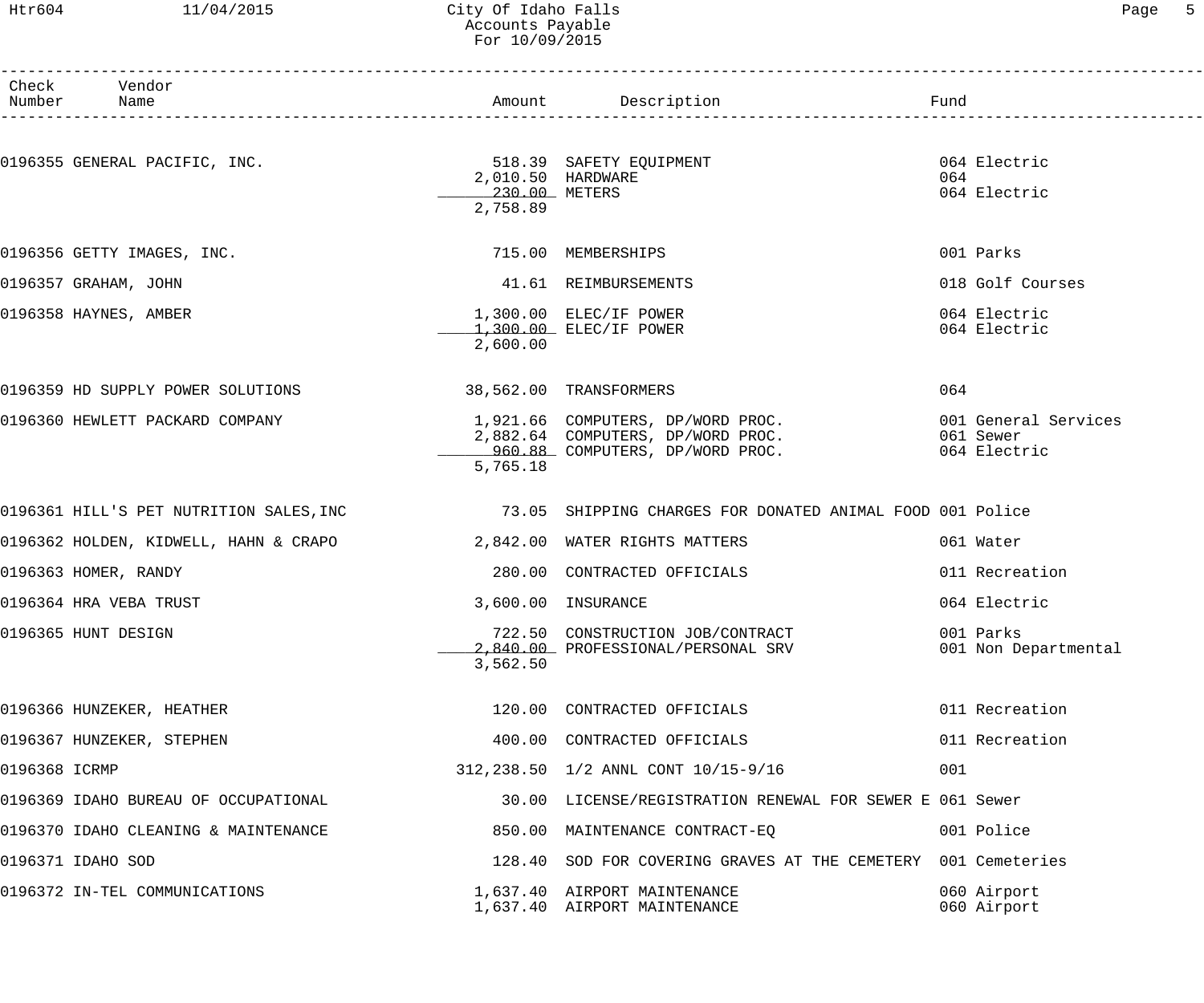#### Htr604 11/04/2015 City Of Idaho Falls Page 6 Accounts Payable For 10/09/2015

| Check Vendor<br>Number Name           |            | 1<br>---------------------------                                                                                                                                                                                                                                                                                                                                | Fund                                                           |
|---------------------------------------|------------|-----------------------------------------------------------------------------------------------------------------------------------------------------------------------------------------------------------------------------------------------------------------------------------------------------------------------------------------------------------------|----------------------------------------------------------------|
|                                       | 3,274.80   |                                                                                                                                                                                                                                                                                                                                                                 |                                                                |
| 0196373 INGRAM LIBRARY SERVICE        | 74,983.66  | 18,957.08 PURCHASE OF MATERIALS FOR THE I.F. PUBLI 012 Library<br>16,031.59 PURCHASE OF MATERIALS FOR THE I.F. PUBLI 012 Library<br>19,996.64 PURCHASE OF MATERIALS FOR THE I.F. PUBLI 012 Library<br>19,998.35 PURCHASE OF MATERIALS FOR THE I.F. PUBLI 012 Library                                                                                            |                                                                |
|                                       |            | 0196374 ISLAND BUSINESS GROUP, INC. 2010 7,500.00 COMPUTERS, DP/WORD PROC. 2001 Police                                                                                                                                                                                                                                                                          |                                                                |
| 0196375 JC GOLF ACCESSORIES           |            | 196.12 INVENTORY AS NEEDED BY SAND CREEK GOLF C 018 Golf Courses                                                                                                                                                                                                                                                                                                |                                                                |
| 0196376 JIM'S TROPHY ROOM             |            | 83.65 PURCHASE OF SPECIAL SUPPLIES FOR THE LIB 012 Library                                                                                                                                                                                                                                                                                                      |                                                                |
| 0196377 JOURNAL COMMUNICATIONS        |            | 3,555.00 PROMOTION ITEMS                                                                                                                                                                                                                                                                                                                                        | 001 Non Departmental                                           |
| 0196378 KENT NADAULD                  |            | 380.00 CURB & GUTTER/K NADAULD                                                                                                                                                                                                                                                                                                                                  | 010 Streets                                                    |
| 0196379 KEY-LINE AUTOMOTIVE WAREHOUSE | 368.73     | 86.31 PARTS AS REQUESTED BY CITY OF IDAHO FALL 001 General Services<br>21.00 PARTS AS REQUESTED BY CITY OF IDAHO FALL 001 General Services<br>2.09 PARTS AS REQUESTED BY CITY OF IDAHO FALL 001 General Services<br>26.61 PARTS AS REQUESTED BY CITY OF IDAHO FALL 001 General Services<br>232.72 PARTS AS REQUESTED BY CITY OF IDAHO FALL 001 General Services |                                                                |
| 0196380 LION GROUP, INC.              |            | 6,127.68 CLOTHING & APPAREL                                                                                                                                                                                                                                                                                                                                     | 001 Fire                                                       |
|                                       |            | 0196381 LOWE'S COMMERCIAL SERVICES 3,166.80 CUSTODIAL SUPPLIES/EQUIP                                                                                                                                                                                                                                                                                            | 001 Parks                                                      |
| 0196382 LOWE'S-CONSERVATION LOAN ACCT |            | 2,000.00 APPLIANCE PROG/ANDERSON                                                                                                                                                                                                                                                                                                                                | 015 Elect Light Public Purp                                    |
| 0196383 MARK SMOOT                    |            | 598.50 CURB & GUTTER/ M SMOOT                                                                                                                                                                                                                                                                                                                                   | 010 Streets                                                    |
| 0196384 MEL'S LOCK & KEY              |            | 2.35 MAKE KEYS AND REPAIR LOCKS AS REQUESTED 001 General Services                                                                                                                                                                                                                                                                                               |                                                                |
| 0196385 MIZUNO USA, INC.              |            | 500.00 INVENTORY AS NEEDED BY SAND CREEK GOLF C 018 Golf Courses                                                                                                                                                                                                                                                                                                |                                                                |
| 0196386 MORETON & COMPANY             | 181,411.00 | 137,956.00 EXCESS WORK COMP/OCT15-16<br>36,000.00 CONSULTING/P&C OCT2015-16<br>7,455.00 WORKER COMP BOND/OCT15-16                                                                                                                                                                                                                                               | 019 Self-Insurance<br>019 Self-Insurance<br>019 Self-Insurance |
| 0196387 MOUNTAIN RIVER VET HOSPITAL   | 390.00     | 105.00 SPAY AND NEUTER SERVICES FOR THE ANIMAL 001 Police<br>20.00 SPAY AND NEUTER SERVICES FOR THE ANIMAL 001 Police<br>115.00 SPAY AND NEUTER SERVICES FOR THE ANIMAL 001 Police<br>150.00 SPAY AND NEUTER SERVICES FOR THE ANIMAL 001 Police                                                                                                                 |                                                                |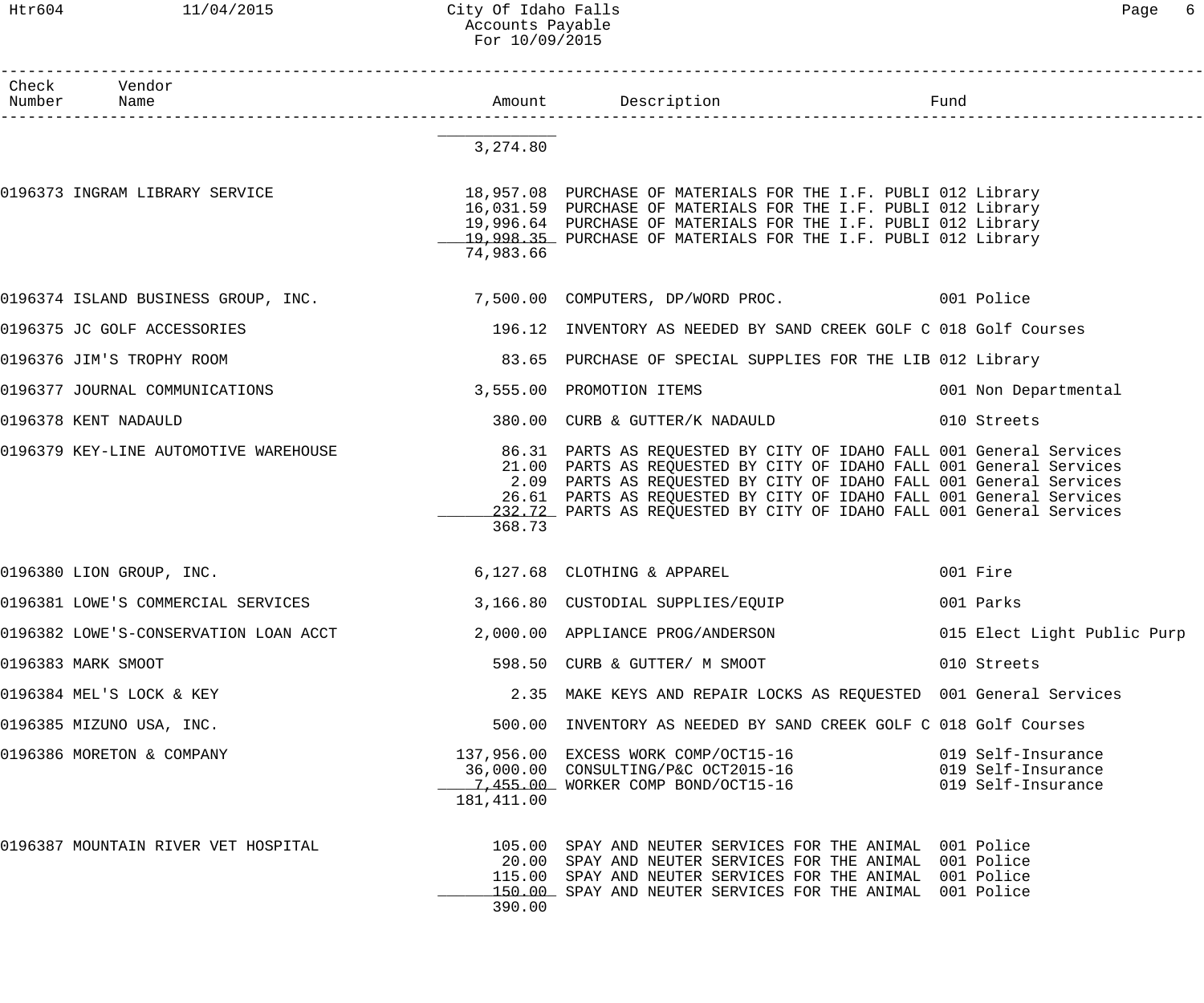#### Htr604 11/04/2015 City Of Idaho Falls Page 7 Accounts Payable For 10/09/2015

| Check Vendor<br>Number Name                               |                                                                         |                                                                                                                                                                                                                           |                                                                                                                                              |
|-----------------------------------------------------------|-------------------------------------------------------------------------|---------------------------------------------------------------------------------------------------------------------------------------------------------------------------------------------------------------------------|----------------------------------------------------------------------------------------------------------------------------------------------|
|                                                           | 45.10                                                                   | 0196388 MOUNTAIN VALLEY FLOOR MATS LLC <sup>19.50</sup> MAT SERVICE FOR THE AQUATIC CENTER 011 Recreation<br>25.60 LAUNDRY SERVICE/MATS FOR IDAHO FALLS LIB 012 Library                                                   |                                                                                                                                              |
|                                                           |                                                                         | 0196389 MURRAY, SMITH & ASSOC, INC. 16,023.79 PROFESSIONAL/PERSONAL SRV 061 Water                                                                                                                                         |                                                                                                                                              |
| 0196390 NAT'L RECREATION & PARK ASSOC. 425.00 MEMBERSHIPS |                                                                         |                                                                                                                                                                                                                           | 001 Parks                                                                                                                                    |
| 0196391 NATIONAL LEAGUE OF CITIES 4,467.00 MEMBERSHIPS    |                                                                         |                                                                                                                                                                                                                           | 001 Non Departmental                                                                                                                         |
|                                                           |                                                                         | 0196392 NORCO, INC. - IDAHO FALLS (2008) 22.66 OXYGEN TANK REFILLS FOR THE AQUATIC CENT 011 Recreation                                                                                                                    |                                                                                                                                              |
|                                                           | 373.00                                                                  | 0196393 NORTHGATE VETERINARY HOSPITAL TALL THE SEAV AND NEUTER SERVICES FOR THE ANIMAL 001 Police<br>6.00 SPAY AND NEUTER SERVICES FOR THE ANIMAL 001 Police<br>335.00 SPAY AND NEUTER SERVICES FOR THE ANIMAL 001 Police |                                                                                                                                              |
| 0196394 ORION CONSTRUCTION                                |                                                                         | 154,348.40 CONSTRUCTION JOB/CONTRACT                                                                                                                                                                                      | 061 Sewer                                                                                                                                    |
|                                                           | 10,798.75 FREIGHT<br>2,322.65 FREIGHT<br>8,572.20 FREIGHT<br>230,723.25 | 0196395 OTTO ENVIRONMENTAL SYSTEMS LLC 681,582.45 FABRICATION MATERIAL/NEW<br>43,867.95 FABRICATION MATERIAL/NEW<br>22,865.55 FABRICATION MATERIAL/NEW<br>60,713.70 FABRICATION MATERIAL/NEW                              | 062 Sanitation<br>062 Sanitation<br>062 Sanitation<br>062 Sanitation<br>062 Sanitation<br>062 Sanitation<br>062 Sanitation                   |
| 0196396 PACK, TARL                                        |                                                                         | 120.00 CONTRACTED OFFICIALS 6011 Recreation                                                                                                                                                                               |                                                                                                                                              |
| 0196397 PADDOCK POOL EQUIPMENT CO., INC. 1,500.00 FREIGHT | 31,610.00                                                               | 1,500.00 PREFORM<br>30,110.00 BUILDING SUP/REPR/MAINT.                                                                                                                                                                    | 011 Recreation<br>011 Recreation                                                                                                             |
|                                                           |                                                                         | 0196398 PENNOCK, DAVID SHEFFIELD 3,770.22 PROFESSIONAL/PERSONAL SRV 001 Parks                                                                                                                                             |                                                                                                                                              |
| 0196399 PETROLEUM STORAGE TANK FUND                       |                                                                         | 100.00 ANNUAL RENEWAL FEE/TANKS 6001 General Services                                                                                                                                                                     |                                                                                                                                              |
| 0196400 PING GOLF COMPANY, INC.                           |                                                                         | 171.96 INVENTORY AS NEEDED BY SAND CREEK GOLF C 018 Golf Courses                                                                                                                                                          |                                                                                                                                              |
| 0196401 PRECISION POWER, INC.                             |                                                                         | 225.00 MAINTENANCE CONTRACT-EQ<br>225.00 MAINTENANCE CONTRACT-EQ<br>225.00 MAINTENANCE CONTRACT-EQ<br>225.00 MAINTENANCE CONTRACT-EQ<br>225.00 MAINTENANCE CONTRACT-EQ<br>225.00 MAINTENANCE CONTRACT-EQ                  | 001 General Services<br>001 General Services<br>001 General Services<br>001 General Services<br>001 General Services<br>001 General Services |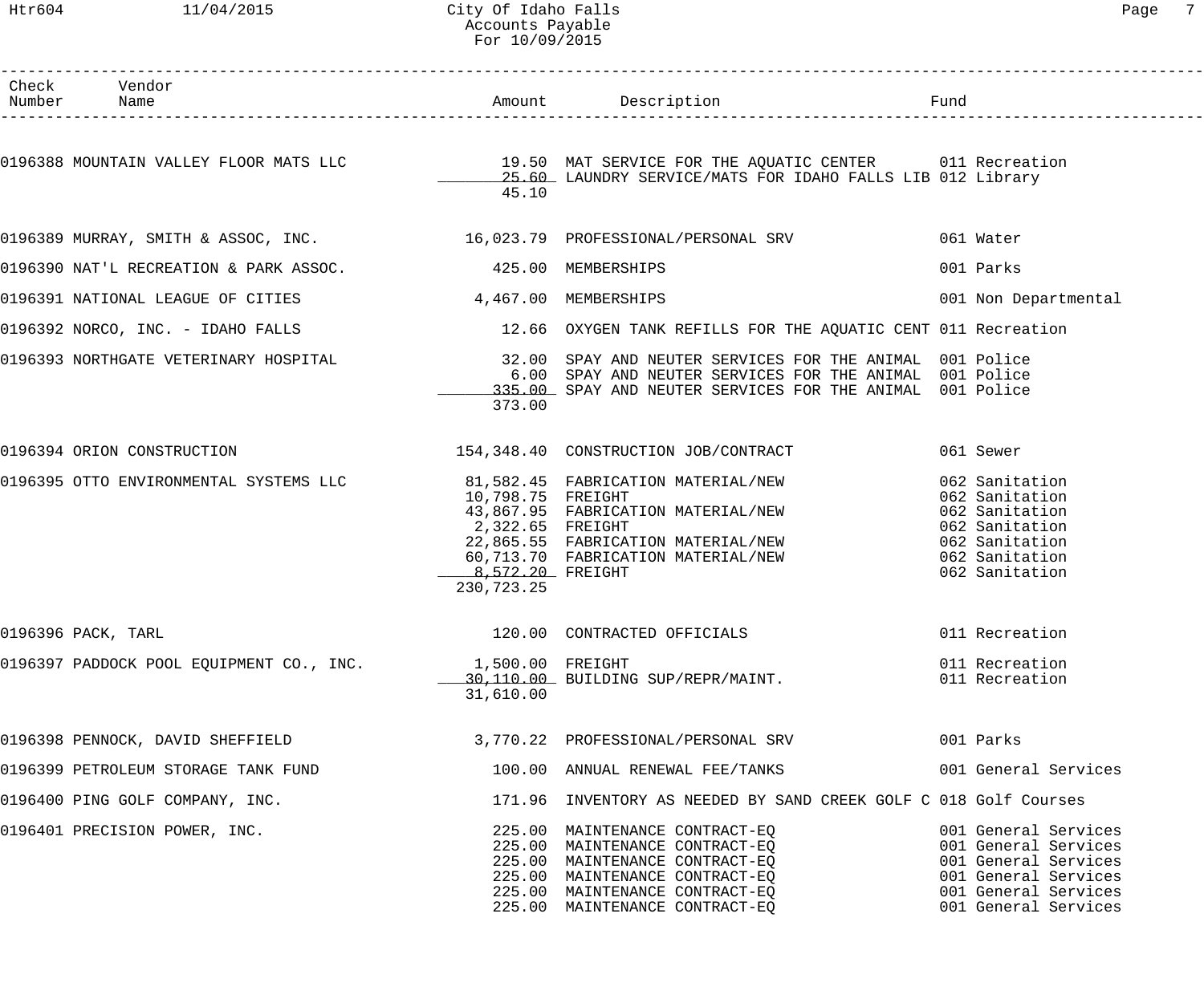## Htr604 11/04/2015 City Of Idaho Falls Page 8 Accounts Payable For 10/09/2015

| Check Vendor<br>Number Name                                                                   |           |                                                                                                                                                                                                                                                                                                                                                                                                                                                                                                                                                                                                                                                                                                                     |                                               |
|-----------------------------------------------------------------------------------------------|-----------|---------------------------------------------------------------------------------------------------------------------------------------------------------------------------------------------------------------------------------------------------------------------------------------------------------------------------------------------------------------------------------------------------------------------------------------------------------------------------------------------------------------------------------------------------------------------------------------------------------------------------------------------------------------------------------------------------------------------|-----------------------------------------------|
| 0196401 PRECISION POWER, INC. THE REAL MAINTENANCE CONTRACT-EQ CONTROLLER CONTROLLER Services | 1,575.00  |                                                                                                                                                                                                                                                                                                                                                                                                                                                                                                                                                                                                                                                                                                                     |                                               |
| 0196402 QUALITY BOOKS, INC.                                                                   | 11,234.35 | 533.31 PURCHASE OF MATERIALS FOR THE I.F. PUBLI 012 Library<br>1,206.48 PURCHASE OF MATERIALS FOR THE I.F. PUBLI 012 Library<br>7,004.21 PURCHASE OF MATERIALS FOR THE I.F. PUBLI 012 Library<br>29.01 PURCHASE OF MATERIALS FOR THE I.F. PUBLI 012 Library<br>39.57 PURCHASE OF MATERIALS FOR THE I.F. PUBLI 012 Library<br>253.36 PURCHASE OF MATERIALS FOR THE I.F. PUBLI 012 Library<br>290.75 PURCHASE OF MATERIALS FOR THE I.F. PUBLI 012 Library<br>310.22 PURCHASE OF MATERIALS FOR THE I.F. PUBLI 012 Library<br>1,489.95 PURCHASE OF MATERIALS FOR THE I.F. PUBLI 012 Library<br>35.99 PURCHASE OF MATERIALS FOR THE I.F. PUBLI 012 Library<br>41.50 PURCHASE OF MATERIALS FOR THE I.F. PUBLI 012 Library |                                               |
| 0196403 R & S DISTRIBUTING                                                                    | 1,008.21  | 18.88 JANITORIAL ITEMS FOR THE ACTIVITY CENTER 001 Parks<br>327.33 JANITORIAL ITEMS FOR THE ACTIVITY CENTER 001 Parks<br>32.00 JANITORIAL ITEMS FOR THE AQUATIC CENTER 011 Recreation<br>630.00 JANITORIAL ITEMS FOR THE AQUATIC CENTER 011 Recreation                                                                                                                                                                                                                                                                                                                                                                                                                                                              |                                               |
| 0196404 RECORDED BOOKS, LLC.                                                                  | 10,039.61 | 6,200.00 PURCHASE OF MATERIALS FOR THE I.F. PUBLI 012 Library<br>76.95 PURCHASE OF MATERIALS FOR THE I.F. PUBLI 012 Library<br>67.27 PURCHASE OF MATERIALS FOR THE I.F. PUBLI 012 Library<br>144.67 PURCHASE OF MATERIALS FOR THE I.F. PUBLI 012 Library<br>367.22 PURCHASE OF MATERIALS FOR THE I.F. PUBLI 012 Library<br>901.45 PURCHASE OF MATERIALS FOR THE I.F. PUBLI 012 Library<br>175.90 PURCHASE OF MATERIALS FOR THE I.F. PUBLI 012 Library<br>415.65 PURCHASE OF MATERIALS FOR THE I.F. PUBLI 012 Library<br>108.80 PURCHASE OF MATERIALS FOR THE I.F. PUBLI 012 Library<br>1,256.36 PURCHASE OF MATERIALS FOR THE I.F. PUBLI 012 Library<br>325.34 PURCHASE OF MATERIALS FOR THE I.F. PUBLI 012 Library |                                               |
| 0196405 RECREATION TODAY OF IDAHO, LLC                                                        |           | 8,417.00 PARKS & RECREATION MISC.                                                                                                                                                                                                                                                                                                                                                                                                                                                                                                                                                                                                                                                                                   | 001 Parks                                     |
| 0196406 RHODEHOUSE CONSTRUCTION, INC.                                                         |           | 48,912.00 ROAD/HWY MATERIAL ASPHALT                                                                                                                                                                                                                                                                                                                                                                                                                                                                                                                                                                                                                                                                                 | 010 Streets                                   |
| 0196407 ROCKNAKS HARDWARE PLUS, INC.                                                          | 662.97    | 79.98 BUILDING SUP/REPR/MAINT.<br>582.99 APPLIANCE PROG/TAYLOR                                                                                                                                                                                                                                                                                                                                                                                                                                                                                                                                                                                                                                                      | 011 Recreation<br>015 Elect Light Public Purp |
| 0196408 ROCKY MOUNTAIN POWER                                                                  |           | 2,152.30 UTILITIES/OCT 2015<br>1,196.47 UTILITIES/OCT 2015<br>768.27 UTILITIES/OCT 2015                                                                                                                                                                                                                                                                                                                                                                                                                                                                                                                                                                                                                             | 001 Parks<br>001 Parks<br>001 Cemeteries      |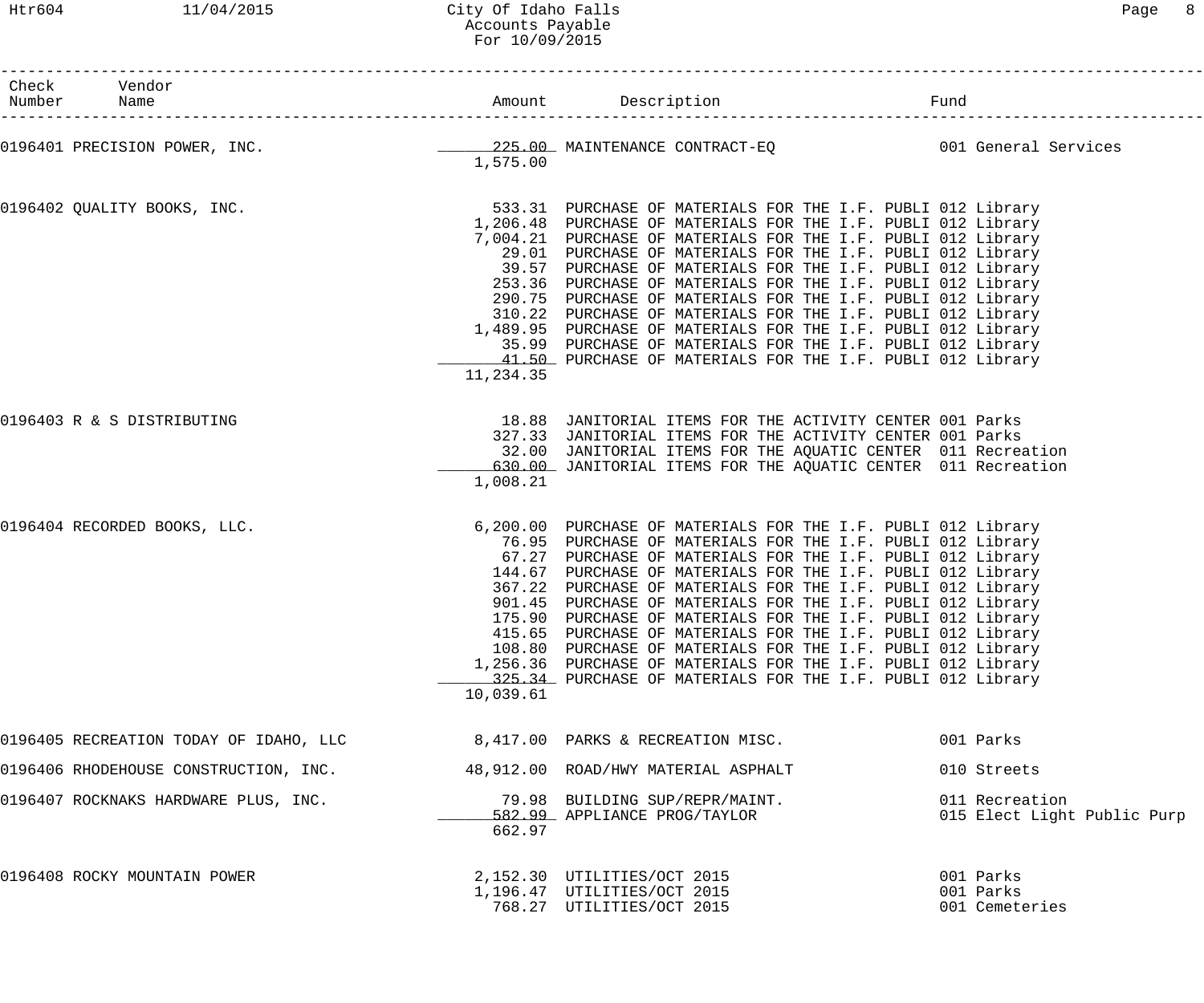## Htr604 11/04/2015 City Of Idaho Falls Page 9 Accounts Payable For 10/09/2015

| Check<br>Number | Vendor                                                 |          |                                                                                                                                                                                       | Fund                                                                                                                 |
|-----------------|--------------------------------------------------------|----------|---------------------------------------------------------------------------------------------------------------------------------------------------------------------------------------|----------------------------------------------------------------------------------------------------------------------|
|                 | 0196408 ROCKY MOUNTAIN POWER                           | 6,413.62 | 510.63 UTILITIES/OCT 2015<br>1,236.05 UTILITIES/OCT 2015<br>169.67 UTILITIES/OCT 2015<br>45.20 UTILITIES/OCT 2015<br>80.41 UTILITIES/OCT 2015<br>254.62 UTILITIES/OCT 2015            | ____________________________<br>001 Fire<br>001 Cemeteries<br>061 Sewer<br>061 Sewer<br>064 Electric<br>064 Electric |
|                 | 0196409 ROCKY MOUNTAIN SECTION PGA $20.00$ MEMBERSHIPS | 70.00    | 20.00 MEMBERSHIPS<br>30.00 MEMBERSHIPS                                                                                                                                                | 018 Golf Courses<br>018 Golf Courses<br>018 Golf Courses                                                             |
|                 |                                                        |          | 0196410 RON'S TIRE INC. 29.46 IRRIGATION EQUIP/SUPPLIES                                                                                                                               | 001 Parks                                                                                                            |
|                 |                                                        |          | 0196411 RYAN ELLIS CONSTRUCTION, INC. 2,000.00 CONSTRUCTION JOB/CONTRACT                                                                                                              | 001 Police                                                                                                           |
|                 | 0196412 SEARS ROEBUCK & COMPANY                        |          | 2,011.81 APPLIANCE PROG/FRANCE                                                                                                                                                        | 015 Elect Light Public Purp                                                                                          |
|                 | 0196413 SIDWELL, JULEE                                 |          | 700.00 PROFESSIONAL/PERSONAL SRV                                                                                                                                                      | 001 Planning & Building                                                                                              |
|                 | 0196414 SONNY OR LYNNE ALEXANDER                       |          | 367.94   15-103543   / REFUND                                                                                                                                                         | 063                                                                                                                  |
|                 |                                                        |          | 0196415 SOUTH FORK ANIMAL CLINIC, LLC 180.00 SPAY AND NEUTER SERVICES FOR THE ANIMAL 001 Police                                                                                       |                                                                                                                      |
|                 |                                                        | 123.36   | 0196416 SOUTHWESTERN EQUIPMENT COMPANY     114.00 PARTS AS REQUESTED BY CITY OF IDAHO FALL 001 General Services<br>9.36 PARTS AS REQUESTED BY CITY OF IDAHO FALL 001 General Services |                                                                                                                      |
|                 | 0196417 SR TROUT, LLC                                  |          | 927.50 FEED/BEDDING (ANIMALS)                                                                                                                                                         | 001 Parks                                                                                                            |
|                 | 0196418 TACOMA SCREW PRODUCTS, INC.                    | 164.97   | 5.99 PARTS AS REQUESTED BY CITY OF IDAHO FALL 001 General Services<br>5.62 PARTS AS REQUESTED BY CITY OF IDAHO FALL 001 General Services<br>153.36 HARDWARE MISCELLANEOUS             | 010 Streets                                                                                                          |
|                 | 0196419 TELEMEDIA LLC                                  | 4,190.00 | 2,160.00 TRAINING-PERSONNEL<br>2,030.00 TRAINING-PERSONNEL                                                                                                                            | 064 Electric<br>064 Electric                                                                                         |
|                 | 0196420 TELVENT DTN, LLC                               |          | 1,956.00 SERVICES/MISCELLANEOUS 010 Streets                                                                                                                                           |                                                                                                                      |
|                 | 0196421 TETON TOYOTA                                   |          | 120.23 PARTS AND MINOR SUBLET REPAIRS AS REQUES 001 General Services                                                                                                                  |                                                                                                                      |
|                 | 0196422 TOUR EDGE GOLF MFG., INC.                      |          | 429.00 INVENTORY AS NEEDED BY SAND CREEK GOLF C 018 Golf Courses                                                                                                                      |                                                                                                                      |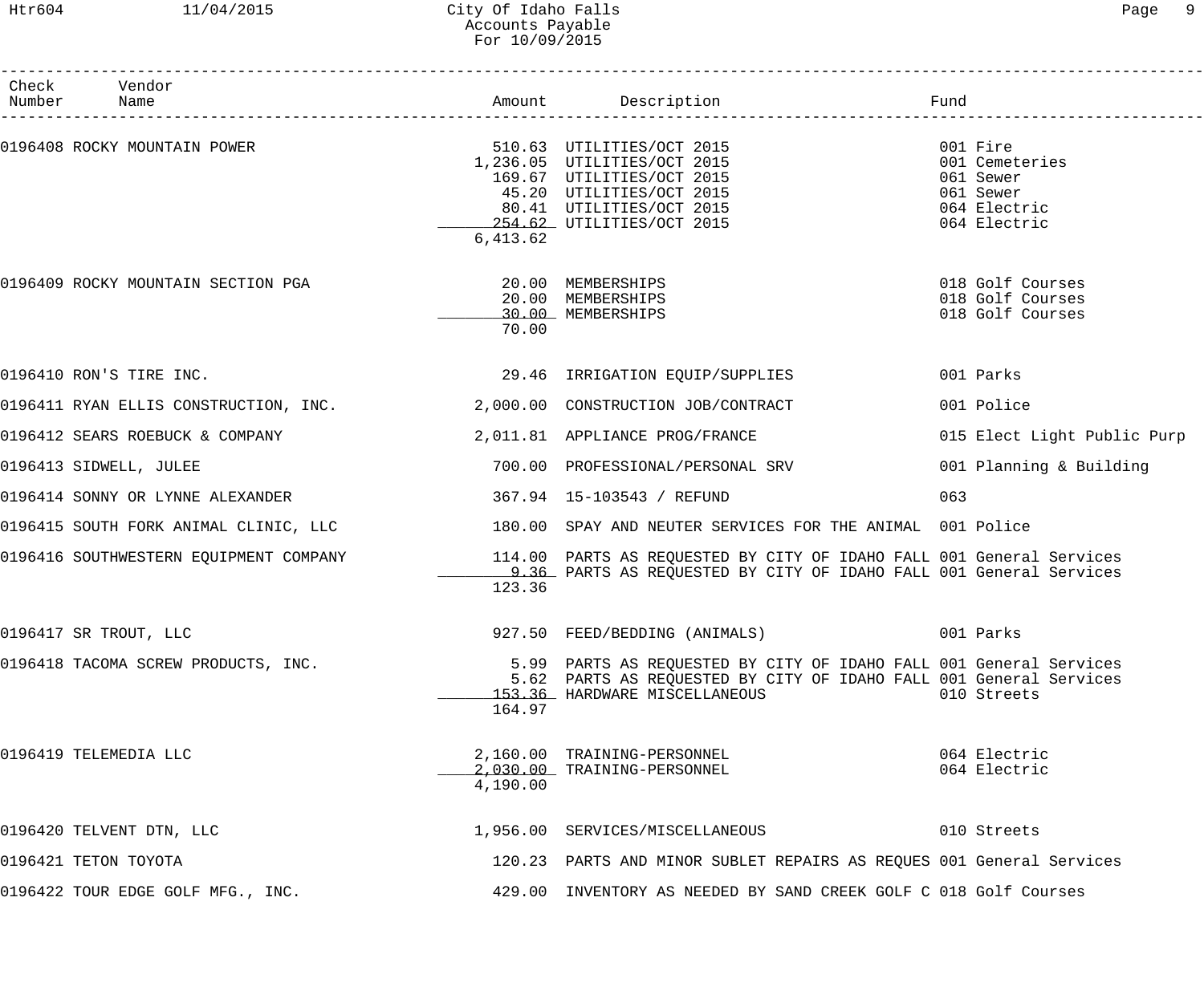Htr604 11/04/2015 City Of Idaho Falls Page 10 Accounts Payable For 10/09/2015

|               | Check Vendor<br>Number Name                                                                     |           |                                                                                                                                                                                                                                                                                                                                                                                  | Fund                                                                                                                                                                                                            |
|---------------|-------------------------------------------------------------------------------------------------|-----------|----------------------------------------------------------------------------------------------------------------------------------------------------------------------------------------------------------------------------------------------------------------------------------------------------------------------------------------------------------------------------------|-----------------------------------------------------------------------------------------------------------------------------------------------------------------------------------------------------------------|
|               | 0196423 TRIAXIS ENGINEERING, INC. 660.00 PROFESSIONAL/PERSONAL SRV 664 Electric                 |           |                                                                                                                                                                                                                                                                                                                                                                                  |                                                                                                                                                                                                                 |
|               | 0196424 U.S. FIGURE SKATING ASSOCATION 12.70 FREIGHT                                            | 180.70    | 168.00 MEMBERSHIPS                                                                                                                                                                                                                                                                                                                                                               | 011 Recreation<br>011 Recreation                                                                                                                                                                                |
| 0196425 UAMPS |                                                                                                 |           | 114,847.70 A&G/INCENTIVE/ESG AUG2015 6015 Elect Light Public Purp                                                                                                                                                                                                                                                                                                                |                                                                                                                                                                                                                 |
|               | 0196426 UNITED PARCEL SERVICE                                                                   |           | 25.02 FREIGHT                                                                                                                                                                                                                                                                                                                                                                    | 064 Electric                                                                                                                                                                                                    |
|               | 0196427 UPHOLSTERY CENTER, THE                                                                  | 660.00    | 210.00 UPHOLSTERY REPAIR AS REQUESTED BY CITY G 001 General Services<br>450.00 UPHOLSTERY REPAIR AS REQUESTED BY CITY G 001 General Services                                                                                                                                                                                                                                     |                                                                                                                                                                                                                 |
|               | 0196428 UPPER VALLEY VETERINARY CLINIC 35.00 SPAY AND NEUTER SERVICES FOR THE ANIMAL 001 Police |           |                                                                                                                                                                                                                                                                                                                                                                                  |                                                                                                                                                                                                                 |
|               | 0196429 VALLEY OFFICE SYSTEMS                                                                   | 1,963.51  | 66.84 MAINTENANCE CONTRACT-EQ<br>325.55 MAINTENANCE CONTRACT-EQ<br>57.76 MAINTENANCE CONTRACT-EQ<br>57.77 MAINTENANCE CONTRACT-EQ<br>203.75 MAINTENANCE CONTRACT-EQ<br>203.76 MAINTENANCE CONTRACT-EQ<br>203.76 MAINTENANCE CONTRACT-EQ<br>203.76 MAINTENANCE CONTRACT-EQ<br>254.07 MAINTENANCE CONTRACT-EQ<br>539.94 OFFICE SUPPLIES, GENERAL<br>254.07 MAINTENANCE CONTRACT-EQ | 001 Public Works Engineering<br>001 Non Departmental<br>001 General Services<br>001 General Services<br>001 Planning & Building<br>001 Public Works Engineering<br>010 Streets<br>012 Library<br>062 Sanitation |
|               | 0196430 VERNON STEEL, INC.                                                                      |           | 9,210.64 FABRICATION MATERIAL/NEW 1062 Sanitation                                                                                                                                                                                                                                                                                                                                |                                                                                                                                                                                                                 |
|               | 0196431 WACKERLI AUTO CENTER                                                                    | 173.66    | 193.75 PARTS AS REQUESTED BY CITY OF IDAHO FALL 001 General Services<br>20.09 PARTS AS REQUESTED BY CITY OF IDAHO FALL 001 General Services                                                                                                                                                                                                                                      |                                                                                                                                                                                                                 |
|               | 0196432 WASTEQUIP MFG. CO. LLC                                                                  | 38,509.98 | 12,836.66 FABRICATION MATERIAL/NEW<br>25,673.32 FABRICATION MATERIAL/NEW                                                                                                                                                                                                                                                                                                         | 062 Sanitation<br>062 Sanitation                                                                                                                                                                                |
|               | 0196433 WATER GEAR, INC.                                                                        |           | 302.73 MISCELLANEOUS SUPPLIES FOR THE AQUATIC C 011 Recreation                                                                                                                                                                                                                                                                                                                   |                                                                                                                                                                                                                 |
|               | 0196434 WATSON ROTO-ROOTER FIRST CLASS                                                          |           | 425.00 PORTABLE TOILETS AS NEEDED BY PARKS DEPA 001 Parks                                                                                                                                                                                                                                                                                                                        |                                                                                                                                                                                                                 |
|               | 0196435 WEATHERBY, HEIDE                                                                        |           | 700.00 PROFESSIONAL/PERSONAL SRV                                                                                                                                                                                                                                                                                                                                                 | 001 Planning & Building                                                                                                                                                                                         |
|               | 0196436 WELLS FARGO                                                                             |           | 1,263.50 CURB & GUTTER/WELLS FARGO                                                                                                                                                                                                                                                                                                                                               | 010 Streets                                                                                                                                                                                                     |
|               | 0196437 WILLIAMS, TOM                                                                           |           | 440.00 CONTRACTED OFFICIALS                                                                                                                                                                                                                                                                                                                                                      | 011 Recreation                                                                                                                                                                                                  |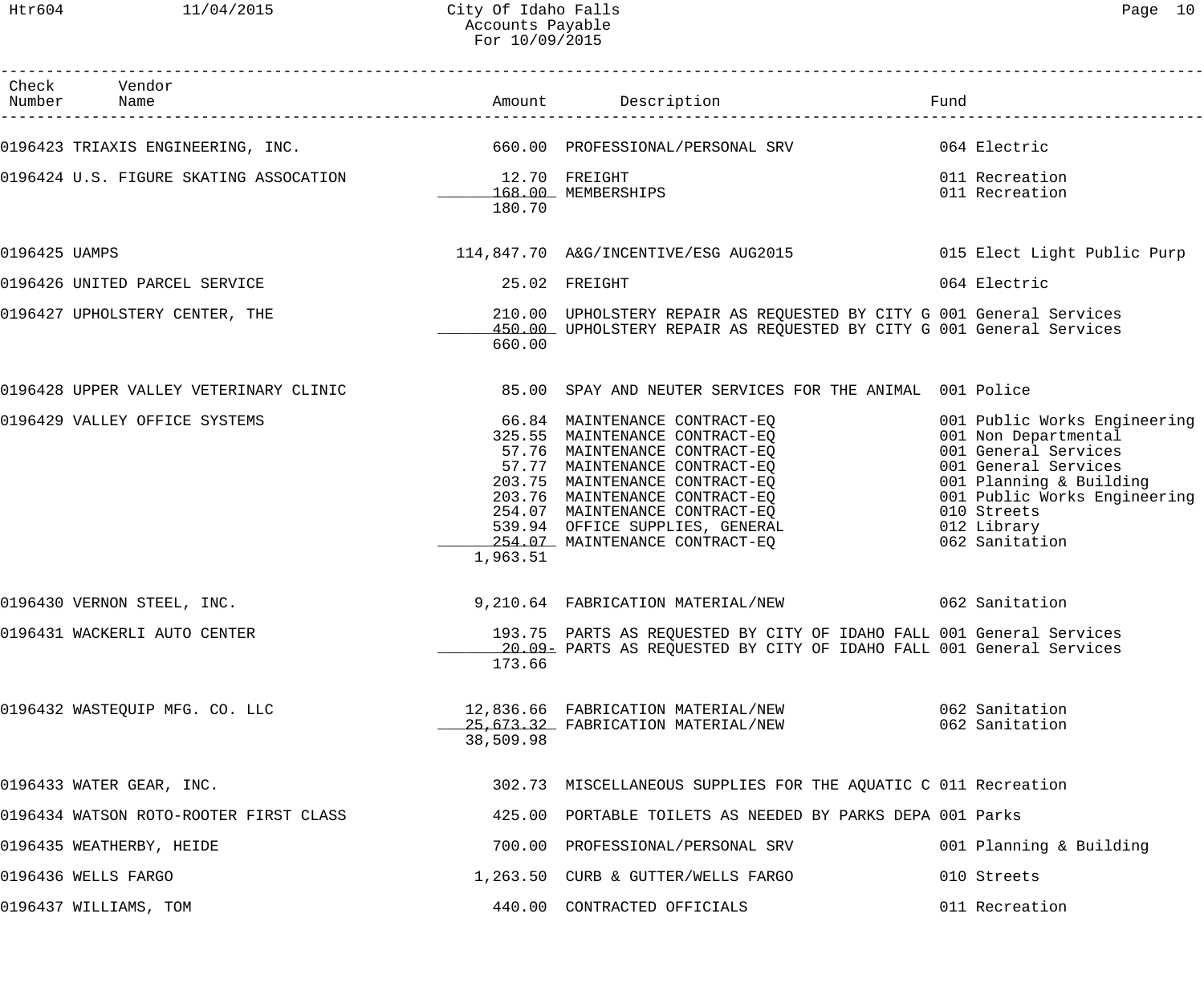| Check<br>Number | Vendor<br>Name           | Amount | Description                                              | Fund |            |
|-----------------|--------------------------|--------|----------------------------------------------------------|------|------------|
|                 |                          |        |                                                          |      |            |
|                 | 0196438 2M COMPANY, INC. |        | 66.12 REPAIRS AND SUPPLIES AS REQUESTED BY PAR 001 Parks |      |            |
|                 | 0196439 911 CARES        |        | 394.08 AUDIOVISUAL/PUBLICATION                           |      | 001 Police |
|                 |                          |        |                                                          |      |            |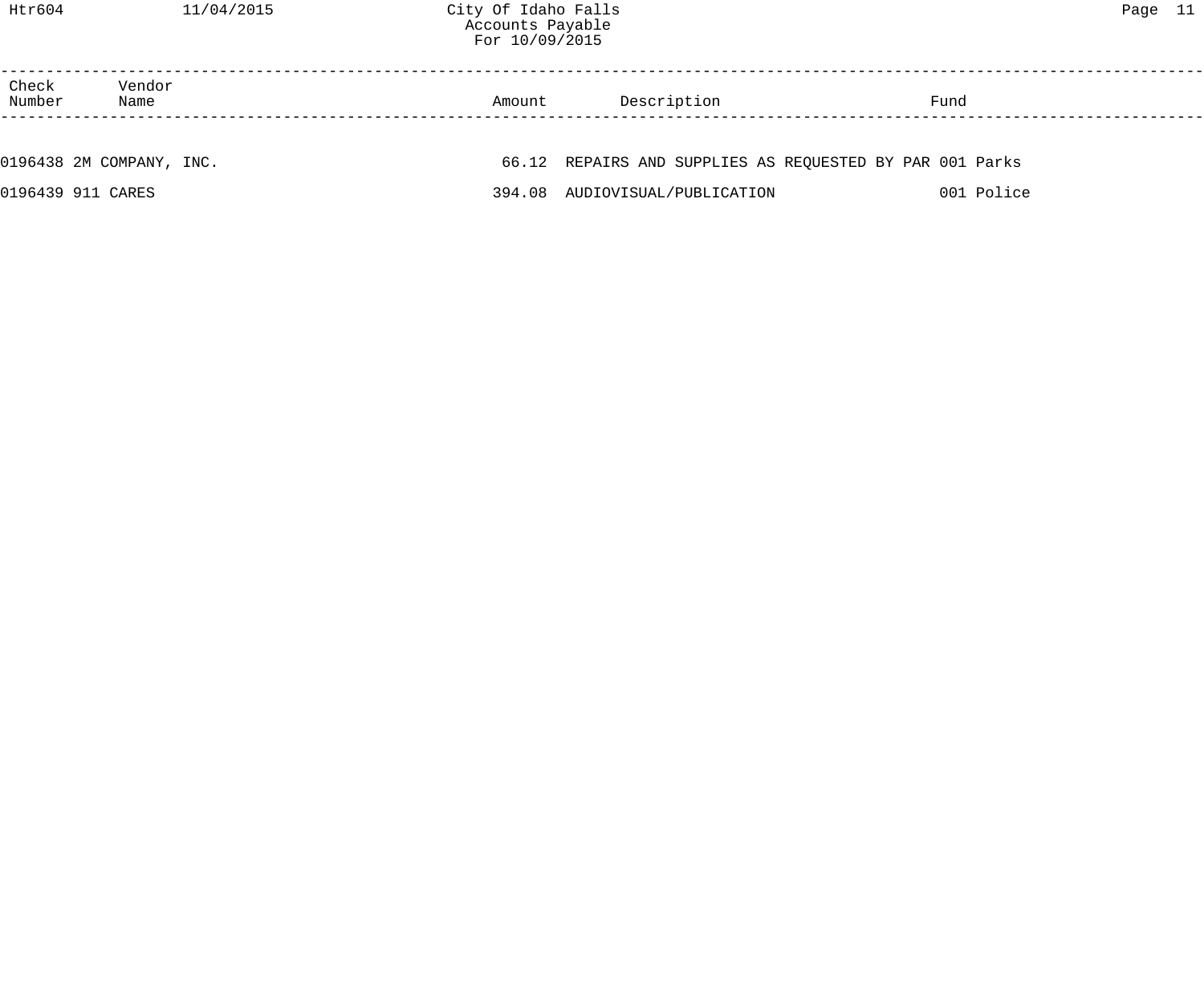## Htr604 11/04/2015 City Of Idaho Falls Page 12 Accounts Payable For 10/16/2015

| Check Vendor<br>Number Name                                      |          |                                                                                                                                                                                                                                                                                                                                                                                                                                                                                                                                                                                                                                                                                                                                     |                              |
|------------------------------------------------------------------|----------|-------------------------------------------------------------------------------------------------------------------------------------------------------------------------------------------------------------------------------------------------------------------------------------------------------------------------------------------------------------------------------------------------------------------------------------------------------------------------------------------------------------------------------------------------------------------------------------------------------------------------------------------------------------------------------------------------------------------------------------|------------------------------|
|                                                                  | 970.97   | 0196440 ACUSHNET COMPANY COMPANY STATES AND TRINGERY AS REQUESTED BY PINECREST GOLF 018 Golf Courses<br>114.45 INVENTORY AS NEEDED BY SAND CREEK GOLF C 018 Golf Courses<br>66.52 INVENTORY AS NEEDED BY SAND CREEK GOLF C 018 Golf Courses<br>70.07 INVENTORY AS NEEDED BY SAND CREEK GOLF C 018 Golf Courses<br>47.97- INVENTORY AS REQUESTED BY SAGE LAKES GOL 018 Golf Courses<br>90.75 INVENTORY AS REQUESTED BY SAGE LAKES GOL 018 Golf Courses<br>90.75 INVENTORY AS REQUESTED BY SAGE LAKES GOL 018 Golf Courses<br>90.75 INVENTORY AS REQUESTED BY SAGE LAKES GOL 018 Golf Courses<br>114.45 INVENTORY AS REQUESTED BY SAGE LAKES GOL 018 Golf Courses<br>311.13 INVENTORY AS REQUESTED BY SAGE LAKES GOL 018 Golf Courses |                              |
|                                                                  |          | 0196441 ADVANCED FLUID SYSTEMS 6 29,773.00 PUMPS & ACCESSORIES 6 064 Electric                                                                                                                                                                                                                                                                                                                                                                                                                                                                                                                                                                                                                                                       |                              |
| 0196442 AIRGAS USA, LLC                                          |          | 220.23 WELDING SUPPLIES AND GAS AS REQUESTED BY 001 General Services                                                                                                                                                                                                                                                                                                                                                                                                                                                                                                                                                                                                                                                                |                              |
|                                                                  |          | 0196443 ALDERSON, KARST & MITRO 21,241.64 PROFESSIONAL/PERSONAL SRV 001 General Services                                                                                                                                                                                                                                                                                                                                                                                                                                                                                                                                                                                                                                            |                              |
| 0196444 ALLIED BUSINESS SOLUTIONS 103.13 MAINTENANCE CONTRACT-EQ |          |                                                                                                                                                                                                                                                                                                                                                                                                                                                                                                                                                                                                                                                                                                                                     | 001 Treasurer                |
| 0196445 ALPHAGRAPHICS OF IDAHO FALLS 2,684.00 PROMOTION ITEMS    | 5,368.00 | 2,684.00 PROMOTION ITEMS                                                                                                                                                                                                                                                                                                                                                                                                                                                                                                                                                                                                                                                                                                            | 064 Electric<br>064 Electric |
| 0196446 AMMON, CITY OF                                           |          | 90.00 198,209/SEPT2015                                                                                                                                                                                                                                                                                                                                                                                                                                                                                                                                                                                                                                                                                                              | 001                          |
|                                                                  |          | 0196447 ANIMAL REFERENCE PATHOLOGY 121.60 VETERINARY LABORATORY SERVICES AS REQUES 001 Parks                                                                                                                                                                                                                                                                                                                                                                                                                                                                                                                                                                                                                                        |                              |
| 0196448 ANTECH DIAGNOSTICS                                       |          | 403.70 LAB SERVICES AS REQUESTED BY TAUTPHAUS P 001 Parks                                                                                                                                                                                                                                                                                                                                                                                                                                                                                                                                                                                                                                                                           |                              |
| 0196449 ASPEN, INC.                                              |          | 4,420.63 COMPUTERS, DP/WORD PROC.                                                                                                                                                                                                                                                                                                                                                                                                                                                                                                                                                                                                                                                                                                   | 064 Electric                 |
| 0196450 BLACK CLOVER USA, LLC                                    |          | 36.77 INVENTORY AS REQUESTED BY PINECREST GOLF 018 Golf Courses                                                                                                                                                                                                                                                                                                                                                                                                                                                                                                                                                                                                                                                                     |                              |
| 0196451 BONNEVILLE COUNTY                                        |          | 110.00 621,651/SEPT2015                                                                                                                                                                                                                                                                                                                                                                                                                                                                                                                                                                                                                                                                                                             | 001                          |
| 0196452 BONNEVILLE COUNTY SHERIFF                                | .00      | 300.00 TRAINING-PERSONNEL<br>300.00- TRAINING-PERSONNEL                                                                                                                                                                                                                                                                                                                                                                                                                                                                                                                                                                                                                                                                             | 001 Police<br>001 Police     |
| 0196453 BROADWAY FORD, INC.                                      | 432.71   | 9.98 PARTS AND MINOR SUBLET REPAIRS AS REQUES 001 General Services<br>345.22 PARTS AND MINOR SUBLET REPAIRS AS REQUES 001 General Services<br>8.72 PARTS AND MINOR SUBLET REPAIRS AS REQUES 001 General Services<br>8.79 PARTS AND MINOR SUBLET REPAIRS AS REQUES 001 General Services<br>60.00- PARTS AND MINOR SUBLET REPAIRS AS REQUES 001 General Services<br>120.00 PARTS AND MINOR SUBLET REPAIRS AS REQUES 001 General Services                                                                                                                                                                                                                                                                                              |                              |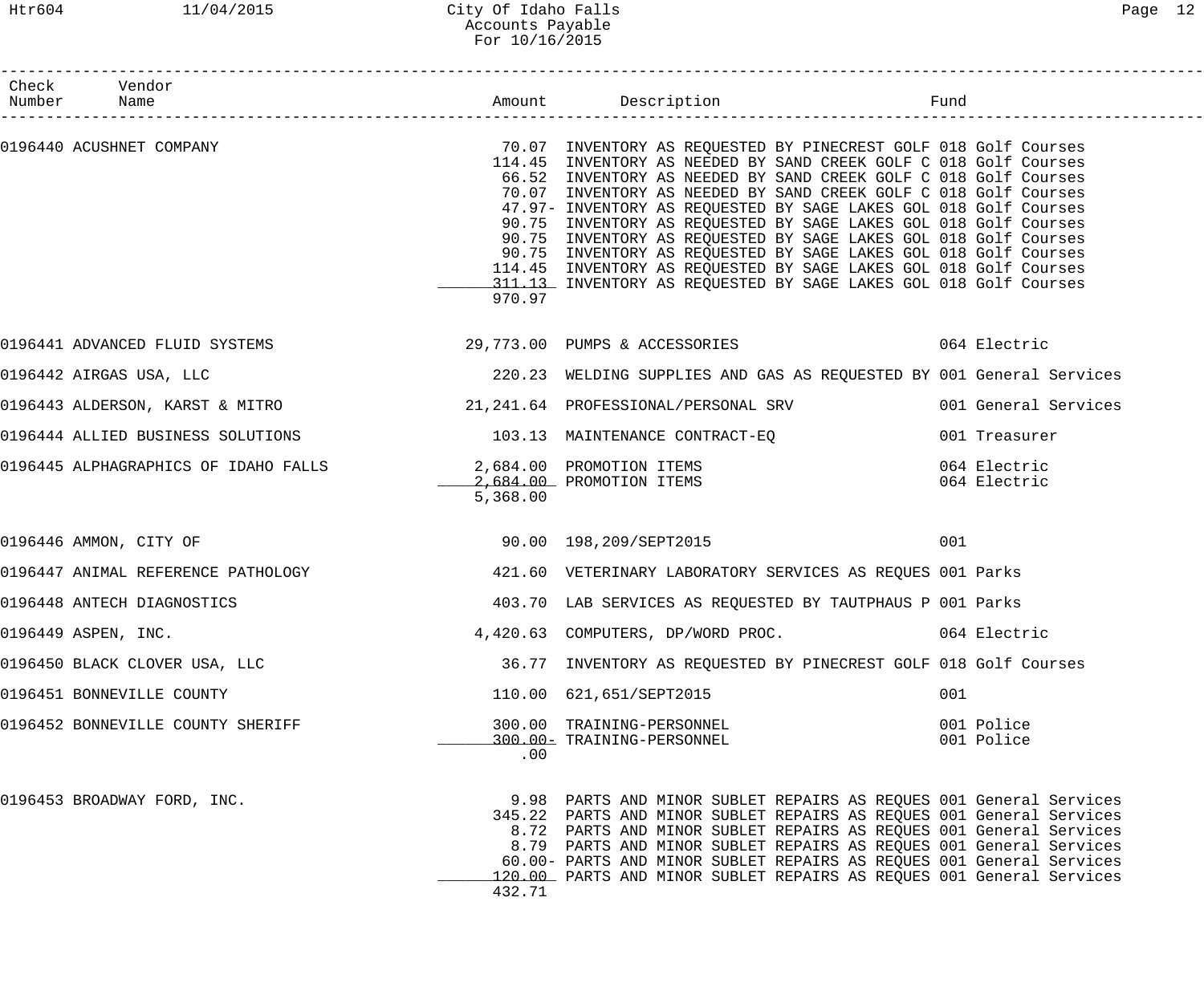| Check Vendor                                           |           |                                                                                                                                                                                                                                                                                                                                                                                                                                          |                              |
|--------------------------------------------------------|-----------|------------------------------------------------------------------------------------------------------------------------------------------------------------------------------------------------------------------------------------------------------------------------------------------------------------------------------------------------------------------------------------------------------------------------------------------|------------------------------|
|                                                        |           |                                                                                                                                                                                                                                                                                                                                                                                                                                          |                              |
|                                                        |           | 0196454 BURNS CONCRETE, INC. THE SAME RESOLUTE AND CONCRETE DELIVERED AS REQUESTED BY WATER 061 Water                                                                                                                                                                                                                                                                                                                                    |                              |
|                                                        |           | 0196455 CALLBACK STAFFING SOLUTIONS LLC 200.34 SERVICES FOR STAFFING PROGRAM FOR FIRE D 063 Ambulance                                                                                                                                                                                                                                                                                                                                    |                              |
|                                                        |           | 0196456 CANYON WHITEWATER SUPPLY 3 7,540.77 FIRE DEPARTMENT MISC.                                                                                                                                                                                                                                                                                                                                                                        |                              |
| 0196457 CAP, LLC                                       | 34,432.40 | 26,732.00 CONCRETE WORK/REPAIR AS REQUESTED BY STR 010 Streets<br>6,381.00 CONCRETE WORK/REPAIR AS REQUESTED BY STR 010 Streets<br>578.00 CONCRETE WORK/REPAIR AS REQUESTED BY STR 010 Streets<br>741.40 CONCRETE WORK/REPAIR AS REQUESTED BY STR 010 Streets                                                                                                                                                                            |                              |
| 0196458 CELESTIAL IMAGING                              |           |                                                                                                                                                                                                                                                                                                                                                                                                                                          |                              |
| 0196459 CODALE ELECTRIC SUPPLY, INC. 1,119.60 HARDWARE | 9,819.60  | 8,700.00 FIBER OPTIC MATERIAL                                                                                                                                                                                                                                                                                                                                                                                                            | 064<br>064                   |
| 0196460 COLBY SCHOLES                                  |           | 136.05 RFND BOOKS/APRENTICESHIP                                                                                                                                                                                                                                                                                                                                                                                                          | 064 Electric                 |
| 0196461 CREEKSIDE COUNSELING                           |           | 300.00 SERVICES/MISCELLANEOUS                                                                                                                                                                                                                                                                                                                                                                                                            | 010 Streets                  |
| 0196462 CWS SOLUTION/MACKAY MITCHELL 2,428.80 PRINTING |           |                                                                                                                                                                                                                                                                                                                                                                                                                                          | 001 Treasurer                |
| 0196463 DAVIDSON TITLES, INC.                          |           | 11,032.99 REPLACEMENT OF E-PAYABLE                                                                                                                                                                                                                                                                                                                                                                                                       | 012 Library                  |
| 0196464 DENNINGS SHOWKASE                              |           | 799.00 WASTE WATER TREATMENT                                                                                                                                                                                                                                                                                                                                                                                                             | 061 Sewer                    |
| 0196465 DEPATCO, INC.                                  |           | 20,995.00 CONSTRUCTION JOB/CONTRACT                                                                                                                                                                                                                                                                                                                                                                                                      | 061 Sewer                    |
| 0196466 DOMINO'S PIZZA - DBA                           | 74.23     | 22.67 PIZZA AND DELIVERY CHARGES FOR BIRTHDAY 011 Recreation<br>51.56 PIZZA AND DELIVERY CHARGES FOR BIRTHDAY 011 Recreation                                                                                                                                                                                                                                                                                                             |                              |
| 0196467 ELSAESSER & ASSOCIATES LLC                     |           | 5,108.00 MAINTENANCE CONTRACT-EQ                                                                                                                                                                                                                                                                                                                                                                                                         | 001 Treasurer                |
| 0196468 EXCELERON SOFTWARE, LLC                        | 46,000.00 | 10,000.00 COMPUTERS, DP/WORD PROC.<br>36,000.00 COMPUTERS, DP/WORD PROC.                                                                                                                                                                                                                                                                                                                                                                 | 064 Electric<br>064 Electric |
| 0196469 FERGUSON ENTERPRISES, INC.                     |           | 93.65 MISCELLANEOUS PLUMBING SUPPLIES FOR BLDG 001 General Services<br>550.00 MISCELLANEOUS PLUMBING SUPPLIES FOR BLDG 001 General Services<br>12.82 MISCELLANEOUS PLUMBING SUPPLIES FOR BLDG 001 General Services<br>108.00 MISCELLANEOUS PLUMBING SUPPLIES FOR BLDG 001 General Services<br>10.92 MISCELLANEOUS PLUMBING SUPPLIES FOR BLDG 001 General Services<br>16.36 MISCELLANEOUS PLUMBING SUPPLIES FOR BLDG 001 General Services |                              |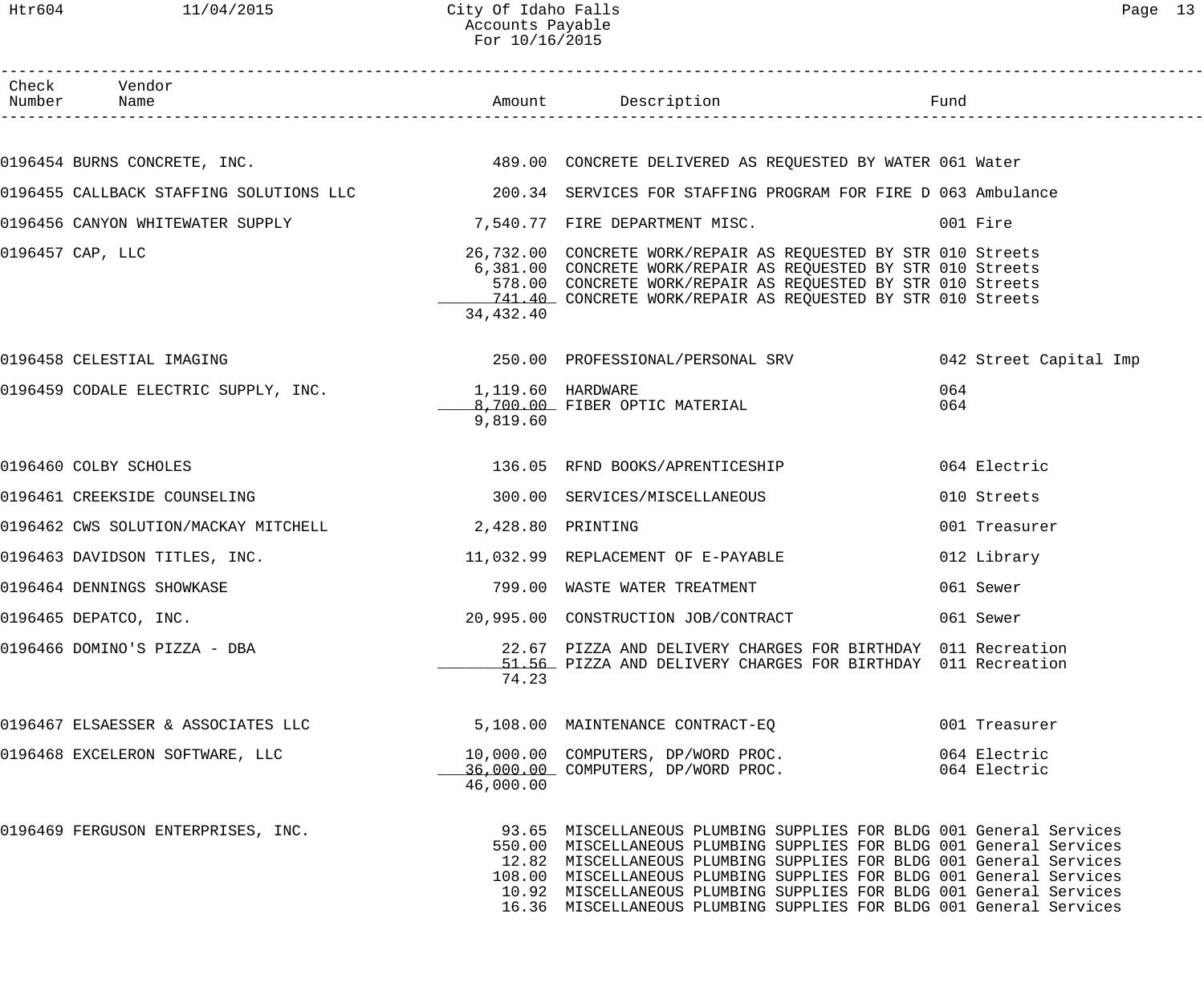#### Htr604 11/04/2015 City Of Idaho Falls Page 14 Accounts Payable For 10/16/2015

| Раае |  |
|------|--|
|------|--|

| Check Vendor<br>Number Name |                                                                                                                 |            | Amount Description Description Fund                                                                                                                                                                                                                                                                                                                                      |           |                                                          |
|-----------------------------|-----------------------------------------------------------------------------------------------------------------|------------|--------------------------------------------------------------------------------------------------------------------------------------------------------------------------------------------------------------------------------------------------------------------------------------------------------------------------------------------------------------------------|-----------|----------------------------------------------------------|
|                             |                                                                                                                 | 791.75     |                                                                                                                                                                                                                                                                                                                                                                          |           |                                                          |
|                             | 0196470 FOOD SERVICES OF AMERICA THE RELEVIE SERVICES 266.70 ANIMAL FOOD AND REQUIRED SUPPLIES FOR ZO 001 Parks | 1,094.38   | 109.03 ANIMAL FOOD AND REQUIRED SUPPLIES FOR ZO 001 Parks<br>84.82 ANIMAL FOOD AND REQUIRED SUPPLIES FOR ZO 001 Parks<br>159.68 ANIMAL FOOD AND REQUIRED SUPPLIES FOR ZO 001 Parks<br>72.82 ANIMAL FOOD AND REQUIRED SUPPLIES FOR ZO 001 Parks<br>293.40 ANIMAL FOOD AND REQUIRED SUPPLIES FOR ZO 001 Parks<br>107.93 ANIMAL FOOD AND REQUIRED SUPPLIES FOR ZO 001 Parks |           |                                                          |
|                             | 0196471 GOVERNMENT FINANCE OFFICERS                                                                             |            |                                                                                                                                                                                                                                                                                                                                                                          |           |                                                          |
|                             | 0196472 GUSTAVE A. LARSON COMPANY 30 10 HVAC SUPPLIES AS REQUESTED BY BUILDING M 001 General Services           | 414.97     | 23.75 HVAC SUPPLIES AS REQUESTED BY BUILDING M 001 General Services<br>180.16 HVAC SUPPLIES AS REQUESTED BY BUILDING M 001 General Services<br>149.88 HVAC SUPPLIES AS REQUESTED BY BUILDING M 001 General Services<br>52.08 HVAC SUPPLIES AS REQUESTED BY BUILDING M 001 General Services                                                                               |           |                                                          |
| 0196473 HARMER, SAMUEL      |                                                                                                                 |            | 850.00 FIRE DEPARTMENT MISC.                                                                                                                                                                                                                                                                                                                                             |           | 001 Non Departmental                                     |
|                             | 0196474 HARRIS COMPUTER CORPORATION                                                                             | 141,996.21 | 20,000.00 COMPUTERS, DP/WORD PROC.<br>50,000.00 COMPUTERS, DP/WORD PROC.<br>34,624.00 COMPUTERS, DP/WORD PROC.<br>5,447.21 TRAVEL/LODGING<br>31,925.00 COMPUTERS, DP/WORD PROC                                                                                                                                                                                           |           | 014 Merf<br>014 Merf<br>014 Merf<br>014 Merf<br>014 Merf |
|                             | 0196475 HD SUPPLY WATERWORKS, LTD 30 2000 185.80 FILLER FLANGE & RING GASK                                      |            |                                                                                                                                                                                                                                                                                                                                                                          |           |                                                          |
|                             | 0196476 HDR ENGINEERING, INC. 1.181.75 PROFESSIONAL/PERSONAL SRV 061 Sewer                                      |            |                                                                                                                                                                                                                                                                                                                                                                          |           |                                                          |
|                             | 0196477 HENDRICKSONS TOWING, INC.                                                                               | 350.00     | 150.00 TOW SERVICE - CITY VEHICLES AS REQUESTED 001 General Services<br>200.00 TOW SERVICE - CITY VEHICLES AS REQUESTED 001 General Services                                                                                                                                                                                                                             |           |                                                          |
| 0196478 HOME DEPOT          |                                                                                                                 |            | 264.62 GROUND AND MAINTENANCE SUPPLIES FOR TAUT 001 Parks<br>263.94 GROUND AND MAINTENANCE SUPPLIES FOR TAUT 001 Parks<br>11.03 GROUND AND MAINTENANCE SUPPLIES FOR TAUT 001 Parks<br>55.79 4.5FW 60G 3@\$7.97, 40G 4@<br>9.94 4.5FW 60G 5PK2PH2 2@\$4.97<br>66.72 REPAR 25T 3663.30<br>66.72 REBAR 3FT 24@\$2.78 001 Parks                                              | 001 Parks | 001 Parks                                                |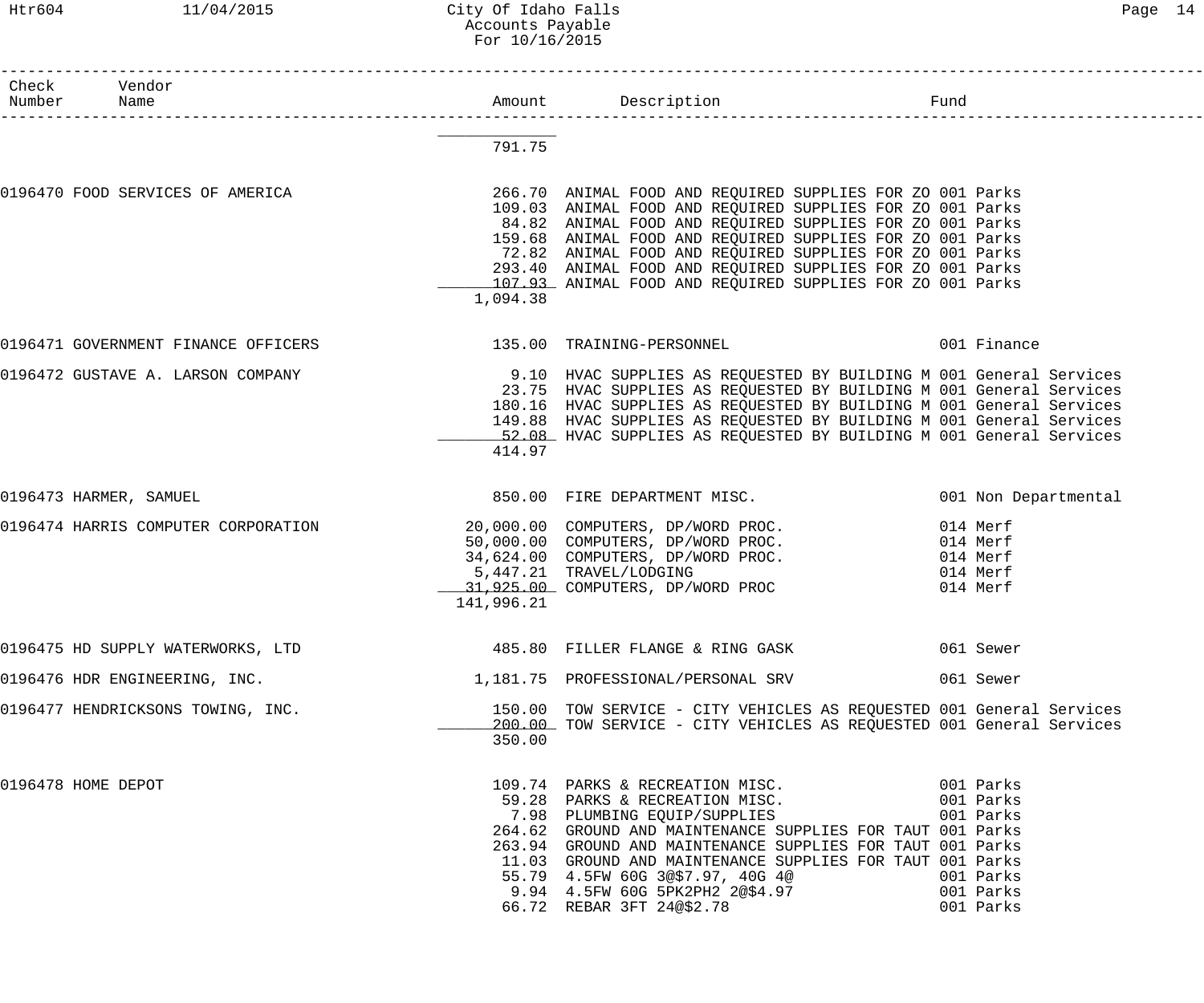# Htr604 11/04/2015 City Of Idaho Falls Content Content of Page 15 Accounts Payable For 10/16/2015

| Check Vendor<br>Number Name                                                                            |                           |                                                                                                                                                                                                                                                                                                                                                                             | Fund                                                                                   | <br>_____________________________ |
|--------------------------------------------------------------------------------------------------------|---------------------------|-----------------------------------------------------------------------------------------------------------------------------------------------------------------------------------------------------------------------------------------------------------------------------------------------------------------------------------------------------------------------------|----------------------------------------------------------------------------------------|-----------------------------------|
| 0196478 HOME DEPOT                                                                                     | 1,344.87                  | 495.83 DUCT TAPE, RUST PAINT, MISC 60 Airport                                                                                                                                                                                                                                                                                                                               |                                                                                        |                                   |
| 0196479 HOWARD EQUIPMENT & SUPPLY                                                                      | 3,293.79                  | 50.34 PURCHASE OF ANIMAL FOOD AND SUPPLIES FOR 001 Parks<br>1,330.41 PURCHASE OF ANIMAL FOOD AND SUPPLIES FOR 001 Parks<br>50.34 PURCHASE OF ANIMAL FOOD AND SUPPLIES FOR 001 Parks<br>1,230.08 PURCHASE OF ANIMAL FOOD AND SUPPLIES FOR 001 Parks<br>16.78 PURCHASE OF ANIMAL FOOD AND SUPPLIES FOR 001 Parks<br>615.84 PURCHASE OF ANIMAL FOOD AND SUPPLIES FOR 001 Parks |                                                                                        |                                   |
| 0196480 HUB INT'L MOUNTAIN STATES LMTD 60.00 SUBSCRIPTIONS                                             |                           |                                                                                                                                                                                                                                                                                                                                                                             | 001 Police                                                                             |                                   |
| 0196481 HUNT DESIGN                                                                                    |                           | 4,332.60 CONSTRUCTION JOB/CONTRACT                                                                                                                                                                                                                                                                                                                                          | 001 Parks                                                                              |                                   |
| 0196482 I S P W C / L H T A C                                                                          |                           | 1,040.00 TRAINING-PERSONNEL 1,040.00 TRAINING-PERSONNEL                                                                                                                                                                                                                                                                                                                     |                                                                                        |                                   |
| 0196483 IDAHO BUREAU CRIMINAL IDENT. 2,106.75 FINGERPRINT PROCESSING FOR BUSINESS LICE 001 City Clerk  |                           |                                                                                                                                                                                                                                                                                                                                                                             |                                                                                        |                                   |
|                                                                                                        |                           |                                                                                                                                                                                                                                                                                                                                                                             | 064 Electric                                                                           |                                   |
| 0196485 IDAHO DIRECT LLC                                                                               |                           | 700.00 PROMOTION ITEMS                                                                                                                                                                                                                                                                                                                                                      | 001 Parks                                                                              |                                   |
| 0196486 IDAHO DIV. OF BUILDING SAFETY 1999 1999 1999.00 MAINTENANCE CONTRACT-EQ                        |                           |                                                                                                                                                                                                                                                                                                                                                                             | 060 Airport                                                                            |                                   |
| 0196487 IDAHO TRAFFIC SAFETY, INC. $15,900.00$ AIRPORT MAINTENANCE<br>398.00 CONSTRUCTION JOB/CONTRACT | 16,298.00                 |                                                                                                                                                                                                                                                                                                                                                                             | 060 Airport<br>060 Airport                                                             |                                   |
| 0196488 IDENTISYS, INC.                                                                                | 24.47 FREIGHT<br>4,364.13 | 18.52 FREIGHT<br>656.66 OFFICE SUPPLIES, GENERAL<br>141.27 AIRPORT MAINTENANCE<br>23.20 FREIGHT<br>3,500.01 AIRPORT MAINTENANCE                                                                                                                                                                                                                                             | 060 Airport<br>060 Airport<br>060 Airport<br>060 Airport<br>060 Airport<br>060 Airport |                                   |
| 0196489 INTERMOUNTAIN POWER SUPT ASSN                                                                  |                           | 150.00 TRAINING-PERSONNEL                                                                                                                                                                                                                                                                                                                                                   | 064 Electric                                                                           |                                   |
| 0196490 IONA, CITY OF                                                                                  |                           | 77.00 & 169 / SEPT2015                                                                                                                                                                                                                                                                                                                                                      | 001                                                                                    |                                   |
| 0196491 ITRON, INC.                                                                                    |                           | 632.72 MAINTENANCE CONTRACT-EQ                                                                                                                                                                                                                                                                                                                                              | 001 Treasurer                                                                          |                                   |
| 0196492 KIM'S CUSTOM CLUBS                                                                             | 274.75                    | 100.00 INVENTORY AS REQUESTED BY PINECREST GOLF 018 Golf Courses<br>139.75 GOLF CLUB REPAIRS AS REQUESTED BY SAND C 018 Golf Courses<br>35.00 GOLF CLUB REPAIRS AS REQUESTED BY SAGE L 018 Golf Courses                                                                                                                                                                     |                                                                                        |                                   |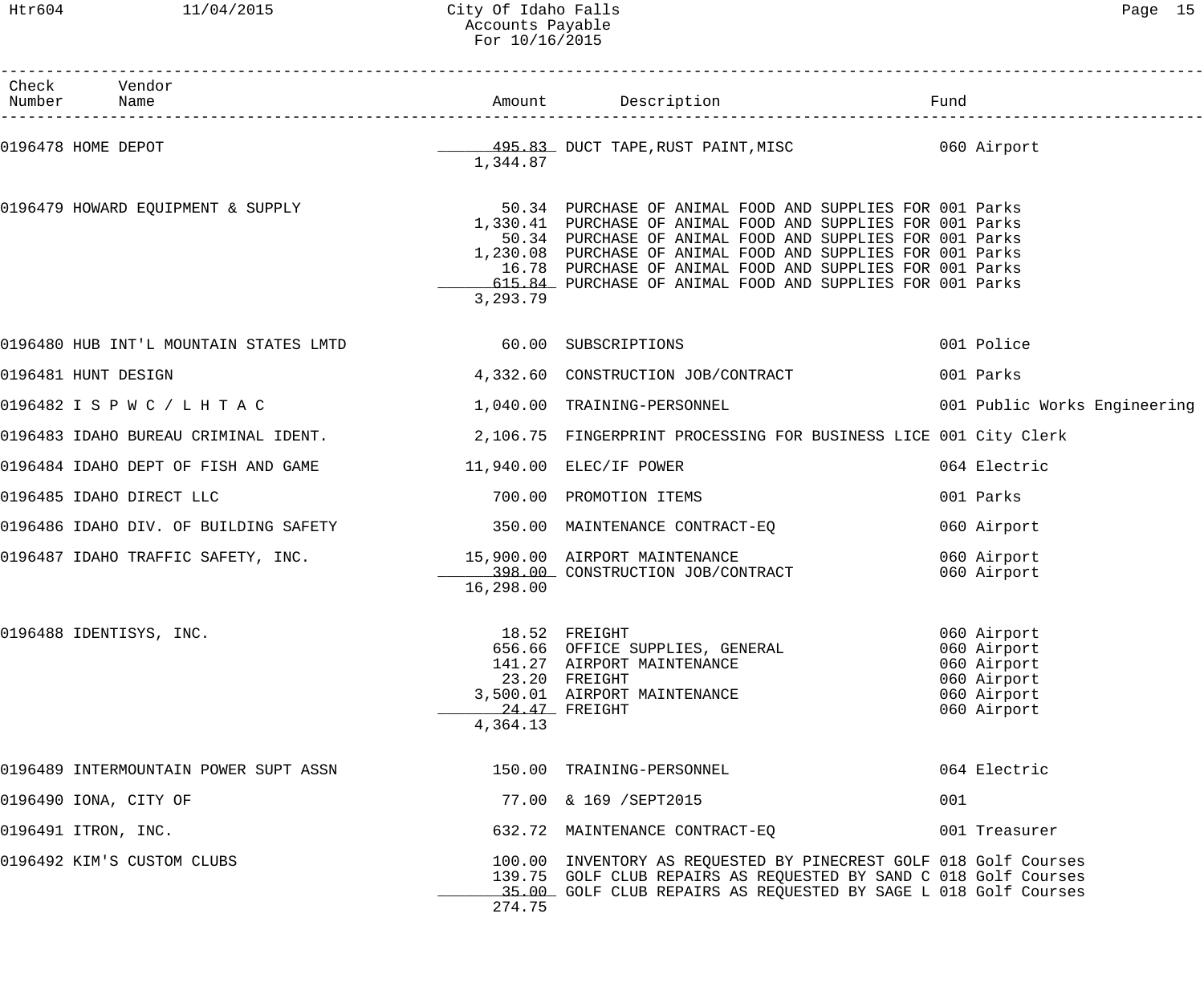#### Htr604 11/04/2015 City Of Idaho Falls Page 16 Accounts Payable For 10/16/2015

| Check Vendor<br>Number Name                                                   |                    | Amount Description Description Fund                                                                                                                                                                                                                                                                                                                                                                        |                                                                                                                                |
|-------------------------------------------------------------------------------|--------------------|------------------------------------------------------------------------------------------------------------------------------------------------------------------------------------------------------------------------------------------------------------------------------------------------------------------------------------------------------------------------------------------------------------|--------------------------------------------------------------------------------------------------------------------------------|
|                                                                               |                    |                                                                                                                                                                                                                                                                                                                                                                                                            |                                                                                                                                |
| 0196493 KNIFE RIVER CORPORATION-NORTHWEST 57,342.95 CONSTRUCTION JOB/CONTRACT |                    |                                                                                                                                                                                                                                                                                                                                                                                                            | 001 Parks                                                                                                                      |
| 0196494 MCCULLOUGH, KERRY                                                     |                    | 88.55 MILEAGE CLAIM/SEPT 2015                                                                                                                                                                                                                                                                                                                                                                              | 001 Mayor                                                                                                                      |
|                                                                               | 2,370.89           | 0196495 MIDLAND SCIENTIFIC, INC.<br>$\footnotesize\begin{array}{r}77.03\text{ LABORATORY EQUIP/MATERIAL}\ 400.59\text{ LABORATORY EQUIP/MATERIAL}\ 520.88\text{ LABORATORY EQUIP/MATERIAL}\ 107.10\text{ LABORATORY EQUIP/MATERIAL}\ 27.33\text{ LABORATORY EQUIP/MATERIAL}\ 27.33\text{ LABORATORY EQUIP/MATERIAL}\ 44.22\text{ LABORATORY EQUIP/MATERIAL}\ 44.22\text{ LABORATORY EQUIP/MATERIAL}\ 24.7$ | 061 Sewer<br>061 Sewer<br>061 Sewer<br>061 Sewer<br>061 Sewer<br>061 Sewer<br>061 Sewer<br>061 Sewer<br>061 Sewer<br>061 Sewer |
| 0196496 MIICOR CONSULTING, INC.                                               | 8,641.29           | 1,518.30 MAINTENANCE CONTRACT-EQ                            001 Data Processing<br>1,429.99  MAINTENANCE CONTRACT-EQ                          001 Data Processing<br>3,643.00  MAINTENANCE CONTRACT-EQ                         001 D<br>2,050.00 MAINTENANCE CONTRACT-EQ                                                                                                                                   | 001 Treasurer                                                                                                                  |
| 0196497 MIZUNO USA, INC.                                                      | 1,206.69           | 688.78 INVENTORY AS REQUESTED BY SAND CREEK GOL 018 Golf Courses<br>517.91 INVENTORY AS REQUESTED BY SAND CREEK GOL 018 Golf Courses                                                                                                                                                                                                                                                                       |                                                                                                                                |
| 0196498 MOUNTAIN VALLEY FLOOR MATS LLC                                        | 36.80              | 18.40 LAUNDRY SERVICE/MATS FOR SANITATION DEPA 062 Sanitation<br>18.40 LAUNDRY SERVICE/MATS FOR SANITATION DEPA 062 Sanitation                                                                                                                                                                                                                                                                             |                                                                                                                                |
| 0196499 MURRAY, SMITH & ASSOC, INC. $7,447.50$ PROFESSIONAL/PERSONAL SRV      |                    |                                                                                                                                                                                                                                                                                                                                                                                                            | 061 Sewer                                                                                                                      |
| 0196500 NEOPOST USA INC                                                       | 6,306.34           | 3,781.80 MAINTENANCE CONTRACT-EQ<br>1,600.54 MAINTENANCE CONTRACT-EQ<br>924.00 MAINTENANCE CONTRACT-EQ                                                                                                                                                                                                                                                                                                     | 001 Treasurer<br>001 Treasurer<br>001 Treasurer                                                                                |
| 0196501 NEW IMAGE CAR WASH                                                    |                    | 168.00 DETAIL & CLEANING OF CITY OF IDAHO FALLS 001 General Services                                                                                                                                                                                                                                                                                                                                       |                                                                                                                                |
| 0196502 O'CONNOR GRAPHICS & COMPUTERS                                         |                    | 45.00 WASTE WATER TREATMENT                                                                                                                                                                                                                                                                                                                                                                                | 061 Sewer                                                                                                                      |
| 0196503 OLD DOMINION FREIGHT LINE, INC                                        |                    | 212.92 FREIGHT                                                                                                                                                                                                                                                                                                                                                                                             | 064 Electric                                                                                                                   |
| 0196504 OLDCASTLE PRECAST / AMCOR, INC.                                       | 39,740.00 CONCRETE |                                                                                                                                                                                                                                                                                                                                                                                                            | 010 Streets                                                                                                                    |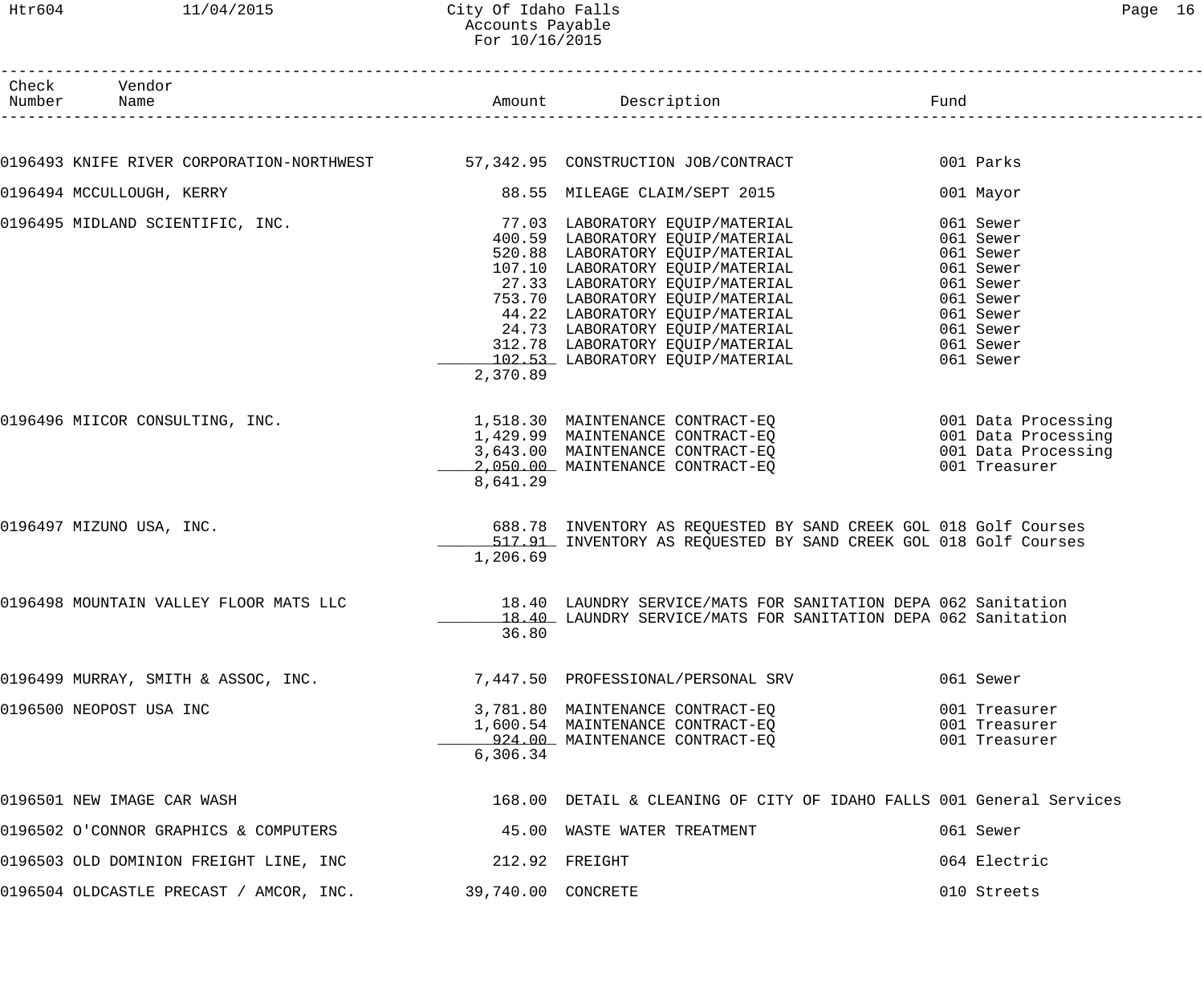| Check Vendor                            |                                 |                                                                                                                                                                                                                    |                                              |
|-----------------------------------------|---------------------------------|--------------------------------------------------------------------------------------------------------------------------------------------------------------------------------------------------------------------|----------------------------------------------|
|                                         |                                 |                                                                                                                                                                                                                    |                                              |
| 0196506 PEARPOINT, INC.                 | 8,098.82                        | 6,269.29 REPAIRS AND PARTS AS REQUESTED BY SEWER 061 Sewer<br>1,829.53 REPAIRS AND PARTS AS REQUESTED BY SEWER 061 Sewer                                                                                           |                                              |
| 0196507 PIPECO, INC.                    |                                 | 197.91 WASTE WATER TREATMENT THE SERIES OF SERIES OF SERIES                                                                                                                                                        |                                              |
| 0196508 POWERBILT GOLF                  |                                 | 82.03 INVENTORY AS REQUESTED BY SAND CREEK GOL 018 Golf Courses                                                                                                                                                    |                                              |
| 0196509 PRO BUILDERS, INC               |                                 | 2,624.00 RFND PERMIT FEE/WATER LIN                                                                                                                                                                                 | 044                                          |
| 0196510 PSI ENVIRONMENTAL               |                                 | 57.98 GARBAGE PICKUP FOR FIRE STATION #2                                                                                                                                                                           | 001 Fire                                     |
| 0196511 QUATRED, LLC                    | 446.42                          | 325.00 MAINTENANCE CONTRACT-EQ<br>121.42 MAINTENANCE CONTRACT-EQ                                                                                                                                                   | 001 General Services<br>001 General Services |
| 0196512 RC WILLEY HOME FURNISHINGS      | 59.00 FREIGHT<br>417.99         | 358.99 BUILDING SUP/REPR/MAINT. 001 Police                                                                                                                                                                         | 001 Police                                   |
|                                         |                                 | 0196513 ROCKNAKS HARDWARE PLUS, INC. 38.96 MISCELLANEOUS TOOL, HARDWARE & IRRIGATIO 001 Cemeteries                                                                                                                 |                                              |
| 0196514 RON SAYER DODGE, INC.           |                                 | 21.26 PARTS AND MINOR SUBLET REPAIRS AS REQUES 001 General Services                                                                                                                                                |                                              |
| 0196515 RON'S TIRE INC.                 | 20.831.58 CONCRETE<br>20,851.58 | 20.00 REPAIRS AND SUPPLIES AS REQUESTED BY CEM 001 Cemeteries                                                                                                                                                      | 010 Streets                                  |
| 0196516 RUSH TRUCK CENTERS, INC.        | 390.83                          | 98.63 PARTS AS REQUESTED BY CITY OF IDAHO FALL 001 General Services<br>211.39 PARTS AS REQUESTED BY CITY OF IDAHO FALL 001 General Services<br>80.81 PARTS AS REQUESTED BY CITY OF IDAHO FALL 001 General Services |                                              |
| 0196517 SKM, INC.                       |                                 | 118.75 CONSTRUCTION JOB/CONTRACT                                                                                                                                                                                   | 061 Water                                    |
| 0196518 SMITH CHEVROLET/HONDA CO-366086 |                                 | 157.50 PARTS AS REQUESTED BY CITY OF IDAHO FALL 001 General Services                                                                                                                                               |                                              |
| 0196519 SNAP-ON TOOLS, INC.             |                                 | 59.63 20 MM WRENCH FOR ERIC BUT                                                                                                                                                                                    | 001 General Services                         |
| 0196520 SUN MOUNTAIN SPORTS, INC.       | 184.02                          | 4.70 INVENTORY AS REQUESTED BY PINECREST GOLF 018 Golf Courses<br>159.92 INVENTORY AS REQUESTED BY SAND CREEK GOL 018 Golf Courses<br>19.40 INVENTORY AS REQUESTED BY SAGE LAKES GOL 018 Golf Courses              |                                              |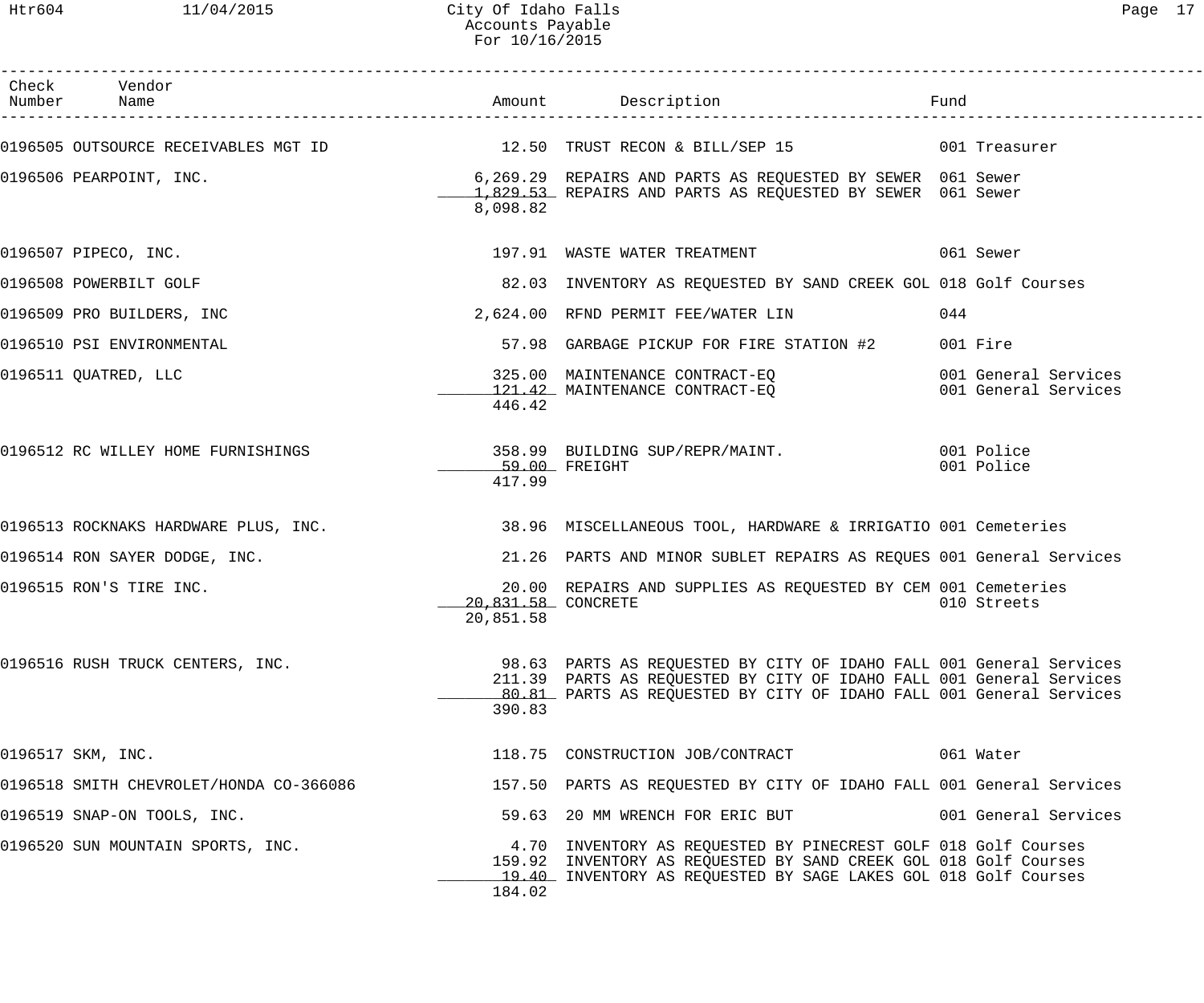## Htr604 11/04/2015 City Of Idaho Falls Page 18 Accounts Payable For 10/16/2015

| Check Vendor<br>Number Name    |                            | Amount Description                                                                                                                                                            | Fund                                                         |
|--------------------------------|----------------------------|-------------------------------------------------------------------------------------------------------------------------------------------------------------------------------|--------------------------------------------------------------|
|                                |                            |                                                                                                                                                                               |                                                              |
| 0196521 SUNNYSIDE GARDENS      |                            | 77.38 PURCHASE OF TREES, PLANTS AND SHRUBS AS 001 Parks                                                                                                                       |                                                              |
| 0196522 TALKINGTECH LTD        | 6,050.00                   | 5,000.00 COMPUTERS, DP/WORD PROC. 012 Library<br>1,050.00 COMPUTERS, DP/WORD PROC. 012 Library                                                                                |                                                              |
| 0196523 TETON MICROBIOLOGY LAB |                            | 270.00 LABORATORY ANALYSIS FOR WATER SAMPLES 061 Water                                                                                                                        |                                                              |
|                                |                            | 0196524 TYCO FIRE & SECURITY MGMNT, INC. 430.00 MAINTENANCE CONTRACT-EQ                                                                                                       | 001 Treasurer                                                |
| 0196525 UNITED PARCEL SERVICE  | 148.44                     | 38.83 SHIPPING SERVICE FOR TAUTPHAUS PARK ZOO 001 Parks<br>7.05 SHIPPING SERVICE FOR TAUTPHAUS PARK ZOO 001 Parks<br>102.56 SHIPPING SERVICE FOR TAUTPHAUS PARK ZOO 001 Parks |                                                              |
| 0196526 VERIZON WIRELESS       |                            | 200.05 BILLING 9/2-10/1/15                                                                                                                                                    | 063 Ambulance                                                |
| 0196527 VERIZON WIRELESS       |                            | 2,238.08 BILLING 8/24-9/23/15                                                                                                                                                 | 001                                                          |
| 0196528 VERIZON WIRELESS       |                            | 10,108.29 BILLING 8/29-09/28/15                                                                                                                                               | 001                                                          |
| 0196529 WELCH, KELLY           | 187.50                     | 46.88 ELEC/IF POWER<br>16.88 ELEC/IF POWER<br>18.75 ELEC/IF POWER<br>74.99 FIFC/IF POWER<br>74.99 ELEC/IF POWER                                                               | 064 Electric<br>064 Electric<br>064 Electric<br>064 Electric |
| 0196530 WESTERN SYSTEMS        | 143.18 FREIGHT<br>1,628.76 | 1,485.58 EQ REPAIR AND MAINT                                                                                                                                                  | 001 General Services<br>001 General Services                 |
|                                |                            | 0196531 WITTMAN ENTERPRISES, LLC 10,949.64 MONTHLY CHARGES FOR AMBULANCE BILLING SE 063 Ambulance                                                                             |                                                              |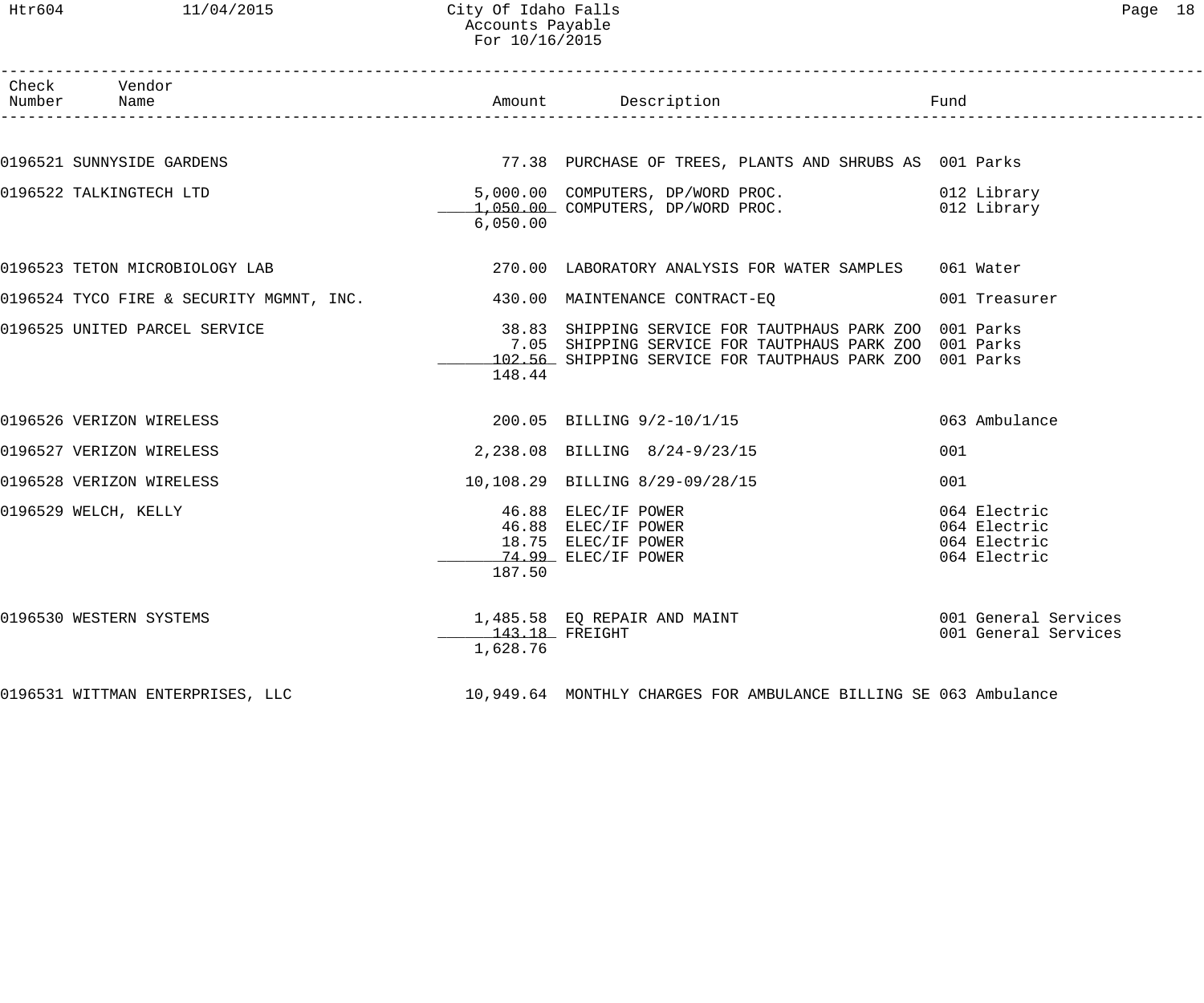| Check Vendor                 |             |                                                                                                                                                         |                                                                            |
|------------------------------|-------------|---------------------------------------------------------------------------------------------------------------------------------------------------------|----------------------------------------------------------------------------|
|                              |             | 0196532 ACUSHNET COMPANY                                  893.91 INVENTORY AS REQUESTED BY SAGE LAKES GOL 018 Golf Courses                              |                                                                            |
| 0196533 ADRIAN EAMES         |             | 1,662.50 CURB & GUTTER/EAMES                                                                                                                            | 010 Streets                                                                |
|                              |             | 0196534 ADVANCED SYSTEMS GROUP 39,611.00 MAINTENANCE CONTRACT-EQ 664 Electric                                                                           |                                                                            |
| 0196535 AIRGAS USA, LLC      | 61.02       | 169.91 WELDING SUPPLIES AS REQUIRED BY SANITATI 062 Sanitation<br>108.89- WELDING SUPPLIES AS REQUIRED BY SANITATI 062 Sanitation                       |                                                                            |
|                              | 237.34      | 0196536 AMAZON.COM - CITY PURCHASES (64.09 BUILDING SUP/REPR/MAINT. 601 Police<br>119.90 ELEC/IF POWER<br>104.77- ELEC/IF POWER<br>158.12 ELEC/IF POWER | 064 Electric<br>064 Electric<br>064 Electric                               |
|                              |             | 0196537 ARCHITECTURAL BUILDING SUPPLY                        79.82 BUILDING SUP/REPR/MAINT.                     001 Police                              |                                                                            |
|                              | 247.83      | 0196538 AUTOMOTIVE CHARGING & STARTING LLC 149.88 PARTS AND MINOR SUBLET REPAIRS AS REQUES 001 General Services<br>97.95 BOAT BATTERY                   | 064 Electric                                                               |
| 0196539 BONNEVILLE COUNTY    |             | 319.20 WASTE REMOVAL AS REQUESTED BY THE SEWER 061 Sewer                                                                                                |                                                                            |
|                              |             | 0196540 BRADLEY ENGINEERING/CHARTERED 2,200.00 PARKS & RECREATION MISC.                                                                                 | 001 Parks                                                                  |
| 0196541 BRADY INDUSTRIES LLC | 1,266.38    | 65.89 DISENFECTANT BRADY TURBY<br>1,200.49 CUSTODIAL SUPPLIES/EQUIP                                                                                     | 001 Police<br>060 Airport                                                  |
| 0196542 BUDGET YARDSCAPING   |             | 450.00 SERVICES/MISCELLANEOUS                                                                                                                           | 064 Electric                                                               |
| 0196543 BURNS CONCRETE, INC. |             | 438.81 CONCRETE DELIVERY AND SMALL POURS AS REO 001 Parks                                                                                               |                                                                            |
| 0196544 CAPLUGS, LLC         | 263.50      | 169.40 HARDWARE MISCELLANEOUS<br>94.10 HARDWARE MISCELLANEOUS                                                                                           | 064 Electric<br>064 Electric                                               |
| 0196545 CAROL TERRY          |             | 256.00 CURB & GUTTER/TERRY                                                                                                                              | 010 Streets                                                                |
| 0196546 CATERED YOUR WAY     | 781.16 FOOD |                                                                                                                                                         | 064 Electric                                                               |
| 0196547 CENTURYLINK          |             | 47.52 RADIO-ALARM LINES/OCT2015<br>173.00 RADIO-ALARM LINES/OCT2015<br>302.97 RADIO-ALARM LINES/OCT2015<br>95.04 RADIO-ALARM LINES/OCT2015              | 001 General Services<br>001 Cemeteries<br>011 Recreation<br>011 Recreation |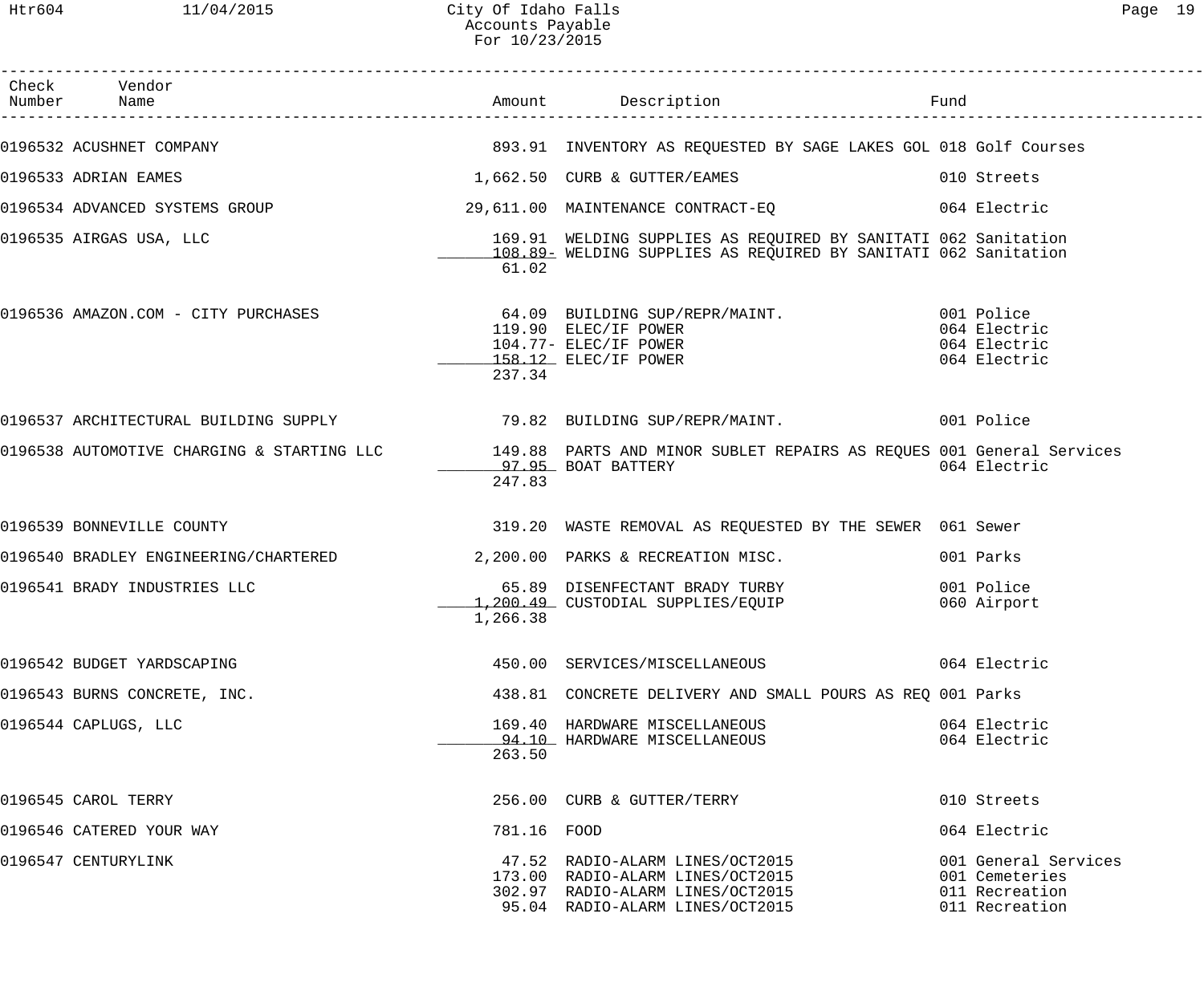## Htr604 11/04/2015 City Of Idaho Falls Page 20 Accounts Payable For 10/23/2015

| Check Vendor<br>Number Name                                                           |          |                                                                                                                                                                                                                                                                  |                                                                              |
|---------------------------------------------------------------------------------------|----------|------------------------------------------------------------------------------------------------------------------------------------------------------------------------------------------------------------------------------------------------------------------|------------------------------------------------------------------------------|
| 0196547 CENTURYLINK                                                                   | 1,707.71 | 70.00 RADIO-ALARM LINES/OCT2015 600 Airport<br>70.00 RADIO-ALARM LINES/OCI2015<br>122.66 RADIO-ALARM LINES/OCT2015<br>85.00 RADIO-ALARM LINES/OCT2015<br>39.00 RADIO-ALARM LINES/OCT2015<br>394.80 RADIO-ALARM LINES/OCT2015<br>377.72 RADIO-ALARM LINES/OCT2015 | 061 Water<br>061 Water<br>061 Sewer<br>064 Electric<br>064 Electric          |
| 0196548 CODALE ELECTRIC SUPPLY, INC.<br>135.00 SAFETY EQUIPMENT<br>1,492.50 CONDUCTOR | 2,224.94 | 14.00 ELEC/IF POWER<br>448.44 CONDUCTOR                                                                                                                                                                                                                          | 064 Electric<br>064 Electric<br>064 Electric<br>064 Electric<br>064 Electric |
| 0196549 CONNECTSHARE SOUTHEAST IDAHO $250.00$ MEMBERSHIPS                             |          |                                                                                                                                                                                                                                                                  | 001 Non Departmental                                                         |
| 0196550 CONTROL SYSTEM TECHNOLOGY INC. 420 1875.00 WASTE WATER TREATMENT              |          |                                                                                                                                                                                                                                                                  | 061 Sewer                                                                    |
| 0196551 COP SHOP                                                                      | 1,171.75 | 957.00 CLOTHING & APPAREL<br>214.75 CLOTHING & APPAREL                                                                                                                                                                                                           | 001 Fire<br>001 Fire                                                         |
| 0196552 DAVID ANDERSON                                                                |          | 194.75 CURB & GUTTER/ANDERSON                                                                                                                                                                                                                                    | 010 Streets                                                                  |
| 0196553 DEBBIE MOORE                                                                  |          | 95.00 CURB & GUTTER/MOORE                                                                                                                                                                                                                                        | 010 Streets                                                                  |
| 0196554 DENNINGS SHOWKASE                                                             |          | 499.00 DISHWASHER STA. 3                                                                                                                                                                                                                                         | 001 Fire                                                                     |
| 0196555 DIRECT AUTOMOTIVE DISTRIBUTING                                                |          | 121.62 PARTS AS REQUESTED BY CITY OF IDAHO FALL 001 General Services                                                                                                                                                                                             |                                                                              |
| 0196556 DMC SALES & SUPPLY, INC.                                                      |          | 472.50 GARAGE SHOP SUPPLIES                                                                                                                                                                                                                                      | 001 General Services                                                         |
| 0196557 EAGLE ROCK HYDRAULIC SERVICE                                                  | 332.40   | 234.29 PARTS AND HYDRAULIC REPAIRS AS REQUESTED 001 General Services<br>98.11 PARTS AND HYDRAULIC REPAIRS AS REQUESTED 001 General Services                                                                                                                      |                                                                              |
| 0196558 EAGLE ROCK SPECIALTIES, LLC 237.48 GAUGE GUARD                                |          |                                                                                                                                                                                                                                                                  | 061 Sewer                                                                    |
| 0196559 EASTSIDE PET CLINIC                                                           |          | 664.60 SPAY AND NEUTER SERVICES FOR THE ANIMAL 001 Police                                                                                                                                                                                                        |                                                                              |
| 0196560 ECONOLITE CONTROL PRODUCTS INC $20,390.00$ MAINTENANCE CONTRACT-EQ            |          |                                                                                                                                                                                                                                                                  | 064 Electric                                                                 |
| 0196561 EGAN MACHINE & FABRICATION INC.                                               |          | 868.75 VEHICLE AND EQUIP. MAINT.                                                                                                                                                                                                                                 | 001 General Services                                                         |
| 0196562 ELLIOTT INDUSTRIES, INC.                                                      |          | 474.86 HARDWARE                                                                                                                                                                                                                                                  | 064 Electric                                                                 |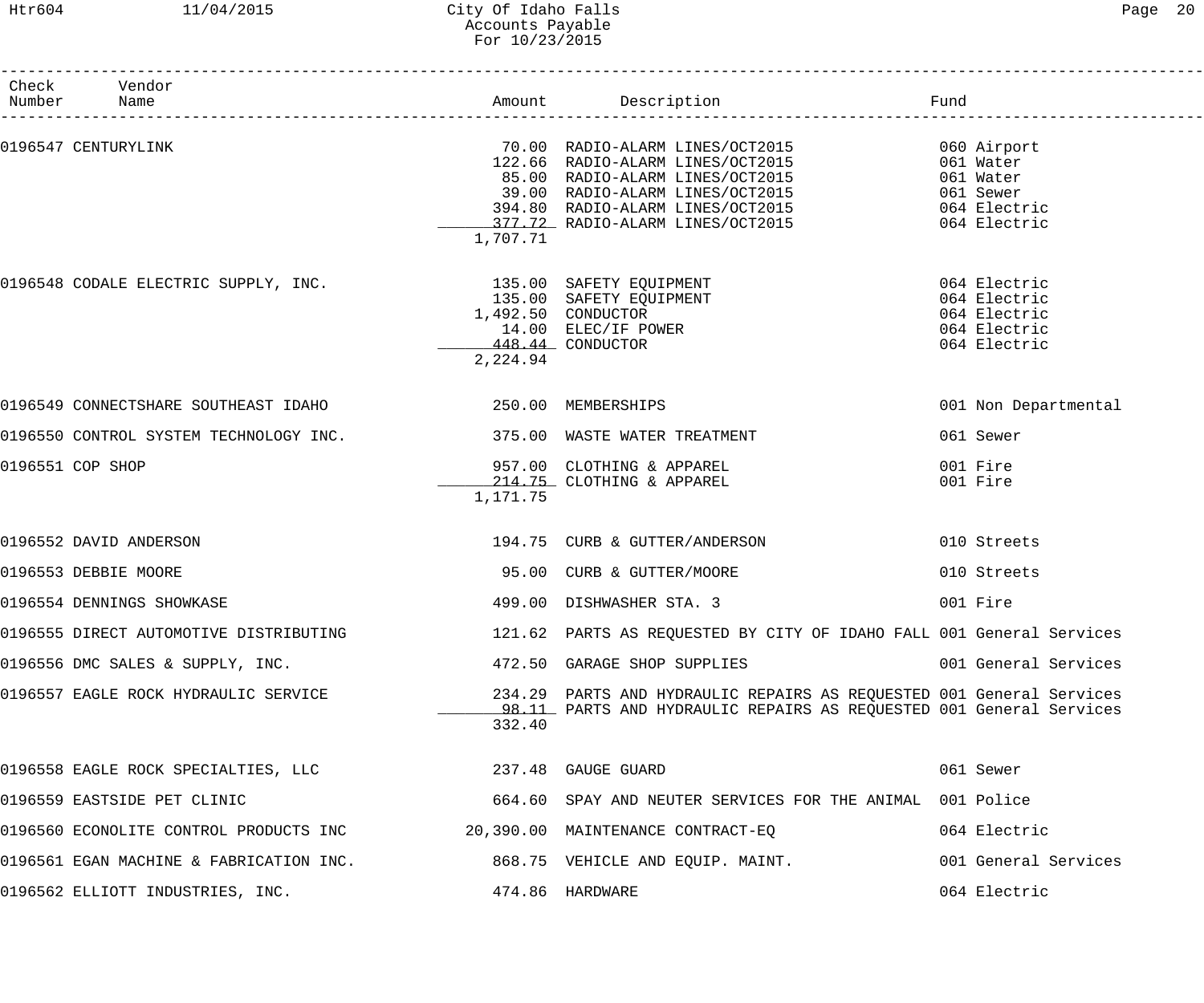| Check Vendor<br>Number Name                                                                                         |                           | Amount Description Tund                                                                                                |              |                                                 |
|---------------------------------------------------------------------------------------------------------------------|---------------------------|------------------------------------------------------------------------------------------------------------------------|--------------|-------------------------------------------------|
| 0196563 ENERGY LABORATORIES, INC.                         280.00 LABORATORY ANALYSIS AT WASTEWATER TREATM 061 Sewer |                           | 112.50 LABORATORY ANALYSIS AT WASTEWATER TREATM 061 Sewer                                                              |              |                                                 |
|                                                                                                                     |                           | 255.00 LABORATORY ANALYSIS AT WASTEWATER TREATM 061 Sewer                                                              |              |                                                 |
|                                                                                                                     |                           | 325.00 LABORATORY ANALYSIS AT WASTEWATER TREATM 061 Sewer<br>150.00 LABORATORY ANALYSIS AT WASTEWATER TREATM 061 Sewer |              |                                                 |
|                                                                                                                     |                           | 430.00 LABORATORY ANALYSIS AT WASTEWATER TREATM 061 Sewer                                                              |              |                                                 |
|                                                                                                                     |                           | 222.00 LABORATORY ANALYSIS AT WASTEWATER TREATM 061 Sewer                                                              |              |                                                 |
|                                                                                                                     |                           | 120.00 LABORATORY ANALYSIS AT WASTEWATER TREATM 061 Sewer                                                              |              |                                                 |
|                                                                                                                     | 2,109.50                  | 215.00 LABORATORY ANALYSIS AT WASTEWATER TREATM 061 Sewer                                                              |              |                                                 |
|                                                                                                                     |                           |                                                                                                                        |              |                                                 |
| 0196564 FENTON'S OFFICE SOLUTIONS INC.                                                                              |                           | 120.00 MAINTENANCE CONTRACT-EQ 001 Treasurer<br>60.00 MAINTENANCE CONTRACT-EQ                                          |              | 001 Treasurer                                   |
|                                                                                                                     |                           | $60.00$ MAINTENANCE CONTRACT-EQ                                                                                        |              |                                                 |
|                                                                                                                     |                           | 60.00 MAINTENANCE CONTRACT-EQ                                                                                          |              | 001 General Services<br>001 Planning & Building |
|                                                                                                                     |                           | 40.00 MAINTENANCE CONTRACT-EO                                                                                          |              | 060 Airport                                     |
|                                                                                                                     | 340.00                    |                                                                                                                        |              |                                                 |
| 0196565 FISHER'S TECHNOLOGY                                                                                         |                           | 59.75 MAINTENANCE CONTRACT-EQ                                                                                          | 064 Electric |                                                 |
|                                                                                                                     |                           | 43.22 MAINTENANCE CONTRACT-EQ                                                                                          |              | 064 Electric                                    |
|                                                                                                                     |                           | 43.22 MAINTENANCE CONTRACT-EQ<br>17.29 MAINTENANCE CONTRACT-EQ                                                         |              | 064 Electric<br>064 Electric                    |
|                                                                                                                     |                           |                                                                                                                        |              | 064 Electric                                    |
|                                                                                                                     |                           | 69.14 MAINTENANCE CONTRACT-EQ<br>118.01 MAINTENANCE CONTRACT-EQ<br>533.00 OFFICE MACHINES & ACCESS.                    |              | 064 Electric                                    |
|                                                                                                                     |                           |                                                                                                                        |              | 064 Electric                                    |
|                                                                                                                     | 883.63                    |                                                                                                                        |              |                                                 |
| 0196566 FLEETPRIDE, INC.                                                                                            |                           | 575.66 EQ REPAIR AND MAINT                                                                                             | 001          |                                                 |
| 0196567 FRANK'S CANE & RUSH SUPPLY                                                                                  |                           | 237.39 FREIGHT                                                                                                         |              | 001 Parks                                       |
|                                                                                                                     |                           | 825.73 PARKS & RECREATION MISC.                                                                                        |              | 001 Parks                                       |
|                                                                                                                     |                           | 326.89 FREIGHT                                                                                                         |              | 001 Parks                                       |
|                                                                                                                     |                           | 1,402.04 PARKS & RECREATION MISC.                                                                                      |              | 001 Parks                                       |
|                                                                                                                     | 2,792.05                  |                                                                                                                        |              |                                                 |
| 0196568 GRAHAM FIRE APPARATUS SALES & SRVCE                                                                         |                           | 43.71 EQ REPAIR AND MAINT                                                                                              |              | 001 General Services                            |
|                                                                                                                     | $61.00$ FREIGHT<br>104.71 |                                                                                                                        |              | 001 General Services                            |
| 0196569 HARRIS PUBLISHING                                                                                           |                           | 2,502.32 FALL/WINTER PRG GUIDE2015                                                                                     |              | 001 Parks                                       |
|                                                                                                                     |                           | 2,000.12 FALL/WINTER PRG GUIDE2015                                                                                     |              | 001 Parks                                       |
|                                                                                                                     |                           | 1,200.32 FALL/WINTER PRG GUIDE2015                                                                                     |              | 001 Parks                                       |
|                                                                                                                     |                           | 1,200.32 FALL/WINTER PRG GUIDE2015                                                                                     |              | 001 Parks                                       |
|                                                                                                                     |                           | 1,499.16 FALL/WINTER PRG GUIDE2015                                                                                     |              | 011 Recreation                                  |
|                                                                                                                     |                           | 799.80 FALL/WINTER PRG GUIDE2015<br>199.64 FALL/WINTER PRG GUIDE2015                                                   |              | 011 Recreation<br>011 Recreation                |
|                                                                                                                     |                           |                                                                                                                        |              |                                                 |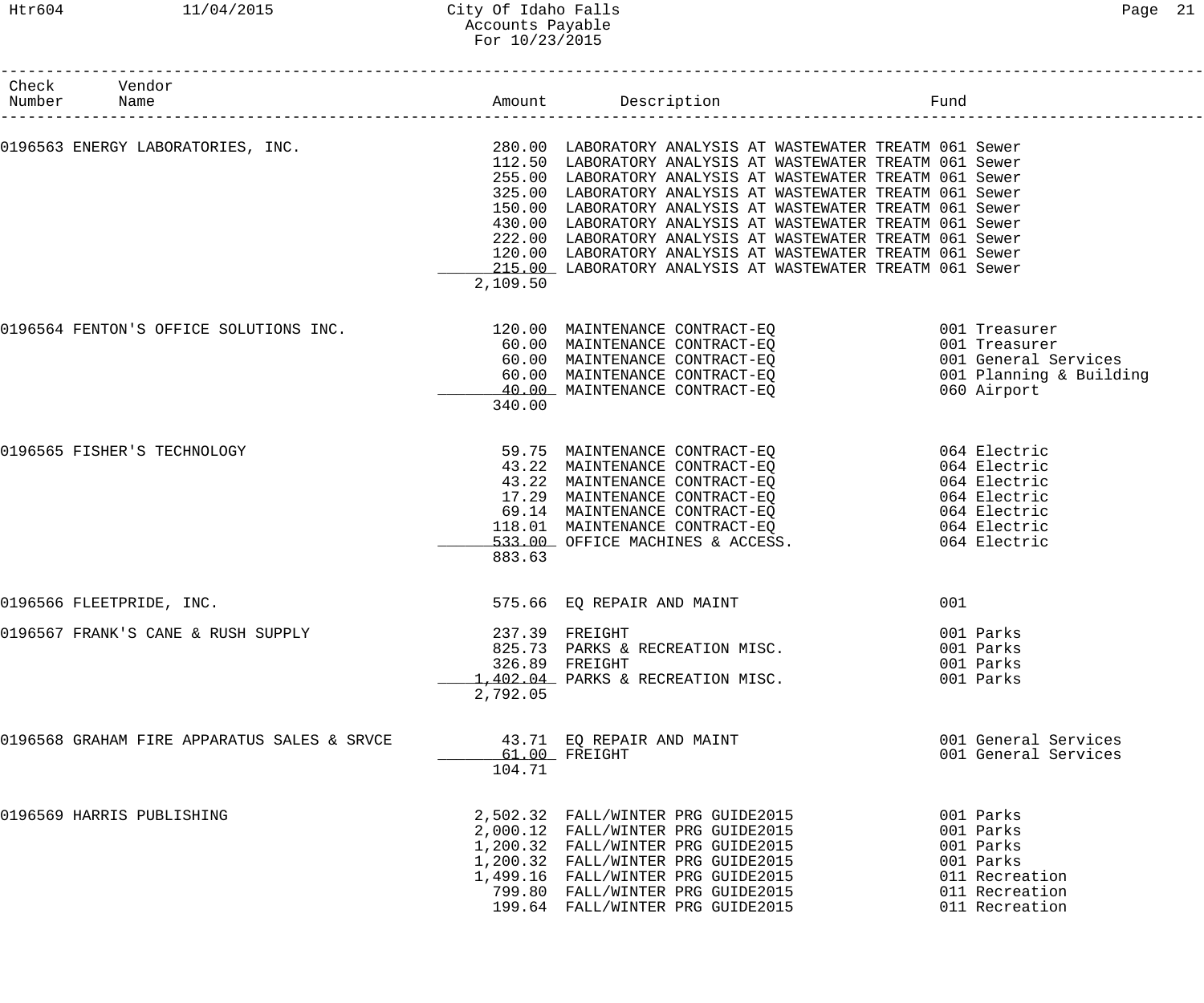#### Htr604 11/04/2015 City Of Idaho Falls Page 22 Accounts Payable For 10/23/2015

| Check Vendor<br>Number Name                                 |                          |                                                                                                                                                                                                                                                                                                                                                                                                           |                                                                                                                                        |
|-------------------------------------------------------------|--------------------------|-----------------------------------------------------------------------------------------------------------------------------------------------------------------------------------------------------------------------------------------------------------------------------------------------------------------------------------------------------------------------------------------------------------|----------------------------------------------------------------------------------------------------------------------------------------|
| 0196569 HARRIS PUBLISHING                                   | 12,820.75                | 420.75 PROMOTION ITEMS<br>499.72 FALL/WINTER PRG GUIDE2015<br>499.72 FALL/WINTER PRG GUIDE2015<br>499.72 FALL/WINTER PRG GUIDE2015<br>499.72 FALL/WINTER PRG GUIDE2015<br>499.72 FALL/WINTER PRG GUIDE2015<br>499.72 FALL/WINTER PRG GUIDE2015<br>499.72 FALL/WINTER PRG GUIDE2015                                                                                                                        | 011 Recreation<br>018 Golf Courses<br>018 Golf Courses<br>018 Golf Courses<br>018 Golf Courses<br>018 Golf Courses<br>018 Golf Courses |
| 0196570 HD SUPPLY WATERWORKS, LTD 178.97 BARB ALUM FITTINGS |                          |                                                                                                                                                                                                                                                                                                                                                                                                           | 061 Sewer                                                                                                                              |
| 0196571 HDR ENGINEERING, INC.                               |                          | 9,191.45 CONSTRUCTION JOB/CONTRACT 642 Street Capital Imp                                                                                                                                                                                                                                                                                                                                                 |                                                                                                                                        |
|                                                             | 275.00                   | 0196572 HENDRICKSONS TOWING, INC. THE REAR MANUSIC SERVICE - CITY VEHICLES AS REQUESTED 001 General Services<br>200.00 VEHICLE AND EQUIP.MAINT. 001 Police                                                                                                                                                                                                                                                |                                                                                                                                        |
|                                                             |                          | 0196573 HILL'S PET NUTRITION SALES, INC 43.92 SHIPPING CHARGES FOR DONATED ANIMAL FOOD 001 Police                                                                                                                                                                                                                                                                                                         |                                                                                                                                        |
| 0196574 HOME DEPOT                                          |                          | 27.00 CONCRETE MATERIALS                                                                                                                                                                                                                                                                                                                                                                                  | 062 Sanitation                                                                                                                         |
|                                                             | 472.83                   | 0196575 HUGHES FIRE EQUIPMENT, INC. THE SALLE REARTS AS REQUESTED BY CITY OF IDAHO FALL 001 General Services<br>326.00 PARTS AS REQUESTED BY CITY OF IDAHO FALL 001 General Services<br>72.41 PARTS AS REQUESTED BY CITY OF IDAHO FALL 001 General Services<br>38.81 PARTS AS REQUESTED BY CITY OF IDAHO FALL 001 General Services<br>74.42 PARTS AS REQUESTED BY CITY OF IDAHO FALL 001 General Services |                                                                                                                                        |
| 0196576 IATA-INT'L AIR TRANSPORT ASSOC                      | 260.00 ANIMALS<br>282.00 | 22.00 FREIGHT                                                                                                                                                                                                                                                                                                                                                                                             | 001 Parks<br>001 Parks                                                                                                                 |
| 0196577 ICE DATA, LP                                        |                          | 8,800.00 MEMBERSHIPS                                                                                                                                                                                                                                                                                                                                                                                      | 064 Electric                                                                                                                           |
| 0196578 IDAHO DEPT OF HEALTH & WELFARE                      |                          | 400.00 LICENSE RENEWAL FOR 16                                                                                                                                                                                                                                                                                                                                                                             | 063 Ambulance                                                                                                                          |
| 0196579 IDAHO FALLS (UTILITY), CITY OF                      |                          | 45.66 UTILITIES / OCT2015                                                                                                                                                                                                                                                                                                                                                                                 | 012 Library                                                                                                                            |
| 0196580 IDAHO FALLS PETERBILT                               |                          | 188.75 EQ REPAIR AND MAINT                                                                                                                                                                                                                                                                                                                                                                                | 001                                                                                                                                    |
| 0196581 IDAHO FALLS ROTARY CLUB #1041                       |                          | 175.00 MEMBERSHIPS                                                                                                                                                                                                                                                                                                                                                                                        | 001 Parks                                                                                                                              |
| 0196582 IDAHO TRAFFIC SAFETY, INC.                          |                          | 22,750.00 AIRPORT MAINTENANCE                                                                                                                                                                                                                                                                                                                                                                             | 060 Airport                                                                                                                            |
| 0196583 INTERMOUNTAIN GAS COMPANY                           |                          | 2.06 UTILITIES/OCT 2015<br>256.04 UTILITIES/OCT 2015<br>6.78 UTILITIES/OCT 2015                                                                                                                                                                                                                                                                                                                           | 001 General Services<br>001 General Services<br>001 General Services                                                                   |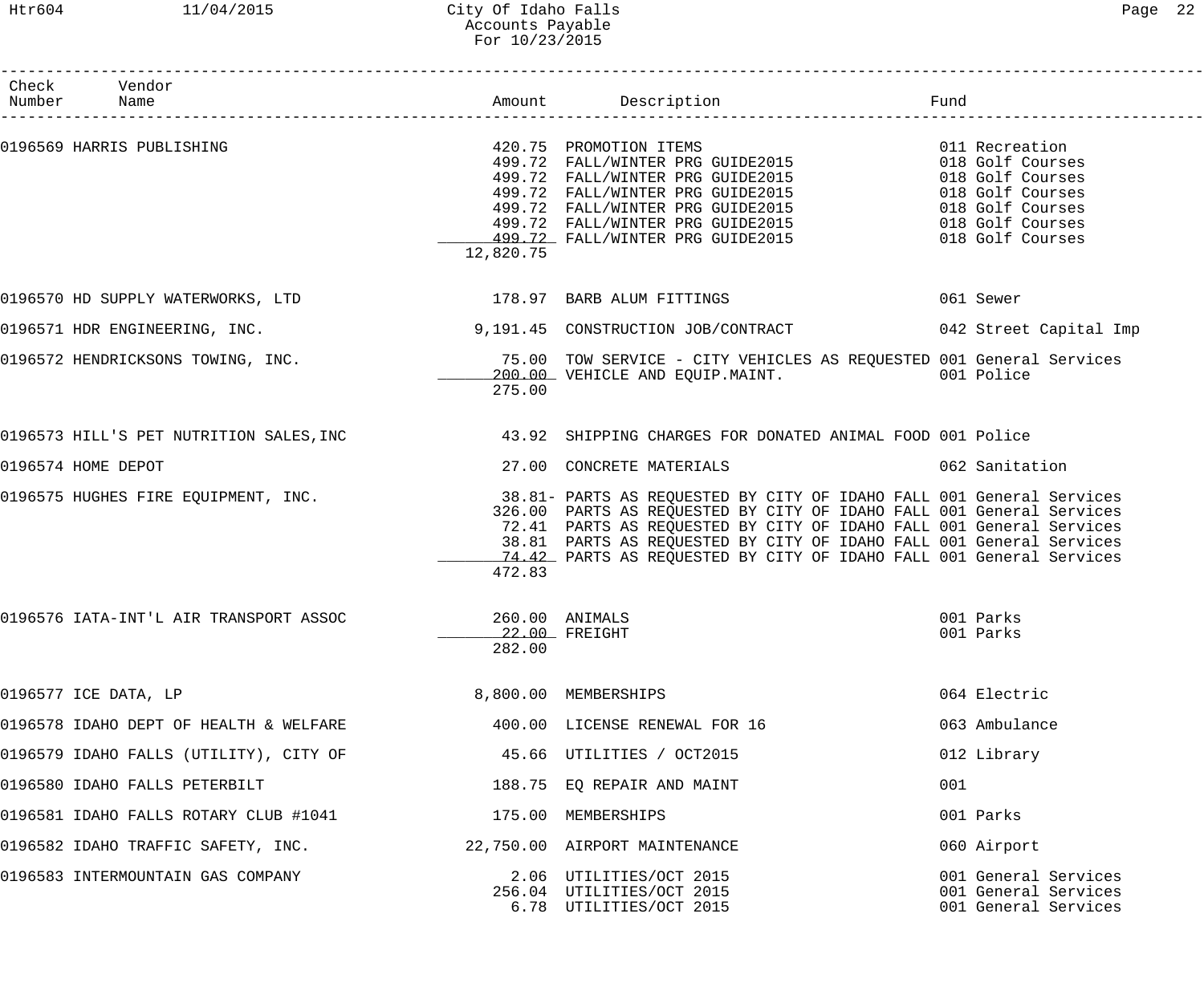| Number | Check Vendor<br>Name                                                    |               |                                                                                                         |                              |
|--------|-------------------------------------------------------------------------|---------------|---------------------------------------------------------------------------------------------------------|------------------------------|
|        |                                                                         |               |                                                                                                         | 001 Police                   |
|        |                                                                         |               | 0196583 INTERMOUNTAIN GAS COMPANY              2.85  UTILITIES/OCT 2015<br>1,082.98  UTILITIES/OCT 2015 | 001 Police                   |
|        |                                                                         |               | 2.06 UTILITIES/OCT 2015                                                                                 | 001 Parks                    |
|        |                                                                         |               | 159.53 UTILITIES/OCT 2015                                                                               | 001 Parks                    |
|        |                                                                         |               | 9.13 UTILITIES/OCT 2015                                                                                 | 001 Parks                    |
|        |                                                                         |               | 161.02 UTILITIES/OCT 2015                                                                               | 001 Parks                    |
|        |                                                                         |               | 21.70 UTILITIES/OCT 2015                                                                                | 001 Parks                    |
|        |                                                                         |               | 72.81 UTILITIES/OCT 2015                                                                                | 001 Parks                    |
|        |                                                                         |               | 13.88 UTILITIES/OCT 2015                                                                                | 001 Parks                    |
|        |                                                                         |               | 64.17 UTILITIES/OCT 2015                                                                                | 001 Cemeteries               |
|        |                                                                         |               | 15.43 UTILITIES/OCT 2015                                                                                | 001 Cemeteries               |
|        |                                                                         |               | 29.62 UTILITIES/OCT 2015                                                                                | 001 Fire                     |
|        |                                                                         |               | 96.62 UTILITIES/OCT 2015                                                                                | 001 Fire                     |
|        |                                                                         |               | 78.92 UTILITIES/OCT 2015                                                                                | 001 Public Works Engineering |
|        |                                                                         |               | 12.38 UTILITIES/OCT 2015                                                                                | 018 Golf Courses             |
|        |                                                                         |               | 219.18 UTILITIES/OCT 2015                                                                               | 060 Airport                  |
|        |                                                                         |               | 694.97 UTILITIES/OCT 2015                                                                               | 060 Airport                  |
|        |                                                                         |               | 17.80 UTILITIES/OCT 2015                                                                                | 060 Airport                  |
|        |                                                                         |               | 11.51 UTILITIES/OCT 2015                                                                                | 061 Sewer                    |
|        |                                                                         |               | 133.33 UTILITIES/OCT 2015                                                                               | 061 Sewer                    |
|        |                                                                         |               | 18.56 UTILITIES/OCT 2015                                                                                | 061 Water                    |
|        |                                                                         |               | 2.06 UTILITIES/OCT 2015                                                                                 | 061 Water                    |
|        |                                                                         |               | 2.06 UTILITIES/OCT 2015<br>32.97 UTILITIES/OCT 2015                                                     | 061 Water                    |
|        |                                                                         |               | 7.61 UTILITIES/OCT 2015                                                                                 | 061 Water<br>061 Water       |
|        |                                                                         |               | 10.78 UTILITIES/OCT 2015                                                                                | 061 Water                    |
|        |                                                                         | 3,238.81      |                                                                                                         |                              |
|        | 0196584 INTERPRETIVE SOLUTIONS, INC. 2,509.76 PROFESSIONAL/PERSONAL SRV |               |                                                                                                         | 001 Parks                    |
|        | 0196585 LARCOM & MITCHELL, LLC                                          |               | 170.00 EQ REPAIR AND MAINT                                                                              | 001 General Services         |
|        |                                                                         | 66.02 FREIGHT |                                                                                                         | 001 General Services         |
|        |                                                                         | 236.02        |                                                                                                         |                              |
|        | 0196586 MOONEY CONSULTING                                               |               | 10,550.00 PROFESSIONAL/PERSONAL SRV 064 Electric                                                        |                              |
|        | 0196587 MOUNTAIN VALLEY FLOOR MATS LLC                                  |               | 24.25 LAUNDRY SERVICE/MATS FOR BUILDING MAINTE 001 General Services                                     |                              |
|        |                                                                         |               | 47.50 LAUNDRY SERVICE/MATS FOR BUILDING MAINTE 001 General Services                                     |                              |
|        |                                                                         |               | 24.25 LAUNDRY SERVICE/MATS FOR BUILDING MAINTE 001 General Services                                     |                              |
|        |                                                                         |               | 47.50 LAUNDRY SERVICE/MATS FOR BUILDING MAINTE 001 General Services                                     |                              |
|        |                                                                         |               | 24.25 LAUNDRY SERVICE/MATS FOR BUILDING MAINTE 001 General Services                                     |                              |
|        |                                                                         |               | 47.50 LAUNDRY SERVICE/MATS FOR BUILDING MAINTE 001 General Services                                     |                              |
|        |                                                                         |               | 34.85 LAUNDRY SERVICE/MATS FOR BUILDING MAINTE 001 General Services                                     |                              |
|        |                                                                         |               | 6.00 LAUNDRY SERVICE/MATS FOR BUILDING MAINTE 001 General Services                                      |                              |
|        |                                                                         |               | 18.40 LAUNDRY SERVICE/MATS FOR STREET DEPARTME 010 Streets                                              |                              |
|        |                                                                         | 274.50        |                                                                                                         |                              |
|        |                                                                         |               |                                                                                                         |                              |
|        |                                                                         |               |                                                                                                         |                              |

0196588 MOWER OFFICE SYSTEMS 670.00 BUILDING SUP/REPR/MAINT. 001 Police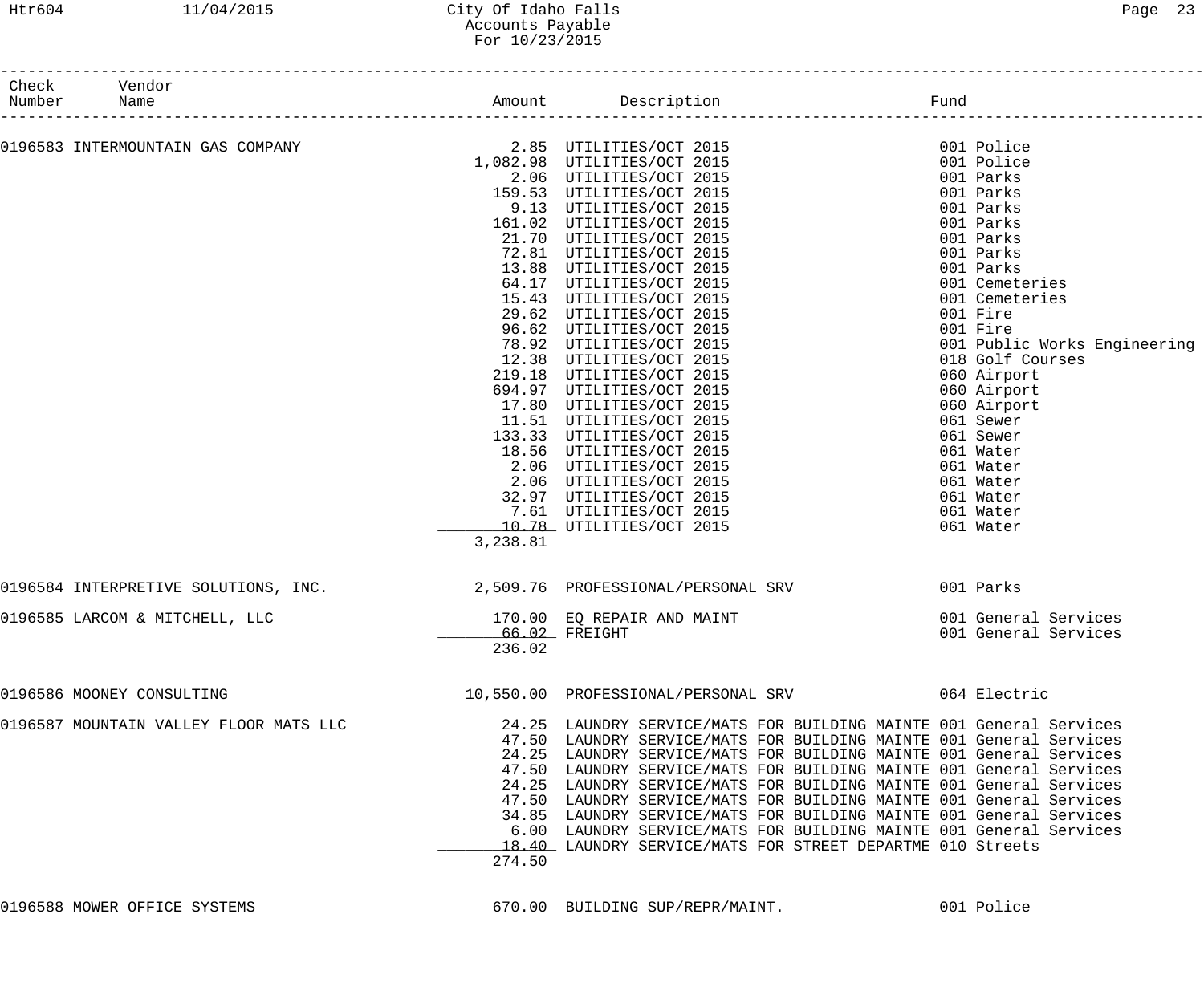#### Htr604 11/04/2015 City Of Idaho Falls Page 24 Accounts Payable For 10/23/2015

| Number | Check Vendor<br>Name                                                                                                                                                                                                                 |           |                                                                                                                                            | Fund |                          |
|--------|--------------------------------------------------------------------------------------------------------------------------------------------------------------------------------------------------------------------------------------|-----------|--------------------------------------------------------------------------------------------------------------------------------------------|------|--------------------------|
|        |                                                                                                                                                                                                                                      |           |                                                                                                                                            |      | _______________________  |
|        | 0196589 MURRAY, SMITH & ASSOC, INC.<br>3,596.50 CONSTRUCTION JOB/CONTRACT 061 Sewer<br>2,864.72 CONSTRUCTION JOB/CONTRACT 061 Sewer<br>2,864.72 CONSTRUCTION JOB/CONTRACT 061 Sewer<br>11,837.20 PROFESSIONAL/PERSONAL SRV 061 Sewer | 24,008.42 |                                                                                                                                            |      |                          |
|        | 0196590 NATIONAL ANIMAL CARE & CONTROL ASSC 35.00 MEMBERSHIPS                                                                                                                                                                        | 160.00    | 125.00 MEMBERSHIPS                                                                                                                         |      | 001 Police<br>001 Police |
|        |                                                                                                                                                                                                                                      |           |                                                                                                                                            |      | 064 Electric             |
|        | 0196592 OLDCASTLE PRECAST / AMCOR, INC. 405.50 PUMICE                                                                                                                                                                                |           |                                                                                                                                            |      | 061 Water                |
|        | 0196593 OMEGA GROUP, THE                                                                                                                                                                                                             |           | 1,520.00 MAINTENANCE CONTRACT-EQ                                                                                                           |      | 001 Police               |
|        | 0196594 PENNY MEN/CTM GROUP INC, THE 267.80 PARKS & RECREATION MISC.                                                                                                                                                                 |           |                                                                                                                                            |      | 001 Parks                |
|        | 0196595 PIPELINE INSPECTION SERVICES 111,542.35 CONSTRUCTION JOB/CONTRACT                                                                                                                                                            |           |                                                                                                                                            |      | 061 Sewer                |
|        | 0196596 PLATT ELECTRIC / REXEL, INC.                                                                                                                                                                                                 | 134.72    | 60.76 MISCELLANEOUS ELECTRICAL SUPPLIES FOR BL 001 General Services<br>13.96 MISCELLANEOUS ELECTRICAL SUPPLIES FOR BL 001 General Services |      |                          |
|        | 0196597 POWER ENGINEERING COMPANY, INC. 472.80 AIR CONDITIONING/HEATING 6001 General Services                                                                                                                                        | 965.30    | 492.50 AIR CONDITIONING/HEATING 601 General Services                                                                                       |      |                          |
|        | 0196598 PREMIER CALIBRATING & TECH SRV                    1,300.00 ELEC/IF POWER                                                                                                                                                     |           |                                                                                                                                            |      | 064 Electric             |
|        | 0196599 PROFORCE LAW ENFORCEMENT                                                                                                                                                                                                     | 3,750.07  | 1,651.65 POLICE EQUIP & SUPPLIES<br>2,098.42 POLICE EQUIP & SUPPLIES                                                                       |      | 001 Police<br>001 Police |
|        | 0196600 RIVERBEND COMMUNICATIONS                                                                                                                                                                                                     |           | 260.00 ELEC/IF POWER                                                                                                                       |      | 064 Electric             |
|        | 0196601 ROCKNAKS HARDWARE PLUS, INC.                                                                                                                                                                                                 |           | 96.20 5UXL8 12V PUMP-WATER                                                                                                                 |      | 001 General Services     |
|        | 0196602 ROCKY MOUNTAIN POWER                                                                                                                                                                                                         |           | 522.49 UTILITIES / OCT 2015                                                                                                                |      | 001 Parks                |
|        | 0196603 RODDA PAINT COMPANY                                                                                                                                                                                                          |           | 258.60 STRIPING PAINT, BLACK TYP                                                                                                           |      | 060 Airport              |
|        | 0196604 RODENT PRO.COM, LLC                                                                                                                                                                                                          | 297.25    | 239.25 FEED/BEDDING (ANIMALS)<br>58.00 FREIGHT                                                                                             |      | 001 Parks<br>001 Parks   |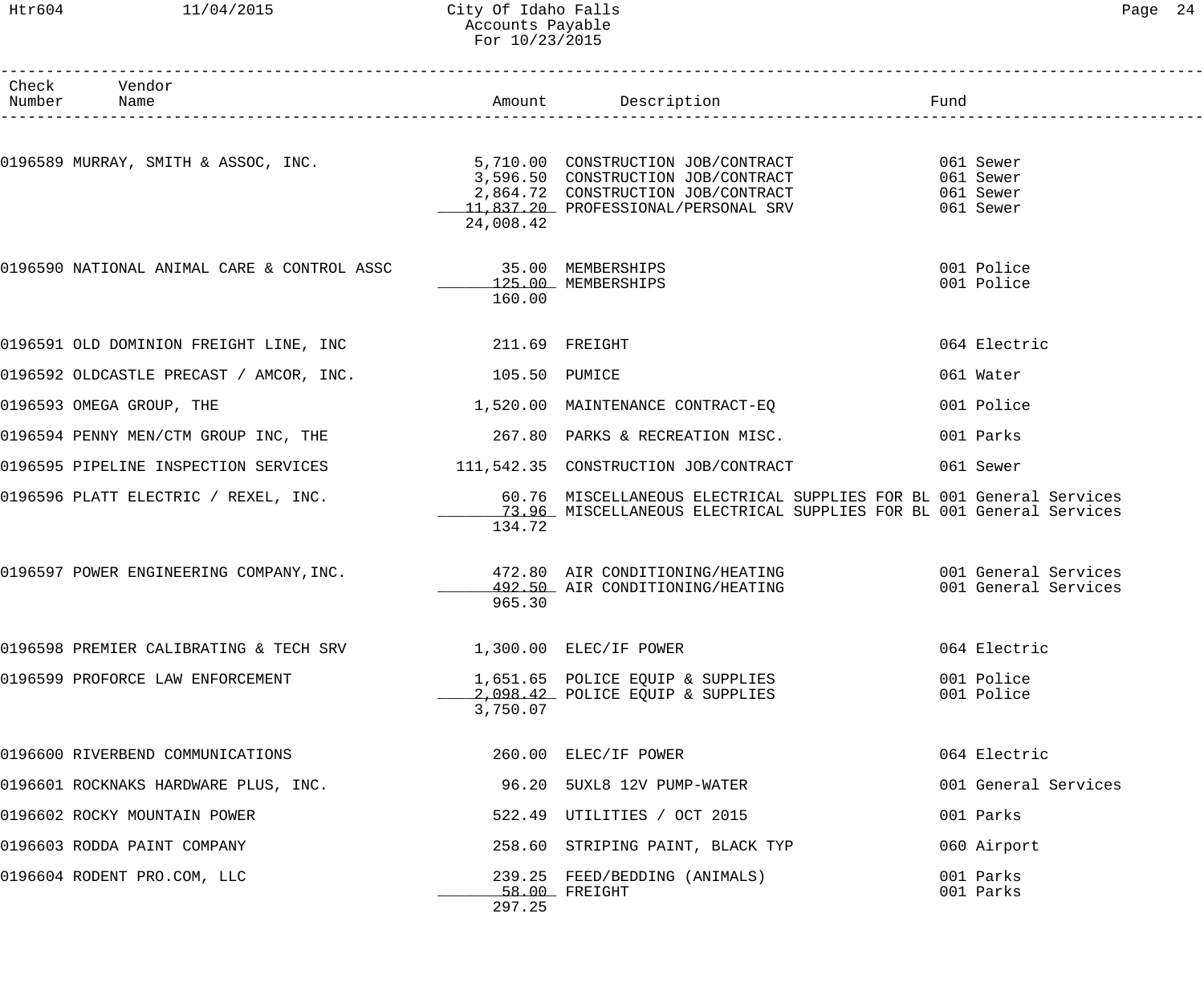#### Htr604 11/04/2015 City Of Idaho Falls Page 25 Accounts Payable For 10/23/2015

| . |  |  |  |
|---|--|--|--|

| Check<br>Number | Vendor<br>Name                                                                                                         |                 |                                                                                                                                              |                                                                      |
|-----------------|------------------------------------------------------------------------------------------------------------------------|-----------------|----------------------------------------------------------------------------------------------------------------------------------------------|----------------------------------------------------------------------|
|                 |                                                                                                                        |                 |                                                                                                                                              |                                                                      |
|                 | 0196605 SCHOLES, MAEGAN 600 CONTENTING SERVICES/MISCELLANEOUS 6011 Recreation                                          |                 |                                                                                                                                              |                                                                      |
|                 | 0196606 SIDWELL, JULEE                                                                                                 |                 | 700.00 PROFESSIONAL/PERSONAL SRV                                                                                                             | 001 Planning & Building                                              |
|                 |                                                                                                                        |                 |                                                                                                                                              | 046 Traffic Light Cap Imp                                            |
|                 | 0196608 SPECIALTY ENGINEERING, INC.                                                                                    | 31,479.37       | 7,869.84 TRANSFORMERS<br>23,609.53 TRANSFORMERS                                                                                              | 064 Electric<br>064 Electric                                         |
|                 | 0196609 STAR RANCH                                                                                                     | 3,000.00 RENTAL |                                                                                                                                              | 001 Police                                                           |
|                 | 0196610 SUPERIOR SIGNALS, INC.                                                                                         |                 | 103.00 EQ REPAIR AND MAINT                                                                                                                   | 001                                                                  |
|                 | 0196611 TETON MICROBIOLOGY LAB                                                                                         |                 | 270.00 LABORATORY ANALYSIS FOR WATER SAMPLES                                                                                                 | 061 Water                                                            |
|                 | 0196612 THARPE CONSULTING                                                                                              |                 | 300.00 STALKING ASSAULT/J MARLEY                                                                                                             | 001 Police                                                           |
|                 | 0196613 TRANSUNION                                                                                                     |                 | 31.00 PEOPLE LOCATING AS REQUESTED BY THE POLI 001 Police                                                                                    |                                                                      |
|                 | 0196614 TRIAXIS ENGINEERING, INC.                                                                                      |                 | 82.50 PROFESSIONAL/PERSONAL SRV 664 Electric                                                                                                 |                                                                      |
|                 | 0196615 TURF CONTROL, LLC                                                                                              |                 | 673.97 MAINTENANCE AS REQUESTED BY SAGE LAKES G 018 Golf Courses                                                                             |                                                                      |
|                 | 0196616 U & I KIWANIAN                                                                                                 | 145.00          | PROMOTION ITEMS                                                                                                                              | 060 Airport                                                          |
|                 | 0196617 U.S. FIGURE SKATING ASSOCATION                                                                                 | 75.00 RENTAL    |                                                                                                                                              | 011 Recreation                                                       |
|                 | 0196618 ULTIMATE SHOP ADVANTAGE                                   1,803.86  GARAGE SHOP SUPPLIES                       |                 |                                                                                                                                              | 001 General Services                                                 |
|                 | 0196619 UNITED PARCEL SERVICE                                                                                          |                 | 12.05 SHIPPING FROM PEARPOINT                                                                                                                | 061 Sewer                                                            |
|                 | 0196620 UPS STORE #2271                                                                                                |                 | 177.98 SHIPPING SERVICES FOR IDAHO FALLS POLICE 001 Police                                                                                   |                                                                      |
|                 | 0196621 VALLEY OFFICE SYSTEMS                                                                                          |                 | 28.13 COPY MACHINE OVERAGE: 351                                                                                                              | 001 Treasurer                                                        |
|                 | 0196622 WAXIE SANITARY SUPPLY                                                                                          | 201.45          | 60.23 CINNAMON AIR FRESHENER<br>82.60 MEDIUM WET MOP<br>58.62 TIME MIST DISPENSER                                                            | 001 General Services<br>001 General Services<br>001 General Services |
|                 | 0196623 WEATHERBY, HEIDE                                                                                               |                 | 700.00 PROFESSIONAL/PERSONAL SRV 601 Planning & Building                                                                                     |                                                                      |
|                 | 0196624 WESTERN RECORDS DESTRUCTION, INC. 45.00 SHREDDING SERVICES FOR THE LEGAL DEPARTM 001 City Prosecuting Attorney |                 |                                                                                                                                              |                                                                      |
|                 | 0196625 WESTERN WHOLESALE INSTALLED                                                                                    | 450.00          | 350.00 OVERHEAD DOOR PARTS AND LABOR AS REQUEST 001 General Services<br>100.00 OVERHEAD DOOR PARTS AND LABOR AS REQUEST 001 General Services |                                                                      |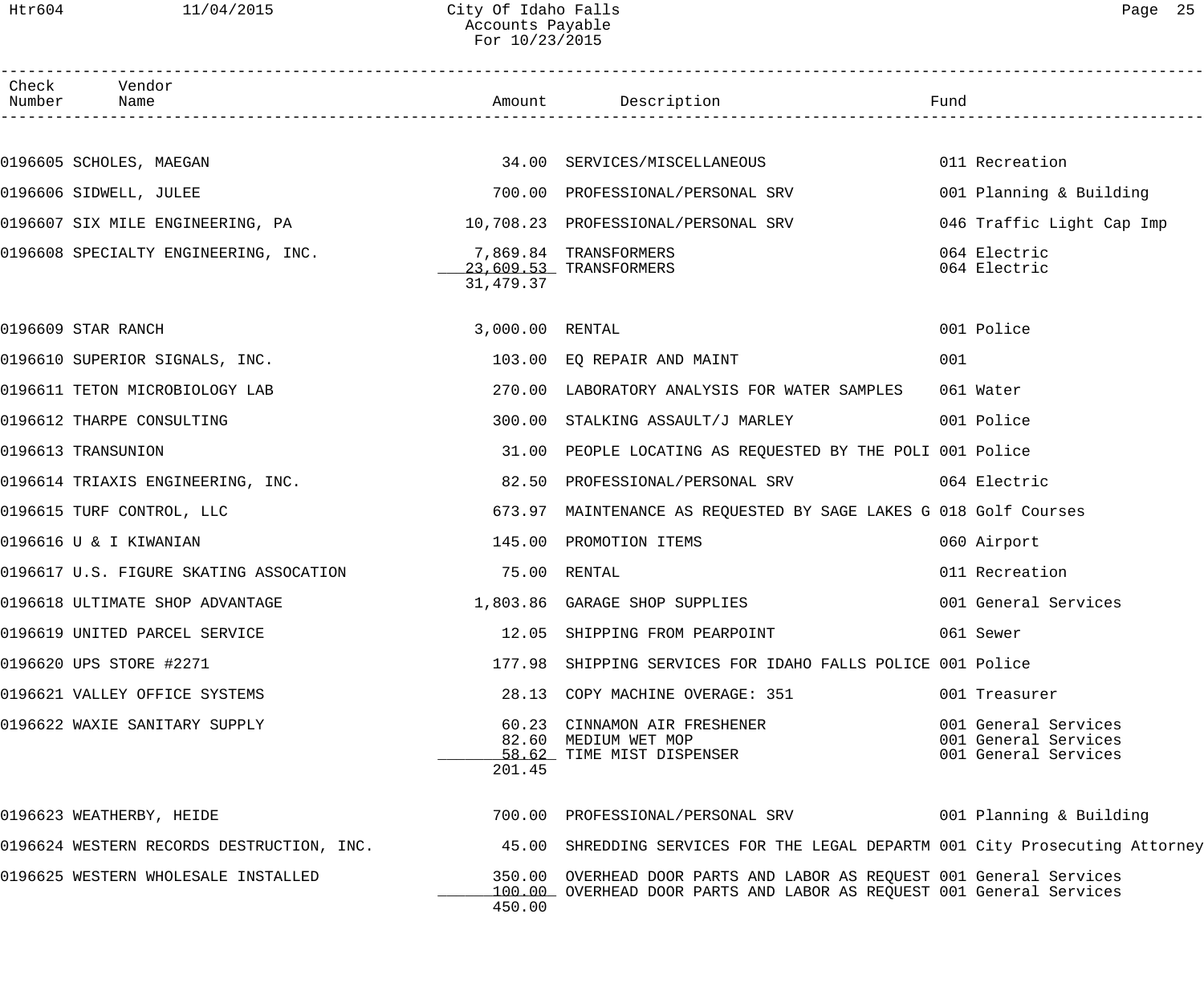| Htr604          | 11/04/2015     | City Of Idaho Falls<br>Accounts Payable<br>For 10/30/2015 |             |      | Page 26 |  |
|-----------------|----------------|-----------------------------------------------------------|-------------|------|---------|--|
| Check<br>Number | Vendor<br>Name | Amount                                                    | Description | Fund |         |  |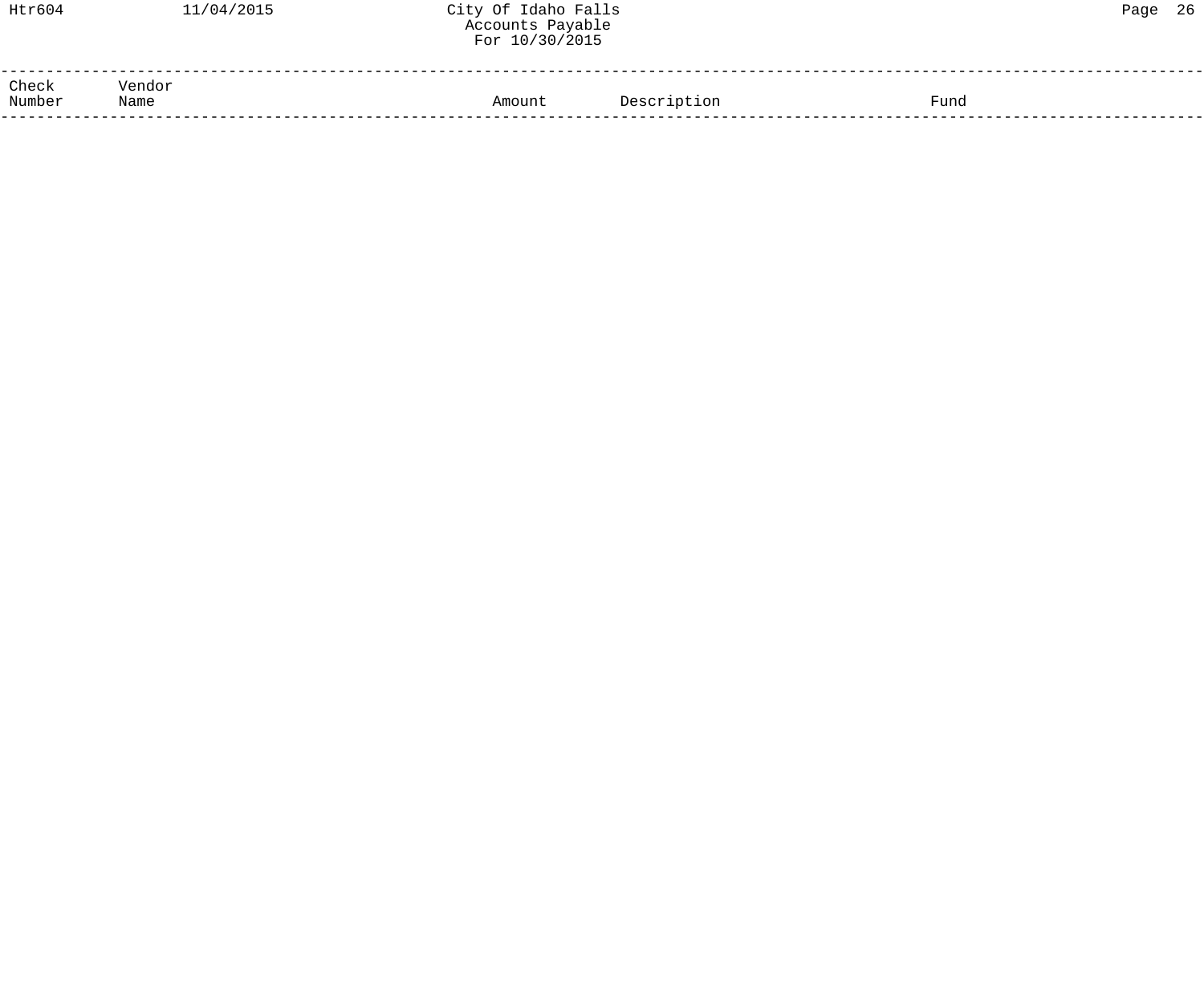| Check Vendor                                                                                                                                                                 |             |                                                                                                                                                                                                                   | Fund                                                 |
|------------------------------------------------------------------------------------------------------------------------------------------------------------------------------|-------------|-------------------------------------------------------------------------------------------------------------------------------------------------------------------------------------------------------------------|------------------------------------------------------|
| 0196626 A & A CUSTOM CONCRETE (2008) 3,180.40 CONCRETE WORK/REPAIR AS REQUESTED BY STR 010 Streets                                                                           |             |                                                                                                                                                                                                                   |                                                      |
| 0196627 ACUSHNET COMPANY                                                                                                                                                     | 668.95      | 55.45 INVENTORY AS REQUESTED BY SAGE LAKES GOL 018 Golf Courses<br>529.50 INVENTORY AS REQUESTED BY SAGE LAKES GOL 018 Golf Courses<br>84.00 INVENTORY AS REQUESTED BY SAGE LAKES GOL 018 Golf Courses            |                                                      |
| 0196628 AG-WEST DISTRIBUTING COMPANY 837.95 FITTINGS-POLY-IRRIGATION 610 Streets                                                                                             | 2,487.95    | 1,650.00 ROAD/HWY MATERIAL ASPHALT                                                                                                                                                                                | 010 Streets                                          |
| 0196629 AIRGAS USA, LLC                                                                                                                                                      |             | 293.25 WELDING SUPPLIES AS REQUIRED BY SANITATI 062 Sanitation                                                                                                                                                    |                                                      |
| 0196630 AMAZON.COM - CITY PURCHASES 6 (1998) 94.92 OFFICE MACHINES & ACCESS.<br>224.76 SPORTING & ATHLETIC EQ 011 Recreation<br>224.76 SPORTING & ATHLETIC EQ 011 Recreation | 544.44      |                                                                                                                                                                                                                   |                                                      |
| 0196631 AMAZON.COM CREDIT-LIBRARY 1990 1,415.11 PURCHASE OF MATERIALS FOR THE I.F. PUBLI 012 Library                                                                         |             |                                                                                                                                                                                                                   |                                                      |
| 0196632 ARCHITECTURAL BUILDING SUPPLY                                                                                                                                        | 139.00      | 8.50 MISCELLANEOUS PURCHASES AS REQUESTED BY 001 General Services<br>8.50 MISCELLANEOUS PURCHASES AS REQUESTED BY 001 General Services<br>122.00 MISCELLANEOUS PURCHASES AS REQUESTED BY 001 General Services     |                                                      |
| 0196633 ATS INLAND NW, LLC                                                                                                                                                   |             | 3,708.00 AIRPORT MAINTENANCE                                                                                                                                                                                      | 060 Airport                                          |
| 0196634 BALL STORAGE & ICE, LLC                                                                                                                                              | 125.00 FOOD |                                                                                                                                                                                                                   | 064 Electric                                         |
| 0196635 BASLER ELECTRIC COMPANY                                                                                                                                              |             | 2,400.00 ELEC/IF POWER                                                                                                                                                                                            | 064 Electric                                         |
| 0196636 BECK AND BAIRD                                                                                                                                                       |             | 897.50 PROFESSIONAL/PERSONAL SRV                                                                                                                                                                                  | 001 Parks                                            |
| 0196637 BONNEVILLE COUNTY                                                                                                                                                    |             | 102.00 FREON REMOVAL AND HAULING OF USED TIRES 062 Sanitation                                                                                                                                                     |                                                      |
| 0196638 BONNEVILLE COUNTY SHERIFF                                                                                                                                            | .00         | 1,600.00 TRAINING-PERSONNEL<br>10,000.00 NARCOTICS BUY MONEY<br>10,000.00- NARCOTICS BUY MONEY<br>1,600.00- TRAINING-PERSONNEL                                                                                    | 001 Police<br>001 Police<br>001 Police<br>001 Police |
| 0196639 BONNEVILLE METRO PLANNING ORG               4,463.50 PROFESSIONAL/PERSONAL SRV               001 Non Departmental                                                    |             |                                                                                                                                                                                                                   |                                                      |
| 0196640 C & B OPERATIONS, LLC                                                                                                                                                |             | 61.96 PARTS AND MINOR SUBLET REAPIRS AS REQUES 001 General Services<br>652.35 PARTS AND MINOR SUBLET REAPIRS AS REQUES 001 General Services<br>8.26 PARTS AND MINOR SUBLET REAPIRS AS REQUES 001 General Services |                                                      |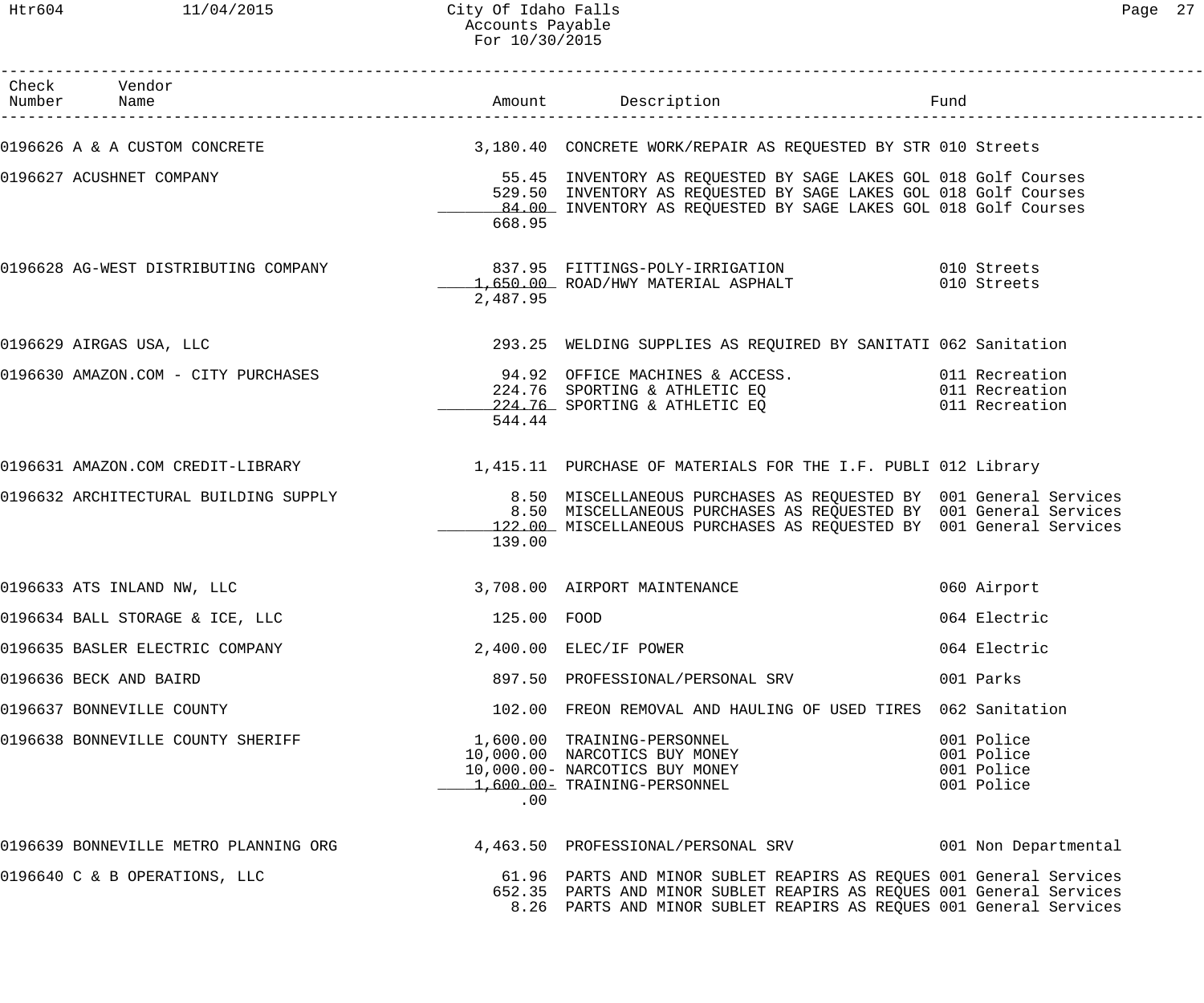Htr604 11/04/2015 City Of Idaho Falls Page 28 Accounts Payable For 10/30/2015

| Check Vendor<br>Number Name                                                                                              |                             | Amount Description                                                                                                                                                                                                                                                                                                           | Fund         |                           |
|--------------------------------------------------------------------------------------------------------------------------|-----------------------------|------------------------------------------------------------------------------------------------------------------------------------------------------------------------------------------------------------------------------------------------------------------------------------------------------------------------------|--------------|---------------------------|
| 0196640 C & B OPERATIONS, LLC                         3.56 PARTS AND MINOR SUBLET REAPIRS AS REQUES 001 General Services | 1,004.61                    | 273.52 PARTS AND MINOR SUBLET REAPIRS AS REQUES 001 General Services<br>4.96 PARTS AND MINOR SUBLET REAPIRS AS REQUES 001 General Services                                                                                                                                                                                   |              |                           |
| 0196641 CHARLES FIFE                                                                                                     |                             | 95.00 CURB & GUTTER/C FIFE                                                                                                                                                                                                                                                                                                   | 010 Streets  |                           |
| 0196642 CHARLES GILMORE                                                                                                  |                             | 95.00 CURB & GUTTER/C GILMORE                                                                                                                                                                                                                                                                                                | 010 Streets  |                           |
| $0196643$ CLARK SECURITY PRODUCTS, INC. $170.12$ KEYS, LOCKS, ETC. FOR THE                                               |                             |                                                                                                                                                                                                                                                                                                                              |              | 001 General Services      |
| 0196644 CODALE ELECTRIC SUPPLY, INC. 652.04 HARDWARE MISCELLANEOUS                                                       | 410.94 HARDWARE<br>1,062.98 |                                                                                                                                                                                                                                                                                                                              | 064 Electric | 046 Traffic Light Cap Imp |
| 0196645 DEPATCO, INC.                                                                                                    | 112,609.20                  | 34,771.20 CONSTRUCTION JOB/CONTRACT 061 Sewer<br>17,838.00 CONSTRUCTION JOB/CONTRACT                                                                                                                                                                                                                                         | 061 Sewer    |                           |
| 0196646 DIRECT AUTOMOTIVE DISTRIBUTING 677.38 PARTS AS REQUESTED BY CITY OF IDAHO FALL 001 General Services              | 267.97                      | 409.41 PARTS AS REQUESTED BY CITY OF IDAHO FALL 001 General Services                                                                                                                                                                                                                                                         |              |                           |
| 0196647 DISH NETWORK                                                                                                     |                             | 111.68 MONTHLY CABLE BILLS FOR THE AIRPORT 060 Airport                                                                                                                                                                                                                                                                       |              |                           |
| 0196648 DIVERSIFIED STORAGE CONTAINERS 6 150.00 ELEC/IF POWER                                                            |                             |                                                                                                                                                                                                                                                                                                                              | 064 Electric |                           |
| 0196649 EAGLE ROCK HYDRAULIC SERVICE                                                                                     |                             | 439.36 EQ REPAIR AND MAINT                                                                                                                                                                                                                                                                                                   | 001          |                           |
| 0196650 ECCO USA, INC.                                                                                                   |                             | 106.68 INVENTORY AS REQUESTED BY PINECREST GOLF 018 Golf Courses                                                                                                                                                                                                                                                             |              |                           |
| 0196651 EICAP/EASTERN IDAHO COMMUNITY                                                                                    |                             | 2,595.00 REIMBURSEMENTS                                                                                                                                                                                                                                                                                                      |              | 001 Planning & Building   |
| 0196652 ENERGY LABORATORIES, INC.                                                                                        | 944.00                      | 600.00 LABORATORY ANALYSIS AT WASTEWATER TREATM 061 Sewer<br>140.00 LABORATORY ANALYSIS AT WASTEWATER TREATM 061 Sewer<br>102.00 LABORATORY ANALYSIS AT WASTEWATER TREATM 061 Sewer<br>102.00 LABORATORY ANALYSIS AT WASTEWATER TREATM 061 Sewer                                                                             |              |                           |
| 0196653 FERGUSON ENTERPRISES, INC.                                                                                       | 405.27                      | 26.56 MISCELLANEOUS PLUMBING SUPPLIES FOR BLDG 001 General Services<br>239.04 MISCELLANEOUS PLUMBING SUPPLIES FOR BLDG 001 General Services<br>14.24 MISCELLANEOUS PLUMBING SUPPLIES FOR BLDG 001 General Services<br>8.80 MISCELLANEOUS PLUMBING SUPPLIES FOR BLDG 001 General Services<br>116.63 1 X 300 SIDR7 HDPE PIPE B | 061 Water    |                           |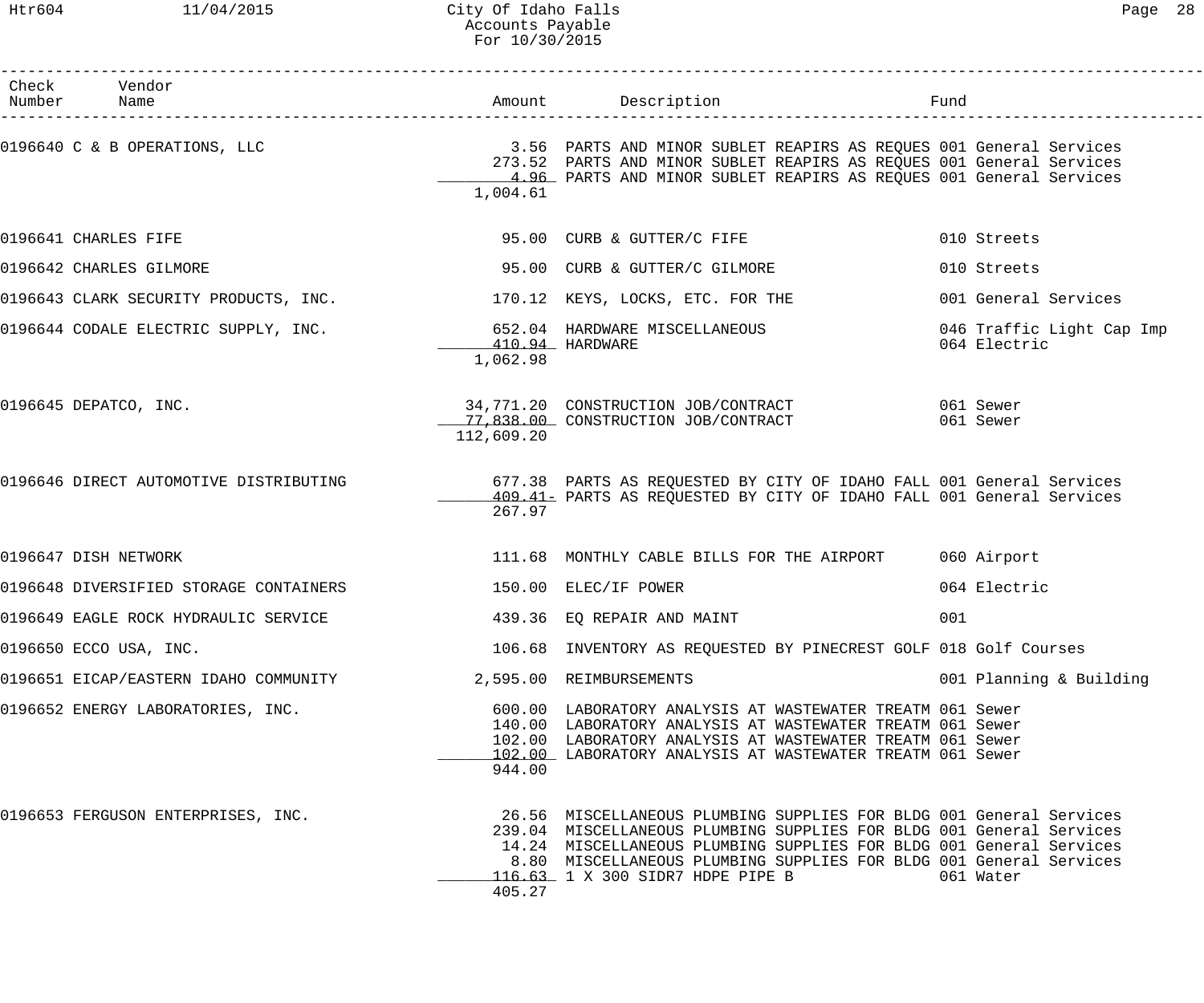|        |                                                                                           | FOL 10/30/2015                                                                                   |                                                                                                                                                                                                                                                                                                                                                                                                                                                                                                                                                                                                                                                 |                                                                                                                                                                                                                                                                                                     |
|--------|-------------------------------------------------------------------------------------------|--------------------------------------------------------------------------------------------------|-------------------------------------------------------------------------------------------------------------------------------------------------------------------------------------------------------------------------------------------------------------------------------------------------------------------------------------------------------------------------------------------------------------------------------------------------------------------------------------------------------------------------------------------------------------------------------------------------------------------------------------------------|-----------------------------------------------------------------------------------------------------------------------------------------------------------------------------------------------------------------------------------------------------------------------------------------------------|
| Number | Check Vendor<br>Name                                                                      |                                                                                                  | Amount Description                                                                                                                                                                                                                                                                                                                                                                                                                                                                                                                                                                                                                              | Fund                                                                                                                                                                                                                                                                                                |
|        | 0196654 FINLEY ENGINEERING COMPANY, INC. 13,296.39 PROFESSIONAL/PERSONAL SRV 664 Electric |                                                                                                  |                                                                                                                                                                                                                                                                                                                                                                                                                                                                                                                                                                                                                                                 |                                                                                                                                                                                                                                                                                                     |
|        | 0196655 FLEETPRIDE, INC.                                                                  |                                                                                                  | 594.70 EQ REPAIR AND MAINT                                                                                                                                                                                                                                                                                                                                                                                                                                                                                                                                                                                                                      | 001                                                                                                                                                                                                                                                                                                 |
|        | 0196656 FOOD SERVICES OF AMERICA                                                          | 693.34                                                                                           | 150.59 ANIMAL FOOD AND REQUIRED SUPPLIES FOR ZO 001 Parks<br>137.60 ANIMAL FOOD AND REQUIRED SUPPLIES FOR ZO 001 Parks<br>205.71 ANIMAL FOOD AND REQUIRED SUPPLIES FOR ZO 001 Parks<br>154.99 ANIMAL FOOD AND REQUIRED SUPPLIES FOR ZO 001 Parks<br>44.45 ANIMAL FOOD AND REQUIRED SUPPLIES FOR ZO 001 Parks                                                                                                                                                                                                                                                                                                                                    |                                                                                                                                                                                                                                                                                                     |
|        | 0196657 FREMONT COMMUNICATIONS LLC                                                        | 19.93<br>43.08<br>43.65<br>44.37<br>19.92<br>38.63<br>43.15<br>43.08<br>43.08<br>43.08<br>811.59 | $43.08$ BILLED LINES / $10-15-15$ $001$ General Services<br>43.08 BILLED LINES / 10-15-15<br>44.92 BILLED LINES / 10-15-15<br>43.29 BILLED LINES / 10-15-15<br>39.85 BILLED LINES / 10-15-15<br>43.08 BILLED LINES / 10-15-15<br>43.08 BILLED LINES / 10-15-15<br>BILLED LINES / 10-15-15<br>BILLED LINES / 10-15-15<br>BILLED LINES / 10-15-15<br>BILLED LINES / 10-15-15<br>BILLED LINES / 10-15-15<br>BILLED LINES / 10-15-15<br>BILLED LINES / 10-15-15<br>BILLED LINES / 10-15-15<br>BILLED LINES / 10-15-15<br>BILLED LINES / 10-15-15<br>43.08 BILLED LINES / 10-15-15<br>43.08 BILLED LINES / 10-15-15<br>43.08 BILLED LINES / 10-15-15 | 001 Police<br>001 Police<br>001 Police<br>001 Parks<br>001 Parks<br>001 Parks<br>001 Parks<br>001 Parks<br>001 Parks<br>001 Cemeteries<br>011 Recreation<br>018 Golf Courses<br>018 Golf Courses<br>018 Golf Courses<br>060 Airport<br>064 Electric<br>064 Electric<br>064 Electric<br>064 Electric |
|        | 0196658 GATEWAY SAFETY PRODUCTS INC.                                                      | 445.45                                                                                           | 295.45 BUILDING SUP/REPR/MAINT.<br>150.00 FREIGHT                                                                                                                                                                                                                                                                                                                                                                                                                                                                                                                                                                                               | 001 Police<br>001 Police                                                                                                                                                                                                                                                                            |
|        | 0196659 GAYLEN DENNING                                                                    |                                                                                                  | 46.58 REIMBURSEMENTS                                                                                                                                                                                                                                                                                                                                                                                                                                                                                                                                                                                                                            | 018 Golf Courses                                                                                                                                                                                                                                                                                    |
|        | 0196660 GEISLER GRAPHICS                                                                  |                                                                                                  | 560.00 CLOTHING & APPAREL                                                                                                                                                                                                                                                                                                                                                                                                                                                                                                                                                                                                                       | 011 Recreation                                                                                                                                                                                                                                                                                      |
|        | 0196661 GENERAL PACIFIC, INC.                                                             | 10,989.60                                                                                        | 2,051.60 HARDWARE<br>8,938.00 FIBER OPTIC MATERIAL                                                                                                                                                                                                                                                                                                                                                                                                                                                                                                                                                                                              | 064<br>064                                                                                                                                                                                                                                                                                          |
|        | 0196662 GOLF CARTS UNLIMITED                                                              |                                                                                                  | 1,432.15 GOLF CART REPAIRS AS REQUESTED BY SAND C 018 Golf Courses                                                                                                                                                                                                                                                                                                                                                                                                                                                                                                                                                                              |                                                                                                                                                                                                                                                                                                     |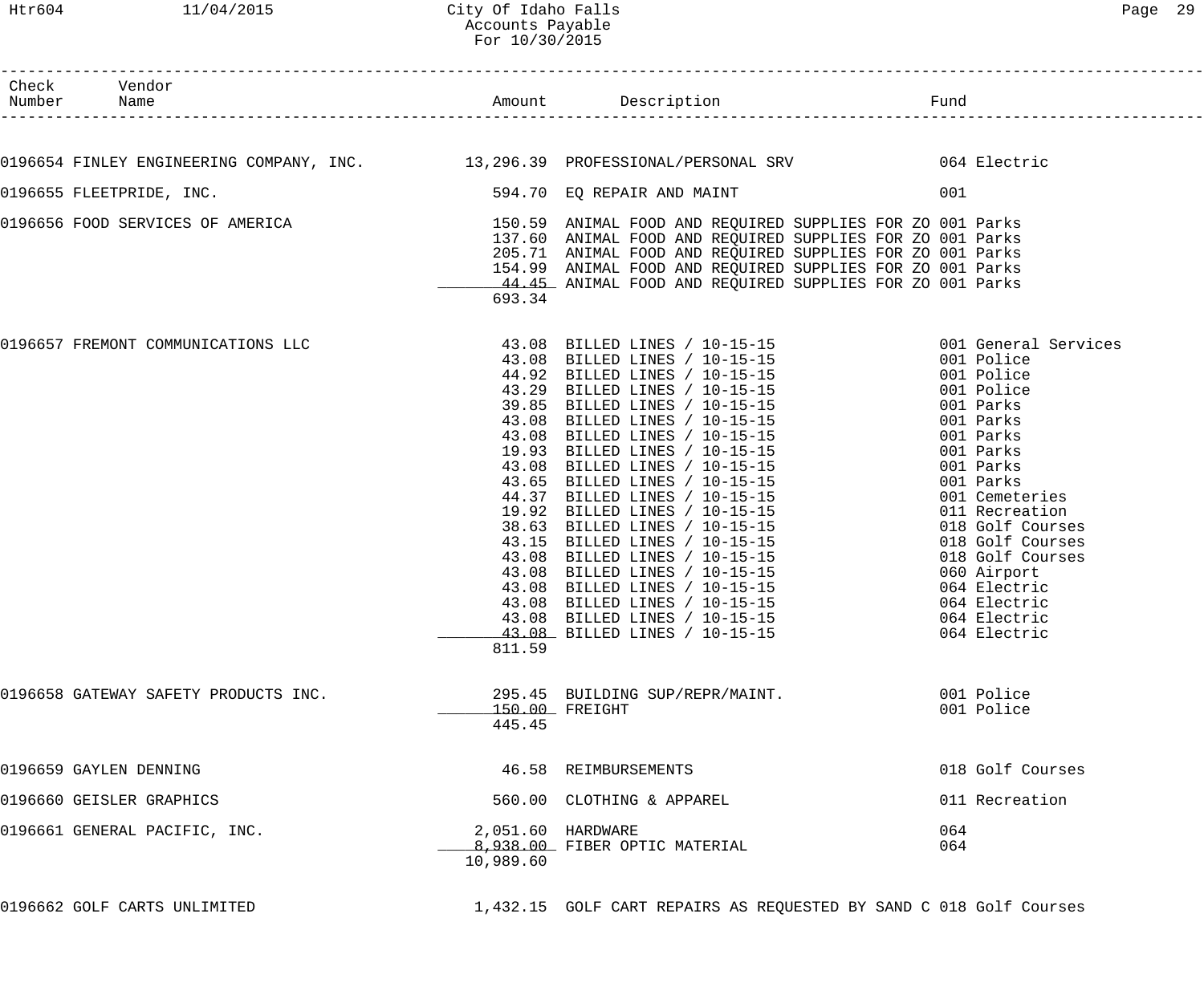#### Htr604 11/04/2015 City Of Idaho Falls Page 30 Accounts Payable For 10/30/2015

| Paqe | 30 |  |
|------|----|--|
|------|----|--|

| Check Vendor<br>Number Name            |           |                                                                                                                                                                                                                               |                                                          |
|----------------------------------------|-----------|-------------------------------------------------------------------------------------------------------------------------------------------------------------------------------------------------------------------------------|----------------------------------------------------------|
|                                        | 3,000.00  |                                                                                                                                                                                                                               | 018 Golf Courses<br>018 Golf Courses                     |
|                                        | 28.06     | 0196664 GUSTAVE A. LARSON COMPANY COMPANY 19.30 HVAC SUPPLIES AS REQUESTED BY BUILDING M 001 General Services<br>8.76 HVAC SUPPLIES AS REQUESTED BY BUILDING M 001 General Services                                           |                                                          |
|                                        | 30,645.22 | 0196665 HDR ENGINEERING, INC. 18,121.74 PROFESSIONAL/PERSONAL SRV 064 Electric<br>12,523.48 PROFESSIONAL/PERSONAL SRV 064 Electric                                                                                            | 064 Electric                                             |
|                                        |           | 0196666 HENDRICKSONS TOWING, INC. THE REAR MANUSIC SERVICE - CITY VEHICLES AS REQUESTED 001 General Services                                                                                                                  |                                                          |
| 0196667 HEWLETT PACKARD COMPANY        |           | 960.83 COMPUTERS, DP/WORD PROC. 001 Public Works                                                                                                                                                                              |                                                          |
|                                        |           | 0196668 HILL'S PET NUTRITION SALES, INC 100.83 SHIPPING CHARGES FOR DONATED ANIMAL FOOD 001 Police                                                                                                                            |                                                          |
| 0196669 HOME DEPOT                     | 235.64    | 231.66 MISC FLEX KRETE TOOLS- LI 010 Streets<br>$3.98$ 16 OZ CRACKS & GAPS (SPAC                                                                                                                                              | 061 Water                                                |
|                                        | 1,895.70  | 0196670 HOWARD EQUIPMENT & SUPPLY (1998) 448.88 PURCHASE OF ANIMAL FOOD AND SUPPLIES FOR 001 Parks<br>67.12 PURCHASE OF ANIMAL FOOD AND SUPPLIES FOR 001 Parks<br>1,379.70 PURCHASE OF ANIMAL FOOD AND SUPPLIES FOR 001 Parks |                                                          |
| 0196671 HUNT DESIGN                    | 3,685.50  | 1,300.50 CONSTRUCTION JOB/CONTRACT<br>2,385.00 PROFESSIONAL/PERSONAL SRV                                                                                                                                                      | 001 Parks<br>001 Non Departmental                        |
| 0196672 I S P W C / L H T A C          | 375.00    | 40.00 TRAINING-PERSONNEL<br>40.00 TRAINING-PERSONNEL<br>40.00 TRAINING-PERSONNEL<br>255.00 TRAINING-PERSONNEL                                                                                                                 | 010 Streets<br>010 Streets<br>010 Streets<br>010 Streets |
| 0196673 ID PROSECUTING ATTORNEYS ASSOC |           | 600.00 MEMBERSHIPS                                                                                                                                                                                                            | 001 City Prosecuting Attorney                            |
| 0196674 IDAHO ASSOC OF BLDG OFFICIALS  |           | 40.00 TRAINING-PERSONNEL                                                                                                                                                                                                      | 001 Planning & Building                                  |
| 0196675 IDAHO DEPT ENVIRONMENT QUALITY |           | 17,625.00 ASSESSMENTS/TAX                                                                                                                                                                                                     | 061 Water                                                |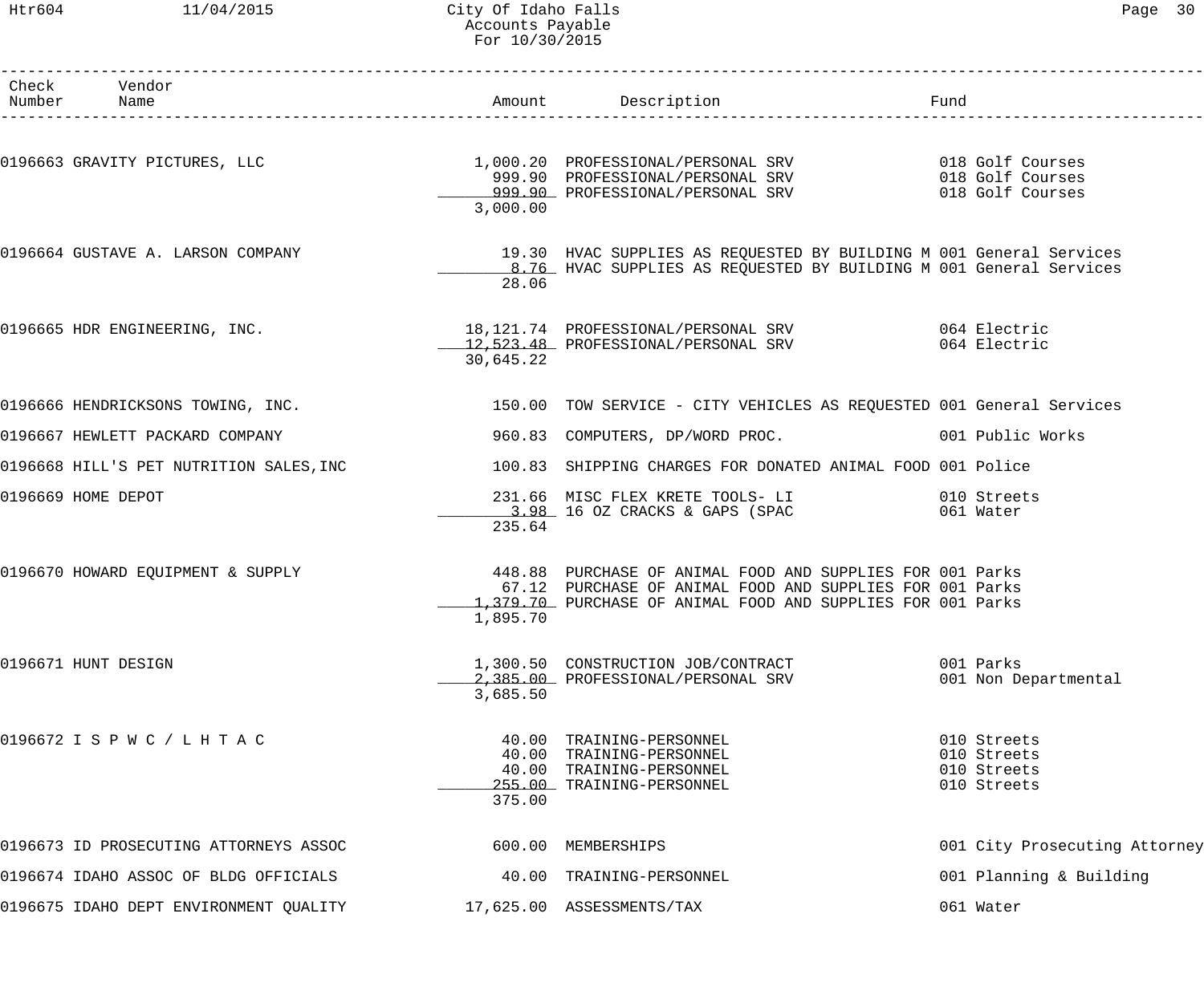| Htr604          |                               | 11/04/2015                                                         | City Of Idaho Falls<br>Accounts Payable<br>For 10/30/2015 |                                                                                                                                                                                                                                                                                                                                                                                                                                                                                                                                                                         |      | Page 31                                                                               |
|-----------------|-------------------------------|--------------------------------------------------------------------|-----------------------------------------------------------|-------------------------------------------------------------------------------------------------------------------------------------------------------------------------------------------------------------------------------------------------------------------------------------------------------------------------------------------------------------------------------------------------------------------------------------------------------------------------------------------------------------------------------------------------------------------------|------|---------------------------------------------------------------------------------------|
| Check<br>Number | Vendor<br>Name                |                                                                    |                                                           | Amount Description                                                                                                                                                                                                                                                                                                                                                                                                                                                                                                                                                      | Fund |                                                                                       |
|                 |                               |                                                                    |                                                           |                                                                                                                                                                                                                                                                                                                                                                                                                                                                                                                                                                         |      |                                                                                       |
|                 |                               | 0196676 IDAHO FALLS CIVITAN CLUB 100.00 MEMBERSHIPS                |                                                           |                                                                                                                                                                                                                                                                                                                                                                                                                                                                                                                                                                         |      | 001 Mayor                                                                             |
|                 | 0196677 IDAHO FALLS PETERBILT |                                                                    |                                                           | 73.61 EQ REPAIR AND MAINT                                                                                                                                                                                                                                                                                                                                                                                                                                                                                                                                               | 001  |                                                                                       |
|                 |                               | 0196678 IDAHO FALLS ROTARY CLUB #1041                              | 1,424.00                                                  | 175.00 MEMBERSHIPS<br>374.00 MEMBERSHIPS<br>700.00 MEMBERSHIPS<br>175.00 MEMBERSHIPS                                                                                                                                                                                                                                                                                                                                                                                                                                                                                    |      | 001 Planning & Building<br>001 Non Departmental<br>001 Non Departmental<br>001 Police |
|                 |                               | 0196679 IDAHO LEGAL AID SERVICES                                   |                                                           | 3,462.50 REIMBURSEMENTS                                                                                                                                                                                                                                                                                                                                                                                                                                                                                                                                                 |      | 001 Planning & Building                                                               |
|                 | 0196680 J & K ENTERPRIZES     |                                                                    |                                                           | 46.14 MAGNET FOR PAUL & PLIERS                                                                                                                                                                                                                                                                                                                                                                                                                                                                                                                                          |      | 001 General Services                                                                  |
|                 |                               | 0196681 KEEFER'S ISLAND RESTAURANT/CATERING 226.67 PROMOTION ITEMS |                                                           |                                                                                                                                                                                                                                                                                                                                                                                                                                                                                                                                                                         |      | 001 Non Departmental                                                                  |
|                 | 0196682 KONVALINKA CSR, KAREN |                                                                    |                                                           | 45.50 PROFESSIONAL/PERSONAL SRV                                                                                                                                                                                                                                                                                                                                                                                                                                                                                                                                         |      | 001 City Prosecuting Attorney                                                         |
|                 |                               | 0196683 LOWE'S COMMERCIAL SERVICES                                 | 29.14<br>47.07<br>246.02                                  | ELEC/IF POWER<br>ELEC/IF POWER<br>17.71 PAINTING-EQUIP & PRODUCTS<br>152.10 PAINTING-EQUIP & PRODUCTS                                                                                                                                                                                                                                                                                                                                                                                                                                                                   |      | 064 Electric<br>064 Electric<br>064 Electric<br>064 Electric                          |
|                 | 0196684 MECHAM, DAVID         |                                                                    |                                                           | 1,850.00 PROFESSIONAL/PERSONAL SRV                                                                                                                                                                                                                                                                                                                                                                                                                                                                                                                                      |      | 012 Library                                                                           |
|                 |                               | 0196685 MILSOFT UTILITY SOLUTIONS                                  | 16,700.00                                                 | 10,000.00 TRAINING-PERSONNEL<br>6,700.00 MAINTENANCE CONTRACT-EO                                                                                                                                                                                                                                                                                                                                                                                                                                                                                                        |      | 064 Electric<br>064 Electric                                                          |
|                 |                               | 0196686 MOUNTAIN FRESH WATER CO. INC.                              |                                                           | 10.00 OFFICE SUPPLIES, GENERAL                                                                                                                                                                                                                                                                                                                                                                                                                                                                                                                                          |      | 001 Mayor                                                                             |
|                 |                               | 0196687 MOUNTAIN VALLEY FLOOR MATS LLC                             | 223.35                                                    | 24.25 LAUNDRY SERVICE/MATS FOR BUILDING MAINTE 001 General Services<br>47.50 LAUNDRY SERVICE/MATS FOR BUILDING MAINTE 001 General Services<br>34.85 LAUNDRY SERVICE/MATS FOR BUILDING MAINTE 001 General Services<br>6.00 LAUNDRY SERVICE/MATS FOR BUILDING MAINTE 001 General Services<br>24.25 LAUNDRY SERVICE/MATS FOR BUILDING MAINTE 001 General Services<br>47.50 LAUNDRY SERVICE/MATS FOR BUILDING MAINTE 001 General Services<br>19.50 FLOOR MAT SERVICE FOR THE AQUATIC CENTER 011 Recreation<br>19.50 FLOOR MAT SERVICE FOR THE AQUATIC CENTER 011 Recreation |      |                                                                                       |
|                 | 0196688 MOWER OFFICE SYSTEMS  |                                                                    |                                                           | 392.00 OFFICE SUPPLIES, GENERAL                                                                                                                                                                                                                                                                                                                                                                                                                                                                                                                                         |      | 001 Data Processing                                                                   |

0196689 MR. FELIX ACOSTA 50.00 RFND APP FEE 001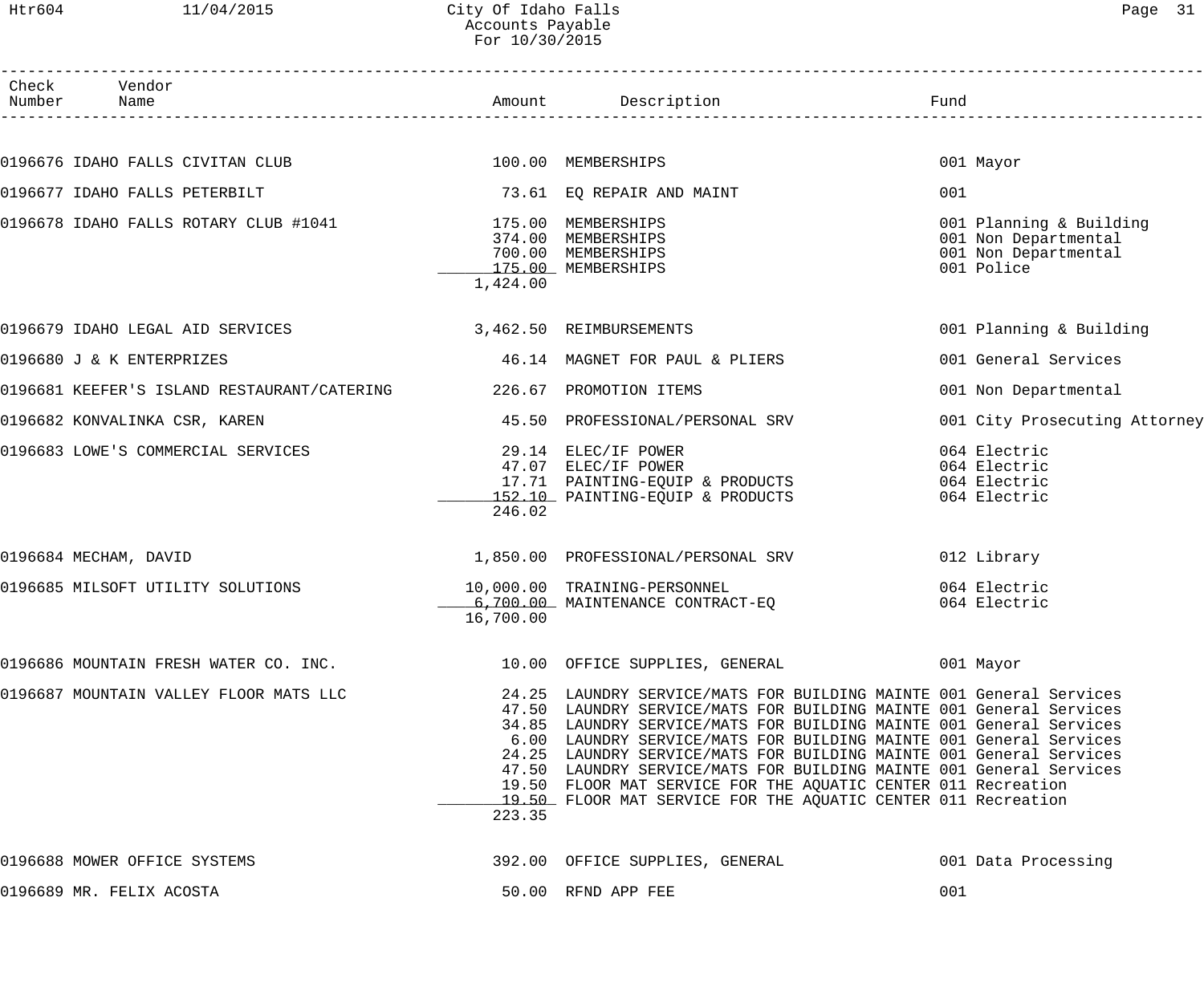| Page | ╱ |
|------|---|
|------|---|

| Check Vendor<br>Number Name                                      |          |                                                                                                                                                                                                                                                                                                                                                                                                                                                                                                                                                                                                                                                                                                                                                                                                                                                                                                                                     |              |
|------------------------------------------------------------------|----------|-------------------------------------------------------------------------------------------------------------------------------------------------------------------------------------------------------------------------------------------------------------------------------------------------------------------------------------------------------------------------------------------------------------------------------------------------------------------------------------------------------------------------------------------------------------------------------------------------------------------------------------------------------------------------------------------------------------------------------------------------------------------------------------------------------------------------------------------------------------------------------------------------------------------------------------|--------------|
|                                                                  |          | 0196690 NATIONAL BAND AND TAG COMPANY                   566.50 MISCELLANEOUS PRODUCTS                        001 City Clerk                                                                                                                                                                                                                                                                                                                                                                                                                                                                                                                                                                                                                                                                                                                                                                                                         |              |
| 0196691 NEWSDATA CORPORATION 2,200.00 SUBSCRIPTIONS              |          |                                                                                                                                                                                                                                                                                                                                                                                                                                                                                                                                                                                                                                                                                                                                                                                                                                                                                                                                     | 064 Electric |
| 0196692 OLD DOMINION FREIGHT LINE, INC 396.72 FREIGHT            |          |                                                                                                                                                                                                                                                                                                                                                                                                                                                                                                                                                                                                                                                                                                                                                                                                                                                                                                                                     | 064 Electric |
|                                                                  | 6,502.22 | 0196693 PING GOLF COMPANY, INC.<br>$\begin{array}{ccccccccc} 594.37 & E-PAYABLE \ CORRECTION & & & & & & & & & 018\text{ Golf} \text{ Course} \\ 171.96 & E-PAYABLE \ CORRECTION & & & & & & & & 018\text{ Golf} \text{ Course} \\ 529.38 & E-PAYABLE \ CORRECTION & & & & & & & 018\text{ Golf} \text{ Course} \\ 529.38 & E-PAYABLE \ CORRECTION & & & & & & 018\text{ Golf} \text{ Course} \\ 882.67 & E-PAYABLE \ CORRECTION & & &$<br>526.35 INVENTORY AS REQUESTED BY PINECREST GOLF 018 Golf Courses<br>747.30 INVENTORY AS REQUESTED BY PINECREST GOLF 018 Golf Courses<br>106.33 INVENTORY AS REQUESTED BY PINECREST GOLF 018 Golf Courses<br>236.64 INVENTORY AS REQUESTED BY SAGE LAKES GOL 018 Golf Courses<br>177.50- INVENTORY AS REQUESTED BY SAGE LAKES GOL 018 Golf Courses<br>171.96 INVENTORY AS REQUESTED BY SAGE LAKES GOL 018 Golf Courses<br>14- THE MULLERT AS REQUESTED BY SAGE LAKES GOL 018 Golf Courses |              |
| 0196694 PIPECO, INC.                                             |          | 151.70 BRASS IMPACT/SPRINKLER BA 661 Sewer                                                                                                                                                                                                                                                                                                                                                                                                                                                                                                                                                                                                                                                                                                                                                                                                                                                                                          |              |
|                                                                  |          |                                                                                                                                                                                                                                                                                                                                                                                                                                                                                                                                                                                                                                                                                                                                                                                                                                                                                                                                     | 064 Electric |
| 0196696 PRO RENTALS/PRO EQUIP, LLC 13,405.50 AIRPORT MAINTENANCE |          |                                                                                                                                                                                                                                                                                                                                                                                                                                                                                                                                                                                                                                                                                                                                                                                                                                                                                                                                     | 060 Airport  |
| 0196697 R & S DISTRIBUTING                                       |          | 1,984.87 JANITORIAL ITEMS FOR THE AQUATIC CENTER 011 Recreation                                                                                                                                                                                                                                                                                                                                                                                                                                                                                                                                                                                                                                                                                                                                                                                                                                                                     |              |
| 0196698 RAEDLE, JOHN M.                                          |          | 1,341.95 TRAVEL/LODGING                                                                                                                                                                                                                                                                                                                                                                                                                                                                                                                                                                                                                                                                                                                                                                                                                                                                                                             | 060 Airport  |
| 0196699 RHODEHOUSE CONSTRUCTION, INC.                            |          | 2,620.00 CONSTRUCTION JOB/CONTRACT                                                                                                                                                                                                                                                                                                                                                                                                                                                                                                                                                                                                                                                                                                                                                                                                                                                                                                  | 061 Sewer    |
| 0196700 ROCKNAKS HARDWARE PLUS, INC.                             |          | 5.79 ROUND ROD 5/16X                                                                                                                                                                                                                                                                                                                                                                                                                                                                                                                                                                                                                                                                                                                                                                                                                                                                                                                | 061 Sewer    |
| 0196701 RODDA PAINT COMPANY                                      |          | 452.55 STRIPING PAINT, BLACK TYP                                                                                                                                                                                                                                                                                                                                                                                                                                                                                                                                                                                                                                                                                                                                                                                                                                                                                                    | 060 Airport  |
| 0196702 RON'S TIRE INC.                                          | 43.79    | 1.05 PARTS AS REQUESTED BY CITY OF IDAHO FALL 001 General Services<br>18.47- PARTS AS REQUESTED BY CITY OF IDAHO FALL 001 General Services<br>15.25 PARTS AS REQUESTED BY CITY OF IDAHO FALL 001 General Services<br>45.96 PARTS AS REQUESTED BY CITY OF IDAHO FALL 001 General Services                                                                                                                                                                                                                                                                                                                                                                                                                                                                                                                                                                                                                                            |              |

0196703 SCHWEITZER ENGINEERING 72,126.00 SUBSTATIONS 064 Electric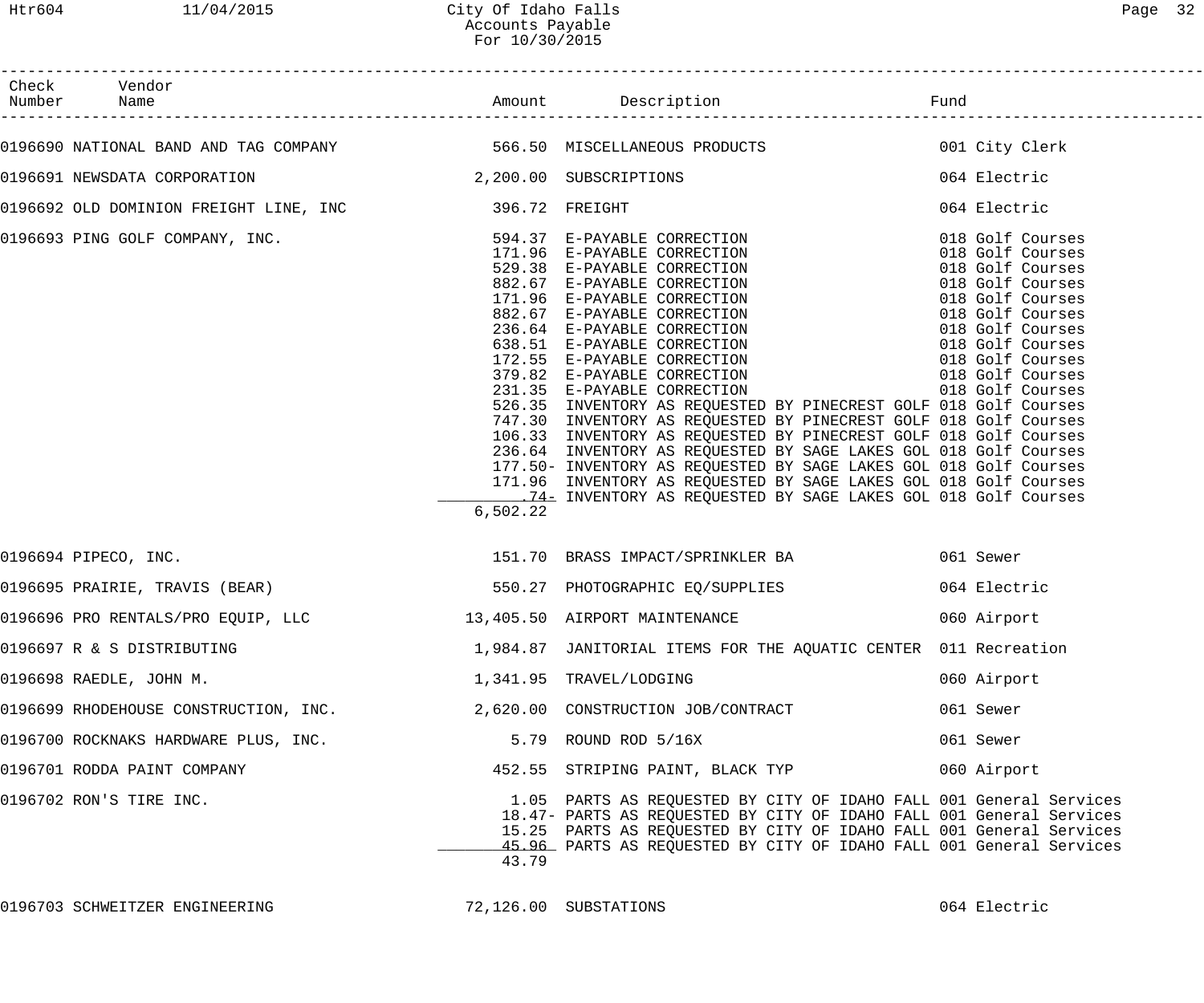#### Htr604 11/04/2015 City Of Idaho Falls Page 33 Accounts Payable For 10/30/2015

| Раае |  |
|------|--|
|------|--|

| Check Vendor                                                          |               |                                                                                                                                                                                                                                                                                                                                                                                     |                                                                                                              |
|-----------------------------------------------------------------------|---------------|-------------------------------------------------------------------------------------------------------------------------------------------------------------------------------------------------------------------------------------------------------------------------------------------------------------------------------------------------------------------------------------|--------------------------------------------------------------------------------------------------------------|
|                                                                       | 6,821.00      | 0196704 SPECIALTY ENGINEERING, INC.<br>1,705.25 TRANSFORMERS<br>5,115.75 TRANSFORMERS                                                                                                                                                                                                                                                                                               | 064 Electric<br>064 Electric                                                                                 |
| 0196705 SPORTSMANS WAREHOUSE                                          |               | 459.96 ELEC/IF POWER 064 Electric                                                                                                                                                                                                                                                                                                                                                   |                                                                                                              |
|                                                                       |               | 0196706 STATE TRAILER SUPPLY <b>1999 120 CONTENT</b> 43.55 PARTS AS REQUESTED BY CITY OF IDAHO FALL 001 General Services                                                                                                                                                                                                                                                            |                                                                                                              |
|                                                                       | 2,114.82      | 0196707 SUN MOUNTAIN SPORTS, INC. 494.55 INVENTORY AS REQUESTED BY SAGE LAKES GOL 018 Golf Courses<br>1,334.00 INVENTORY AS REQUESTED BY SAGE LAKES GOL 018 Golf Courses<br>19.47 INVENTORY AS REQUESTED BY SAGE LAKES GOL 018 Golf Courses<br>133.40 INVENTORY AS REQUESTED BY SAGE LAKES GOL 018 Golf Courses<br>133.40 INVENTORY AS REQUESTED BY SAGE LAKES GOL 018 Golf Courses |                                                                                                              |
|                                                                       | 1,310.45      | 0196708 TAYLOR MADE GOLF COMPANY THE STATE SERIES ON A STATE SERVESTED BY PINECREST GOLF 018 Golf Courses<br>157.38 INVENTORY AS REQUESTED BY SAGE LAKES GOL 018 Golf Courses<br>403.20 INVENTORY AS REQUESTED BY SAGE LAKES GOL 018 Golf Courses<br>380.36 INVENTORY AS REQUESTED BY SAGE LAKES GOL 018 Golf Courses                                                               |                                                                                                              |
| 0196709 TETON GRAPHICS                                                |               | 307.50 CLOTHING & APPAREL 011 Recreation                                                                                                                                                                                                                                                                                                                                            |                                                                                                              |
| 0196710 TETON MICROBIOLOGY LAB                                        |               | 270.00 LABORATORY ANALYSIS FOR WATER SAMPLES                                                                                                                                                                                                                                                                                                                                        | 061 Water                                                                                                    |
| 0196711 TIDYMAN, JOHN                                                 | 700.00 RENTAL |                                                                                                                                                                                                                                                                                                                                                                                     | 001 General Services                                                                                         |
| 0196712 TOUR EDGE GOLF MFG., INC.                                     |               | 250.00 INVENTORY AS REQUESTED BY PINECREST GOLF 018 Golf Courses                                                                                                                                                                                                                                                                                                                    |                                                                                                              |
| 0196713 TXTWIRE COMMUNICATIONS, INC. 349.00 PROFESSIONAL/PERSONAL SRV |               |                                                                                                                                                                                                                                                                                                                                                                                     | 001 Non Departmental                                                                                         |
| 0196714 U.S. FIGURE SKATING ASSOCATION                                |               | 35.78 MEMBERSHIPS                                                                                                                                                                                                                                                                                                                                                                   | 011 Recreation                                                                                               |
| 0196715 UNITED PARCEL SERVICE                                         | 78.42         | 10.85 FREIGHT<br>24.88 FREIGHT<br>42.69 FREIGHT                                                                                                                                                                                                                                                                                                                                     | 064 Electric<br>064 Electric<br>064 Electric                                                                 |
| 0196716 UPHOLSTERY CENTER, THE                                        |               | 155.00 PARTS AS REQUESTED BY CITY OF IDAHO FALL 001 General Services                                                                                                                                                                                                                                                                                                                |                                                                                                              |
| 0196717 VALLEY OFFICE SYSTEMS                                         |               | 195.00 MAINTENANCE CONTRACT-EQ<br>192.00 MAINTENANCE CONTRACT-EQ<br>192.00 MAINTENANCE CONTRACT-EQ<br>232.00 MAINTENANCE CONTRACT-EQ<br>137.00 MAINTENANCE CONTRACT-EQ<br>102.92 MAINTENANCE CONTRACT-EQ                                                                                                                                                                            | 001 Planning & Building<br>001 Treasurer<br>001 Treasurer<br>001 Police<br>001 Parks<br>001 General Services |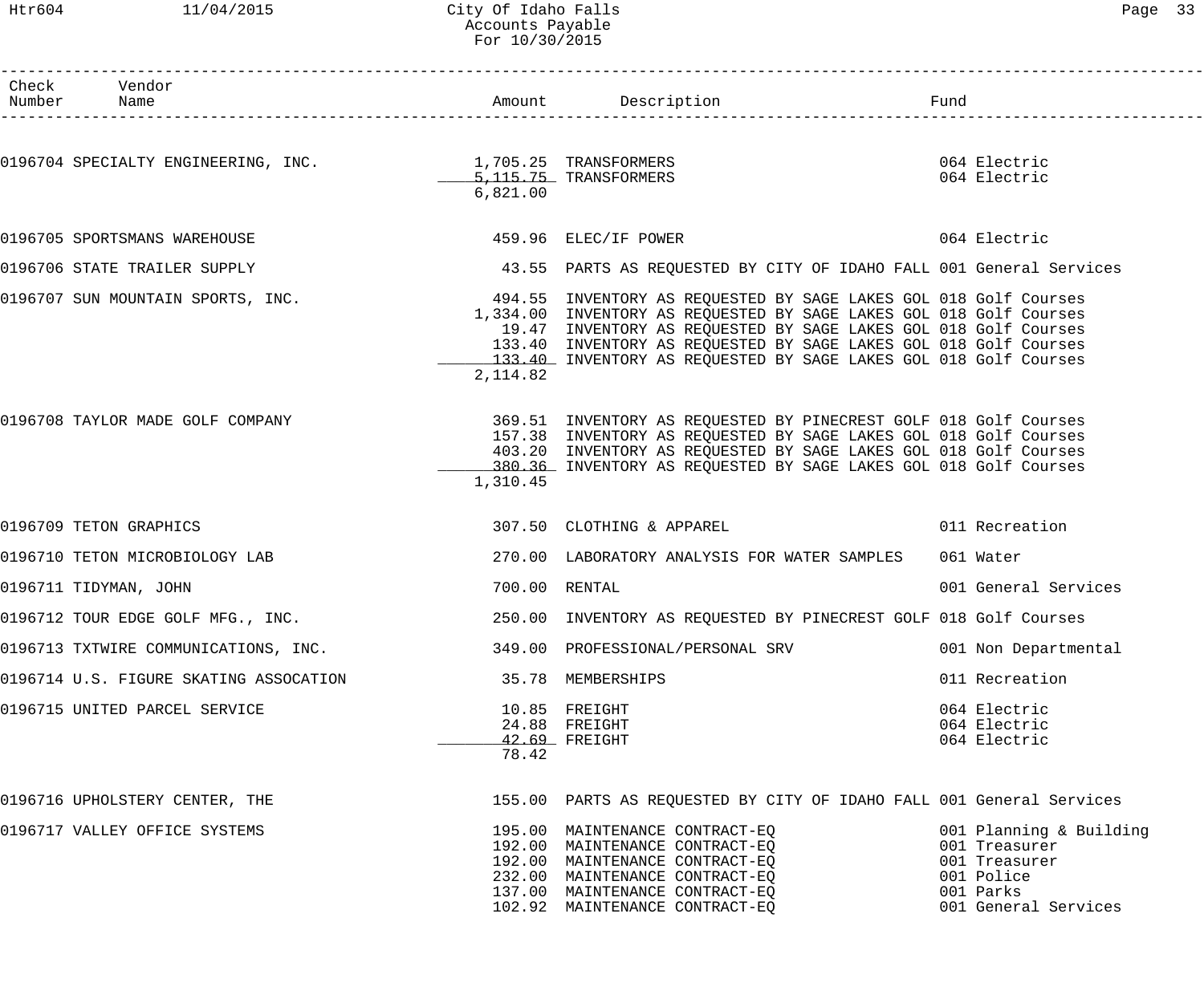| Check<br>Number | Vendor<br>Name                | Amount                                                                         | Description                                                                                                                                                                                                                 | Fund                                                                                                                                                                                    |
|-----------------|-------------------------------|--------------------------------------------------------------------------------|-----------------------------------------------------------------------------------------------------------------------------------------------------------------------------------------------------------------------------|-----------------------------------------------------------------------------------------------------------------------------------------------------------------------------------------|
|                 | 0196717 VALLEY OFFICE SYSTEMS | 102.93<br>150.00<br>262.82<br>262.83<br>121.25<br>148.50<br>137.50<br>2,385.25 | MAINTENANCE CONTRACT-EQ<br>MAINTENANCE CONTRACT-EQ<br>MAINTENANCE CONTRACT-EQ<br>MAINTENANCE CONTRACT-EQ<br>MAINTENANCE CONTRACT-EQ<br>MAINTENANCE CONTRACT-EQ<br>MAINTENANCE CONTRACT-EQ<br>148.50 MAINTENANCE CONTRACT-EQ | 001 General Services<br>001 Non Departmental<br>001 Planning & Building<br>001 Public Works Engineering<br>001 Public Works Engineering<br>010 Streets<br>060 Airport<br>062 Sanitation |
|                 | 0196718 WAXIE SANITARY SUPPLY | 80.88<br>43.74<br>211.63                                                       | PUSH BROOMS<br>BROOM, BRUSH TRUCK<br>87.01 BROOM, 5 CS WYPALL X70 WO                                                                                                                                                        | 001 General Services<br>010 Streets<br>010 Streets                                                                                                                                      |

0196719 WESTERN WHOLESALE INSTALLED 99.00 OVERHEAD DOOR PARTS AND LABOR AS REQUEST 001 General Services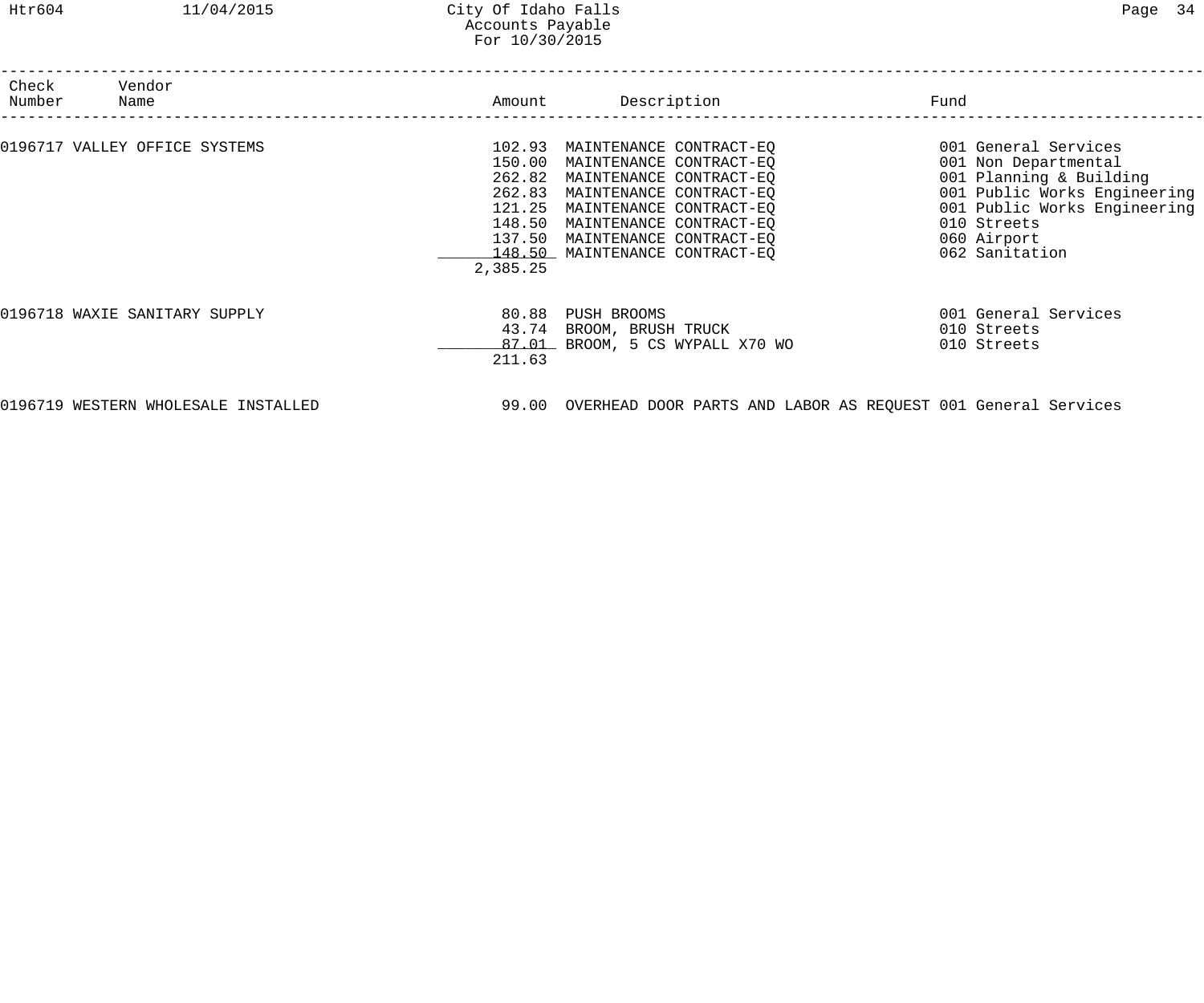#### City Of Idaho Falls Summary of Accounts Payable By Fund From 10/01/2015 To 10/31/2015 ------------------------------------------------------------------------------------------------------------------------------------

| 001 | General Fund            | 665,964.60   |
|-----|-------------------------|--------------|
| 010 | Street Fund             | 190,875.49   |
| 011 | Recreation Fund         | 42,674.67    |
| 012 | Library Fund            | 125,041.35   |
| 014 | MERF Fund               | 141,996.21   |
| 015 | EL Public Purpose Fund  | 120,502.50   |
| 018 | Golf Fund               | 25,712.48    |
| 019 | Self-Insurance Fund     | 181, 411.00  |
| 042 | Street Capital Imp Fund | 150,542.90   |
| 044 | Water Capital Imp Fund  | 2,624.00     |
| 046 | Traffic Light Cap Imp F | 11,360.27    |
| 060 | Airport Fund            | 78,359.06    |
| 061 | Water & Sewer Fund      | 496,957.30   |
| 062 | Sanitation Fund         | 279,762.76   |
| 063 | Ambulance Fund          | 12,657.99    |
| 064 | Electric Light Fund     | 437,665.51   |
|     |                         | 2,964,108.09 |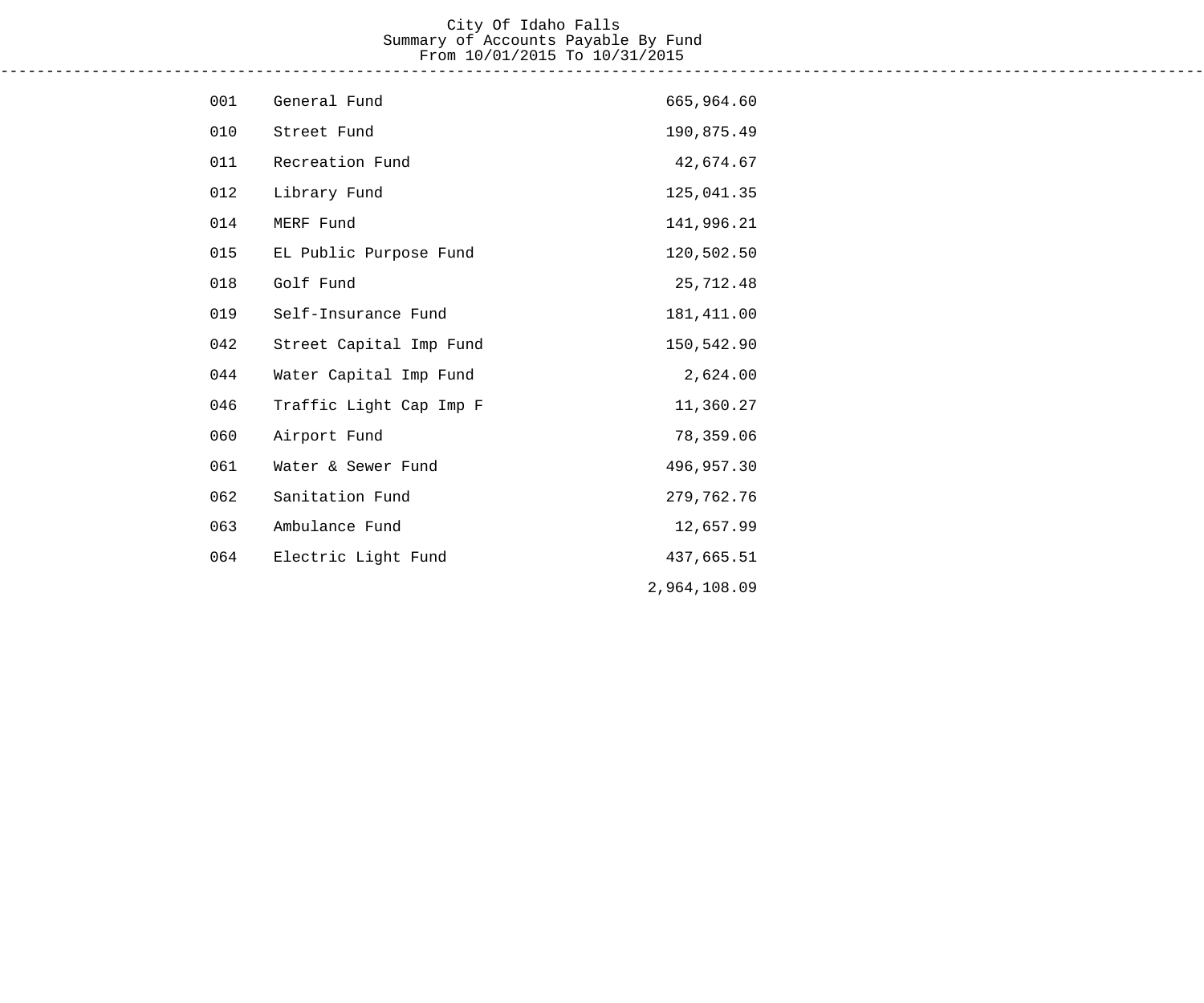| Check Vendor<br>Number Name                                     |        |                                                                                                                                                                                                                                                                                                                                                                                                                                                                                                                                                                                                                                                                                                                                                                                                                                                                                                                                                                                                                                                                                                                                                                                                                                                                                                                                                                                                                                                                                                                                                                                                                                                                                                                              |                      |                                                                                                                                     |
|-----------------------------------------------------------------|--------|------------------------------------------------------------------------------------------------------------------------------------------------------------------------------------------------------------------------------------------------------------------------------------------------------------------------------------------------------------------------------------------------------------------------------------------------------------------------------------------------------------------------------------------------------------------------------------------------------------------------------------------------------------------------------------------------------------------------------------------------------------------------------------------------------------------------------------------------------------------------------------------------------------------------------------------------------------------------------------------------------------------------------------------------------------------------------------------------------------------------------------------------------------------------------------------------------------------------------------------------------------------------------------------------------------------------------------------------------------------------------------------------------------------------------------------------------------------------------------------------------------------------------------------------------------------------------------------------------------------------------------------------------------------------------------------------------------------------------|----------------------|-------------------------------------------------------------------------------------------------------------------------------------|
| 0000271 A-1 RENTAL, INC. 20000271 A-1 RENTAL, INC.              |        |                                                                                                                                                                                                                                                                                                                                                                                                                                                                                                                                                                                                                                                                                                                                                                                                                                                                                                                                                                                                                                                                                                                                                                                                                                                                                                                                                                                                                                                                                                                                                                                                                                                                                                                              |                      | 060 Airport                                                                                                                         |
| 0000272 ADVANCED INDUSTRIAL SUPPLY<br>439.41 CLOTHING & APPAREL | 626.69 | 12.60 CLOTHING & APPAREL<br>10.22 CLOTHING & APPAREL<br>52.54 CLOTHING & APPAREL                                                                                                                                                                                                                                                                                                                                                                                                                                                                                                                                                                                                                                                                                                                                                                                                                                                                                                                                                                                                                                                                                                                                                                                                                                                                                                                                                                                                                                                                                                                                                                                                                                             | 001 Fire<br>001 Fire | 001 Fire<br>001 Fire<br>001 Fire                                                                                                    |
| 0000273 BATTERIES PLUS                                          |        | 232.90 PARTS AS REQUESTED BY CITY OF IDAHO FALL 001 General Services                                                                                                                                                                                                                                                                                                                                                                                                                                                                                                                                                                                                                                                                                                                                                                                                                                                                                                                                                                                                                                                                                                                                                                                                                                                                                                                                                                                                                                                                                                                                                                                                                                                         |                      |                                                                                                                                     |
| 0000274 DAVIDSON TITLES, INC.                                   | .00    | 912.18 PURCHASE OF MATERIALS FOR THE I.F. PUBLI 012 Library<br>913.24 PURCHASE OF MATERIALS FOR THE I.F. PUBLI 012 Library<br>189.96 PURCHASE OF MATERIALS FOR THE I.F. PUBLI 012 Library<br>1,549.57 PURCHASE OF MATERIALS FOR THE I.F. PUBLI 012 Library<br>2,028.62 PURCHASE OF MATERIALS FOR THE I.F. PUBLI 012 Library<br>109.86 PURCHASE OF MATERIALS FOR THE I.F. PUBLI 012 Library<br>581.74 PURCHASE OF MATERIALS FOR THE I.F. PUBLI 012 Library<br>1,461.30 PURCHASE OF MATERIALS FOR THE I.F. PUBLI 012 Library<br>295.84 PURCHASE OF MATERIALS FOR THE I.F. PUBLI 012 Library<br>627.56 PURCHASE OF MATERIALS FOR THE I.F. PUBLI 012 Library<br>39.90 PURCHASE OF MATERIALS FOR THE I.F. PUBLI 012 Library<br>1,550.62 PURCHASE OF MATERIALS FOR THE I.F. PUBLI 012 Library<br>772.60 PURCHASE OF MATERIALS FOR THE I.F. PUBLI 012 Library<br>772.60- PURCHASE OF MATERIALS FOR THE I.F. PUBLI 012 Library<br>912.18- PURCHASE OF MATERIALS FOR THE I.F. PUBLI 012 Library<br>913.24- PURCHASE OF MATERIALS FOR THE I.F. PUBLI 012 Library<br>189.96- PURCHASE OF MATERIALS FOR THE I.F. PUBLI 012 Library<br>1,549.57- PURCHASE OF MATERIALS FOR THE I.F. PUBLI 012 Library<br>627.56- PURCHASE OF MATERIALS FOR THE I.F. PUBLI 012 Library<br>2,028.62- PURCHASE OF MATERIALS FOR THE I.F. PUBLI 012 Library<br>581.74- PURCHASE OF MATERIALS FOR THE I.F. PUBLI 012 Library<br>109.86- PURCHASE OF MATERIALS FOR THE I.F. PUBLI 012 Library<br>39.90- PURCHASE OF MATERIALS FOR THE I.F. PUBLI 012 Library<br>1,461.30- PURCHASE OF MATERIALS FOR THE I.F. PUBLI 012 Library<br>1,550.62- PURCHASE OF MATERIALS FOR THE I.F. PUBLI 012 Library<br>295.84 PURCHASE OF MATERIALS FOR THE I.F. PUBLI 012 Library |                      |                                                                                                                                     |
| 0000275 DEMCO, INC.                                             |        | 210.33 OFFICE SUPPLIES, GENERAL                                                                                                                                                                                                                                                                                                                                                                                                                                                                                                                                                                                                                                                                                                                                                                                                                                                                                                                                                                                                                                                                                                                                                                                                                                                                                                                                                                                                                                                                                                                                                                                                                                                                                              |                      | 012 Library                                                                                                                         |
| 0000276 DEVELOPMENT WORKSHOP, INC.                              |        | 6,195.00 JANITORIAL SERVICES FOR CITY BUILDINGS                                                                                                                                                                                                                                                                                                                                                                                                                                                                                                                                                                                                                                                                                                                                                                                                                                                                                                                                                                                                                                                                                                                                                                                                                                                                                                                                                                                                                                                                                                                                                                                                                                                                              |                      | 001 General Services                                                                                                                |
| 0000277 FEDEX FREIGHT                                           |        | 19.41 SHIPPING / 8-24-15<br>65.82 SHIPPING / 8-25-15<br>18.54 SHIPPING / 8-31-15<br>37.77 SHIPPING / 9-04-15<br>34.50 SHIPPING / 9-03-15<br>37.40 SHIPPING / 9-11-15                                                                                                                                                                                                                                                                                                                                                                                                                                                                                                                                                                                                                                                                                                                                                                                                                                                                                                                                                                                                                                                                                                                                                                                                                                                                                                                                                                                                                                                                                                                                                         |                      | 001 Public Works Engineering<br>001 Parks<br>001 Parks<br>001 Public Works Engineering<br>001 Parks<br>001 Public Works Engineering |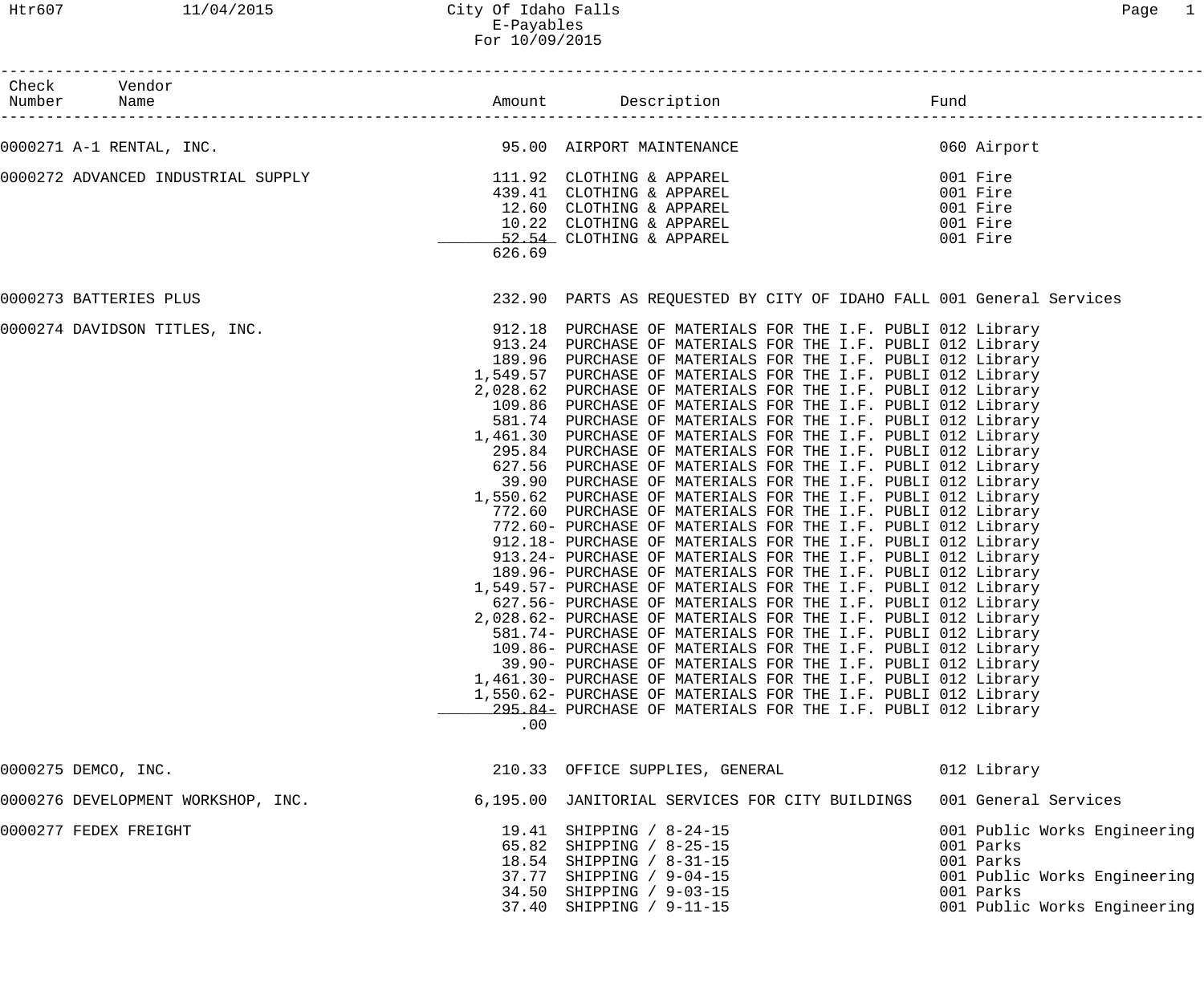| Check Vendor<br>Number Name        |                                                                                                                                                   | Amount Description Description                                                                                                                                                                                                                                                                                                                                                                                                                                                                                                                           |                                                                                                                                                                                                                                                                                                                                                                                                                                                                  |
|------------------------------------|---------------------------------------------------------------------------------------------------------------------------------------------------|----------------------------------------------------------------------------------------------------------------------------------------------------------------------------------------------------------------------------------------------------------------------------------------------------------------------------------------------------------------------------------------------------------------------------------------------------------------------------------------------------------------------------------------------------------|------------------------------------------------------------------------------------------------------------------------------------------------------------------------------------------------------------------------------------------------------------------------------------------------------------------------------------------------------------------------------------------------------------------------------------------------------------------|
| 0000277 FEDEX FREIGHT              | 225.35                                                                                                                                            | ________11.91 SHIPPING / 9-24-15                                                                                                                                                                                                                                                                                                                                                                                                                                                                                                                         | 061 Sewer                                                                                                                                                                                                                                                                                                                                                                                                                                                        |
| 0000278 FREMONT COMMUNICATIONS LLC | 767.96                                                                                                                                            | 43.16 BILLED LINES 9/15/15<br>43.16 BILLED LINES 9/15/15<br>44.68 BILLED LINES 9/15/15<br>43.22 BILLED LINES 9/15/15<br>39.92 BILLED LINES 9/15/15<br>43.16 BILLED LINES 9/15/15<br>43.16 BILLED LINES 9/15/15<br>39.92 BILLED LINES 9/15/15<br>43.16 BILLED LINES 9/15/15<br>43.51 BILLED LINES 9/15/15<br>38.65 BILLED LINES 9/15/15<br>43.30 BILLED LINES 9/15/15<br>43.16 BILLED LINES 9/15/15<br>43.16 BILLED LINES 9/15/15<br>43.16 BILLED LINES 9/15/15<br>43.16 BILLED LINES 9/15/15<br>43.16 BILLED LINES 9/15/15<br>43.16 BILLED LINES 9/15/15 | 001 General Services<br>001 Police<br>001 Police<br>001 Police<br>001 Parks<br>001 Parks<br>001 Parks<br>001 Parks<br>001 Parks<br>001 Cemeteries<br>018 Golf Courses<br>018 Golf Courses<br>018 Golf Courses<br>060 Airport<br>064 Electric<br>064 Electric<br>064 Electric<br>064 Electric                                                                                                                                                                     |
| 0000279 HARRIS PUBLISHING          | 2,502.32 PRINTING<br>2,000.12 PRINTING<br>1,200.32 PRINTING<br>1,200.32 PRINTING<br>1,200.32- PRINTING<br>1,499.16 PRINTING<br>1,499.16- PRINTING | 2,502.32- PRINTING<br>2,000.12- PRINTING<br>1,200.32- PRINTING<br>799.80 PRINTING<br>199.64 PRINTING<br>799.80- PRINTING<br>199.64- PRINTING<br>499.72 PRINTING<br>499.72 PRINTING<br>499.72 PRINTING<br>499.72 PRINTING<br>499.72 PRINTING<br>499.72 PRINTING<br>499.72- PRINTING<br>499.72- PRINTING<br>499.72- PRINTING<br>499.72- PRINTING<br>499.72- PRINTING<br>499.72- PRINTING                                                                                                                                                                   | 001 Parks<br>001 Parks<br>001 Parks<br>001 Parks<br>001 Parks<br>001 Parks<br>001 Parks<br>001 Parks<br>011 Recreation<br>011 Recreation<br>011 Recreation<br>011 Recreation<br>011 Recreation<br>011 Recreation<br>018 Golf Courses<br>018 Golf Courses<br>018 Golf Courses<br>018 Golf Courses<br>018 Golf Courses<br>018 Golf Courses<br>018 Golf Courses<br>018 Golf Courses<br>018 Golf Courses<br>018 Golf Courses<br>018 Golf Courses<br>018 Golf Courses |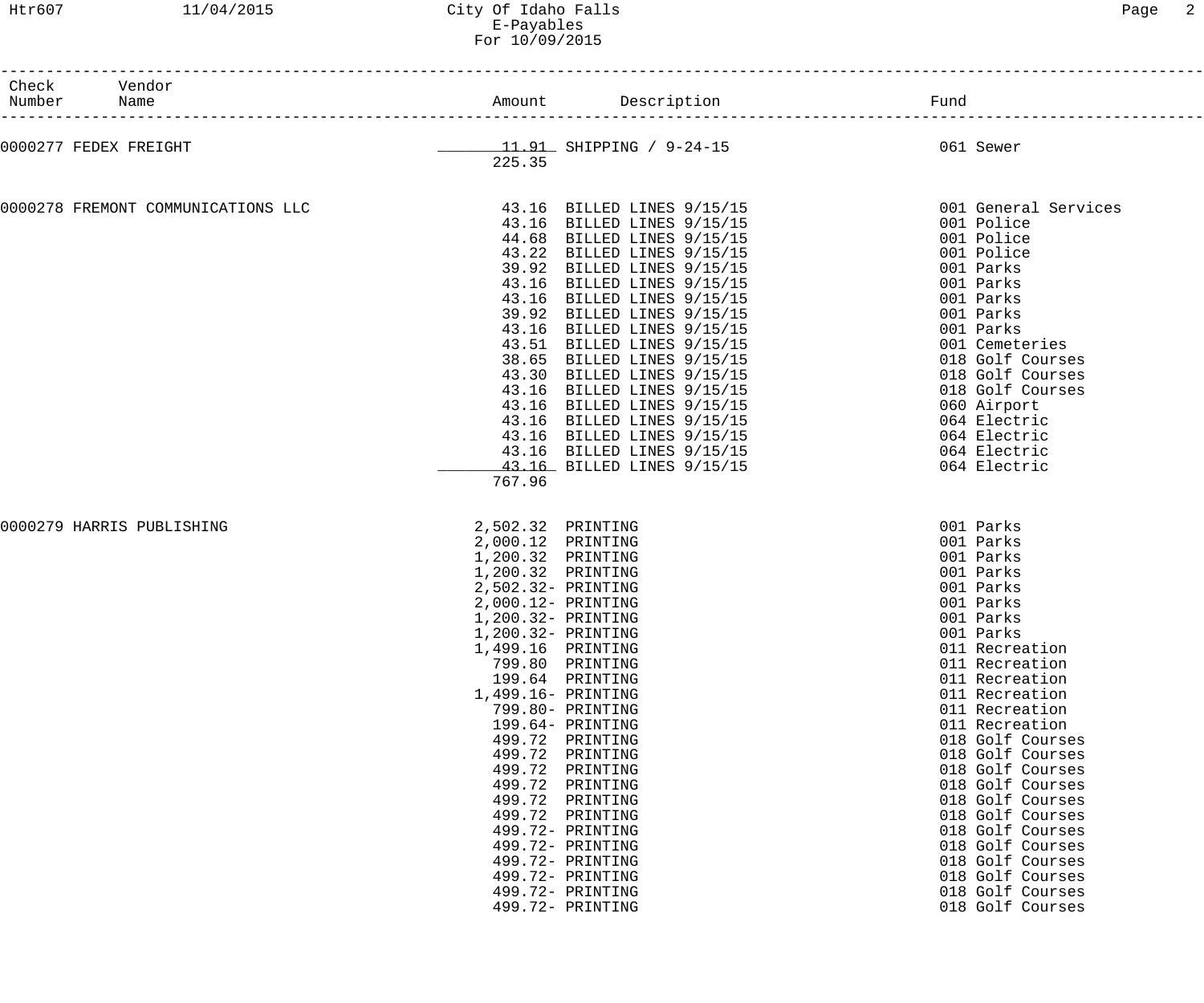#### Htr607 11/04/2015 City Of Idaho Falls Page 3 E-Payables For 10/09/2015

| Check<br>Number         | Vendor<br>Name                         |          |                                                                     | Fund         |
|-------------------------|----------------------------------------|----------|---------------------------------------------------------------------|--------------|
|                         |                                        |          |                                                                     |              |
|                         |                                        |          |                                                                     |              |
|                         |                                        | .00      |                                                                     |              |
| 0000280 NAPA AUTO PARTS |                                        |          | 31.29 PARTS AS REQUESTED BY CITY OF IDAHO FALL 001 General Services |              |
|                         |                                        |          | 4.79 PARTS AS REQUESTED BY CITY OF IDAHO FALL 001 General Services  |              |
|                         |                                        |          | 99.30 PARTS AS REQUESTED BY CITY OF IDAHO FALL 001 General Services |              |
|                         |                                        |          | 98.34 PARTS AS REQUESTED BY CITY OF IDAHO FALL 001 General Services |              |
|                         |                                        |          | 6.99 PARTS AS REQUESTED BY CITY OF IDAHO FALL 001 General Services  |              |
|                         |                                        |          | 23.29 PARTS AS REQUESTED BY CITY OF IDAHO FALL 001 General Services |              |
|                         |                                        |          | 35.94 PARTS AS REQUESTED BY CITY OF IDAHO FALL 001 General Services |              |
|                         |                                        |          | 31.68 PARTS AS REQUESTED BY CITY OF IDAHO FALL 001 General Services |              |
|                         |                                        | 268.26   |                                                                     |              |
| 0000281 OVERDRIVE, INC. |                                        |          | 1,477.81 PURCHASE OF MATERIALS FOR THE I.F. PUBLI 012 Library       |              |
|                         |                                        |          | 246.96 PURCHASE OF MATERIALS FOR THE I.F. PUBLI 012 Library         |              |
|                         |                                        |          | 6,489.36 PURCHASE OF MATERIALS FOR THE I.F. PUBLI 012 Library       |              |
|                         |                                        |          | 29.99 PURCHASE OF MATERIALS FOR THE I.F. PUBLI 012 Library          |              |
|                         |                                        |          | 997.03 PURCHASE OF MATERIALS FOR THE I.F. PUBLI 012 Library         |              |
|                         |                                        | 9,241.15 |                                                                     |              |
|                         | 0000282 PIONEER EQUIPMENT COMPANY      |          | 77.50 PARTS AND MINOR SUBLET REPAIRS AS REQUES 001 General Services |              |
|                         | 0000283 SHRED-IT USA LLC               |          | 58.63 SHREDDING SERVICES FOR THE IDAHO FALLS P 001 Police           |              |
|                         |                                        |          | 84.93 SHREDDING DOCUMENTS FOR THE LIBRARY 012 Library               |              |
|                         |                                        |          | 86.55 SHREDDING DOCUMENTS FOR THE LIBRARY 012 Library               |              |
|                         |                                        | 230.11   |                                                                     |              |
|                         | 0000284 THOMSON REUTERS WEST           |          | 105.92 MONTHLY WESTLAW SUBSCRIPTION AND BOOKS F 001 City Attorney   |              |
|                         |                                        |          |                                                                     |              |
|                         | 0000285 UTILITY MANAGEMENT SYSTEMS INC |          | 382.88 SEWER DEPARTMENT                                             | 061 Sewer    |
|                         | 0000286 WESTERN STATES RENTAL STORE    |          | 5.48 PARTS AS REQUESTED BY CITY OF IDAHO FALL 001 General Services  |              |
|                         |                                        |          | 6.48 PARTS AS REQUESTED BY CITY OF IDAHO FALL 001 General Services  |              |
|                         |                                        |          | 408.60 EQUIPMENT-LRG & TURF                                         | 064 Electric |
|                         |                                        |          | 261.69- HARDWARE MISCELLANEOUS                                      | 064 Electric |
|                         |                                        | 158.87   |                                                                     |              |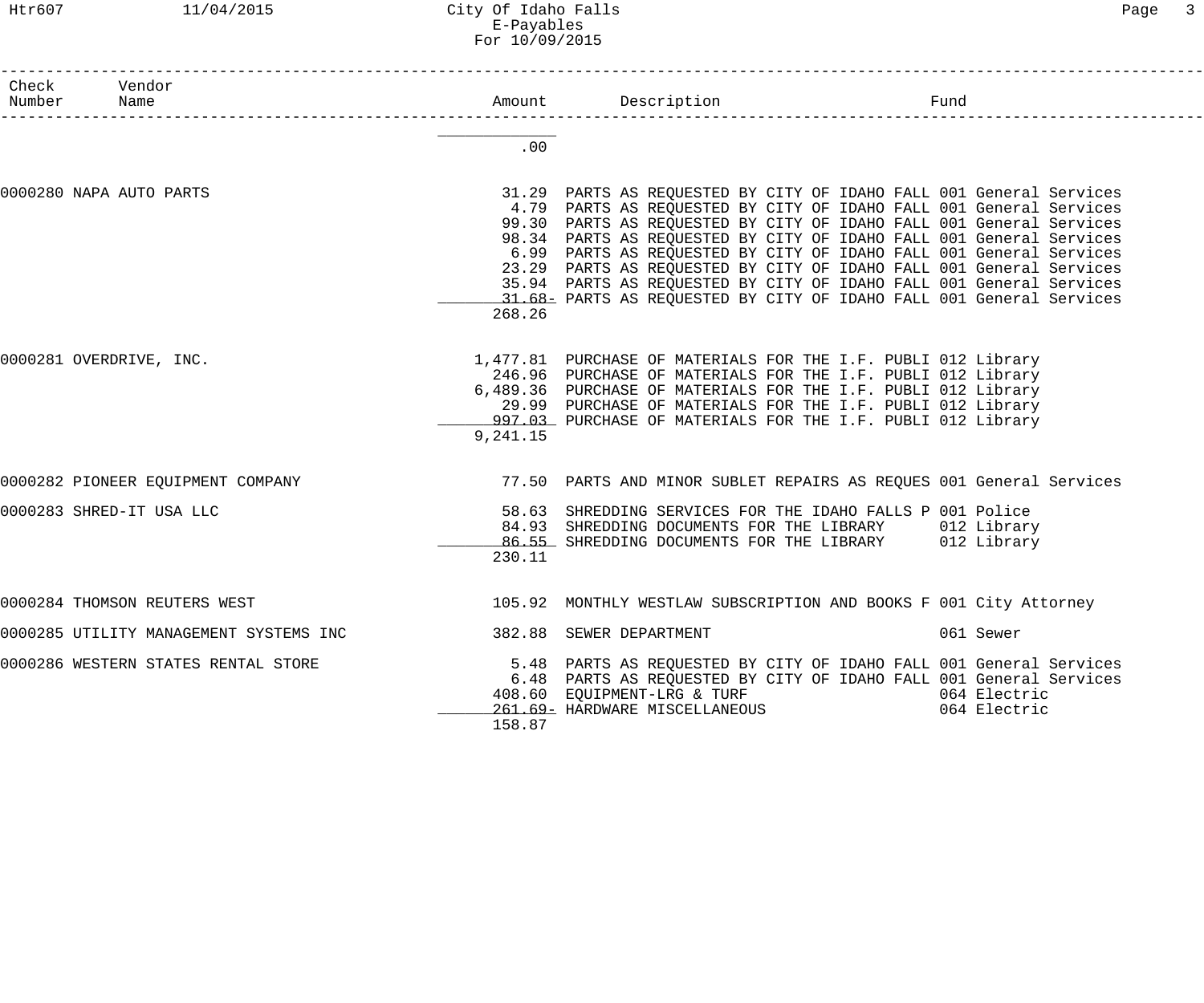| Check Vendor<br>Number Name<br>____________________ |                                                                         |                                                                                                                                                                                                                                                                                                                                                                                                                                                                                                                                                                                                                                                                                                                                                                                                                                                                                                                                                                                                                                                                                                                                                                                                                                                                                                                                                                                                                                                                                                                                                                                                                                                                                                                                    |                                                                                                                                                                                                                                                                                                    |
|-----------------------------------------------------|-------------------------------------------------------------------------|------------------------------------------------------------------------------------------------------------------------------------------------------------------------------------------------------------------------------------------------------------------------------------------------------------------------------------------------------------------------------------------------------------------------------------------------------------------------------------------------------------------------------------------------------------------------------------------------------------------------------------------------------------------------------------------------------------------------------------------------------------------------------------------------------------------------------------------------------------------------------------------------------------------------------------------------------------------------------------------------------------------------------------------------------------------------------------------------------------------------------------------------------------------------------------------------------------------------------------------------------------------------------------------------------------------------------------------------------------------------------------------------------------------------------------------------------------------------------------------------------------------------------------------------------------------------------------------------------------------------------------------------------------------------------------------------------------------------------------|----------------------------------------------------------------------------------------------------------------------------------------------------------------------------------------------------------------------------------------------------------------------------------------------------|
|                                                     |                                                                         |                                                                                                                                                                                                                                                                                                                                                                                                                                                                                                                                                                                                                                                                                                                                                                                                                                                                                                                                                                                                                                                                                                                                                                                                                                                                                                                                                                                                                                                                                                                                                                                                                                                                                                                                    |                                                                                                                                                                                                                                                                                                    |
| 0000287 AAA SEWER SERVICE                           |                                                                         | 155.00 SEWER DEPARTMENT 1997 1999 1999 1999 1999                                                                                                                                                                                                                                                                                                                                                                                                                                                                                                                                                                                                                                                                                                                                                                                                                                                                                                                                                                                                                                                                                                                                                                                                                                                                                                                                                                                                                                                                                                                                                                                                                                                                                   |                                                                                                                                                                                                                                                                                                    |
|                                                     |                                                                         | 0000288 ACOM SOLUTIONS, INC. The Same of the Second Main of Main Media and Second Main Media Acompany and Data Processing                                                                                                                                                                                                                                                                                                                                                                                                                                                                                                                                                                                                                                                                                                                                                                                                                                                                                                                                                                                                                                                                                                                                                                                                                                                                                                                                                                                                                                                                                                                                                                                                          |                                                                                                                                                                                                                                                                                                    |
| 0000289 ALL AMERICAN SPORTS                         | 722.00                                                                  | 418.00 LONG SLEEVE SHIRTS<br>88.00 LONG SLEEVE SHIRTS<br>96.00 LONG SLEEVE SHIRTS<br>120.00 LONG SLEEVE SHIRTS<br>120.00 LONG SLEEVE SHIRTS<br>222.00                                                                                                                                                                                                                                                                                                                                                                                                                                                                                                                                                                                                                                                                                                                                                                                                                                                                                                                                                                                                                                                                                                                                                                                                                                                                                                                                                                                                                                                                                                                                                                              |                                                                                                                                                                                                                                                                                                    |
|                                                     | 48.79<br>53.19<br>55.35<br>55.02<br>57.28<br>55.52<br>39.00<br>1,939.16 | 0000290 ALSCO (AMERICAN LINEN DIV) 104.42 LAUNDRY SUPPLY AND SERVICE FOR THE FIRE 001 Fire<br>59.92 LAUNDRY SUPPLY AND SERVICE FOR THE FIRE 001 Fire<br>67.43 LAUNDRY SUPPLY AND SERVICE FOR THE FIRE 001 Fire<br>8.67 LAUNDRY SUPPLY AND SERVICE FOR THE FIRE 001 Fire<br>LAUNDRY SUPPLY AND SERVICE FOR THE FIRE<br>51.52 LAUNDRY SUPPLY AND SERVICE FOR THE FIRE<br>59.61 LAUNDRY SUPPLY AND SERVICE FOR THE FIRE<br>LAUNDRY SUPPLY AND SERVICE FOR THE FIRE<br>LAUNDRY SUPPLY AND SERVICE FOR THE FIRE<br>LAUNDRY SUPPLY AND SERVICE FOR THE FIRE<br>LAUNDRY SUPPLY AND SERVICE FOR THE FIRE 001 Fire<br>41.05 LAUNDRY SUPPLY AND SERVICE FOR THE FIRE<br>43.46 LAUNDRY SUPPLY AND SERVICE FOR THE FIRE<br>109.22 LAUNDRY SUPPLY AND SERVICE FOR THE FIRE<br>70.45 LAUNDRY SUPPLY AND SERVICE FOR THE FIRE<br>LAUNDRY SUPPLY AND SERVICE FOR THE FIRE<br>42.85 LAUNDRY SUPPLY AND SERVICE FOR THE FIRE<br>52.27 LAUNDRY SUPPLY AND SERVICE FOR THE FIRE 001 Fire<br>LAUNDRY SUPPLY AND SERVICE FOR THE FIRE<br>64.91 LAUNDRY SUPPLY AND SERVICE FOR THE FIRE<br>56.92 LAUNDRY SUPPLY AND SERVICE FOR THE FIRE<br>67.86 LAUNDRY SUPPLY AND SERVICE FOR THE FIRE 001 Fire<br>48.77 LAUNDRY SUPPLY AND SERVICE FOR THE FIRE<br>57.95 LAUNDRY SUPPLY AND SERVICE FOR THE FIRE 001 Fire<br>43.10 LAUNDRY SUPPLY AND SERVICE FOR THE FIRE<br>61.41 LAUNDRY SUPPLY AND SERVICE FOR THE FIRE<br>113.47 LAUNDRY SUPPLY AND SERVICE FOR THE FIRE<br>74.30 LAUNDRY SUPPLY AND SERVICE FOR THE FIRE<br>59.71 LAUNDRY SUPPLY AND SERVICE FOR THE FIRE<br>97.88 WEEKLY DELIVERY AND CHANGE OUT OF ENTRAN 060 Airport<br>48.85 LAUNDRY SERVICE FOR SEWER DEPARTMENT<br>57.41 LAUNDRY SERVICE FOR SEWER DEPARTMENT<br>11.60 CLOTHING & APPAREL | 001 Fire<br>001 Fire<br>001 Fire<br>001 Fire<br>001 Fire<br>001 Fire<br>001 Fire<br>001 Fire<br>001 Fire<br>001 Fire<br>001 Fire<br>001 Fire<br>001 Fire<br>001 Fire<br>001 Fire<br>001 Fire<br>001 Fire<br>001 Fire<br>001 Fire<br>001 Fire<br>001 Fire<br>061 Sewer<br>061 Sewer<br>064 Electric |
| 0000291 BONNEVILLE INDUSTRIAL SUPPLY                |                                                                         | 9.31 WHITE EAGLE GLOVES<br>9.71 DAKURA SAFETY GLASSES<br>715.68 EQUIPMENT-LRG & TURF<br>394.56 HARDWARE MISCELLANEOUS                                                                                                                                                                                                                                                                                                                                                                                                                                                                                                                                                                                                                                                                                                                                                                                                                                                                                                                                                                                                                                                                                                                                                                                                                                                                                                                                                                                                                                                                                                                                                                                                              | 001 Public Works Engineering<br>001 Public Works Engineering<br>010 Streets<br>010 Streets                                                                                                                                                                                                         |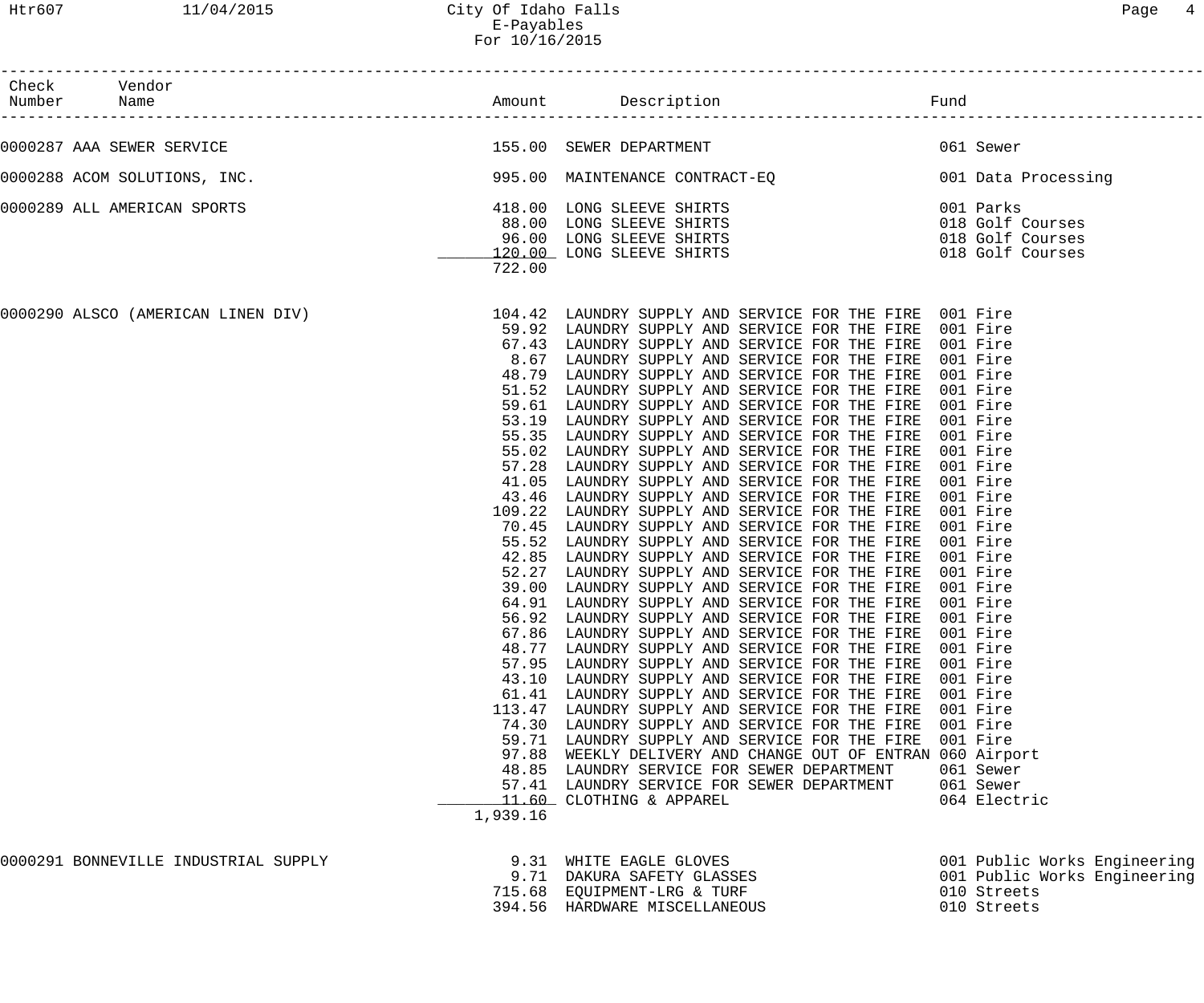| Check Vendor<br>Number Name                                                                   |          |                                                                                                                                                                                                                                                        |     |                                                                            |
|-----------------------------------------------------------------------------------------------|----------|--------------------------------------------------------------------------------------------------------------------------------------------------------------------------------------------------------------------------------------------------------|-----|----------------------------------------------------------------------------|
|                                                                                               | 3,617.00 |                                                                                                                                                                                                                                                        |     |                                                                            |
| 0000292 CAL RANCH STORES                                                                      | 127.42   | 41.50 MISCELLANEOUS SUPPLIES AS REQUESTED BY P 001 Parks<br>49.98 2EA@\$24 99 CUAIN CUT 2011                                                                                                                                                           |     |                                                                            |
| 0000293 COBRA PUMA GOLF, INC.                                                                 | 190.13   | 82.30 INVENTORY AS REQUESTED BY SAND CREEK GOL 018 Golf Courses<br>107.83 INVENTORY AS REQUESTED BY SAND CREEK GOL 018 Golf Courses                                                                                                                    |     |                                                                            |
| 0000294 CULLIGAN WATER CONDITIONING                                                           | 74.00    | 39.00 WATER SOFTENER RENTAL FOR CEMETERY DEPAR 001 Cemeteries<br>15.00 WATER SOFTENER RENTAL AT THE RECREATION 011 Recreation<br>20.00 WATER SOFTENER RENTAL FOR SAND CREEK GOL 018 Golf Courses                                                       |     |                                                                            |
| 0000295 DYNA SYSTEMS                                                                          | 1,292.57 | 166.92 HARDWARE MISCELLANEOUS 064 Electric<br>99.04 HARDWARE MISCELLANEOUS 064 Electric<br>380.57 HARDWARE MISCELLANEOUS 064 Electric<br>221.60 HARDWARE MISCELLANEOUS 064 Electric<br>267.00 HARDWARE MISCELLANEOUS 064 Electric<br>157               |     |                                                                            |
| 0000296 FALLS PLUMBING SUPPLY, INC. 195.61 REPAIRS AND SUPPLIES AS REQUESTED BY FOR 001 Parks | 321.02   | 4.18 REPAIRS AND SUPPLIES AS REQUESTED BY FOR 001 Parks<br>3.38 1/2" HOSE BIB PLAIN END B<br>7.10 1" BRASS INSERT MALE ADAP<br>3.59 1" CLOSE BRASS NIPPLE<br>2.69 1/2" BRASS PLUG<br>99.54 1" SPIROVENT JR AIR SWEAT<br>4.93 1 INS X 3/4 MIP BRASS ADA |     | 061 Water<br>061 Water<br>061 Water<br>061 Water<br>061 Water<br>061 Water |
| 0000297 FLIGHTVIEW, INC.                                                                      | 1,510.00 | 960.00 PROFESSIONAL/PERSONAL SRV<br>550.00 MAINTENANCE CONTRACT-EQ                                                                                                                                                                                     |     | 060 Airport<br>060 Airport                                                 |
| 0000298 HFP FUEL SYSTEMS                                                                      |          | 69.98 EQ REPAIR AND MAINT                                                                                                                                                                                                                              | 001 |                                                                            |
| 0000299 IDAHO BUSINESS SYSTEMS, INC.                                                          |          | 67.00 MAINTENANCE CONTRACT-EQ<br>67.00 MAINTENANCE CONTRACT-EQ                                                                                                                                                                                         |     | 001 Cemeteries<br>001 Parks                                                |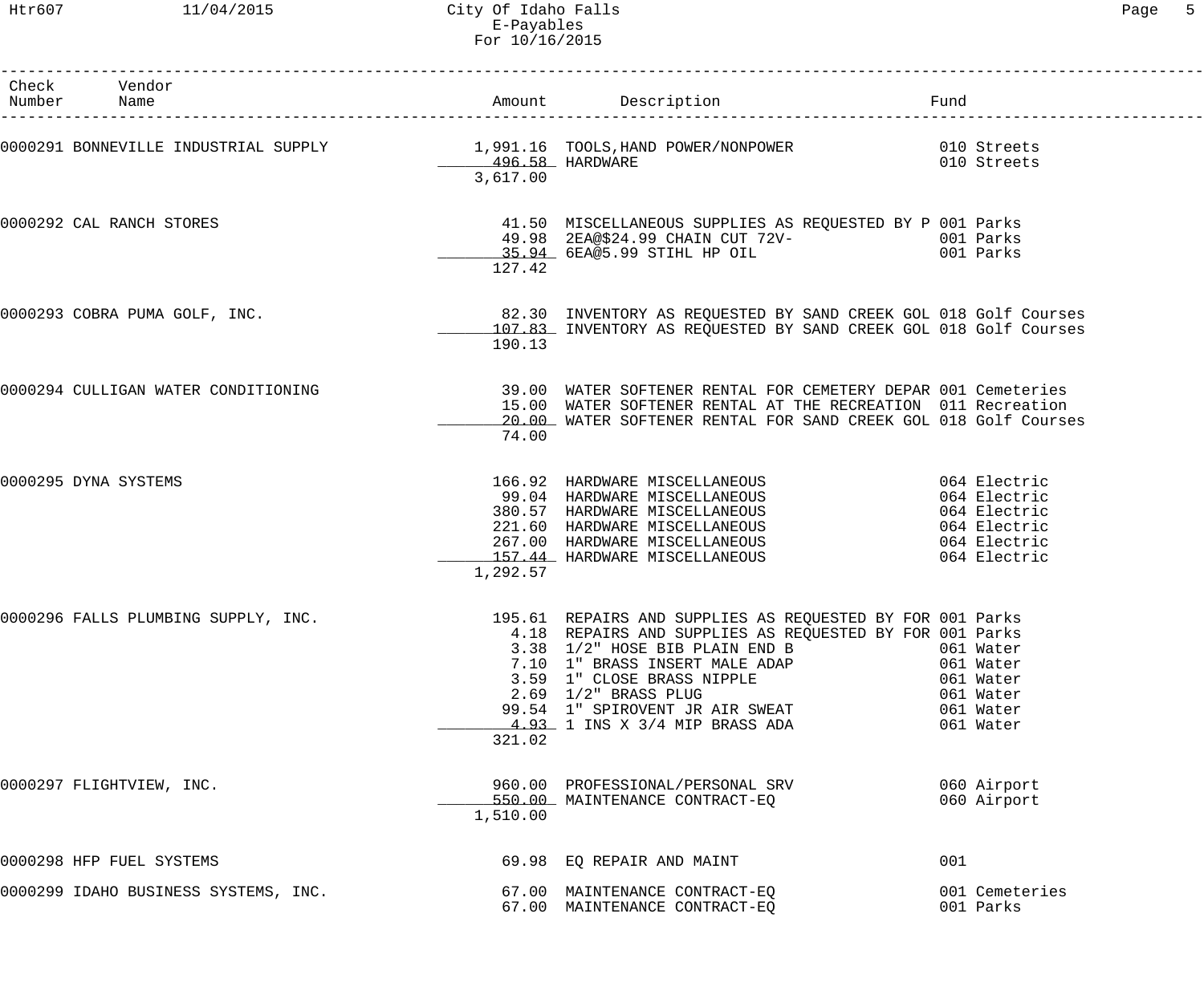#### Htr607 11/04/2015 City Of Idaho Falls Page 6 E-Payables For 10/16/2015

------------------------------------------------------------------------------------------------------------------------------------

| Check<br>Number | Vendor<br>Name                                                   |           | Amount Description                                                                                                                                                                                                                                                                                                                                                                                                                                   | Fund                                                                      |
|-----------------|------------------------------------------------------------------|-----------|------------------------------------------------------------------------------------------------------------------------------------------------------------------------------------------------------------------------------------------------------------------------------------------------------------------------------------------------------------------------------------------------------------------------------------------------------|---------------------------------------------------------------------------|
|                 |                                                                  | 1,242.22  | 0000299 IDAHO BUSINESS SYSTEMS, INC.<br>67.00 MAINTENANCE CONTRACT-EQ<br>67.00 MAINTENANCE CONTRACT-EQ<br>67.00 MAINTENANCE CONTRACT-EQ<br>63.75 MAINTENANCE CONTRACT-EQ<br>67.00 MAINTENANCE CONTRACT-EQ<br>67.00 MAINTENANCE CONTRACT-EQ<br>168.99 MAINTENANCE CONTRACT-EQ<br>107.00 MAINTENANCE CONTRACT-EQ<br>68.00 MAINTENANCE CONTRACT-EQ<br>114.00 MAINTENANCE CONTRACT-EQ<br>117.37 MAINTENANCE CONTRACT-EQ<br>93.45 MAINTENANCE CONTRACT-EQ | 001 Parks<br>001 Fire<br>061 Sewer<br>061 Sewer<br>061 Sewer<br>061 Water |
|                 | 0000300 INDUSTRIAL HOSE & FITTINGS INC 426.53 HOSES AND FITTINGS |           |                                                                                                                                                                                                                                                                                                                                                                                                                                                      | 011 Recreation                                                            |
|                 | 0000301 JC GOLF ACCESSORIES                                      | 700.94    | 667.19 INVENTORY AS REQUESTED BY PINECREST GOLF 018 Golf Courses<br>83.25- INVENTORY AS REQUESTED BY PINECREST GOLF 018 Golf Courses<br>117.00 INVENTORY AS REQUESTED BY PINECREST GOLF 018 Golf Courses                                                                                                                                                                                                                                             |                                                                           |
|                 | 0000302 L.N. CURTIS & SONS                                       | 15,824.34 | 1,087.54 FIRE PROTECT EQ/SUP/MAINT 6001 Fire<br>14,396.80 FIRE PROTECT EQ/SUP/MAINT<br>340.00 FIRE PROTECT EQ/SUP/MAINT                                                                                                                                                                                                                                                                                                                              | 001 Fire<br>001 Fire                                                      |
|                 | 0000303 MWI VETERINARY SUPPLY COMPANY                            | 427.64    | 480.52 VETERINARY SUPPLIES FOR TAUTPHAUS PARK Z 001 Parks<br>2.96 VETERINARY SUPPLIES FOR TAUTPHAUS PARK Z 001 Parks<br>55.84- VETERINARY SUPPLIES FOR TAUTPHAUS PARK Z 001 Parks                                                                                                                                                                                                                                                                    |                                                                           |
|                 | 0000304 NAPA AUTO PARTS                                          | 1,011.15  | 246.75 EO REPAIR AND MAINT<br>704.44 EQ REPAIR AND MAINT<br>59.96 PARTS AS REQUESTED BY CITY OF IDAHO FALL 001 General Services                                                                                                                                                                                                                                                                                                                      | 001<br>001                                                                |
| 0000305 NEWARK  |                                                                  | .00       | 249.15 ELECTRICAL EQUIP/SUPPLIES<br>16.82 FREIGHT FOR METER<br>249.15- ELECTRICAL EQUIP/SUPPLIES<br>16.82- FREIGHT FOR METER                                                                                                                                                                                                                                                                                                                         | 064 Electric<br>064 Electric<br>064 Electric<br>064 Electric              |
|                 | 0000306 NORTH AMERICAN COLLECTIONS                               |           | 43.50 COLLECTIONS/MARCH 2015                                                                                                                                                                                                                                                                                                                                                                                                                         | 001 Treasurer                                                             |
|                 | 0000307 PEST CONTROL SERVICES, INC.                              |           | 70.00 MONTHLY PEST CONTROL SERVICES FOR AQUATI 011 Recreation                                                                                                                                                                                                                                                                                                                                                                                        |                                                                           |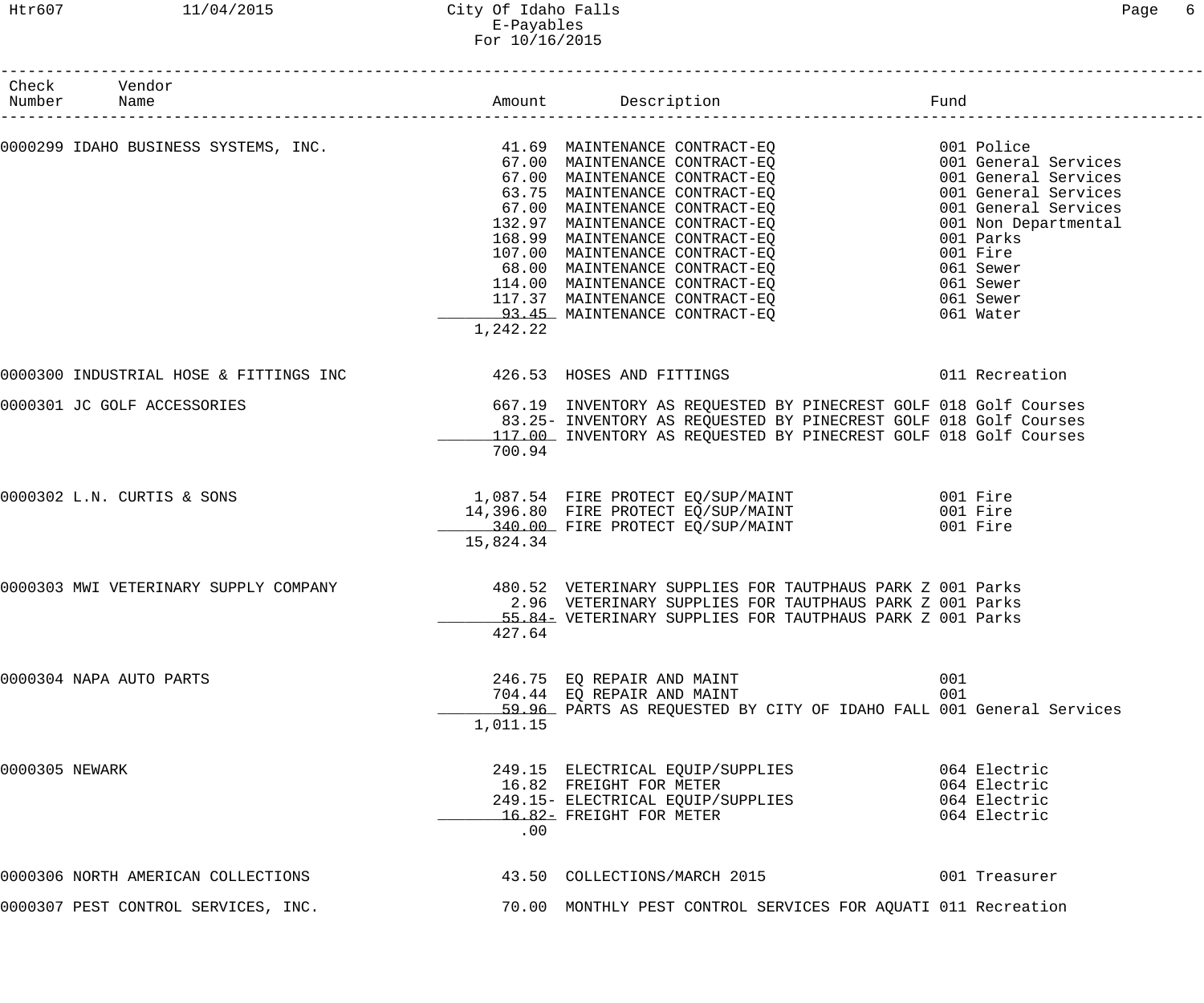#### Htr607 11/04/2015 City Of Idaho Falls Page 7 E-Payables For 10/16/2015

| Check Vendor<br>Number | Name                             |          | Amount Description                                                                                                                                                                                                                                                                                                                                                                                                                                                                                                                                                                                                                                                                                                                                                                                                                                                                                                                                                                                                                                                                                                                                                                                                           | Fund |                                                                                                                                                                                                                                                                  |
|------------------------|----------------------------------|----------|------------------------------------------------------------------------------------------------------------------------------------------------------------------------------------------------------------------------------------------------------------------------------------------------------------------------------------------------------------------------------------------------------------------------------------------------------------------------------------------------------------------------------------------------------------------------------------------------------------------------------------------------------------------------------------------------------------------------------------------------------------------------------------------------------------------------------------------------------------------------------------------------------------------------------------------------------------------------------------------------------------------------------------------------------------------------------------------------------------------------------------------------------------------------------------------------------------------------------|------|------------------------------------------------------------------------------------------------------------------------------------------------------------------------------------------------------------------------------------------------------------------|
|                        | 0000308 PING GOLF COMPANY, INC.  | .00      | .01 INVENTORY AS NEEDED BY SAGE LAKES GOLF C 018 Golf Courses<br>.01- INVENTORY AS NEEDED BY SAGE LAKES GOLF C 018 Golf Courses<br>379.82 INVENTORY AS REQUESTED BY PINECREST GOLF 018 Golf Courses<br>594.37 INVENTORY AS REQUESTED BY SAND CREEK GOL 018 Golf Courses<br>171.96 INVENTORY AS REQUESTED BY SAND CREEK GOL 018 Golf Courses<br>529.38 INVENTORY AS REQUESTED BY SAND CREEK GOL 018 Golf Courses<br>882.67 INVENTORY AS REQUESTED BY SAND CREEK GOL 018 Golf Courses<br>171.96 INVENTORY AS REQUESTED BY SAND CREEK GOL 018 Golf Courses<br>882.67 INVENTORY AS REQUESTED BY SAND CREEK GOL 018 Golf Courses<br>236.64 INVENTORY AS REQUESTED BY SAND CREEK GOL 018 Golf Courses<br>638.51 INVENTORY AS REQUESTED BY SAND CREEK GOL 018 Golf Courses<br>172.55 INVENTORY AS REQUESTED BY SAND CREEK GOL 018 Golf Courses<br>231.35 INVENTORY AS REQUESTED BY SAND CREEK GOL 018 Golf Courses<br>.01- RESALE ITEMS<br>.01 RESALE ITEMS<br>594.37- RESALE ITEMS<br>171.96- RESALE ITEMS<br>529.38- RESALE ITEMS<br>882.67- RESALE ITEMS<br>171.96- RESALE ITEMS<br>882.67- RESALE ITEMS<br>236.64- RESALE ITEMS<br>638.51- RESALE ITEMS<br>172.55- RESALE ITEMS<br>379.82- RESALE ITEMS<br>231.35- RESALE ITEMS |      | 018 Golf Courses<br>018 Golf Courses<br>018 Golf Courses<br>018 Golf Courses<br>018 Golf Courses<br>018 Golf Courses<br>018 Golf Courses<br>018 Golf Courses<br>018 Golf Courses<br>018 Golf Courses<br>018 Golf Courses<br>018 Golf Courses<br>018 Golf Courses |
|                        | 0000309 PORTER'S OFFICE PRODUCTS | 3,485.33 | 20.30 SHEET PROTECTORS<br>50.65 POCKET BINDERS, INDEX TAB<br>18.39 DESK SORTER<br>74.52 OFFICE SUPPLIES<br>.91 PUSH PINS<br>125.06 FILE CABINET<br>3,195.50 FURNITURE                                                                                                                                                                                                                                                                                                                                                                                                                                                                                                                                                                                                                                                                                                                                                                                                                                                                                                                                                                                                                                                        |      | 001 Data Processing<br>001 Parks<br>011 Recreation<br>011 Recreation<br>011 Recreation<br>011 Recreation<br>064 Electric                                                                                                                                         |
|                        | 0000310 POST REGISTER, THE       |          | 41.33 LEGAL NOTICES / SEPT 2015<br>95.97 LEGAL NOTICES / SEPT 2015<br>423.24 LEGAL NOTICES / SEPT 2015<br>68.91 LEGAL NOTICES / SEPT 2015<br>34.20 LEGAL NOTICES / SEPT 2015<br>41.33- LEGAL NOTICES / SEPT 2015<br>95.97- LEGAL NOTICES / SEPT 2015<br>423.24- LEGAL NOTICES / SEPT 2015<br>68.91- LEGAL NOTICES / SEPT 2015<br>34.20- LEGAL NOTICES / SEPT 2015<br>149.49 LEGAL NOTICES / SEPT 2015                                                                                                                                                                                                                                                                                                                                                                                                                                                                                                                                                                                                                                                                                                                                                                                                                        |      | 001 Finance<br>001 Non Departmental<br>001 Planning & Building<br>001 Fire<br>001 Public Works Engineering<br>001 Finance<br>001 Non Departmental<br>001 Planning & Building<br>001 Fire<br>001 Public Works Engineering<br>061 Sewer                            |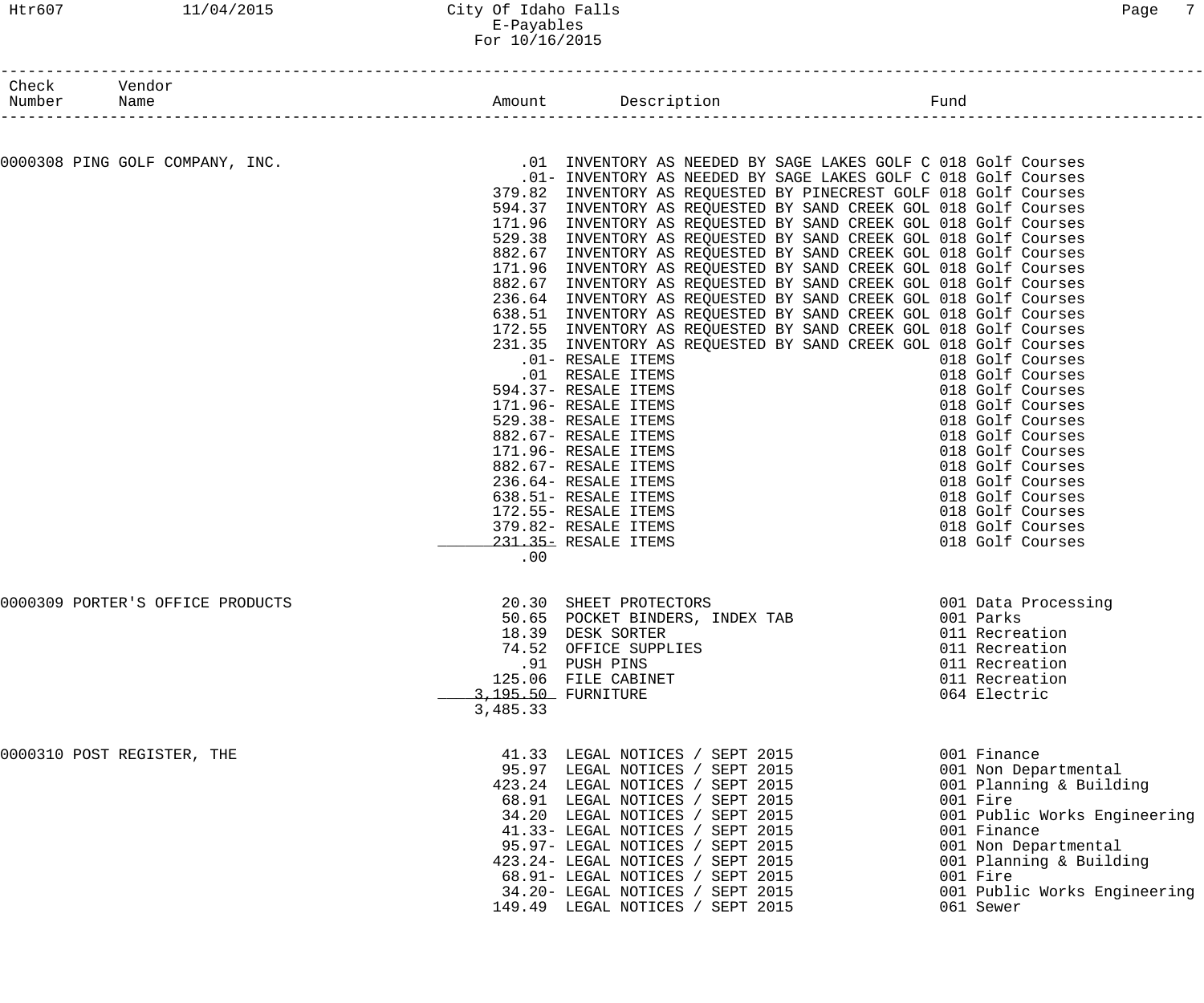#### Htr607 11/04/2015 City Of Idaho Falls Page 8 E-Payables For 10/16/2015

| Check Vendor<br>Number Name                                                  |          |                                                                                                                                                                                                                                          | Fund<br>____________________________ |
|------------------------------------------------------------------------------|----------|------------------------------------------------------------------------------------------------------------------------------------------------------------------------------------------------------------------------------------------|--------------------------------------|
| 0000310 POST REGISTER, THE                                                   | .00      | 149.49- LEGAL NOTICES / SEPT 2015<br>295.90 LEGAL NOTICES / SEPT 2015<br>295.90- LEGAL NOTICES / SEPT 2015<br>206.82 LEGAL NOTICES / SEPT 2015<br>206.82- LEGAL NOTICES / SEPT 2015<br>206.82- LEGAL NOTICES / SEPT 2015<br>064 Electric |                                      |
| 0000311 PRAXAIR DISTRIBUTION, INC.                                           | 410.40   | 205.20 CHOP SAW BLADES<br>205.20 CHOP SAW BLADES                                                                                                                                                                                         | 062 Sanitation<br>062 Sanitation     |
| 0000312 PROTECTIVE EQUIPMENT TESTING 6955.49 SAFETY EQUIPMENT                |          |                                                                                                                                                                                                                                          | 064 Electric                         |
| 0000313 ROCKY MOUNTAIN BOILER, INC. 4 1,733.90 WASTE WATER TREATMENT         |          |                                                                                                                                                                                                                                          | 061 Sewer                            |
| 0000314 SCHINDLER ELEVATOR CORPORATION 2,563.92 MAINTENANCE CONTRACT-EQ      |          |                                                                                                                                                                                                                                          | 060 Airport                          |
| 0000315 SIGN PRO                                                             |          | 59.00 PROMOTION ITEMS                                                                                                                                                                                                                    | 060 Airport                          |
| 0000316 SPRAGUE PEST SOLUTIONS                                               |          | 165.00 PARKS & RECREATION MISC.                                                                                                                                                                                                          | 001 Parks                            |
| 0000317 TACOMA SCREW PRODUCTS, INC. 161.99 FASTENERS                         |          |                                                                                                                                                                                                                                          | 011 Recreation                       |
|                                                                              |          | 0000318 TAYLOR MADE GOLF COMPANY THE SERIE SERIES OF THE SERIEST AND TREQUESTED BY SAND CREEK GOL 018 Golf Courses                                                                                                                       |                                      |
|                                                                              | 21.32    | 0000319 TURF EQUIP & IRRIGATION, INC. 4 . [13.38 TURF DC PARTS AS REQUESTED BY CITY OF IF 001 General Services<br>1.94 TURF DC PARTS AS REQUESTED BY CITY OF IF 001 General Services                                                     |                                      |
| 0000320 WESTERN STATES RENTAL STORE                                          | 1,287.60 | 1,234.19 PARTS AS REQUESTED BY CITY OF IDAHO FALL 001 General Services<br>53.41 PARTS AS REQUESTED BY CITY OF IDAHO FALL 001 General Services                                                                                            |                                      |
| 0000321 WOVO IDENTITY SOLUTIONS, LLC <a> 44.00</a> 44.00 AIRPORT MAINTENANCE |          |                                                                                                                                                                                                                                          | 060 Airport                          |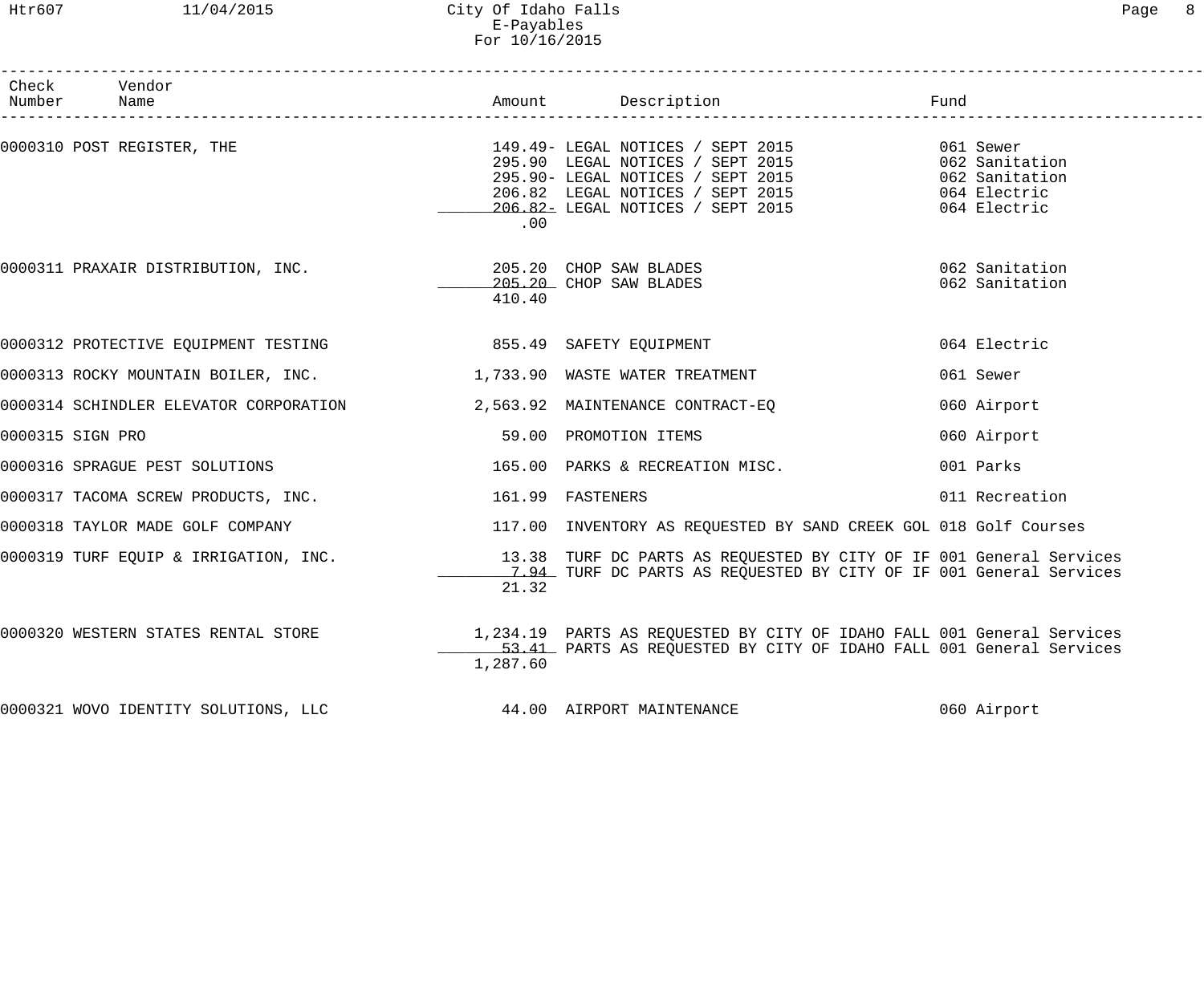Htr607 11/04/2015 City Of Idaho Falls Page 9 E-Payables For 10/23/2015

| Check Vendor<br>Number Name                              |          |                                                                                                                                                                                                                                                                                                                                                                                                                                                               | Fund                                                                    |
|----------------------------------------------------------|----------|---------------------------------------------------------------------------------------------------------------------------------------------------------------------------------------------------------------------------------------------------------------------------------------------------------------------------------------------------------------------------------------------------------------------------------------------------------------|-------------------------------------------------------------------------|
|                                                          | 187.66   | 50.00 PORT-A-POTTY SERVICE FOR SAND CREEK GOLF 018 Golf Courses                                                                                                                                                                                                                                                                                                                                                                                               |                                                                         |
|                                                          | 103.53   | 0000323 ADVANCED INDUSTRIAL SUPPLY 23.13 BUILDING SUP/REPR/MAINT. 001 Police<br>36.60 BUILDING SUP/REPR/MAINT.<br>36.60 BUILDING SUP/REPR/MAINT. 001 Police<br>43.80 BUILDING SUP/REPR/MAINT. 001 Police                                                                                                                                                                                                                                                      |                                                                         |
| 0000324 ADVANCED TRAFFIC PRODUCTS, INC 33,148.00 TRAFFIC |          |                                                                                                                                                                                                                                                                                                                                                                                                                                                               | 046 Traffic Light Cap Imp                                               |
|                                                          | 715.85   | 0000325 ALSCO (AMERICAN LINEN DIV) 16.43 MAT SERVICE FOR THE TAUTPHAUS PARK ICE R 011 Recreation<br>280.00 WASTE WATER TREATMENT THE SERIES OF LIGHT SERIES<br>49.08 LAUNDRY SERVICE FOR SEWER DEPARTMENT 061 Sewer<br>49.08 LAUNDRY SERVICE FOR SEWER DEPARTMENT 62.34 LAUNDRY SERVICE FOR SEWER DEPARTMENT 061 Sewer<br>62.34 LAUNDRY SERVICE FOR SEWER DEPARTMENT 061 Sewer<br>208.00 COVERALLS FOR WELDING 062 Sanitation<br>308.00 COVERALLS FOR WELDING |                                                                         |
| 0000326 BATTERIES PLUS                                   | 387.80   | 197.90 REPLACEMENT BATTERIES FOR 6001 Police<br>135.95 PARTS AS REQUESTED BY CITY OF IDAHO FALL 001 General Services<br>53.95 PARTS AS REQUESTED BY CITY OF IDAHO FALL 001 General Services                                                                                                                                                                                                                                                                   |                                                                         |
|                                                          |          | 0000327 BEARING & INDUSTRIAL SALES INC 1,852.77 WASTE WATER TREATMENT 661 Sewer                                                                                                                                                                                                                                                                                                                                                                               |                                                                         |
| 0000328 BONNEVILLE INDUSTRIAL SUPPLY                     | 374.59   | 78.84 MISCELLANEOUS PURCHASES AS REQUIRED BY S 061 Sewer                                                                                                                                                                                                                                                                                                                                                                                                      |                                                                         |
| 0000329 CAL RANCH STORES                                 | 520.05   | 29.99 PROTECT GLASSES/HEARING C<br>114.98 HIP WADER BOOTS<br>375.08 PUMPS & ACCESSORIES                                                                                                                                                                                                                                                                                                                                                                       | 061 Water<br>061 Water<br>064 Electric                                  |
| 0000330 CERTIFIED LABORATORIES                           | 1,978.06 | 402.95 AIRPORT MAINTENANCE<br>1,187.66 AIRPORT MAINTENANCE<br>149.35 FREIGHT<br>157.26 AIRPORT MAINTENANCE<br>80.84 FREIGHT                                                                                                                                                                                                                                                                                                                                   | 060 Airport<br>060 Airport<br>060 Airport<br>060 Airport<br>060 Airport |
| 0000331 CULLIGAN WATER CONDITIONING                      |          | 29.45 BUILDING SUP/REPR/MAINT.                                                                                                                                                                                                                                                                                                                                                                                                                                | 001 Parks                                                               |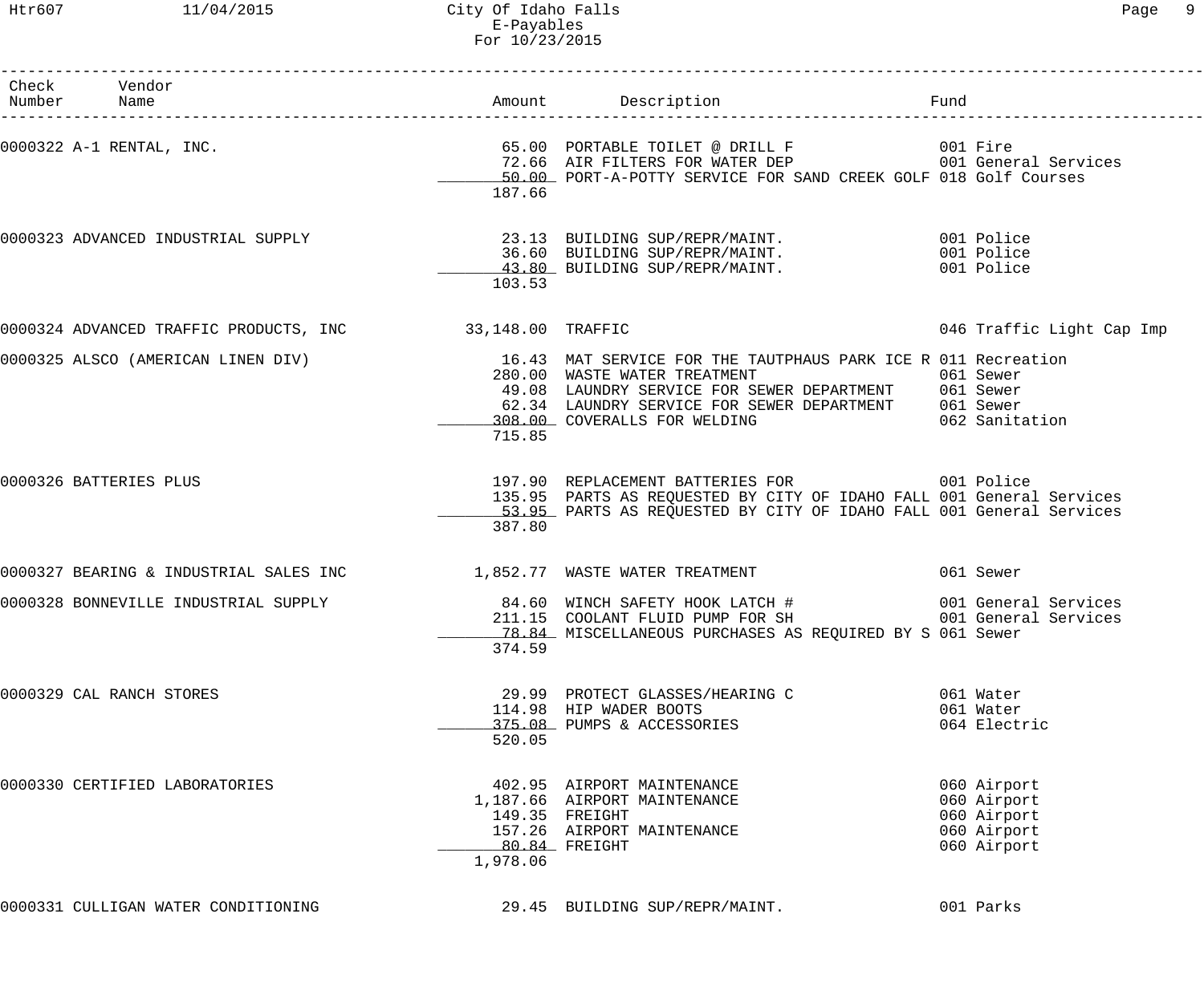Htr607 11/04/2015 City Of Idaho Falls Page 10 E-Payables For 10/23/2015

| Œ<br><u>.</u> |  |
|---------------|--|
|---------------|--|

| Check Vendor<br>Number Name                                                                              |          | Amount Description                                                                                                                                                                                                                                                                                                                                                                                                                                                                                                                                                                                                                                                                                                                                                                                                                                                                                                                                                                                                                                                                                                                         | Fund |                           |
|----------------------------------------------------------------------------------------------------------|----------|--------------------------------------------------------------------------------------------------------------------------------------------------------------------------------------------------------------------------------------------------------------------------------------------------------------------------------------------------------------------------------------------------------------------------------------------------------------------------------------------------------------------------------------------------------------------------------------------------------------------------------------------------------------------------------------------------------------------------------------------------------------------------------------------------------------------------------------------------------------------------------------------------------------------------------------------------------------------------------------------------------------------------------------------------------------------------------------------------------------------------------------------|------|---------------------------|
| 0000331 CULLIGAN WATER CONDITIONING TELLET SERVENSE OSMOSIS AND SOFTENER S 061 Sewer                     | 211.45   |                                                                                                                                                                                                                                                                                                                                                                                                                                                                                                                                                                                                                                                                                                                                                                                                                                                                                                                                                                                                                                                                                                                                            |      |                           |
|                                                                                                          |          |                                                                                                                                                                                                                                                                                                                                                                                                                                                                                                                                                                                                                                                                                                                                                                                                                                                                                                                                                                                                                                                                                                                                            |      |                           |
| 0000333 DEVELOPMENT WORKSHOP, INC. 40 195.00 JANITORIAL SERVICES FOR CITY BUILDINGS 001 General Services |          |                                                                                                                                                                                                                                                                                                                                                                                                                                                                                                                                                                                                                                                                                                                                                                                                                                                                                                                                                                                                                                                                                                                                            |      |                           |
| 0000334 FALLS PLUMBING SUPPLY, INC.                                                                      | 2,017.58 | 57.53 MISCELLANEOUS PLUMBING SUPPLIES FOR BLDG 001 General Services<br>34.10 MISCELLANEOUS PLUMBING SUPPLIES FOR BLDG 001 General Services<br>28.71 MISCELLANEOUS PLUMBING SUPPLIES FOR BLDG 001 General Services<br>7.58 MISCELLANEOUS PLUMBING SUPPLIES FOR BLDG 001 General Services<br>57.63 MISCELLANEOUS PLUMBING SUPPLIES FOR BLDG 001 General Services<br>11.07 MISCELLANEOUS PLUMBING SUPPLIES FOR BLDG 001 General Services<br>119.14 MISCELLANEOUS PLUMBING SUPPLIES FOR BLDG 001 General Services<br>14.85 MISCELLANEOUS PLUMBING SUPPLIES FOR BLDG 001 General Services<br>15.78 MISCELLANEOUS PLUMBING SUPPLIES FOR BLDG 001 General Services<br>66.51 MISCELLANEOUS PLUMBING SUPPLIES FOR BLDG 001 General Services<br>22.27 MISCELLANEOUS PLUMBING SUPPLIES FOR BLDG 001 General Services<br>52.17 MISCELLANEOUS PLUMBING SUPPLIES FOR BLDG 001 General Services<br>14.57 MISCELLANEOUS PLUMBING SUPPLIES FOR BLDG 001 General Services<br>10.86 MISCELLANEOUS PLUMBING SUPPLIES FOR BLDG 001 General Services<br>3.67 REPAIRS AND SUPPLIES AS REQUESTED BY PAR 001 Parks<br>1,453.50 GALV. FITTINGS<br>47.64 ANCHOR BOLTS |      | 061 Water<br>064 Electric |
| 0000335 FIRST STREET WELDING, INC.                                                                       | 51.30    | 38.80 PARTS AND MINOR SUBLET REPAIRS AS REQUES 001 General Services<br>12.50 PARTS AND MINOR SUBLET REPAIRS AS REQUES 001 General Services                                                                                                                                                                                                                                                                                                                                                                                                                                                                                                                                                                                                                                                                                                                                                                                                                                                                                                                                                                                                 |      |                           |
| 0000336 JOHNSTONE SUPPLY, IDAHO FALLS DBA                                                                | 59.17    | 26.55 MISCELLANEOUS REPAIR PARTS REQUESTED BY 001 General Services<br>32.62 MISCELLANEOUS REPAIR PARTS REQUESTED BY 001 General Services                                                                                                                                                                                                                                                                                                                                                                                                                                                                                                                                                                                                                                                                                                                                                                                                                                                                                                                                                                                                   |      |                           |
| 0000337 KEY-LINE AUTOMOTIVE WAREHOUSE                                                                    | 2.64     | 99.49- PARTS AS REQUESTED BY CITY OF IDAHO FALL 001 General Services<br>102.13 PARTS AS REQUESTED BY CITY OF IDAHO FALL 001 General Services                                                                                                                                                                                                                                                                                                                                                                                                                                                                                                                                                                                                                                                                                                                                                                                                                                                                                                                                                                                               |      |                           |
| 0000338 METROQUIP, INC.                                                                                  |          | 741.61 EQ REPAIR AND MAINT<br>160.34 PARTS AS REQUESTED BY CITY OF IDAHO FALL 001 General Services<br>11.53 PARTS AS REQUESTED BY CITY OF IDAHO FALL 001 General Services<br>451.35 PARTS AS REQUESTED BY CITY OF IDAHO FALL 001 General Services<br>15.83 PARTS AS REQUESTED BY CITY OF IDAHO FALL 001 General Services<br>86.23 PARTS AS REQUESTED BY CITY OF IDAHO FALL 001 General Services<br>11.53 PARTS AS REQUESTED BY CITY OF IDAHO FALL 001 General Services<br>643.50 PARTS AS REQUESTED BY CITY OF IDAHO FALL 001 General Services                                                                                                                                                                                                                                                                                                                                                                                                                                                                                                                                                                                             | 001  |                           |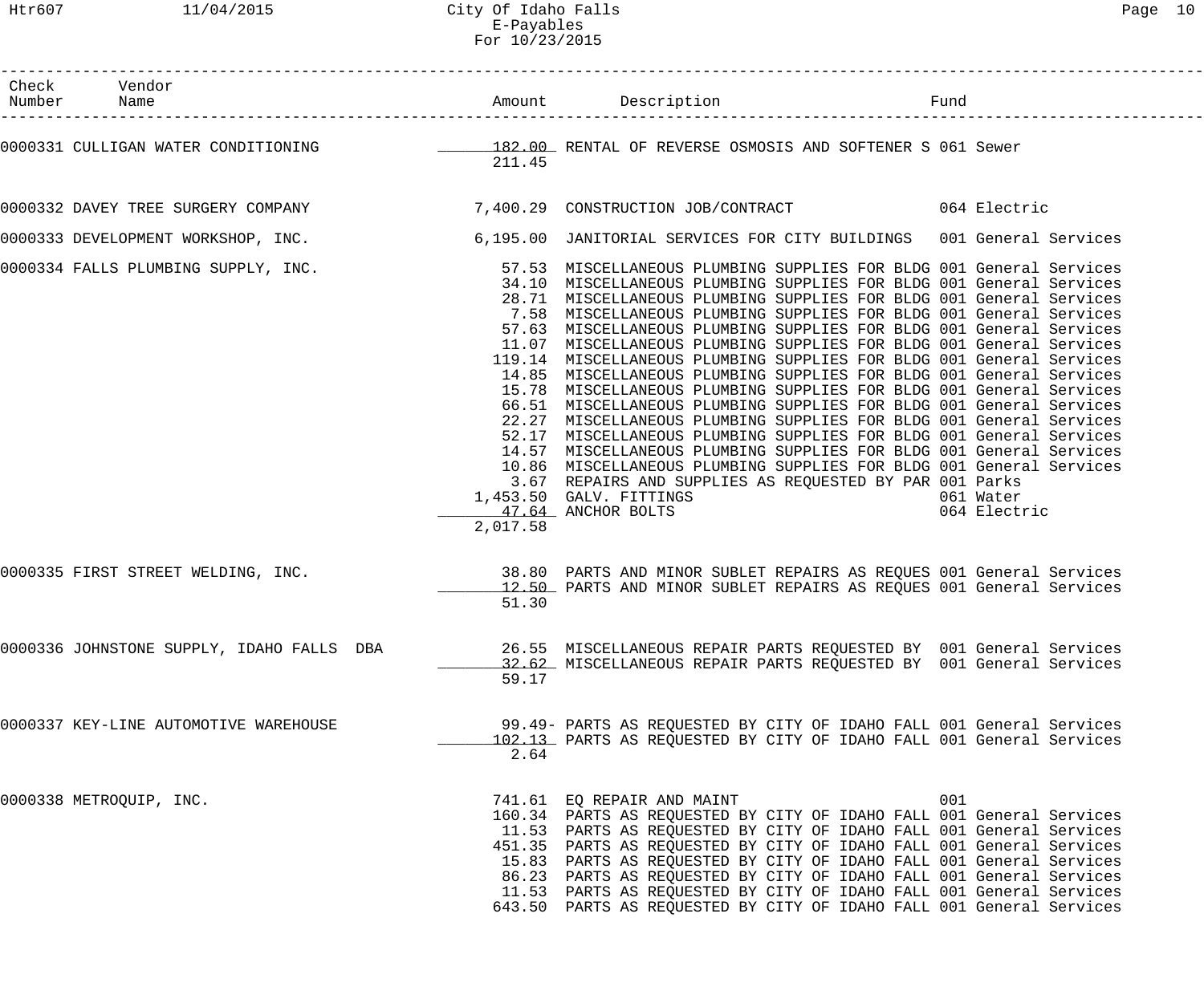| Check Vendor<br>Number Name            |               |                                                                                                                                                                                                                                                                                                                                                                                                                                                                                                                                                     |                            |
|----------------------------------------|---------------|-----------------------------------------------------------------------------------------------------------------------------------------------------------------------------------------------------------------------------------------------------------------------------------------------------------------------------------------------------------------------------------------------------------------------------------------------------------------------------------------------------------------------------------------------------|----------------------------|
|                                        | 2,524.25      | 0000338 METROQUIP, INC. The services of the services of the services of the services of the services of the services<br>159.00 PARTS AS REQUESTED BY CITY OF IDAHO FALL 001 General Services<br>36.31 PARTS AS REQUESTED BY CITY OF IDAHO FALL 001 General Services<br>182.32 PARTS AS REQUESTED BY CITY OF IDAHO FALL 001 General Services<br>12.77 PARTS AS REQUESTED BY CITY OF IDAHO FALL 001 General Services                                                                                                                                  |                            |
|                                        |               | 0000339 MWI VETERINARY SUPPLY COMPANY 1999 1999 11.02 VETERINARY SUPPLIES FOR TAUTPHAUS PARK Z 001 Parks                                                                                                                                                                                                                                                                                                                                                                                                                                            |                            |
| 0000340 NAPA AUTO PARTS                | 35.94 FILTERS |                                                                                                                                                                                                                                                                                                                                                                                                                                                                                                                                                     | 064 Electric               |
|                                        |               |                                                                                                                                                                                                                                                                                                                                                                                                                                                                                                                                                     | 061 Water                  |
| 0000342 PEAK-RYZEX, INC.               |               | 643.87 MAINTENANCE CONTRACT-EQ 001 Data Processing                                                                                                                                                                                                                                                                                                                                                                                                                                                                                                  |                            |
|                                        | 143.00        | 0000343 PEST CONTROL SERVICES, INC. 40 195.00 PEST CONTROL SERVICE AS REQUESTED BY BLD 001 General Services<br>48.00 INTERIOR RODENT CONTROL AT TAUTPHAUS PAR 011 Recreation                                                                                                                                                                                                                                                                                                                                                                        |                            |
| 0000344 PORTER'S OFFICE PRODUCTS       | 475.22        | 358.99 FURNITURE<br>116.23 OFFICE SUPPLIES, GENERAL                                                                                                                                                                                                                                                                                                                                                                                                                                                                                                 | 060 Airport<br>060 Airport |
| 0000345 PROTECTIVE EQUIPMENT TESTING   |               | 575.50 SAFETY EQUIPMENT                                                                                                                                                                                                                                                                                                                                                                                                                                                                                                                             | 064 Electric               |
| 0000346 RESPOND FIRST AID SYSTEMS      |               | 172.09 FIRST AID SUPPLIES                                                                                                                                                                                                                                                                                                                                                                                                                                                                                                                           | 001 Police                 |
| 0000347 SHRED-IT USA LLC               | 164.64        | 106.01 SHREDDING SERVICES FOR THE CITY OF IDAHO 001 Non Departmental<br>58.63 SHREDDING SERVICES FOR THE IDAHO FALLS P 001 Police                                                                                                                                                                                                                                                                                                                                                                                                                   |                            |
| 0000348 SOCIETY FOR HR MANAGEMENT      |               | 350.00 TRAINING-PERSONNEL                                                                                                                                                                                                                                                                                                                                                                                                                                                                                                                           | 001 Human Resources        |
| 0000349 SOUTHWESTERN EQUIPMENT COMPANY |               | 776.00 EQ REPAIR AND MAINT                                                                                                                                                                                                                                                                                                                                                                                                                                                                                                                          | 001                        |
| 0000350 STAN'S PAINT CLINIC, INC.      | 1,176.20      | 96.78 MISCELLANEOUS PAINT SUPPLIES FOR BLDG MA 001 General Services<br>363.66 MISCELLANEOUS PAINT SUPPLIES FOR BLDG MA 001 General Services<br>17.27 MISCELLANEOUS PAINT SUPPLIES FOR BLDG MA 001 General Services<br>25.10 MISCELLANEOUS PAINT SUPPLIES FOR BLDG MA 001 General Services<br>23.40 MISCELLANEOUS PAINT SUPPLIES FOR BLDG MA 001 General Services<br>32.35 MISCELLANEOUS PAINT SUPPLIES FOR BLDG MA 001 General Services<br>463.14 MISCELLANEOUS PAINT SUPPLIES FOR BLDG MA 001 General Services<br>154.50 PAINTING-EQUIP & PRODUCTS | 011 Recreation             |

0000351 STAPLES ADVANTAGE 220.20 OFFICE SUPPLIES, GENERAL 001 Human Resources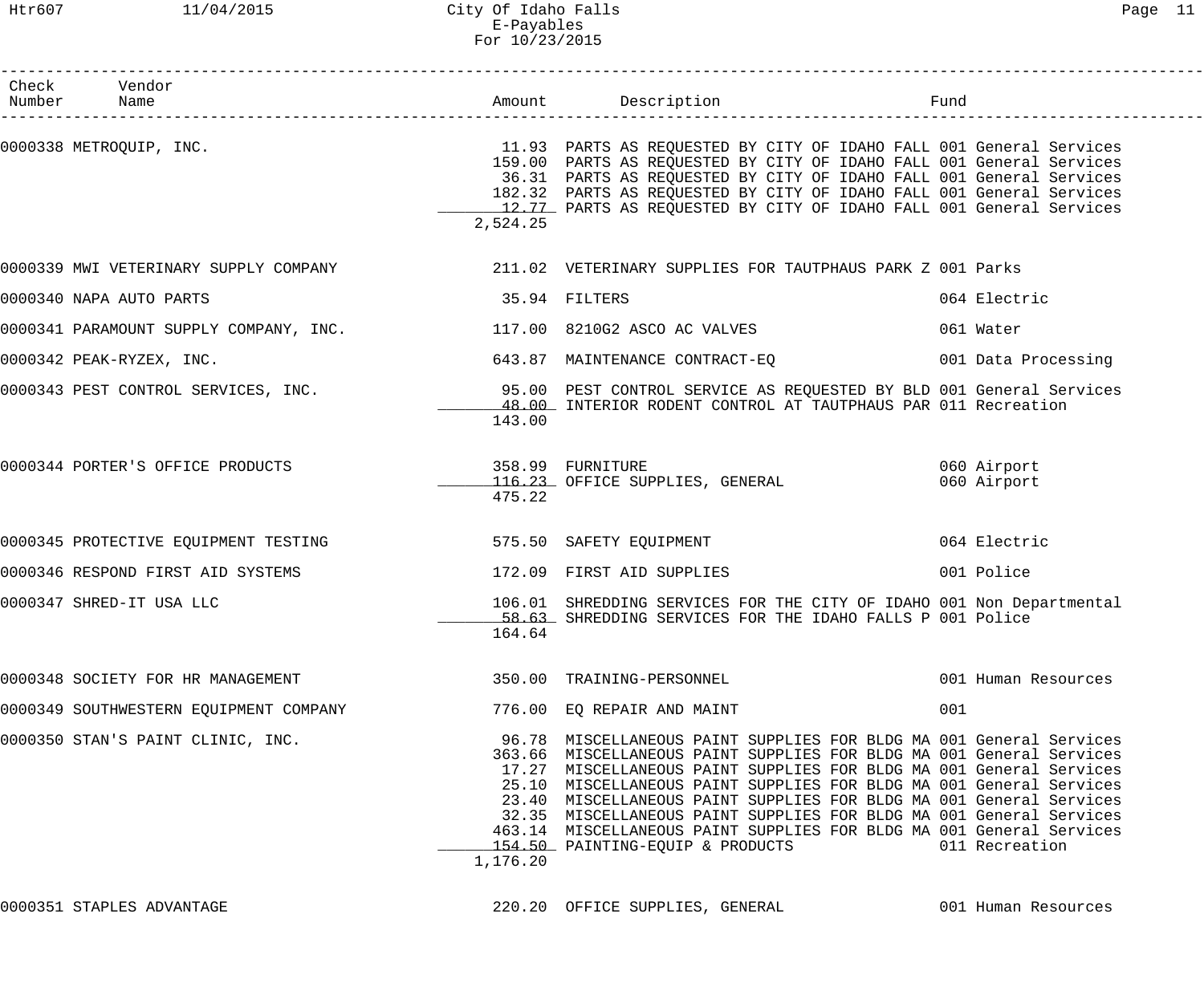Htr607 11/04/2015 City Of Idaho Falls Page 12 E-Payables For 10/23/2015

| Check Vendor<br>Number Name                              |          |                                                                                                                                                                                                                                                                                                                                                                                                                                                                                                                           |                     |
|----------------------------------------------------------|----------|---------------------------------------------------------------------------------------------------------------------------------------------------------------------------------------------------------------------------------------------------------------------------------------------------------------------------------------------------------------------------------------------------------------------------------------------------------------------------------------------------------------------------|---------------------|
|                                                          | 246.32   |                                                                                                                                                                                                                                                                                                                                                                                                                                                                                                                           |                     |
| 0000352 SWANK MOTION PICTURES, INC. 550.00 SUBSCRIPTIONS |          |                                                                                                                                                                                                                                                                                                                                                                                                                                                                                                                           | 011 Recreation      |
|                                                          | 118.38   | 0000353 TACOMA SCREW PRODUCTS, INC.<br>20.00 DARTS AS REQUESTED BY CITY OF IDAHO FALL 001 General Services<br>20.09 PARTS AS REQUESTED BY BUILDING MAINTENAN 001 General Services<br>20.09- PARTS AS REQUESTED BY BUILDING MAINTENAN 001 General Services<br>6.15 PARTS AS REQUESTED BY BUILDING MAINTENAN 001 General Services<br>1.01 PARTS AS REQUESTED BY BUILDING MAINTENAN 001 General Services<br>7.53 PARTS AS REQUESTED BY BUILDING MAINTENAN 001 General Services<br>102.46 SS HEX CAP SCREW 118-8 5/ 661 Water |                     |
| 0000354 TAYLOR MADE GOLF COMPANY                         | 652.53   | 381.84 INVENTORY AS REQUESTED BY SAGE LAKES GOL 018 Golf Courses<br>270.69 INVENTORY AS REQUESTED BY SAGE LAKES GOL 018 Golf Courses                                                                                                                                                                                                                                                                                                                                                                                      |                     |
|                                                          | 2,001.00 |                                                                                                                                                                                                                                                                                                                                                                                                                                                                                                                           |                     |
| 0000356 WORK WEARHOUSE                                   |          | 94.95 CLOTHING                                                                                                                                                                                                                                                                                                                                                                                                                                                                                                            | 064 Electric        |
| 0000357 YOST, INC.                                       |          | 32.26 STAPLES FOR COPIER                                                                                                                                                                                                                                                                                                                                                                                                                                                                                                  | 001 Human Resources |
| 0000358 ZIP PRINT                                        | 110.60   | 100.80 PHOTOCOPIES AND POSTERS AS NEEDED BY AQU 011 Recreation<br>3.80 PHOTOCOPIES AND POSTERS AS NEEDED BY AQU 011 Recreation<br>6.00 PHOTOCOPIES AND POSTERS AS NEEDED BY AQU 011 Recreation                                                                                                                                                                                                                                                                                                                            |                     |
| 0000359 2M COMPANY, INC.                                 |          | 150.79 REPAIRS AND SUPPLIES AS REQUESTED BY PAR 001 Parks                                                                                                                                                                                                                                                                                                                                                                                                                                                                 |                     |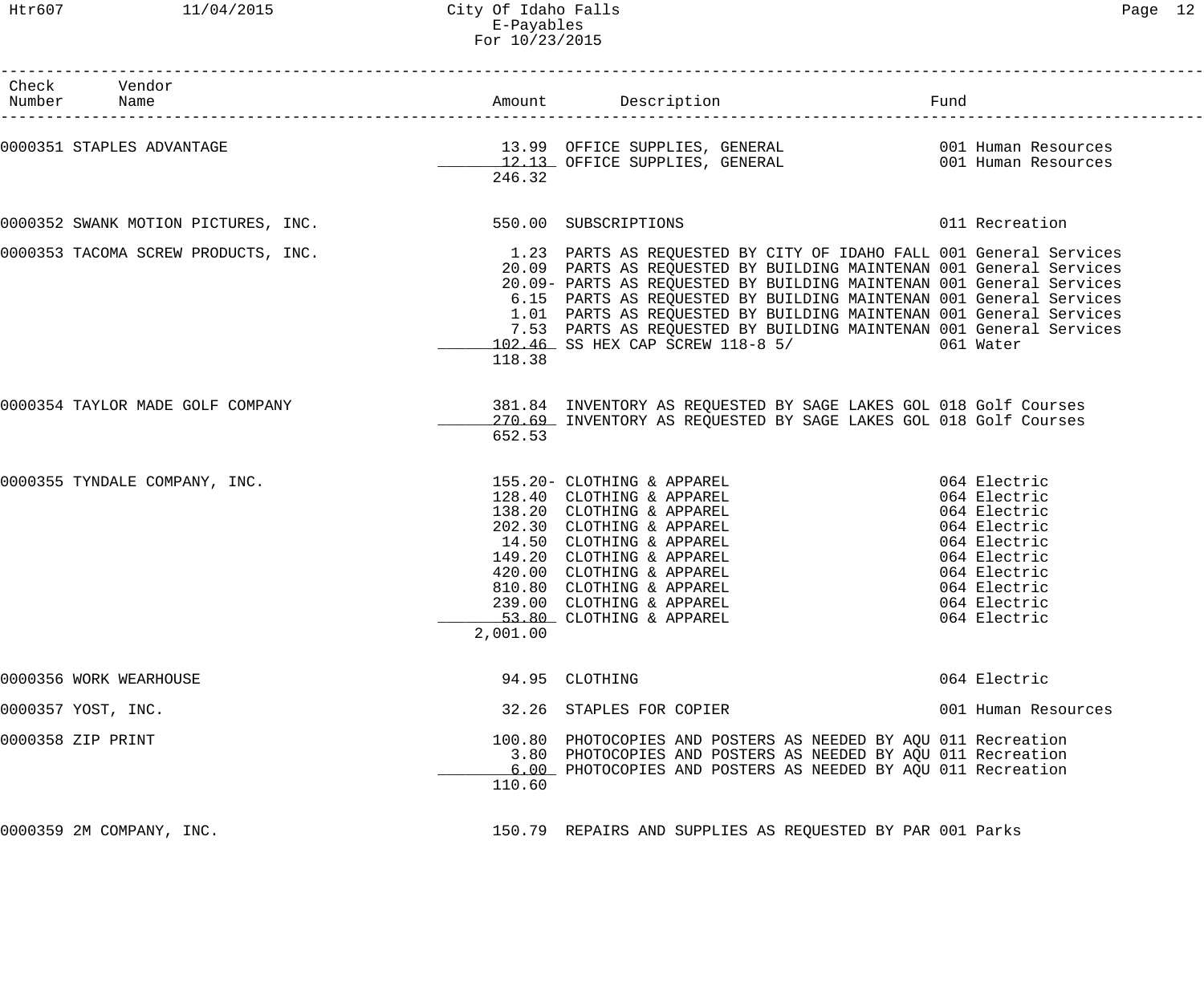Htr607 11/04/2015 City Of Idaho Falls Page 13 E-Payables For 10/30/2015

| Check Vendor<br>Number Name                                      |                                                                    |                                                                                                                                                                                                                                                                                                                                                                                                                                                                                                                                                                                                                                                                                                                                                                                                                                                                        | Fund                                             |
|------------------------------------------------------------------|--------------------------------------------------------------------|------------------------------------------------------------------------------------------------------------------------------------------------------------------------------------------------------------------------------------------------------------------------------------------------------------------------------------------------------------------------------------------------------------------------------------------------------------------------------------------------------------------------------------------------------------------------------------------------------------------------------------------------------------------------------------------------------------------------------------------------------------------------------------------------------------------------------------------------------------------------|--------------------------------------------------|
| 0000360 A-1 RENTAL, INC.                                         |                                                                    | 65.00 PORT-A-POTTY SERVICE FOR SAND CREEK GOLF 018 Golf Courses                                                                                                                                                                                                                                                                                                                                                                                                                                                                                                                                                                                                                                                                                                                                                                                                        |                                                  |
| 0000361 ADVANCED INDUSTRIAL SUPPLY THE RELEVANCE RELEVANCE SERMA |                                                                    |                                                                                                                                                                                                                                                                                                                                                                                                                                                                                                                                                                                                                                                                                                                                                                                                                                                                        | 001 Police                                       |
|                                                                  | 304.69                                                             | 0000362 ALSCO (AMERICAN LINEN DIV) 36.57 WEEKLY DELIVERY AND CHANGE OUT OF ENTRAN 060 Airport<br>96.57 WEEKLY DELIVERY AND CHANGE OUT OF ENTRAN 060 Airport<br>48.98 LAUNDRY SERVICE FOR SEWER DEPARTMENT 061 Sewer<br>60.25 LAUNDRY SERVICE FOR SEWER DEPARTMENT 061 Sewer<br>2.32 CLOTHING & APPAREL 064 Electric                                                                                                                                                                                                                                                                                                                                                                                                                                                                                                                                                    |                                                  |
| 0000363 AUTO TRIM DESIGN / TRIM LINE                             | 587.50                                                             | 40.00 PARTS AND MINOR SUBLET REPAIRS AS REQUES 001 General Services<br>450.00 PARTS AND MINOR SUBLET REPAIRS AS REQUES 001 General Services<br>____97.50_ ELEC/IF POWER                                                                                                                                                                                                                                                                                                                                                                                                                                                                                                                                                                                                                                                                                                | 064 Electric                                     |
| 0000364 BATTERIES PLUS                                           | 1,483.00                                                           | 991.50 EQ REPAIR AND MAINT<br>159.00 EQ REPAIR AND MAINT<br>_______332.50_ ELECTRICAL EQUIP/SUPPLIES                                                                                                                                                                                                                                                                                                                                                                                                                                                                                                                                                                                                                                                                                                                                                                   | 001<br>001<br>064 Electric                       |
| 0000365 BONNEVILLE INDUSTRIAL SUPPLY                             | 28.50 GLOVES<br>1,433.74 HARDWARE<br>499.43 MISC TOOLS<br>1,961.67 |                                                                                                                                                                                                                                                                                                                                                                                                                                                                                                                                                                                                                                                                                                                                                                                                                                                                        | 001 General Services<br>010 Streets<br>061 Water |
| 0000366 CAL RANCH STORES                                         |                                                                    | 1.98 HILLMAN FASTENERS                                                                                                                                                                                                                                                                                                                                                                                                                                                                                                                                                                                                                                                                                                                                                                                                                                                 | 061 Water                                        |
|                                                                  |                                                                    | 0000367 COUNTRYSIDE VET. HOSPITAL PLLC 696.55 VETERINARY SERVICES FOR POLICE DEPARTMEN 001 Police                                                                                                                                                                                                                                                                                                                                                                                                                                                                                                                                                                                                                                                                                                                                                                      |                                                  |
| 0000368 FALLS PLUMBING SUPPLY, INC.                              | 9.17<br>794.82                                                     | MISCELLANEOUS PLUMBING SUPPLIES FOR BLDG 001 General Services<br>6.84 MISCELLANEOUS PLUMBING SUPPLIES FOR BLDG 001 General Services<br>39.44 MISCELLANEOUS PLUMBING SUPPLIES FOR BLDG 001 General Services<br>3.20 MISCELLANEOUS PLUMBING SUPPLIES FOR BLDG 001 General Services<br>28.86 MISCELLANEOUS PLUMBING SUPPLIES FOR BLDG 001 General Services<br>2.94 MISCELLANEOUS PLUMBING SUPPLIES FOR BLDG 001 General Services<br>10.00 MISCELLANEOUS PLUMBING SUPPLIES FOR BLDG 001 General Services<br>47.20 MISCELLANEOUS PLUMBING SUPPLIES FOR BLDG 001 General Services<br>286.57 MISCELLANEOUS PLUMBING SUPPLIES FOR BLDG 001 General Services<br>30.00 MISCELLANEOUS PLUMBING SUPPLIES FOR BLDG 001 General Services<br>18.60 MISCELLANEOUS PLUMBING SUPPLIES FOR BLDG 001 General Services<br>106.02 S706 IRRIGATION SHOVEL<br>205.98 604B 4FT COMB CURB BOX KE | 061 Water<br>061 Water                           |

0000369 FIRST RESPONDERS 42.00 ALTERATIONS AND/OR EMBROIDERY TO POLICE 001 Police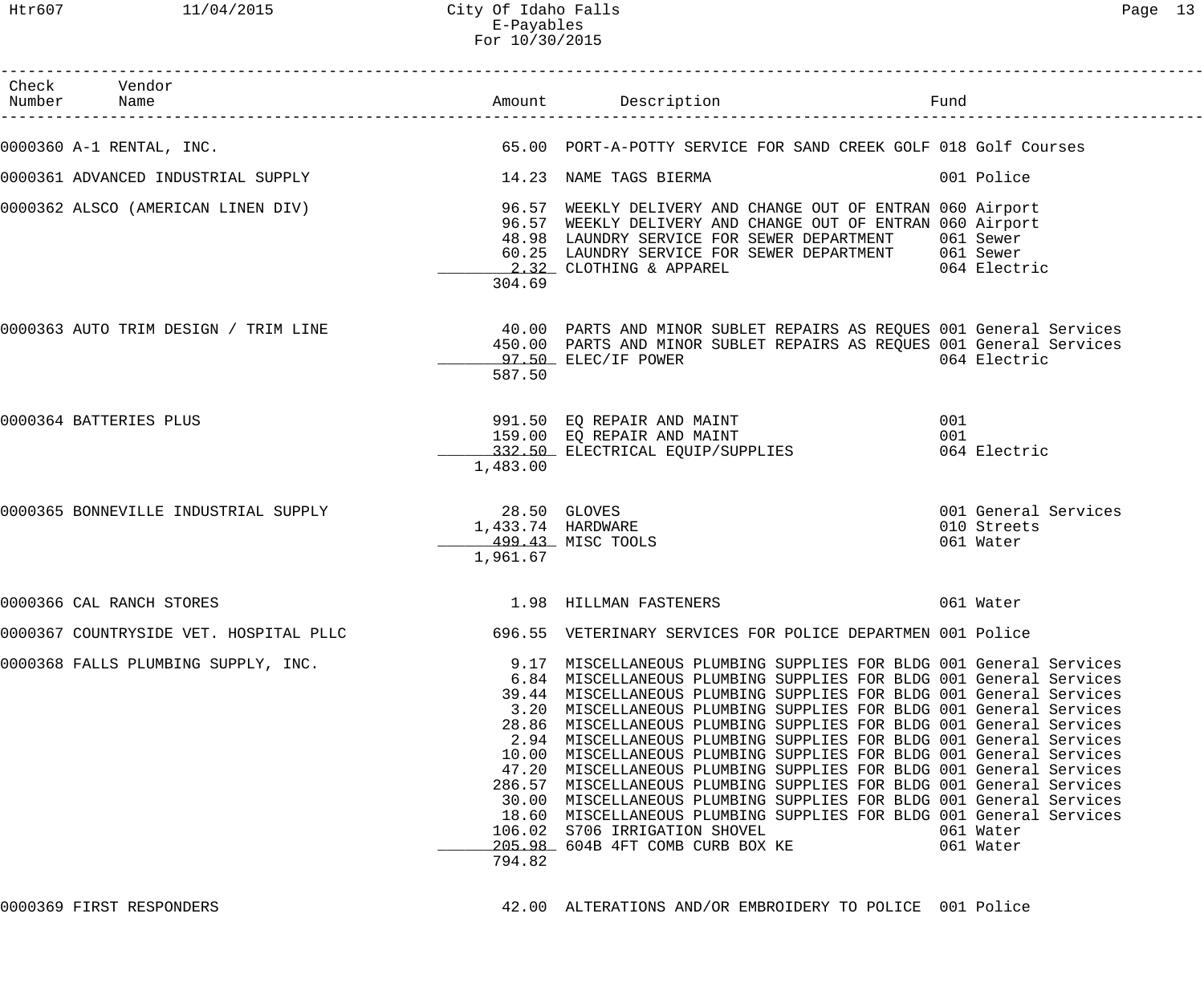## Htr607 11/04/2015 City Of Idaho Falls Page 14 E-Payables For 10/30/2015

| Check Vendor<br>Number Name            |          | Amount Description                                                                                                                                                                                                                                                                                                                                                                           | Fund                                                                                                                                           |
|----------------------------------------|----------|----------------------------------------------------------------------------------------------------------------------------------------------------------------------------------------------------------------------------------------------------------------------------------------------------------------------------------------------------------------------------------------------|------------------------------------------------------------------------------------------------------------------------------------------------|
| 0000369 FIRST RESPONDERS               | 161.00   | 27.00 ALTERATIONS AND/OR EMBROIDERY TO POLICE 001 Police<br>28.00 ALTERATIONS AND/OR EMBROIDERY TO POLICE 001 Police<br>16.00 ALTERATIONS AND/OR EMBROIDERY TO POLICE 001 Police<br>48.00 ALTERATIONS AND/OR EMBROIDERY TO POLICE 001 Police                                                                                                                                                 |                                                                                                                                                |
| 0000370 FLASHING PANDA                 | 70.85    | 35.00 FREIGHT<br>35.85 PROMOTION ITEMS                                                                                                                                                                                                                                                                                                                                                       | 001 Parks<br>001 Parks                                                                                                                         |
| 0000371 HOEFLER & CO.                  |          | 542.00 PROMOTION ITEMS                                                                                                                                                                                                                                                                                                                                                                       | 001 Non Departmental                                                                                                                           |
| 0000372 IDAHO BUSINESS SYSTEMS, INC.   |          | $440.00$ TONER - $4$ PAK - BLACK                                                                                                                                                                                                                                                                                                                                                             | 001 Planning & Building                                                                                                                        |
| 0000373 KONE, INC.                     | 852.00   | 696.00 SERVICES/MISCELLANEOUS<br>156.00 SERVICES/MISCELLANEOUS                                                                                                                                                                                                                                                                                                                               | 064 Electric<br>064 Electric                                                                                                                   |
| 0000374 NUMBER ONE PRINTING & SIGN     |          | 339.88 CONVAULT FUEL TICKET PADS 601 General Services                                                                                                                                                                                                                                                                                                                                        |                                                                                                                                                |
| 0000375 O'REILLY AUTO PARTS            | 328.95   | 388.95 PARTS AS REQUESTED BY CITY OF IDAHO FALL 001 General Services<br>60.00 PARTS AS REQUESTED BY CITY OF IDAHO FALL 001 General Services                                                                                                                                                                                                                                                  |                                                                                                                                                |
| 0000376 OMNI SECURITY SYSTEMS, INC.    | 7,010.00 | 596.00 FIRE PROTECT EQ/SUP/MAINT 6001 General Services<br>646.00 FIRE PROTECT EQ/SUP/MAINT<br>396.00 FIRE PROTECT EQ/SUP/MAINT<br>646.00 FIRE PROTECT EQ/SUP/MAINT<br>746.00 FIRE PROTECT EQ/SUP/MAINT<br>646.00 FIRE PROTECT EQ/SUP/MAINT<br>1,692.00 FIRE PROTECT EQ/SUP/MAINT<br>646.00 FIRE PROTECT EQ/SUP/MAINT<br>250.00 FIRE PROTECT EQ/SUP/MAINT<br>746.00 FIRE PROTECT EQ/SUP/MAINT | 001 General Services<br>001 Police<br>001 Parks<br>012 Library<br>018 Golf Courses<br>060 Airport<br>061 Sewer<br>064 Electric<br>064 Electric |
| 0000377 PARAMOUNT SUPPLY COMPANY, INC. |          | 119.22 6/BOLT HOLES, 1/8 BUNA W/                                                                                                                                                                                                                                                                                                                                                             | 061 Sewer                                                                                                                                      |
| 0000378 PAYPAL, INC.                   |          | 99.00 MAINTENANCE CONTRACT-EQ                                                                                                                                                                                                                                                                                                                                                                | 001 Planning & Building                                                                                                                        |
| 0000379 PORTER'S OFFICE PRODUCTS       |          | 146.88 OFFICE SUPPLIES, GENERAL<br>1,288.00 FURNITURE<br>24.78 OFFICE SUPPLIES, GENERAL<br>182.16 OFFICE SUPPLIES, GENERAL<br>138.50 OFFICE SUPPLIES, GENERAL<br>69.63 OFFICE SUPPLIES, GENERAL                                                                                                                                                                                              | 001 General Services<br>001 Planning & Building<br>064 Electric<br>064 Electric<br>064 Electric<br>064 Electric                                |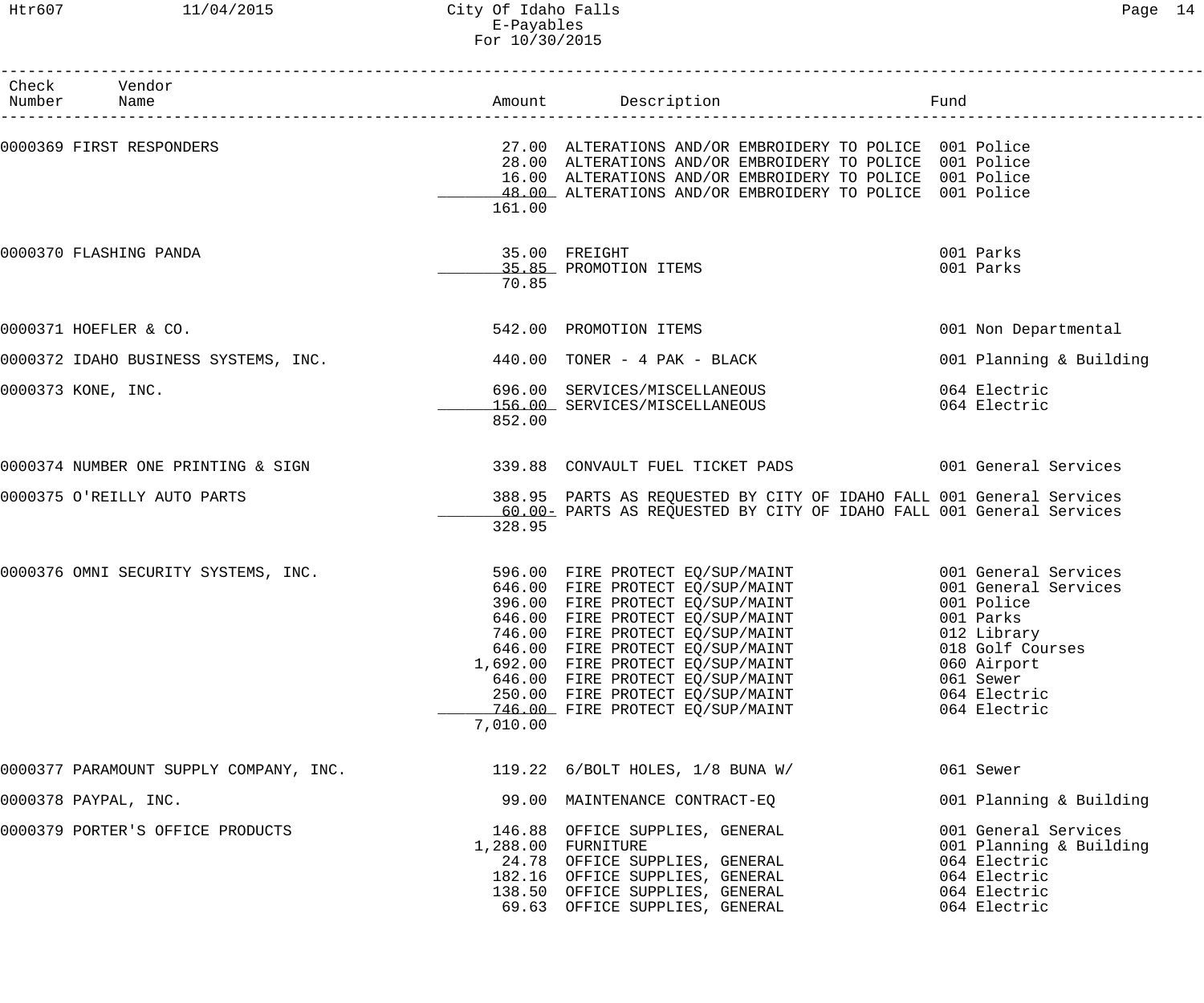## Htr607 11/04/2015 City Of Idaho Falls Page 15 E-Payables For 10/30/2015

| Check | Vendor<br>Number Name             |            |                                                                                                                                                                                                     |                                                                                       |
|-------|-----------------------------------|------------|-----------------------------------------------------------------------------------------------------------------------------------------------------------------------------------------------------|---------------------------------------------------------------------------------------|
|       |                                   | 1,849.95   |                                                                                                                                                                                                     |                                                                                       |
|       | 0000380 RESPOND FIRST AID SYSTEMS | 557.04     | 88.32 FIRST AID SUPPLIES<br>239.95 FIRST AID CABINET<br>228.77 MEDICAL SUPPLIES FOR SHOP                                                                                                            | 010 Streets<br>010 Streets<br>062 Sanitation                                          |
|       | 0000381 SCHNEIDER ELECTRIC        | 112,773.00 | 60,473.00 SUBSTATIONS<br>13,075.00 ELEC/IF POWER<br>13,075.00 ELEC/IF POWER<br>5,230.00 ELEC/IF POWER<br>20,920.00 ELEC/IF POWER                                                                    | 064 Electric<br>064 Electric<br>064 Electric<br>064 Electric<br>064 Electric          |
|       | 0000382 STAN'S PAINT CLINIC, INC. | 100.45     | 68.66 MISCELLANEOUS PAINT SUPPLIES FOR BLDG MA 001 General Services<br>31.79 GRINDING DISCS                                                                                                         | 062 Sanitation                                                                        |
|       | 0000383 STAPLES ADVANTAGE         | 127.80     | 106.92 OFFICE SUPPLIES, GENERAL                           001 Municipal Services<br>20.88 OFFICE SUPPLIES, GENERAL                         001 Municipal Services<br>20.88 OFFICE SUPPLIES, GENERAL | 001 Municipal Services                                                                |
|       | 0000384 THOMSON REUTERS WEST      | 705.90     | 599.98 MONTHLY WESTLAW SUBSCRIPTION AND BOOKS F 001 City Attorney<br>105.92 MONTHLY WESTLAW SUBSCRIPTION AND BOOKS F 001 City Attorney                                                              |                                                                                       |
|       | 0000385 TYNDALE COMPANY, INC.     | 1,002.00   | 71.60 CLOTHING & APPAREL<br>214.80 CLOTHING & APPAREL<br>363.40 CLOTHING & APPAREL<br>53.80 CLOTHING & APPAREL<br>298.40 CLOTHING & APPAREL                                                         | 064 Electric<br>064 Electric<br>064 Electric<br>064 Electric<br>064 Electric          |
|       | 0000386 WORK WEARHOUSE            |            | 296.30 WRANGLER JEANS (7EA), BOOT                                                                                                                                                                   | 060 Airport                                                                           |
|       | 0000387 YOST, INC.                | 4,951.00   | 756.00 MAINTENANCE CONTRACT-EQ<br>3,705.00 MAINTENANCE CONTRACT-EQ<br>195.00 MAINTENANCE CONTRACT-EQ<br>295.00 MAINTENANCE CONTRACT-EQ                                                              | 001 Human Resources<br>001 City Prosecuting Attorney<br>001 City Attorney<br>001 Fire |

0000388 ZIP PRINT 35.34 PHOTOCOPIES AND POSTERS AS NEEDED BY AQU 011 Recreation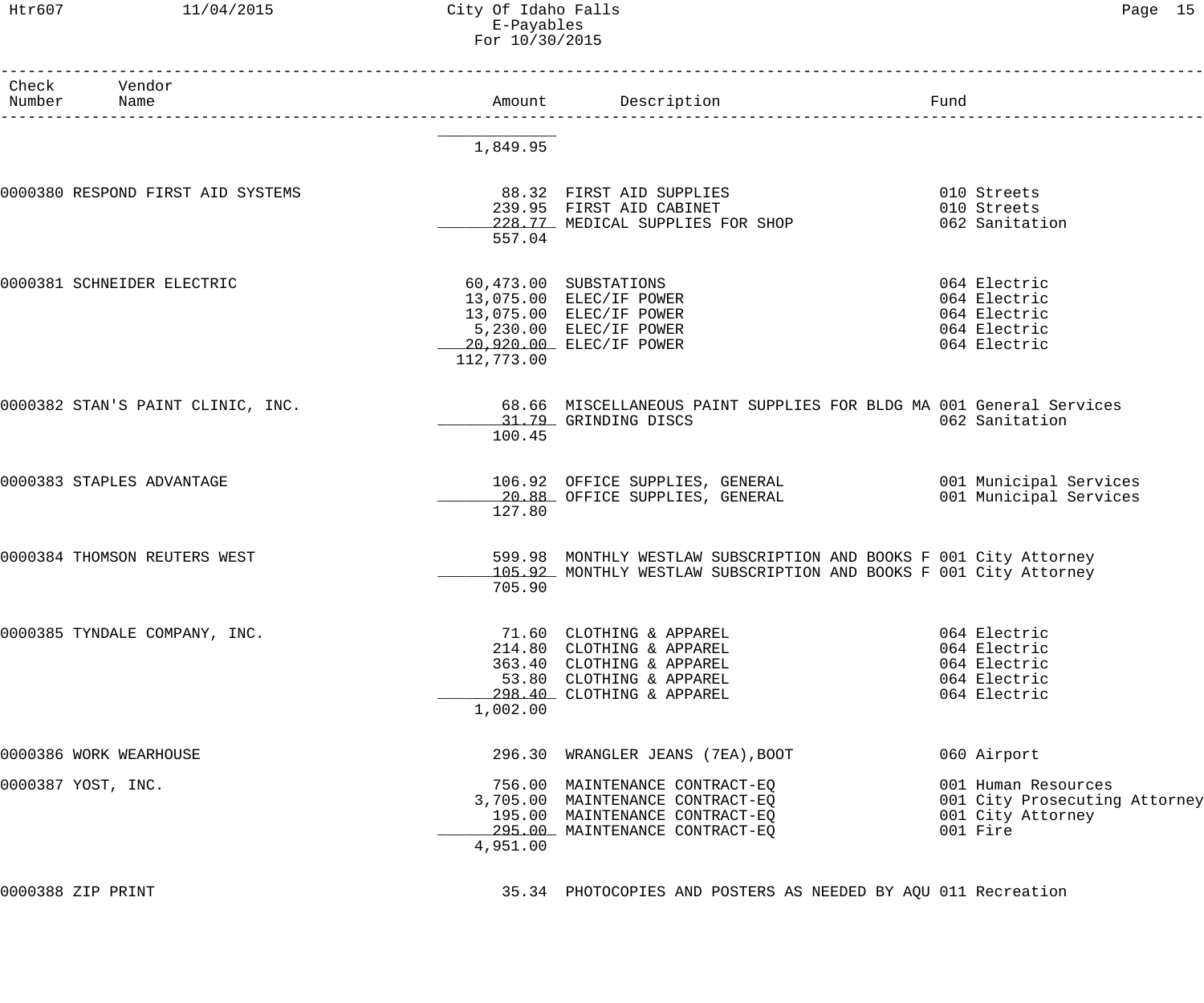| Htr607          | 11/04/2015     | City Of Idaho Falls<br>E-Payables<br>For 10/30/2015 |             |      | Page 16 |  |
|-----------------|----------------|-----------------------------------------------------|-------------|------|---------|--|
| Check<br>Number | Vendor<br>Name | Amount                                              | Description | Fund |         |  |